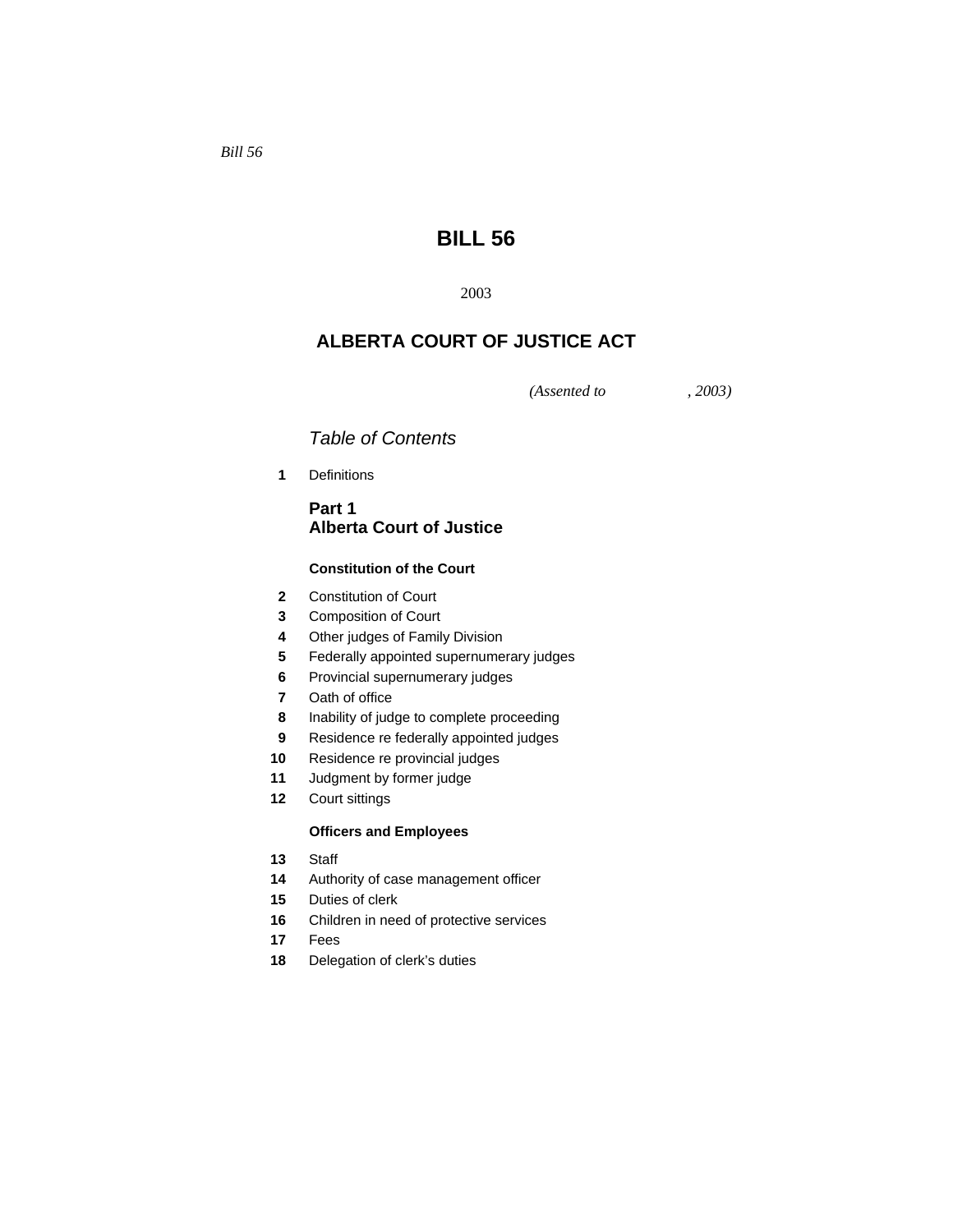- Powers of officers of Court
- Duties of sheriffs, etc.

## **Part 2 Provincial Judges**

- Appointment of judges to Provincial Division
- Provincial judges of Family Division
- Jurisdiction of provincial judges
- Designation of Chief Judge and Deputy and Assistant Chief Judges
- Retirement age
- Reappointment of judges
- Resignation
- Confidentiality of selection process
- Complaints
- Restriction on other employment
- Conflict of interest
- Regulations

## **Part 3 Family Division**

- Jurisdiction of Family Division
- Further jurisdiction of Family Division judges
- Further powers of Family Division
- Consolidation of proceedings
- Jurisdiction of provincial judges
- Interests of child
- Authority to direct assessment
- Courses and programs
- Private hearing
- Publication and broadcast ban
- Appeal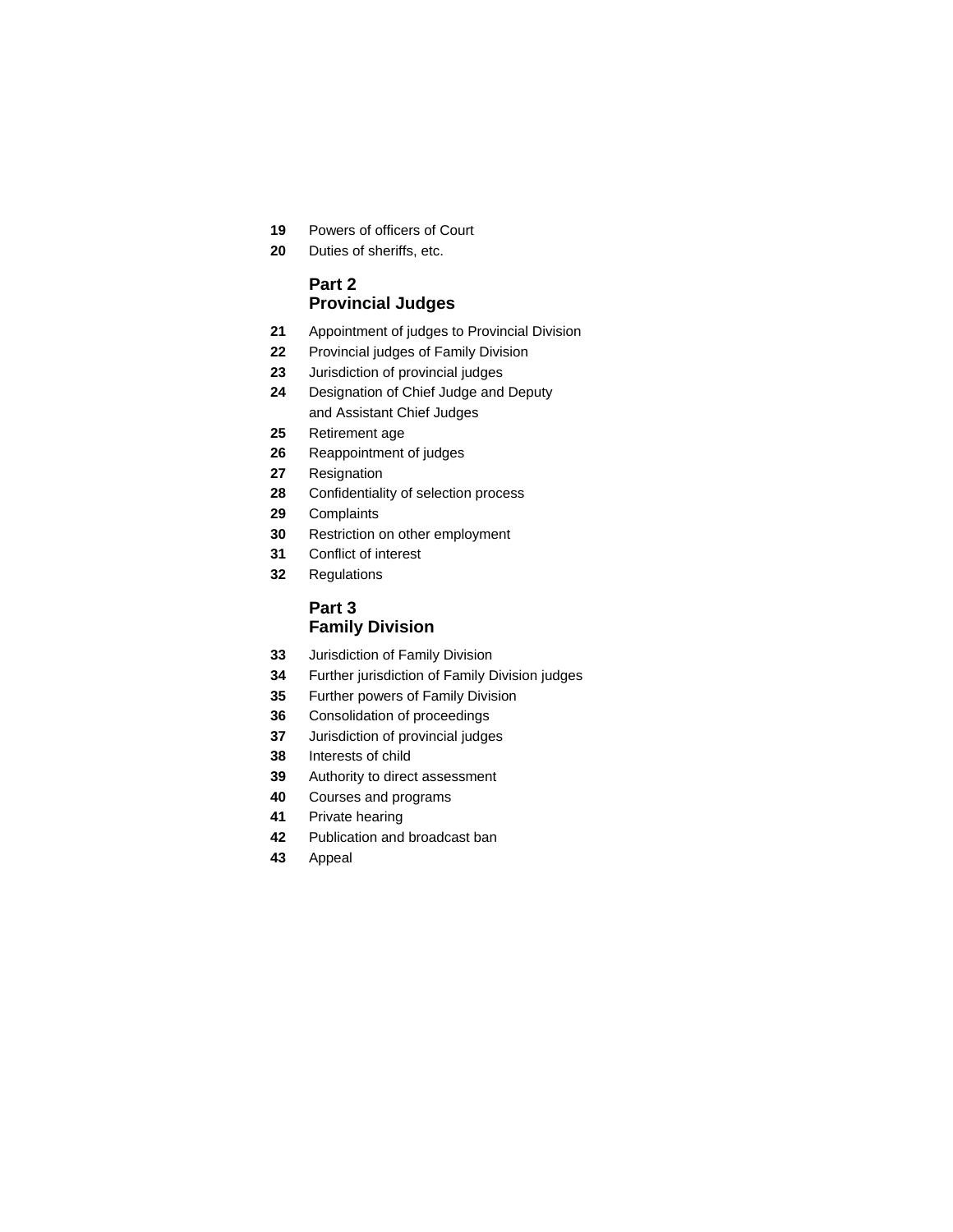## **Part 4 Provincial Division**

#### **Division 1 Jurisdiction**

- Jurisdiction of Provincial Division
- Certificate of judgment, etc.
- Action for damages
- Contempt

## **Division 2 Civil Claims**

- Definitions
- Issue of civil claim
- Dispute note
- Notice of hearing
- Change of hearing
- Service of documents
- Service of counterclaims
- Notice to attend
- Proof of service
- Payment into Provincial Division
- Adjournment
- Parties confined to particulars
- Admission of liability
- Taking of evidence
- Withdrawal of claim
- Dismissal of claim
- Default judgment
- Failure to appear
- Setting aside default judgment
- Counterclaim
- Costs and interest
- Payment hearings, etc.
- Commencing an appeal
- Transfer of action
- Failure to comply
- Stay of proceedings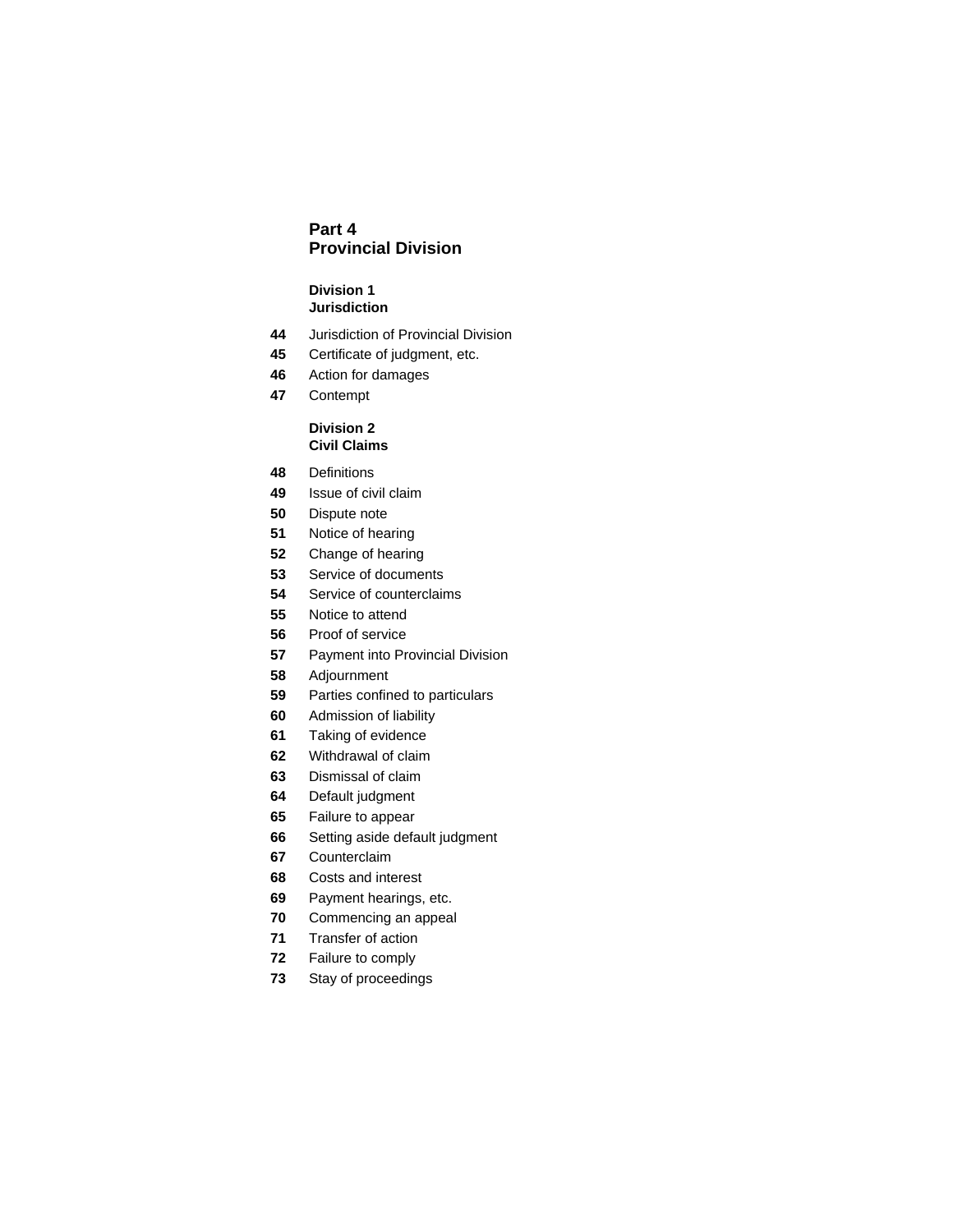- Hearing at regular sitting
- Appeal on the record
- Adjournment and costs of appeal
- Hearing of appeal
- Failure to appear
- Entry of judgment
- Transfer into Court of Queen's Bench
- Transfer into Provincial Division
- Refusal to issue documents
- Representation of party

## **Part 5 General Judicial Matters**

- Non-application of sections
- Interim order
- Adjournment
- Exhibits
- Consent order
- Failure to appear
- Frivolous or vexatious applications
- Stay of proceedings
- Stay of judgment
- Costs of action
- Informality of proceedings
- Pre-trial conference
- Mediation
- Action in abeyance
- Privilege
- Immunities

## **Part 6 Other Matters**

- Rules of Court
- Rules of Court Committee
- Council of judges
- Judicial districts
- Regulations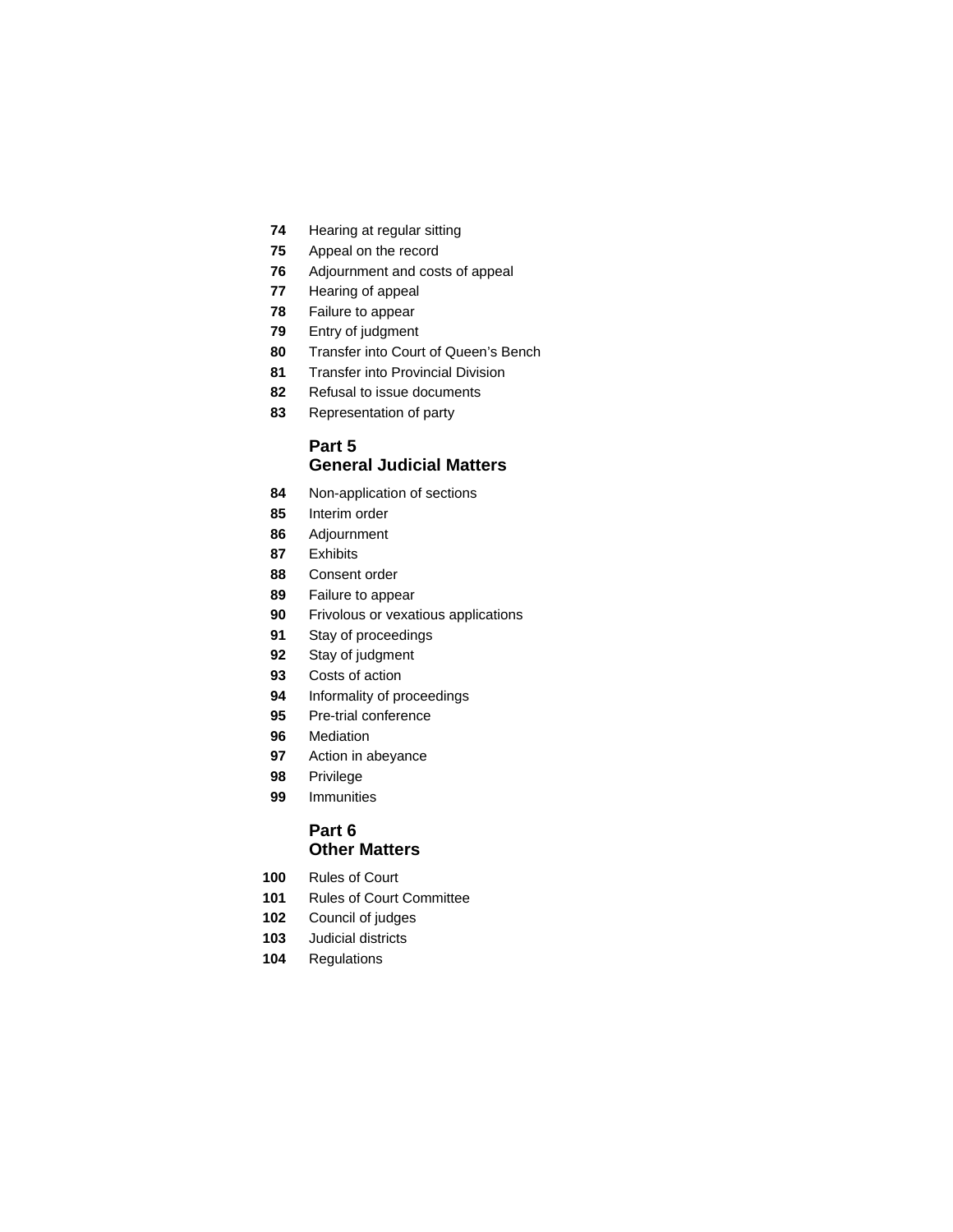## **Part 7 Transitional Provisions, Consequential Amendments, Repeals and Coming into Force**

- **105** Previous appointments
- **106** References
- **107** Continuation of matters before Provincial Court
- **108** Cases referred back on appeal
- **109** Documents under former style of cause
- **110** Continuation of proceedings re Court of Queen's Bench
- **111** Documents under former style of cause
- **112** Transitional regulations
- **113-173** Consequential amendments
	- **174** Repeal
	- **175** Coming into force

HER MAJESTY, by and with the advice and consent of the Legislative Assembly of Alberta, enacts as follows:

#### **Definitions**

**1** In this Act,

- (a) "clerk" means a clerk or deputy clerk of the Court;
- (b) "Court" means the Alberta Court of Justice;
- (c) "Family Division" means the Family Division of the Court;
- (d) "federally appointed judge" means a judge of the Family Division appointed under the *Judges Act* (Canada) and includes a supernumerary judge described in section 5;
- (e) "Judicial Council" means the Judicial Council established under Part 6 of the *Judicature Act*;
- (f) "justice of the peace" has the same meaning as in the *Justice of the Peace Act*;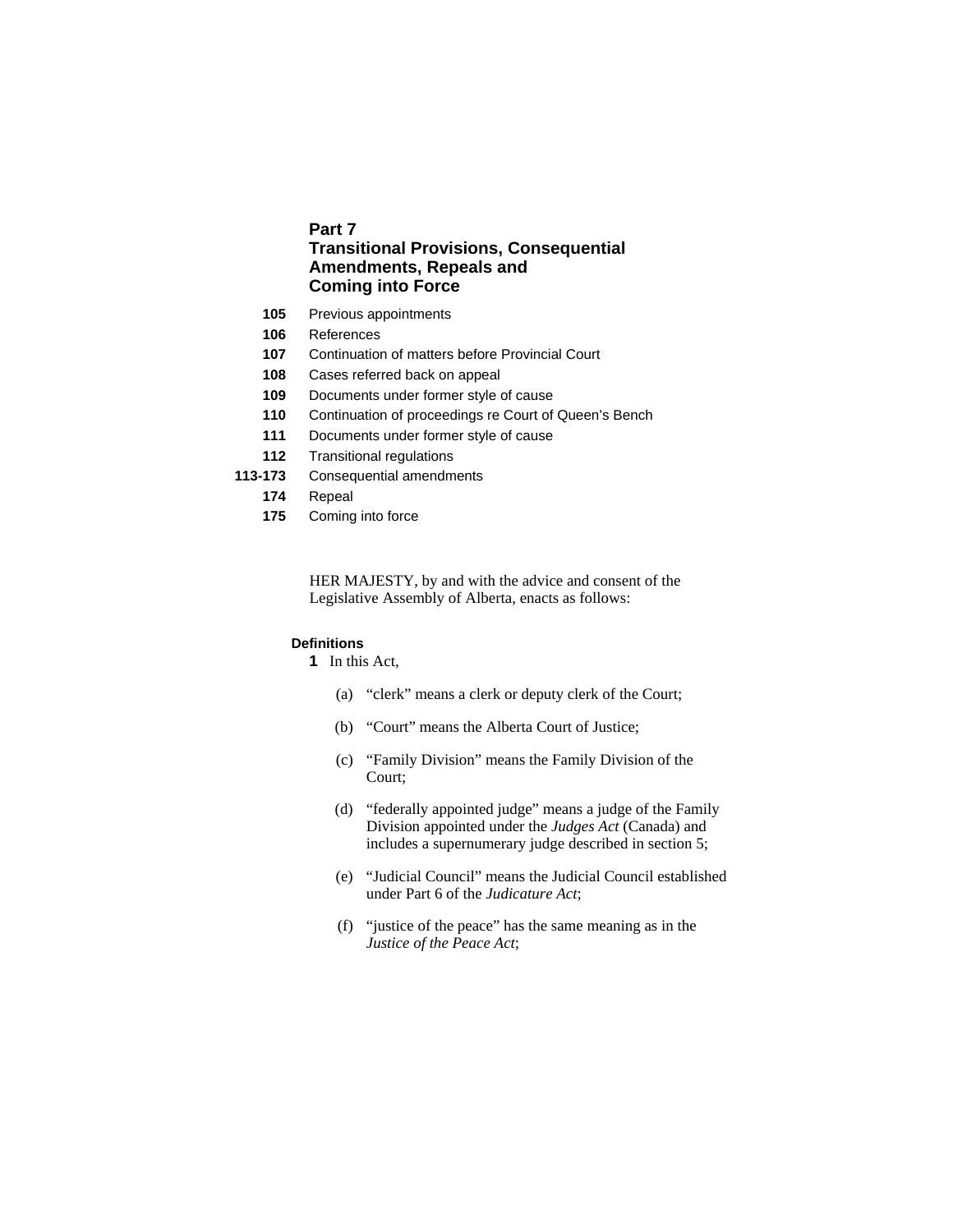- (g) "Minister" means the Minister determined under section 16 of the *Government Organization Act* as the Minister responsible for this Act;
- (h) "presiding justice of the peace" means a justice of the peace designated by the Lieutenant Governor in Council as a presiding justice of the peace under the *Justice of the Peace Act*;
- (i) "Provincial Division" means the Provincial Division of the Court;
- (j) "provincial judge" means a judge appointed under this Act and includes a supernumerary judge described in section 6;
- (k) "Rules of Court" means the rules of court made under section 100;
- (l) "sitting justice of the peace" means a justice of the peace designated by the Lieutenant Governor in Council as a sitting justice of the peace under the *Justice of the Peace Act*.

## **Part 1 Alberta Court of Justice**

## **Constitution of the Court**

### **Constitution of Court**

**2(1)** The Alberta Court of Justice is hereby established consisting of the following Divisions:

- (a) the Family Division;
- (b) the Provincial Division.

**(2)** The Family Division is a superior court of civil and criminal jurisdiction.

**(3)** The Provincial Division is a court of record.

**(4)** The Lieutenant Governor in Council may by order authorize a seal to be used by the Court as occasion requires.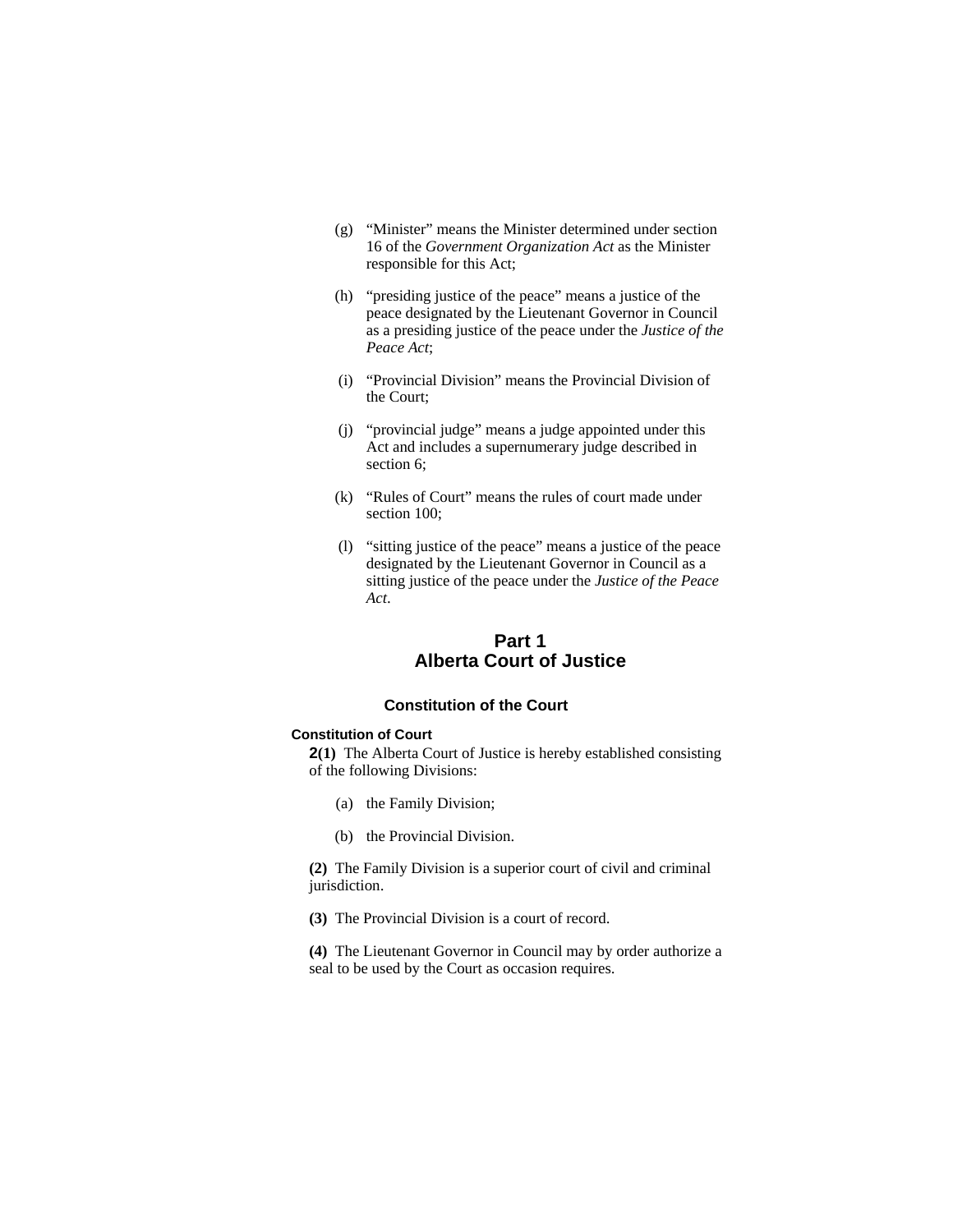#### **Composition of Court**

**3(1)** The Family Division consists of

- (a) the chief judge, who must be a federally appointed judge and shall be called the Chief Justice of the Family Division,
- (b) subject to section 3(1.1) of the *Court of Queen's Bench Act*, one or more federally appointed judges, who shall be called justices of the Family Division,
- (c) one or more provincial judges, who shall be called provincial judges of the Family Division, and
- (d) the supernumerary judges of the Family Division.
- **(2)** The Provincial Division consists of
	- (a) the chief judge, who must be a provincial judge and shall be called the Chief Judge of the Provincial Division,
	- (b) if designated under section 21(3), the deputy chief judge, who must be a provincial judge and shall be called the Deputy Chief Judge of the Provincial Division,
	- (c) if designated under section 21(7), one or more assistant chief judges, who must be provincial judges and shall be called Assistant Chief Judges of the Provincial Division,
	- (d) one or more provincial judges, who shall be called provincial judges of the Provincial Division, and
	- (e) the supernumerary judges of the Provincial Division.

**(3)** The Lieutenant Governor in Council may by order increase the number of federally appointed judges of the Family Division.

## **Other judges of Family Division**

**4** Notwithstanding section 3(1),

 (a) each judge of the Court of Appeal of Alberta is by virtue of that office a federally appointed judge of the Family Division;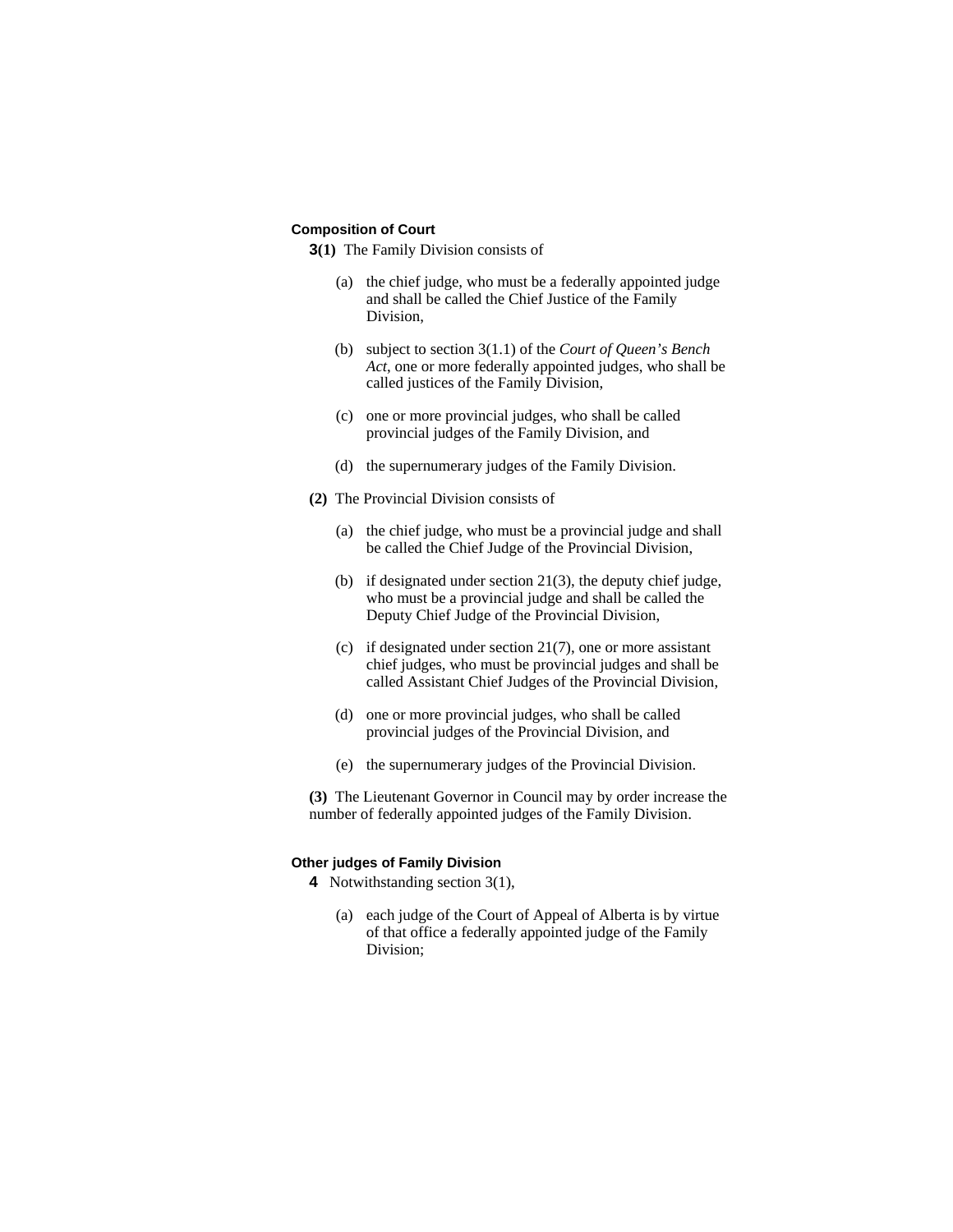(b) each judge of the Court of Queen's Bench is by virtue of that office a federally appointed judge of the Family Division.

#### **Federally appointed supernumerary judges**

**5(1)** A federally appointed judge may elect to become a supernumerary judge of the Family Division on compliance with, and on meeting the qualifications under, the *Judges Act* (Canada).

**(2)** If the Chief Justice of the Family Division makes an election under subsection (1), that person may hold only the office of supernumerary judge of the Family Division.

#### **Provincial supernumerary judges**

**6(1)** Where

- (a) a provincial judge retires, or
- (b) the term of office of a provincial judge reappointed under section 26 expires,

that person may elect to become a supernumerary judge of the Provincial Division.

**(2)** A provincial judge who is retired from office under Part 6 of the *Judicature Act* is not entitled to elect to become a supernumerary judge of the Provincial Division.

**(3)** The Lieutenant Governor in Council may, on the recommendation of the Chief Judge of the Provincial Division, appoint a person as a supernumerary judge of the Provincial Division if the person has made an election under subsection (1).

**(4)** The term of appointment as a supernumerary judge is 2 years, but the Minister shall renew the appointment for further periods of 2 years on the recommendation of the Chief Judge of the Provincial Division.

**(5)** Section 25 does not apply to a supernumerary judge of the Provincial Division.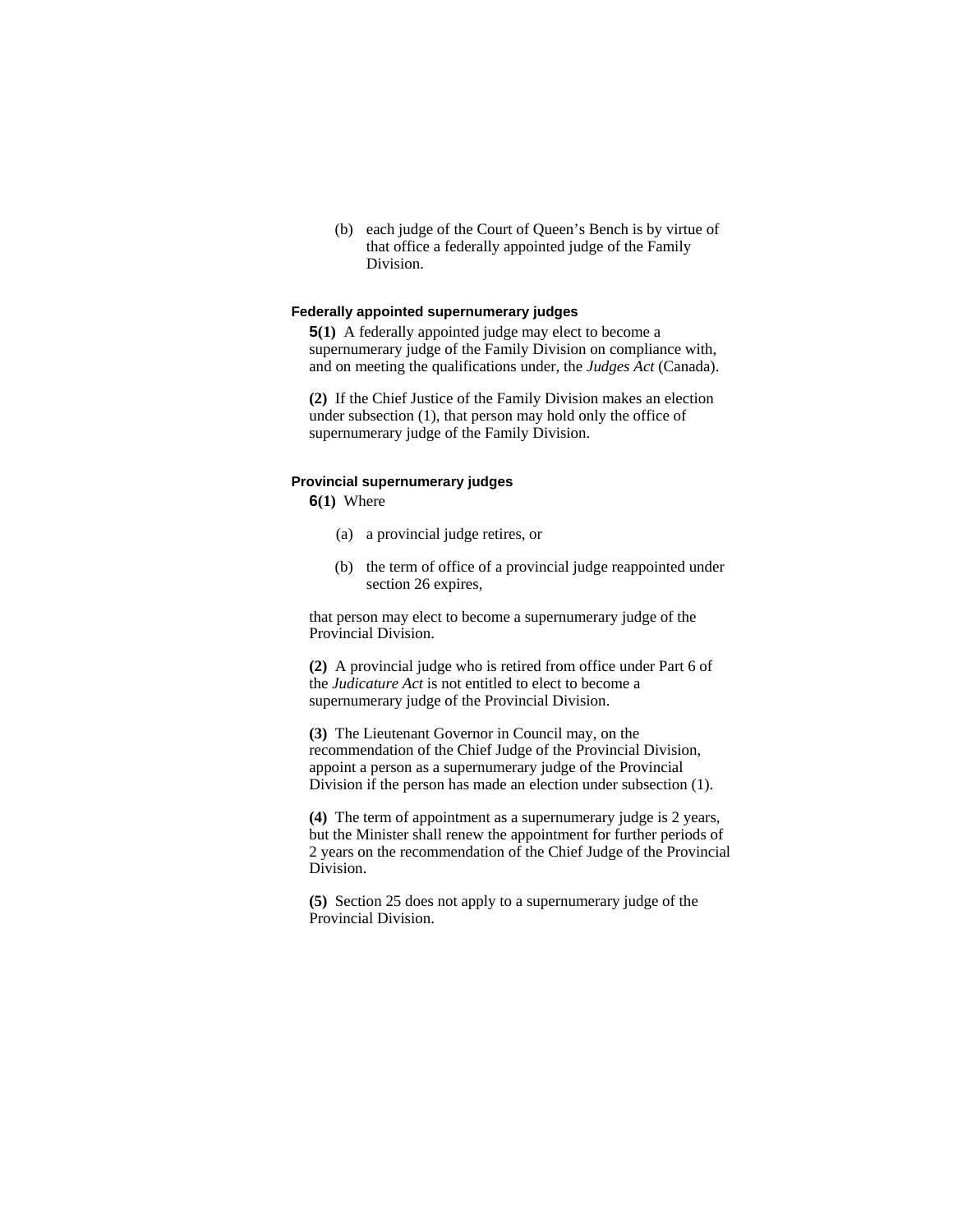#### **Oath of office**

**7(1)** Every federally appointed judge shall, before taking office as a judge, take and subscribe before the Lieutenant Governor in Council, the Chief Justice of Alberta or the Chief Justice of the Family Division the judicial oath prescribed by the *Oaths of Office Act*.

**(2)** Every provincial judge shall, before taking office as a judge, take and subscribe before the Chief Justice of Alberta, the Chief Justice of the Family Division, the Chief Judge of the Provincial Division, the Deputy Chief Judge of the Provincial Division or an Assistant Chief Judge of the Provincial Division the oath of allegiance and the judicial oath prescribed by the *Oaths of Office Act*.

**(3)** The judicial oath taken under subsection (1) or (2) and the oath of allegiance taken under subsection (2) are to be transmitted forthwith by the judge to the Minister or a person designated by the Minister.

#### **Inability of judge to complete proceeding**

**8(1)** If a proceeding has commenced in the Family Division and the presiding judge is for any reason unable to complete the proceeding, any judge of the Family Division requested to act by the Chief Justice of the Family Division may continue the proceeding from where the proceeding was left off, and the judge requested to act may continue the proceeding to completion or recommence the proceeding as that judge decides is required to ensure justice.

**(2)** If a proceeding has commenced in the Provincial Division and the presiding judge is for any reason unable to complete the proceeding, any judge of the Provincial Division requested to act by the Chief Judge of the Provincial Division may continue the proceeding from where the proceeding was left off, and the judge requested to act may continue the proceeding to completion or recommence the proceeding as that judge decides is required to ensure justice.

#### **Residence re federally appointed judges**

**9(1)** The Chief Justice of the Family Division shall reside at or in the neighbourhood of Edmonton or Calgary.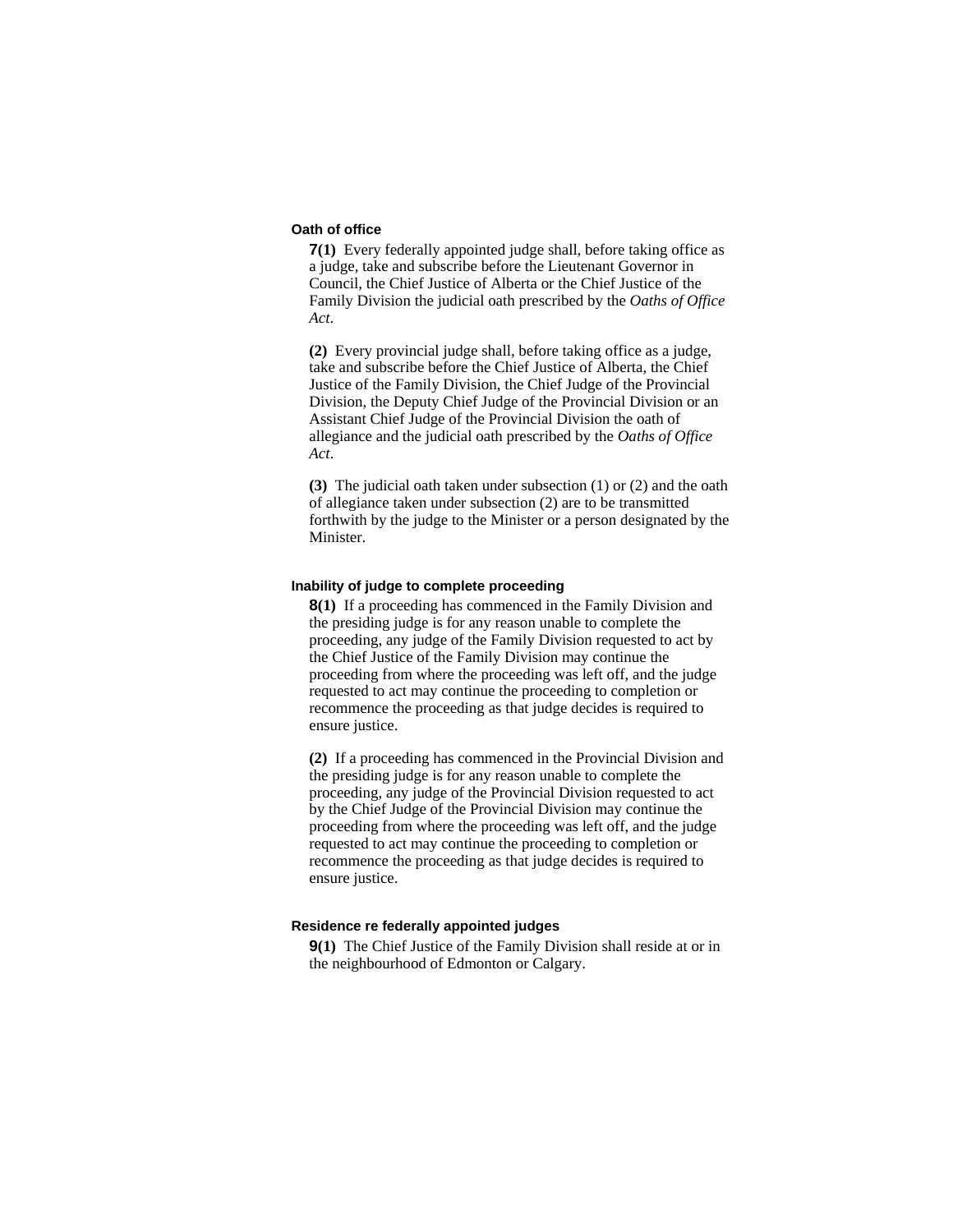**(2)** Before entering on the duties of office, each federally appointed judge other than the Chief Justice of the Family Division shall reside at or in the neighbourhood of a city approved in writing by the Minister and may subsequently, with the approval in writing of the Minister, change the judge's place of residence so as to reside at or in the neighbourhood of another city.

**(3)** In exercising the Minister's powers of approval under subsection (2), the Minister shall, as far as possible, ensure that one or more federally appointed judges reside at or in the neighbourhood of each of Calgary, Edmonton, Grande Prairie, Lethbridge, Medicine Hat and Red Deer.

#### **Residence re provincial judges**

**10(1)** The Minister or a person authorized by the Minister may, on the appointment of a provincial judge, designate the place at which the judge is to reside.

**(2)** Where a designation is made under subsection (1), any subsequent change in designation may be made only by the Judicial Council at the request of the Chief Judge and only if, in the opinion of the Judicial Council, the change in residence is required for the better administration of the Court.

**(3)** Nothing in this section affects a provincial judge's jurisdiction throughout Alberta.

#### **Judgment by former judge**

**11** If a judge ceases to hold office without giving a judgment in any proceeding that was fully heard by him or her, the judge may, within 3 months after ceasing to hold office, give judgment in that proceeding as if the judge were still a judge of the Court, and that judgment has the same effect as though given by a judge of the Court.

#### **Court sittings**

**12(1)** The Chief Justice of the Family Division may designate the sittings of the Family Division.

**(2)** The Chief Judge of the Provincial Division in consultation with the Assistant Chief Judges may designate the sittings of the Provincial Division.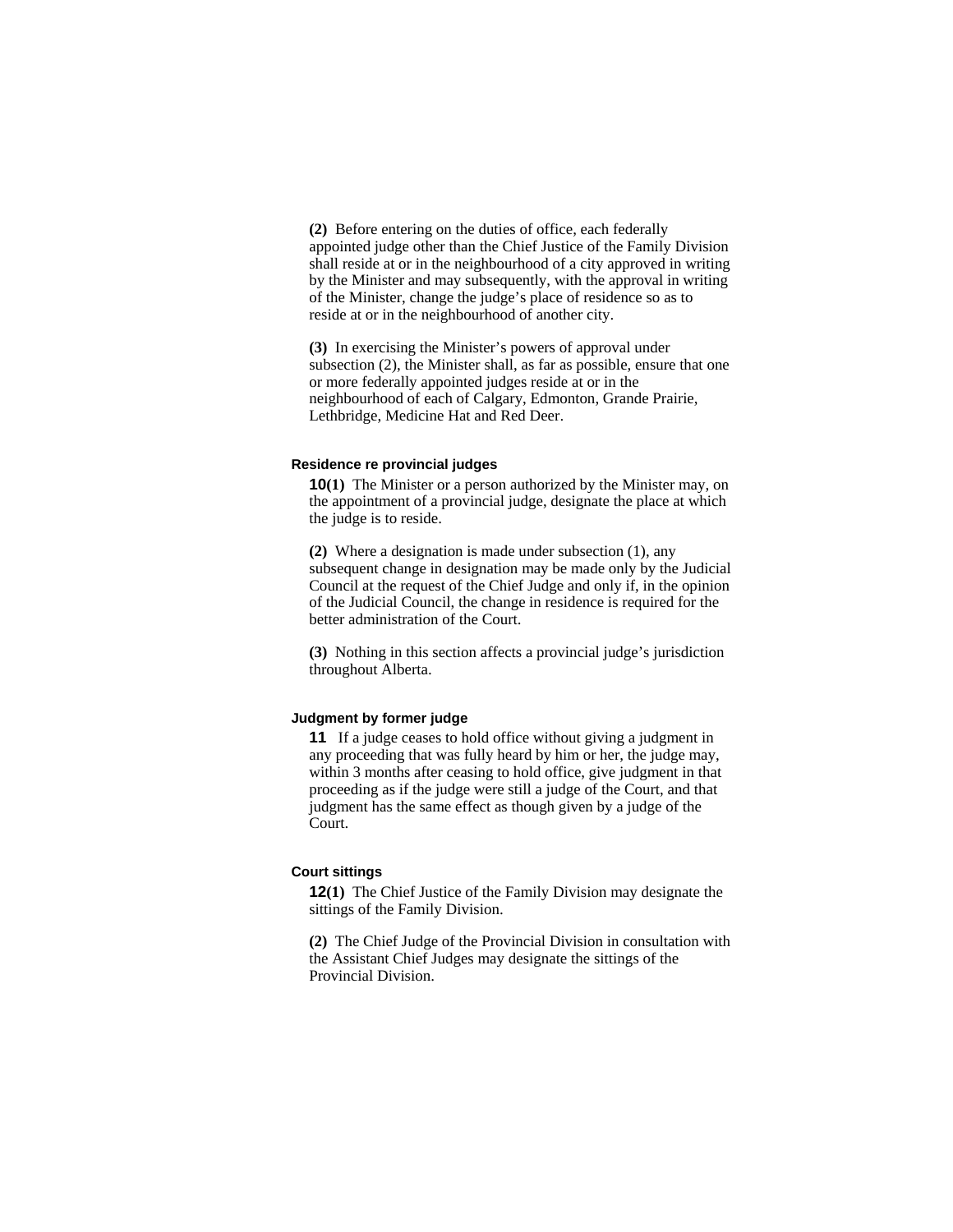#### **Officers and Employees**

#### **Staff**

**13(1)** In accordance with the *Public Service Act*, there may be appointed officers and employees required to conduct the business of the Court.

**(2)** The Minister may designate any officer or employee appointed under subsection (1) as

- (a) a case management officer, or
- (b) a clerk or deputy clerk.

#### **Authority of case management officer**

**14** A case management officer may, at the direction of the Court, assist the Court with minor judicial functions including, without limitation, providing directions and orders regarding

- (a) management of cases,
- (b) service of documents, and
- (c) disclosure requirements.

#### **Duties of clerk**

**15** In addition to performing the duties prescribed under this or any other Act, a clerk shall perform those duties assigned to the clerk by the Minister.

#### **Children in need of protective services**

**16** In the case of a child in need of protective services, a clerk shall

- (a) prepare and keep the reports and information that the Minister responsible for the *Child Welfare Act* requires, and
- (b) forward the reports and information at the times and on the forms that the Minister responsible for the *Child Welfare Act* requires.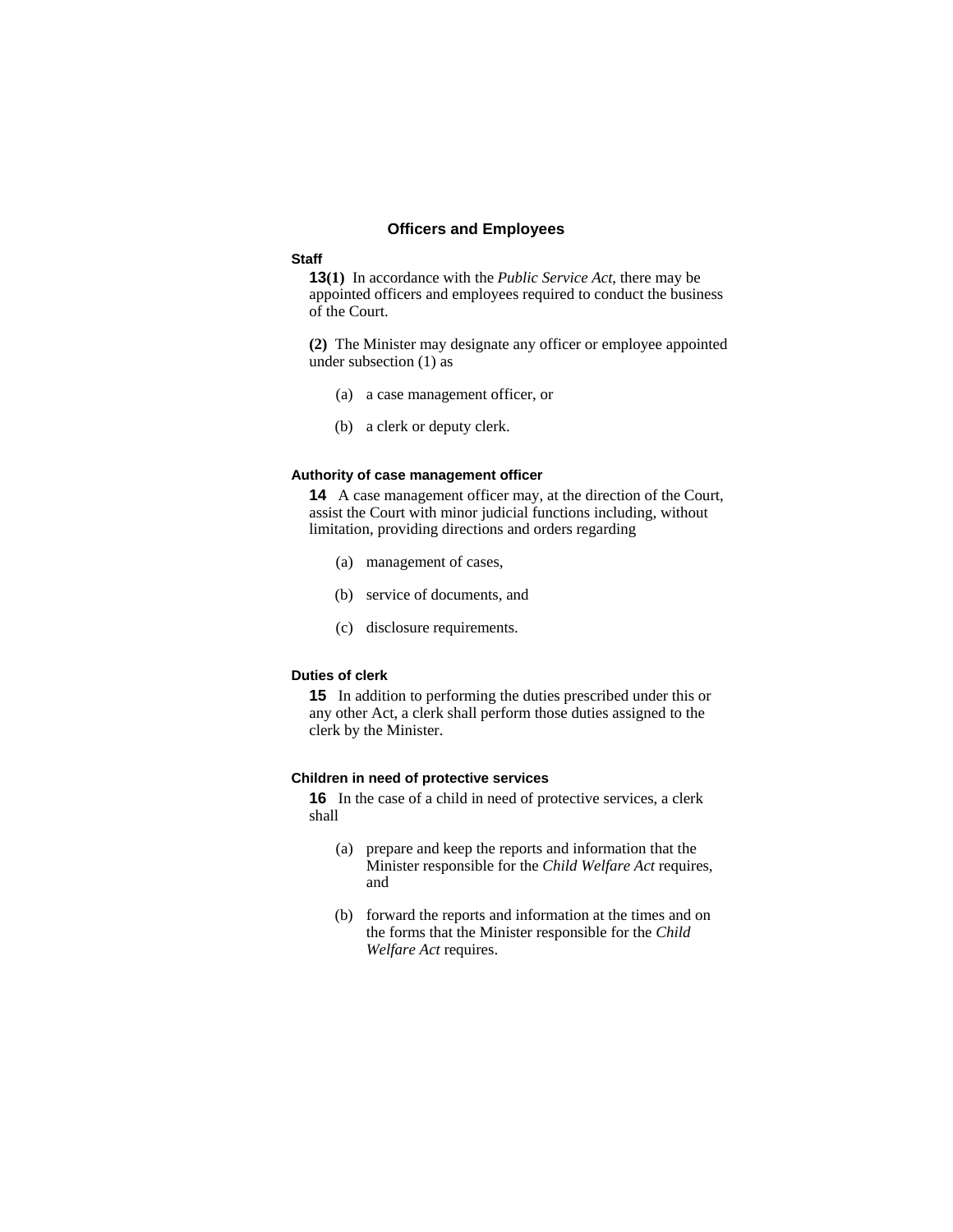#### **Fees**

**17** A clerk shall not file or issue a document in respect of proceedings in the Court until the prescribed fee payable in respect of the filing or issuance has been paid.

#### **Delegation of clerk's duties**

**18(1)** A clerk may in writing authorize a person to do any act or thing required or permitted to be done by a clerk under this or any other Act.

- **(2)** An authorization given under this section may be
	- (a) general or applicable to a particular case, and
	- (b) conditional or unconditional.
- **(3)** An authorization given under subsection (1)
	- (a) purporting to be signed by the person giving it, and
	- (b) stating that the person named in it is authorized under this section to do the act or thing set out in the written authorization,

or a copy of it, shall be admitted in evidence as proof, in the absence of evidence to the contrary, of that person's authorization to do the act or thing without proof of the signature or official character of the person appearing to have signed the authorization.

#### **Powers of officers of Court**

**19(1)** An officer of the Court has, for the purpose of matters directed by the Court to be taken before the officer, the power to administer oaths, take affidavits and statutory declarations, receive affirmations and examine parties and witnesses, as the Court may direct.

**(2)** An officer of the Court may, at the direction of the Court, assist the Court with respect to the management of matters before the Court and the business of the Court.

#### **Duties of sheriffs, etc.**

**20** Sheriffs, deputy sheriffs, civil enforcement bailiffs, persons employed at correctional institutions and peace officers shall give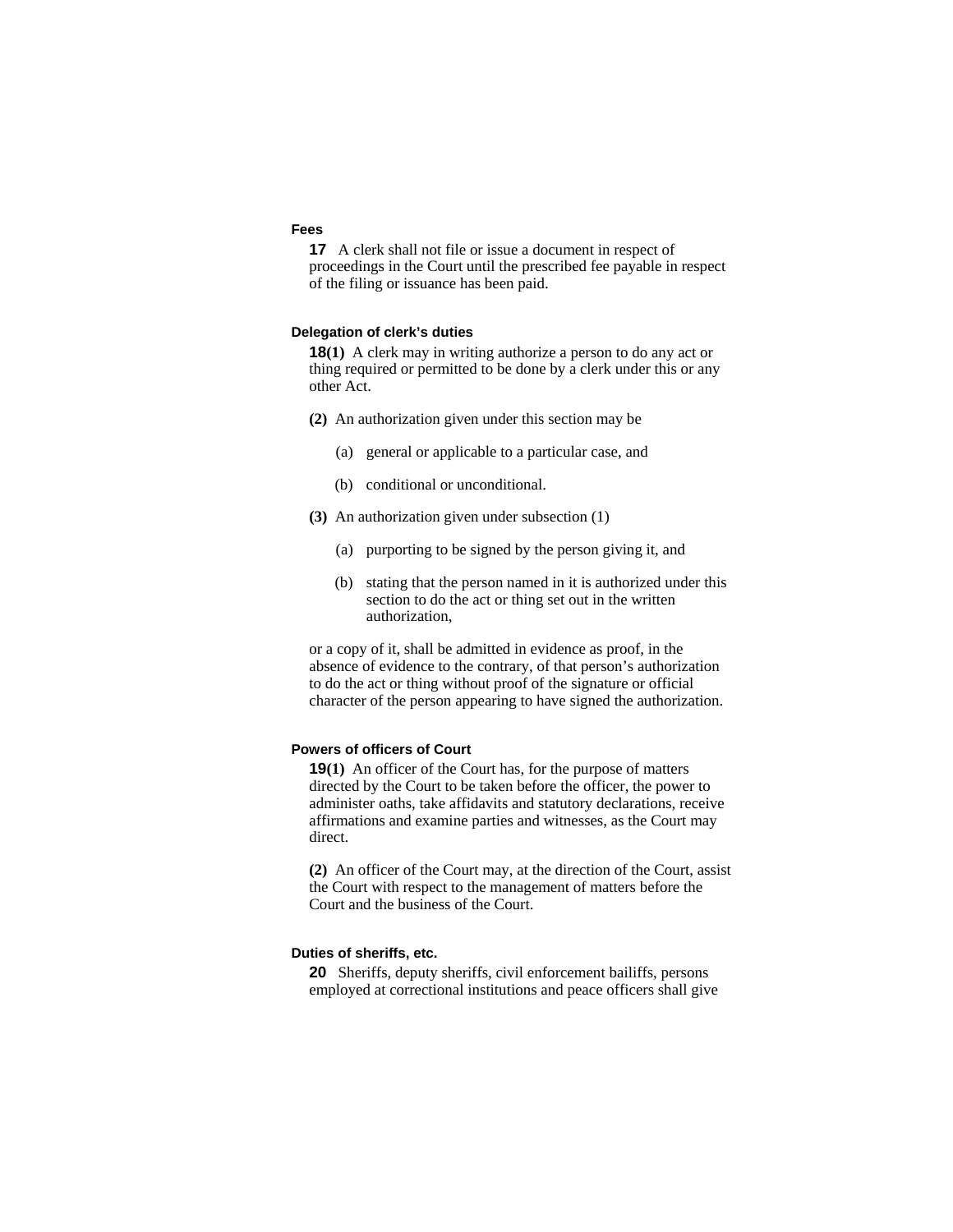assistance to and comply with the directions of the Court, the judges and the justices of the peace in the exercise of the jurisdiction of the Court.

## **Part 2 Provincial Judges**

## **Appointment of judges to Provincial Division**

**21(1)** The Lieutenant Governor in Council may appoint judges to the Provincial Division.

**(2)** No person other than a Canadian citizen may be appointed as a provincial judge.

**(3)** The Lieutenant Governor in Council shall designate one provincial judge as the Chief Judge of the Provincial Division and may designate one provincial judge as the Deputy Chief Judge of the Provincial Division.

**(4)** If the Chief Judge is ill, absent from Alberta or unable to act, the Deputy Chief Judge has all the powers and duties of the Chief Judge.

**(5)** Subject to section 10, the Chief Judge has the power and duty to supervise the provincial judges in the performance of their duties, including the power and duty to

- (a) designate a particular case or other matter or class of cases or matters in respect of which a particular judge is to act;
- (b) designate which court facilities must be used by particular judges;
- (c) assign duties to judges;
- (d) exercise any other powers and perform any other duties prescribed by the Lieutenant Governor in Council.

**(6)** Where the Chief Judge makes any decision or takes any action with respect to a matter referred to in subsection (5) or any other matter relating to the administration of the Provincial Division, that decision or action is not subject to any type of judicial review by a superior court unless that decision or action is, in the opinion of a superior court, patently unreasonable or not within the powers, duties or jurisdiction of the Chief Judge.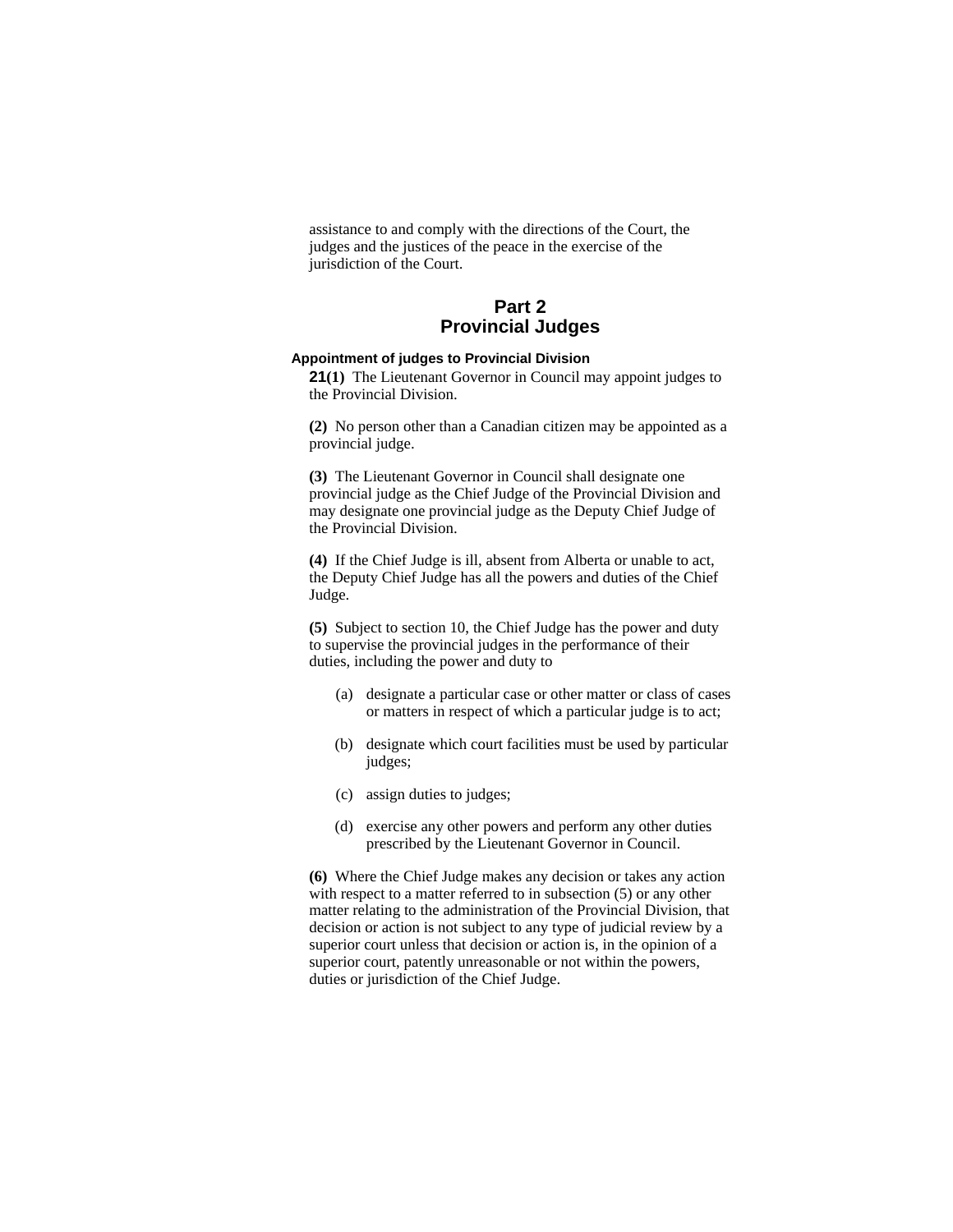**(7)** The Lieutenant Governor in Council may designate one or more provincial judges as Assistant Chief Judges in respect of one or more of the following:

- (a) the Provincial Division;
- (b) a location within Alberta;
- (c) any particular matter or class of matters;
- (d) any circumstance or situation not referred to in clauses (a) to (c) that the Minister considers appropriate.

**(8)** The Assistant Chief Judges shall perform those functions that are delegated to them by the Chief Judge.

**(9)** The Minister may designate a provincial judge to act in the place of the Chief Judge, the Deputy Chief Judge or an Assistant Chief Judge

- (a) who is ill, absent from Alberta or unable to act, or
- (b) when the office is vacant.

**(10)** A provincial judge designated under subsection (9) has the powers and duties of the Chief Judge, Deputy Chief Judge or Assistant Chief Judge, as the case may be.

#### **Provincial judges of Family Division**

**22** Each judge appointed to the Provincial Division is by virtue of that office a provincial judge of the Family Division.

### **Jurisdiction of provincial judges**

**23** Subject to this Act, every provincial judge has jurisdiction throughout Alberta and

- (a) shall exercise all the powers and perform all the duties conferred or imposed on a provincial judge by or under any Act of the Legislature or of the Parliament of Canada,
- (b) has all the power and authority vested by or under any Act of the Legislature in a magistrate or 2 justices of the peace sitting together,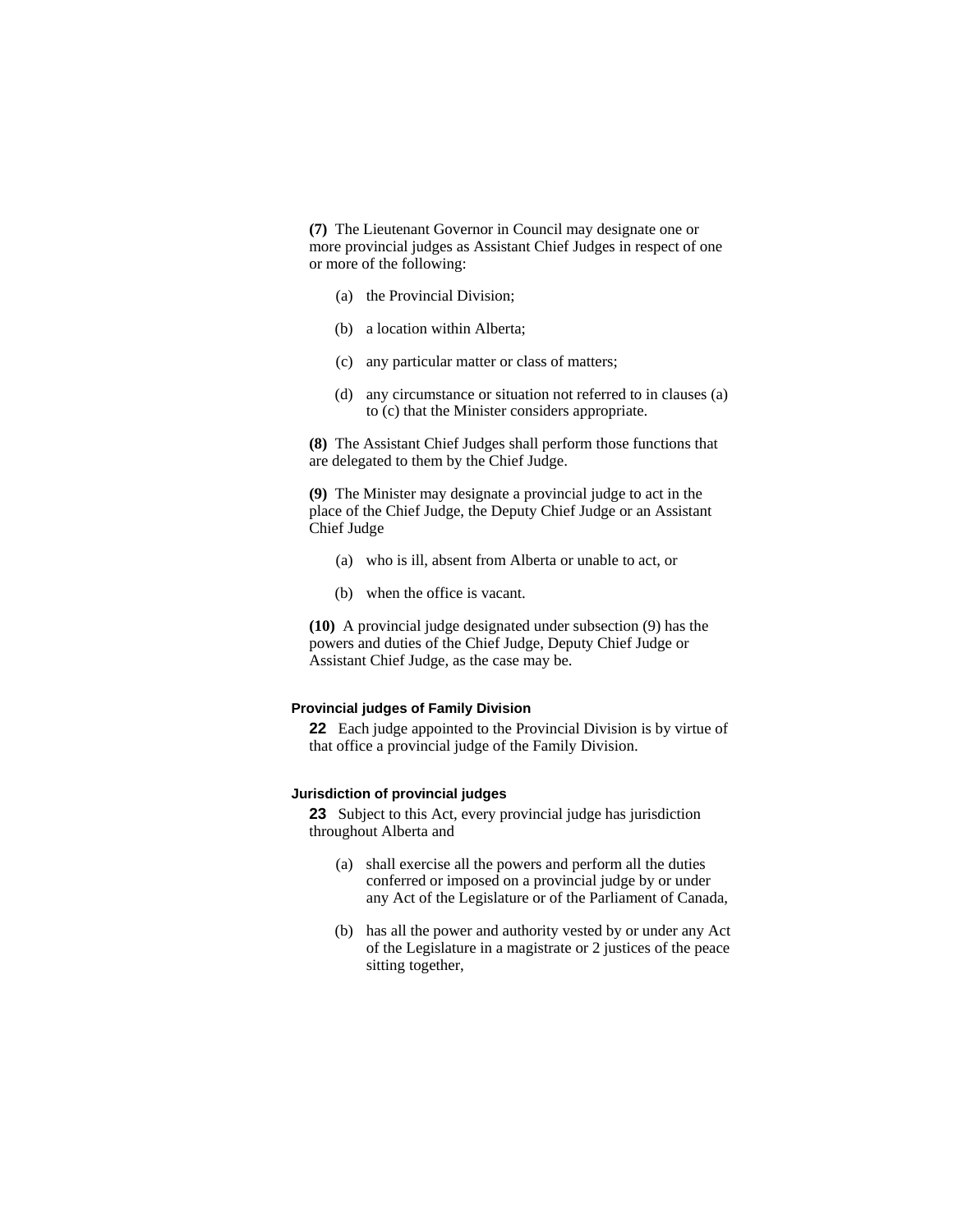- (c) may exercise all the powers and perform all the duties conferred or imposed on a magistrate, a provincial magistrate or one or more justices of the peace under any Act of the Parliament of Canada, and
- (d) is, by virtue of being a judge, a justice of the peace, a notary public and a commissioner for administering oaths and taking affidavits.

#### **Designation of Chief Judge and Deputy and Assistant Chief Judges**

**24(1)** A provincial judge designated as the Chief Judge holds that office for a term of 7 years and may not be redesignated to that office.

**(2)** A provincial judge designated as the Deputy Chief Judge holds that office for a term not exceeding 7 years as set out in the order designating the Deputy Chief Judge and may not be redesignated to that office.

**(3)** A provincial judge designated as an Assistant Chief Judge holds that office for a term of 5 years and may not be redesignated to that office or designated to any other office of Assistant Chief Judge.

**(4)** This section applies only to a judge designated as the Chief Judge, the Deputy Chief Judge or an Assistant Chief Judge after April 28, 1999.

#### **Retirement age**

**25(1)** Subject to Part 6 of the *Judicature Act*, every provincial judge must retire on attaining the age of 70 years.

**(2)** Subject to Part 6 of the *Judicature Act*, no provincial judge may be removed from office before attaining retirement age.

#### **Reappointment of judges**

**26(1)** Notwithstanding section 25, a provincial judge may, in accordance with this section, be reappointed as a provincial judge.

**(2)** Where a provincial judge, other than a judge referred to in subsection (3), has attained the age of 70 years, the Chief Judge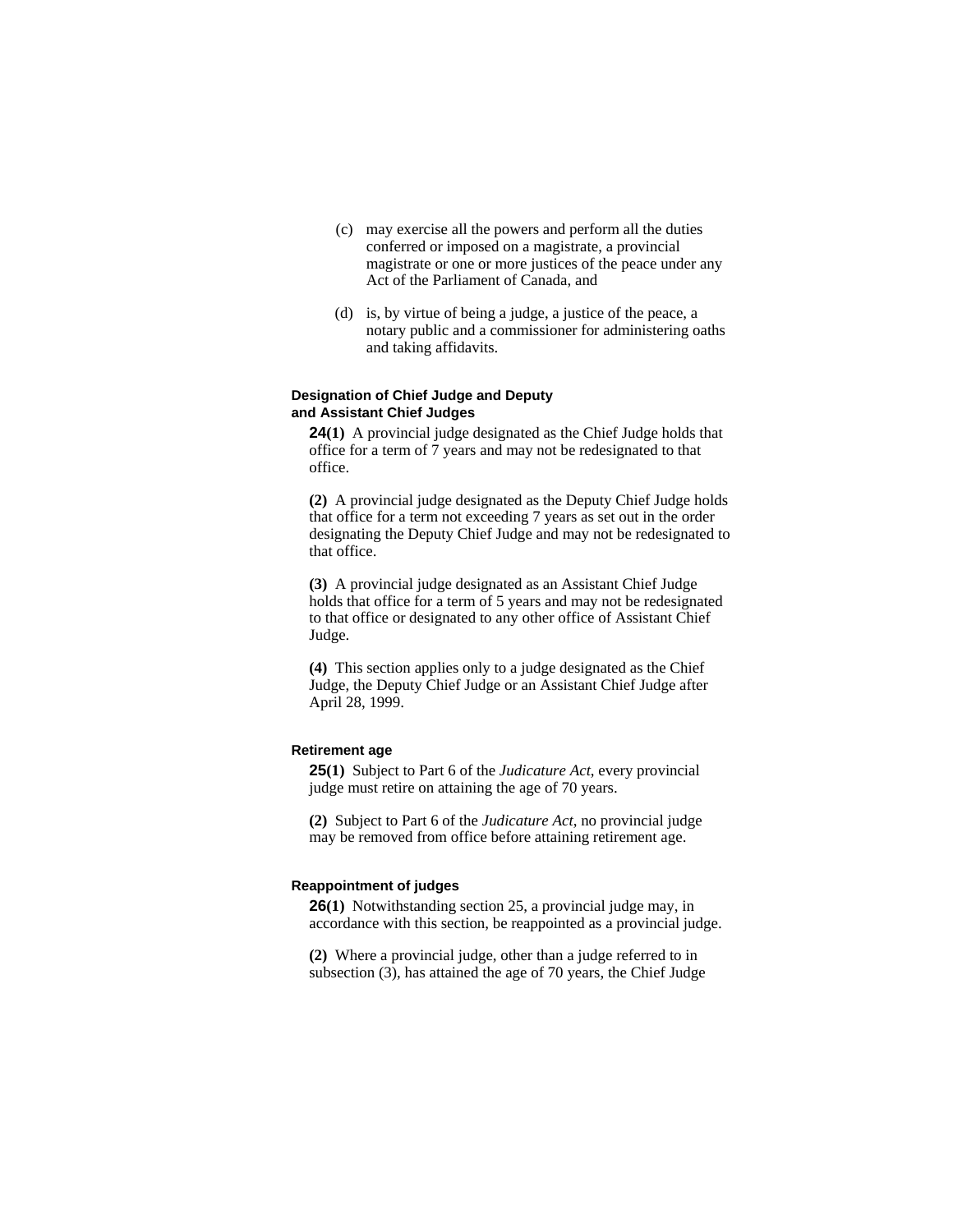may request that the Lieutenant Governor in Council reappoint that judge as a provincial judge for a term of one year.

**(3)** Where a provincial judge who is the Chief Judge, the Deputy Chief Judge or an Assistant Chief Judge has attained the age of 70 years, the Judicial Council may request that the Lieutenant Governor in Council reappoint that judge as a provincial judge for a term of one year.

**(4)** Where a provincial judge has been reappointed as a provincial judge under this section,

- (a) in the case of a judge other than a judge referred to in clause (b), the Chief Judge may request that the Lieutenant Governor in Council reappoint that person as a provincial judge for a term of one year, and
- (b) in the case of a judge who is the Chief Judge, the Deputy Chief Judge or an Assistant Chief Judge, the Judicial Council may request that the Lieutenant Governor in Council reappoint that judge as a provincial judge for a term of one year.

**(5)** The request of the Chief Judge or the Judicial Council for the reappointment of a judge as a provincial judge under this section may be made if

- (a) the Chief Judge or the Judicial Council determines that the reappointment will enhance the efficient and effective administration of the Court, and
- (b) the request is made in accordance with and subject to the criteria established by the Chief Judge and approved by the Judicial Council.

**(6)** Where the Chief Judge or the Judicial Council requests that the Lieutenant Governor in Council reappoint a provincial judge for a term of one year, the Lieutenant Governor in Council shall, subject to subsection (7), reappoint that judge for a term of one year.

**(7)** A reappointment of a provincial judge under this section shall be made only if

(a) a request for the reappointment has been made under subsection  $(2)$ ,  $(3)$  or  $(4)$ ,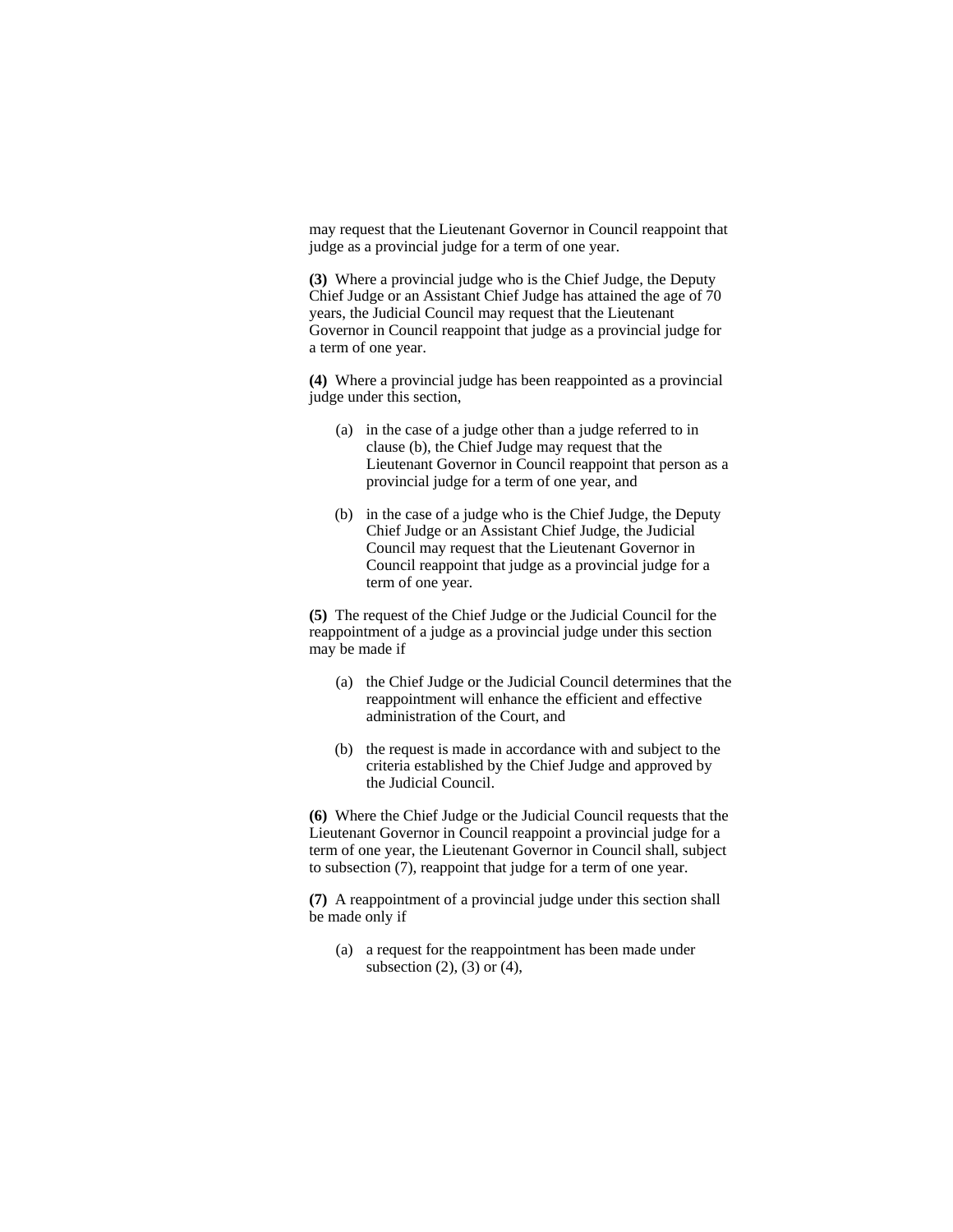- (b) the judge in respect of whom the request has been made has consented to the reappointment,
- (c) the judge is not nor has been a supernumerary judge, and
- (d) the judge has not attained the age of 75 years.

**(8)** A provincial judge who has been reappointed under this section may, subject to subsection (7), be reappointed under subsection (6) for further terms of one year.

**(9)** Notwithstanding anything in this section, if a provincial judge who is reappointed under this section attains the age of 75 years at any time during the judge's term, that judge's term expires when that judge attains that age.

#### **Resignation**

**27** A provincial judge may at any time resign from being a judge by delivering to the Minister a signed written notice of resignation that includes the effective date of the resignation.

#### **Confidentiality of selection process**

**28** Records containing information arising during the process for the selection of provincial judges are confidential and notwithstanding the *Freedom of Information and Protection of Privacy Act* are not subject to that Act.

#### **Complaints**

**29** A complaint about the competence, conduct, misbehaviour or neglect of duty of a provincial judge or the inability of a provincial judge to perform duties is to be dealt with in accordance with Part 6 of the *Judicature Act*.

#### **Restriction on other employment**

**30** Unless otherwise authorized by the Lieutenant Governor in Council, a provincial judge who is employed as a full-time judge shall not carry on or practise any other business, profession, trade or occupation.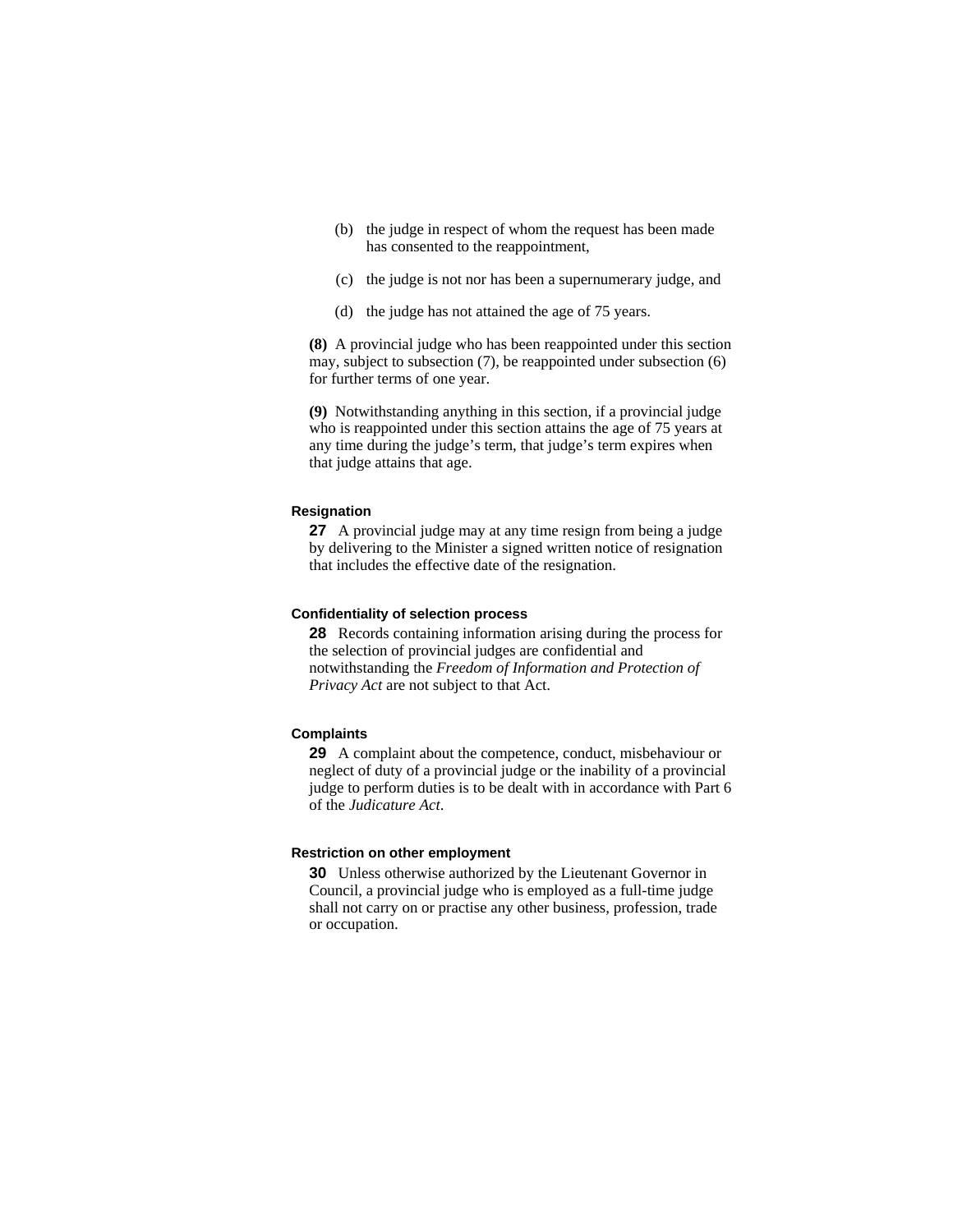### **Conflict of interest**

**31** A provincial judge does not have jurisdiction to hear any matter in which the judge has or has had an interest.

#### **Regulations**

**32(1)** The Lieutenant Governor in Council shall make regulations

- (a) fixing the salaries to be paid to provincial judges;
- (b) fixing the amount to be paid to provincial judges sitting part time;
- (c) prescribing fees to be paid for each proceeding or specified service;
- (d) providing for the benefits to which provincial judges are entitled, including
	- (i) personal expense allowances and services;
	- (ii) travel and moving allowances;
	- (iii) leaves of absence and vacations;
	- (iv) sick leave credits and payment in respect of those credits;
	- (v) benefits under one or more pension plans for specified judges and other individuals deriving benefit entitlements through them;
- (e) respecting the terms and conditions of appointment of supernumerary provincial judges;
- (f) without limiting anything in clause (d), providing for the continuation or establishment of
	- (i) one or more pension plans, including a supplemental retirement plan that may or may not be registrable under the *Income Tax Act* (Canada), and
	- (ii) one or more pension funds,

 including the making of any provisions in respect of those plans or funds that are made, or that are similar to or that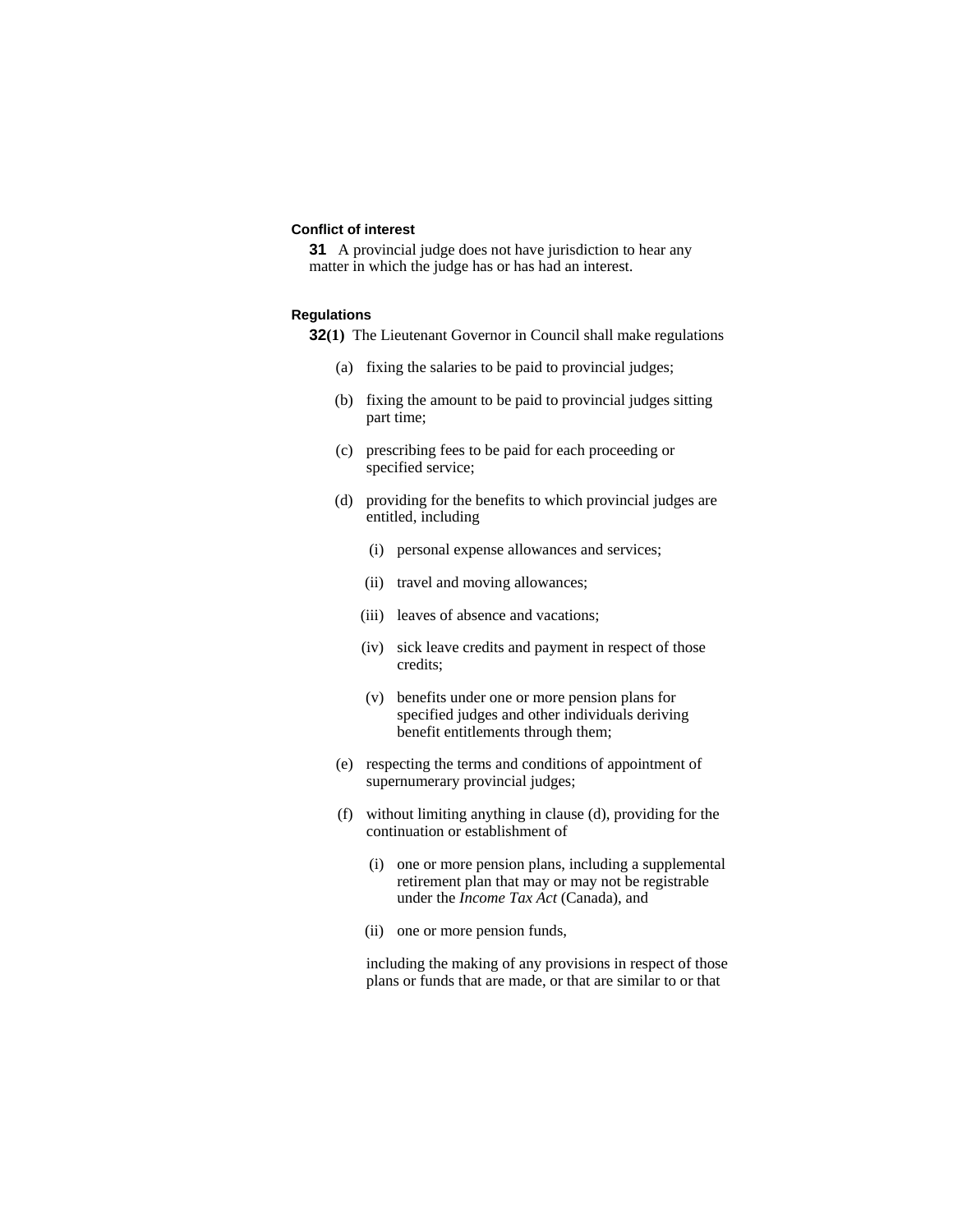correspond to provisions made, by or under, or that could be made under, the *Public Sector Pension Plans Act* with respect to any pension plan or pension fund continued or established by that Act;

 (g) providing for the transfer or other disposition of those benefits to which persons appointed as provincial judges under the *Provincial Court Judges Act*, the *Provincial Court Act* or this Act were entitled under the *Public Service Act* and the regulations under that Act or the Public Service Pension Plan, the Public Service Management (Closed Membership) Pension Plan or the Management Employees Pension Plan at the time of their appointment under the *Provincial Court Judges Act*, the *Provincial Court Act* or this Act.

**(2)** A regulation made under subsection (1) is, if so provided in the regulation, effective from a date prior to the making of the regulation.

## **Part 3 Family Division**

#### **Jurisdiction of Family Division**

**33(1)** The Family Division has and shall exercise jurisdiction in relation to proceedings in the following matters, including the enforcement of any orders or judgments in respect of those matters:

- (a) marriage;
- (b) divorce;
- (c) division of matrimonial property;
- (d) support for spouses and adult interdependent partners;
- (e) support for children;
- (f) custody of and access to children;
- (g) guardianship and parentage of children;
- (h) adoption;
- (i) protection of children, including child welfare and child prostitution matters;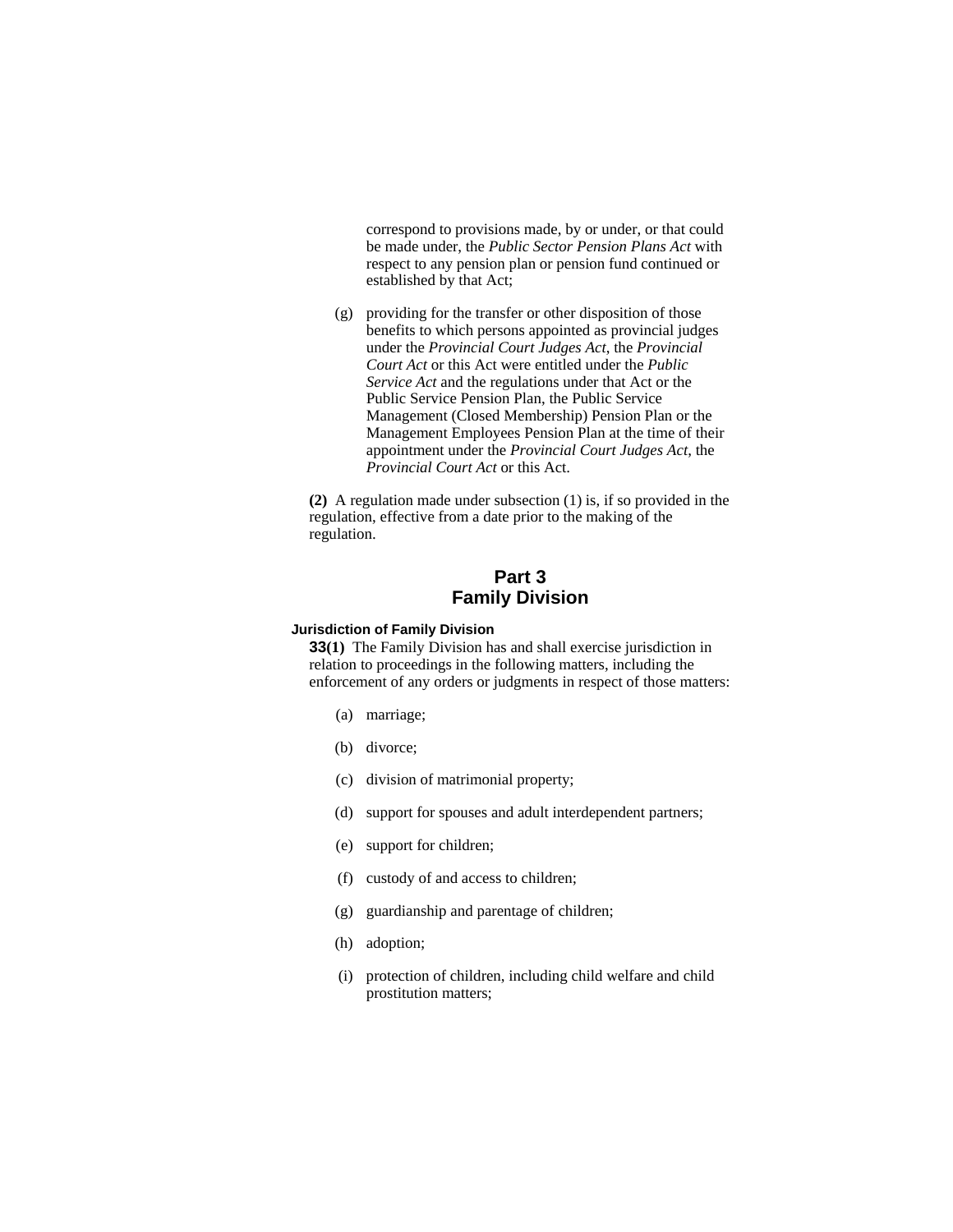- (j) protection and restraining orders, including orders under the *Protection Against Family Violence Act*;
- (k) youth criminal justice;
- (l) those other matters that are provided by or under an enactment to be within the jurisdiction of the Family Division.

**(2)** In addition to those matters referred to in subsection (1), the Lieutenant Governor in Council may by order confer on the Family Division such other matters as the Lieutenant Governor in Council considers appropriate.

**(3)** The federally appointed judges of the Family Division may act in a parens patriae capacity respecting children.

#### **Further jurisdiction of Family Division judges**

**34** A federally appointed judge of the Family Division may hear and determine any proceeding brought in the Court of Queen's Bench or the Court of Appeal, but the substantial majority of that judge's time shall be spent hearing and determining proceedings in the Family Division.

#### **Further powers of Family Division**

**35** The Family Division is a youth justice court within the meaning of and for the purposes of the *Young Offenders Act* and the *Youth Criminal Justice Act* (Canada), and has all the powers vested in a youth justice court under those Acts.

#### **Consolidation of proceedings**

**36** Where a cause, action or matter within the jurisdiction of the Family Division contains a matter within the jurisdiction of the Court of Queen's Bench, a federally appointed judge of the Family Division may, on application or on the judge's own motion, order the entire cause, action or matter to be heard by the Family Division.

#### **Jurisdiction of provincial judges**

**37** In all proceedings brought or proposed to be brought in the Family Division, a provincial judge of the Family Division has all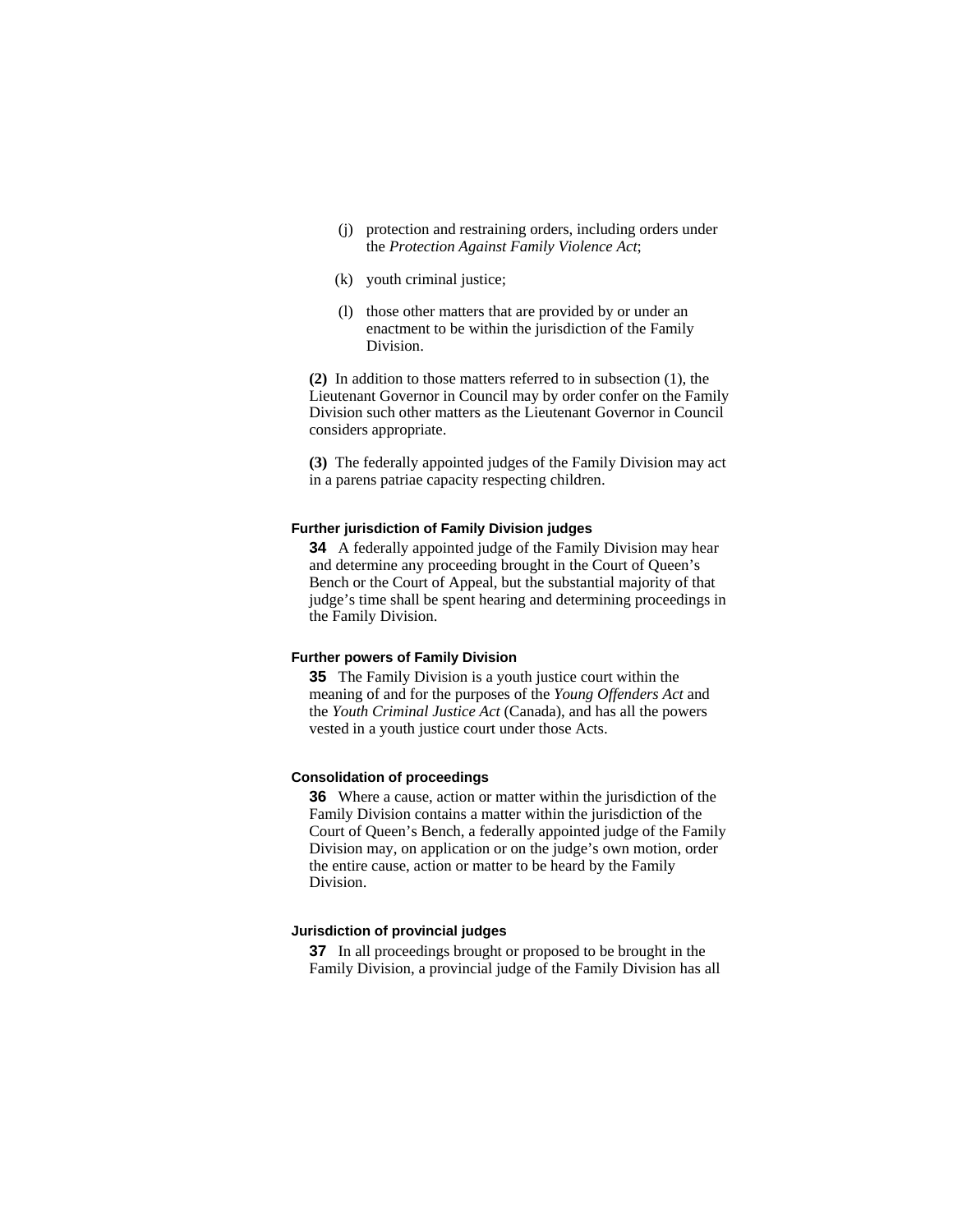the powers of and may exercise the same jurisdiction as a federally appointed judge of the Family Division except in respect of

- (a) appeals and applications to vary or rescind an order made by a federally appointed judge,
- (b) applications for an injunction or for a judgment or order in the nature of certiorari, prohibition, mandamus or quo warranto, and
- (c) anything that by law is required to be done by a federally appointed judge.

#### **Interests of child**

**38(1)** The Family Division may at any time appoint an individual to represent the interests of a child in a proceeding before the Family Division.

**(2)** Where the Family Division appoints an individual under this section, the Court shall allocate the costs relating to the appointment among the parties, including the child, if appropriate.

#### **Authority to direct assessment**

**39(1)** The Family Division may, in a proceeding before the Family Division, direct the parties to attend before a person approved by the Family Division for an assessment concerning any matter that, in the opinion of the Family Division, is a subject of the proceeding.

**(2)** A person who conducts an assessment under subsection (1) shall file a written report of the assessment with the Family Division together with a copy of the report for each party to the proceeding and for the judge.

**(3)** The contents of a report filed pursuant to subsection (2) may be received in evidence in the proceeding.

**(4)** A person filing a report pursuant to subsection (2) is a competent and compellable witness.

**(5)** Any party, including the party calling the witness, may cross-examine the person referred to in subsection (4).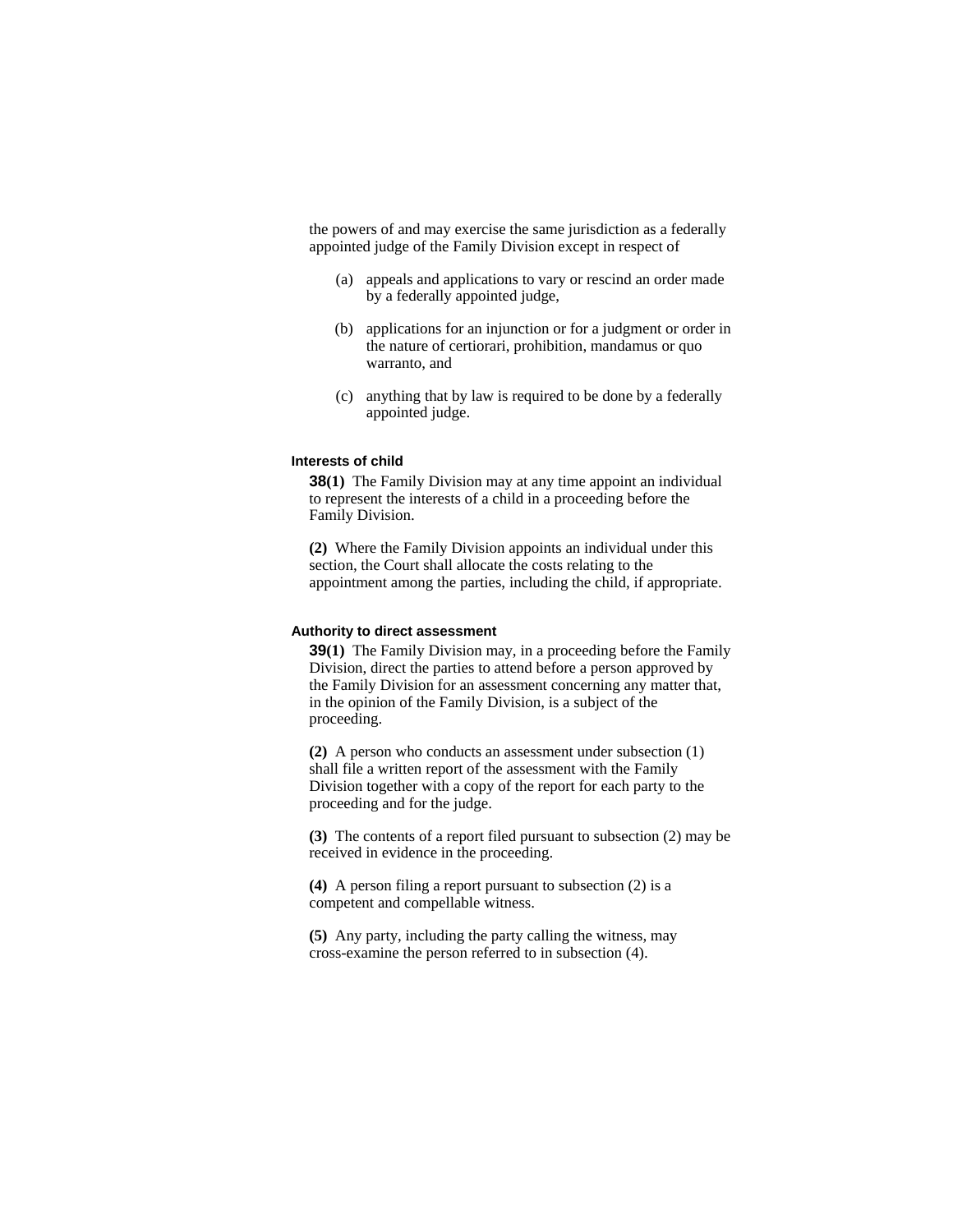**(6)** No action may be brought against a person who conducts an assessment under subsection (1) for any act done or omitted to be done in the execution of that person's duty or for any act done in respect of that assessment unless it is proved that the person acted maliciously and without reasonable and probable cause.

**(7)** The Family Division shall allocate among the parties any costs related to an assessment under this section.

#### **Courses and programs**

**40** The Family Division may, in a proceeding before the Family Division, require the parties to attend any course or program prescribed by the regulations and shall allocate among the parties the costs of the course or program.

#### **Private hearing**

**41** The Family Division may, if it is in the best interests of a child or would promote the proper administration of justice, exclude from any proceeding before the Family Division

- (a) any person except the parties to the proceeding and their lawyers, and
- (b) a child, whether or not the child is a party, but not the child's lawyer.

#### **Publication and broadcast ban**

**42** For the purpose of protecting the well-being of a child, the Family Division may prohibit the publication or broadcast of any report of a proceeding before the Family Division that may identify the child.

#### **Appeal**

**43** Subject to the Rules of Court, an appeal lies to the Court of Appeal from a decision of the Family Division.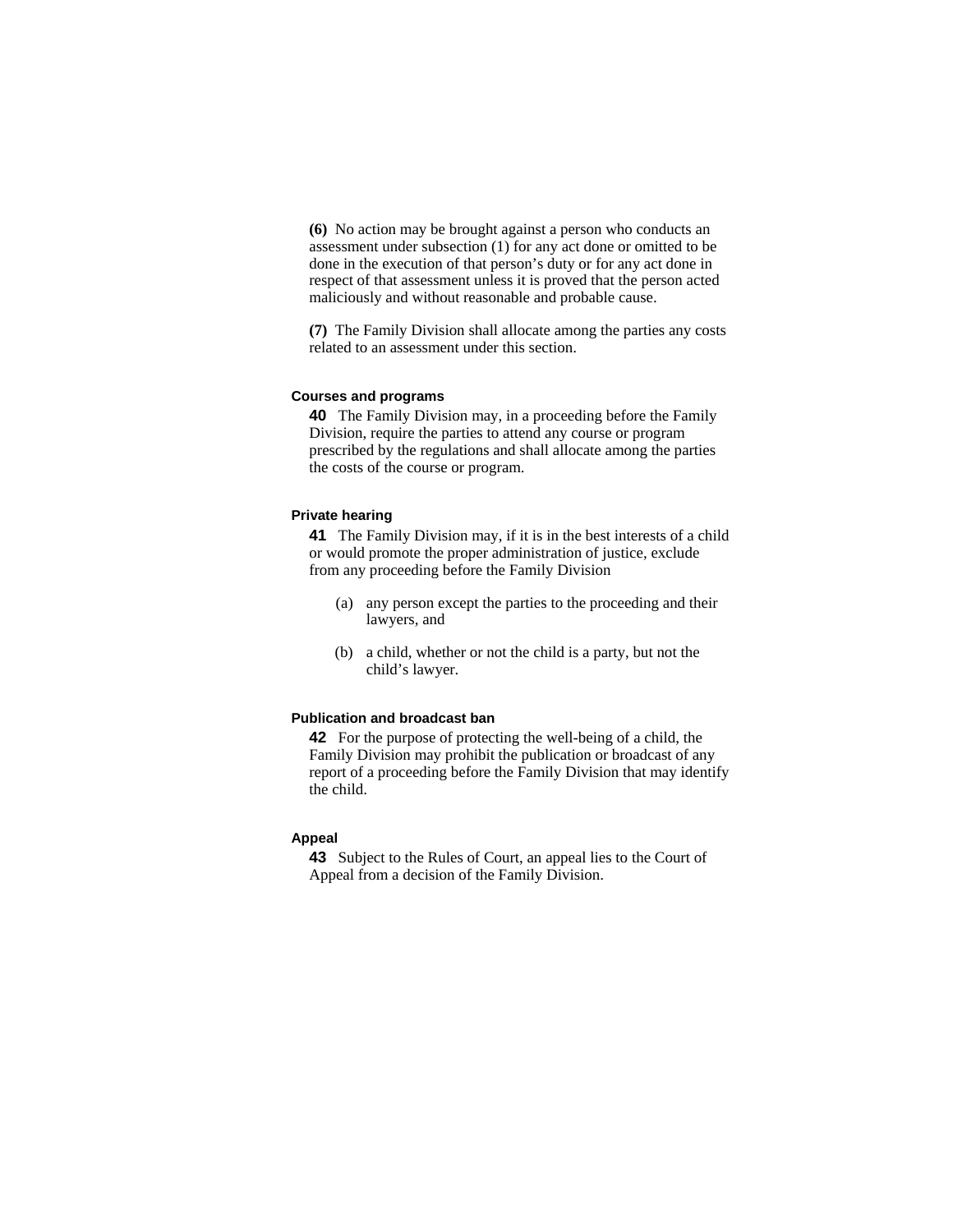## **Part 4 Provincial Division**

## **Division 1 Jurisdiction**

## **Jurisdiction of Provincial Division**

**44(1)** The Provincial Division has, subject to this Act, the following jurisdiction:

- (a) for the purposes of Division 2,
	- (i) to hear and adjudicate on any claim or counterclaim
		- (A) for debt, whether payable in money or otherwise, if the amount claimed or counterclaimed, as the case may be, exclusive of interest payable under an Act or by agreement on the amount claimed, does not exceed the amount prescribed by the regulations,
		- (B) for damages, including damages for breach of contract, if the amount claimed or counterclaimed, as the case may be, exclusive of interest payable under an Act or by agreement on the amount claimed, does not exceed the amount prescribed by the regulations,
		- (C) for the return of personal property if the value of the personal property does not exceed the amount prescribed by the regulations, and
		- (D) for specific performance or rescission of a contract if the value of the rights in issue does not exceed the amount prescribed by the regulations;
	- (ii) to grant an equitable remedy in respect of a claim or counterclaim referred to in subclause (i);
- (b) where provided for or directed under any enactment, and subject to that enactment, to hear and adjudicate on any matter, provide any relief, carry out any duty or perform any function assigned to the Provincial Division under that enactment or in respect of which the Provincial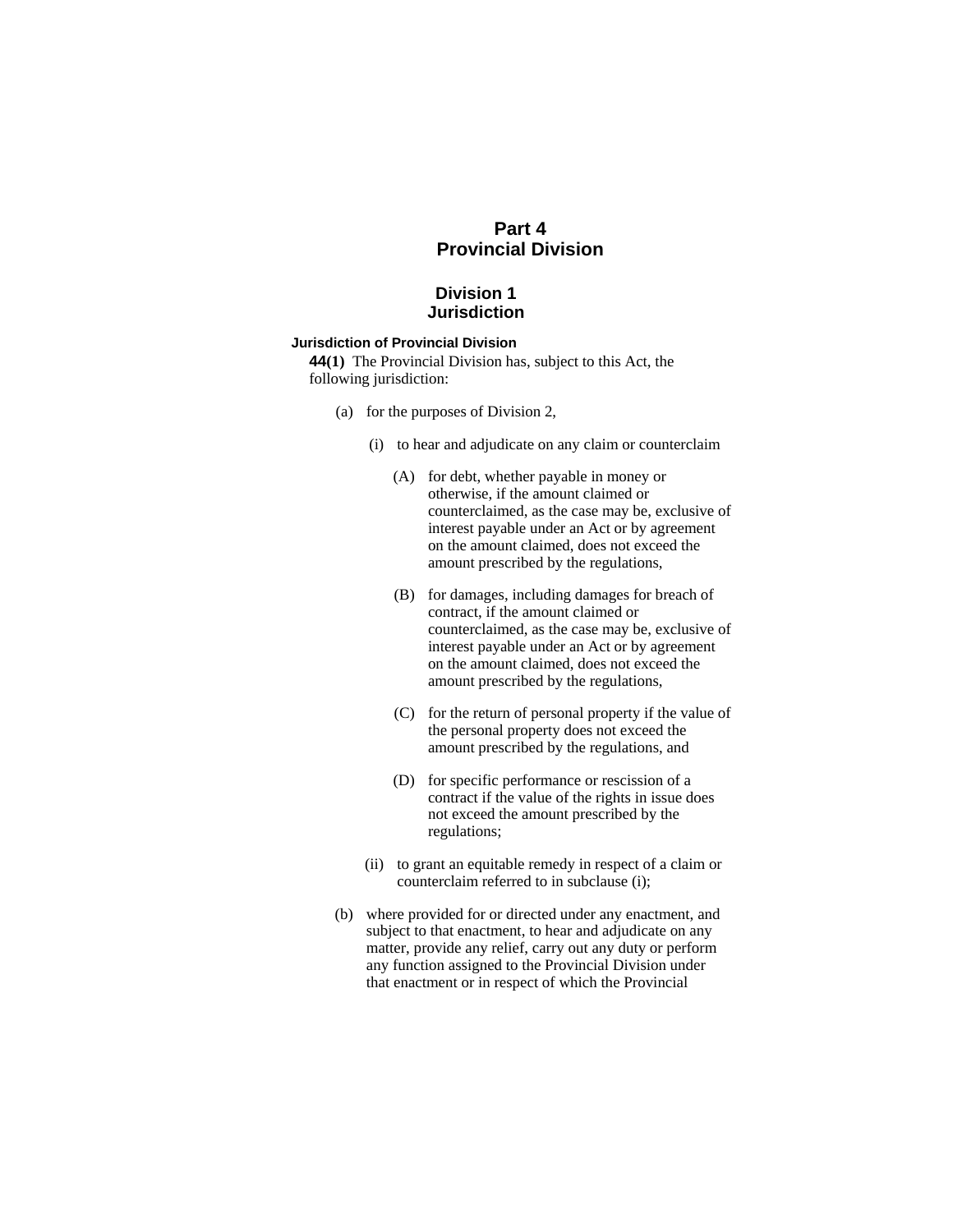Division is empowered to undertake or provide under that enactment;

- (c) for the purposes of the *Mobile Home Sites Tenancies Act* and the *Residential Tenancies Act*, without limiting the jurisdiction of the Provincial Division provided for under those Acts, to grant
	- (i) an order terminating a tenancy;
	- (ii) an order for the recovery of possession of premises;
	- (iii) an order to vacate premises.

**(2)** The Provincial Division does not have jurisdiction to hear and adjudicate on a claim or counterclaim

- (a) in which the title to land is brought into question,
- (b) in which the validity of any devise, bequest or limitation is disputed,
- (c) against a provincial judge, justice of the peace or peace officer for anything done by that person while executing the duties of that office, or
- (d) by a local authority or school board for the recovery of taxes, other than taxes imposed in respect of the occupancy of or an interest in land that is itself exempt from taxation.

**(3)** Where an amount is prescribed by the regulations for the purposes of subsection  $(1)$ , that amount applies with respect to

- (a) civil claims issued, or
- (b) subject to clause (a), matters that arose,

after the prescribed amount came into effect.

**(4)** If the claim of a plaintiff or the counterclaim of a defendant exceeds the amount prescribed for the purposes of subsection (1), the plaintiff or the defendant, as the case may be, may abandon that portion of the claim or counterclaim that is in excess by filing a notice to that effect with the Provincial Division.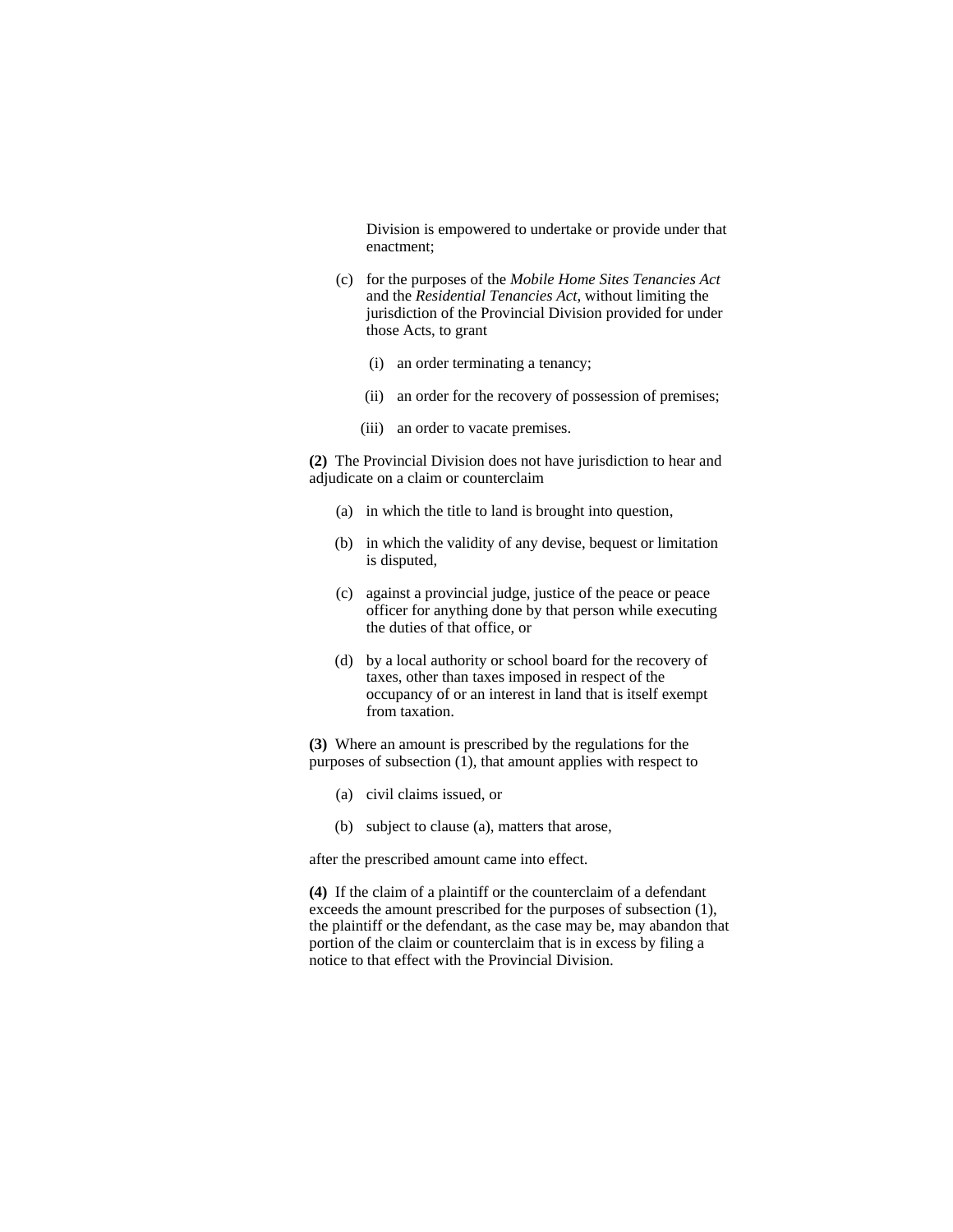**(5)** Subject to section 80(4), where a notice is filed under subsection (4), the person forfeits the excess and is not entitled to recover it in the Provincial Division or in any other court.

#### **Certificate of judgment, etc.**

**45(1)** If a judgment is entered or given under Division 2, the party in whose favour the judgment is made is, unless otherwise provided for by the regulations or directed by the Provincial Division, responsible for

- (a) preparing a certificate of judgment that accurately reflects the Provincial Division's judgment,
- (b) filing a copy of the certificate of judgment with the Provincial Division, and
- (c) sending a copy of the filed certificate of judgment to the other parties to the action.

**(2)** If an order is made by the Provincial Division under this Part or any other enactment, the party in whose favour the order is made is, unless otherwise provided for by the regulations or directed by the Provincial Division, responsible for

- (a) preparing the order,
- (b) filing a copy of the order with the Provincial Division, and
- (c) sending a copy of the filed order to the other party to the proceeding.
- **(3)** Notwithstanding subsections (1) and (2), a clerk
	- (a) may, where the clerk considers it appropriate to do so in the circumstances, or
	- (b) shall, where directed to do so by the Provincial Division,

prepare a certificate of judgment or order referred to in subsection (1) or (2) and send the certificate of judgment or order to the parties to the proceedings.

**(4)** A copy of the certificate of judgment or the order referred to in subsection (1) or (2), at any time after it is filed with the Provincial Division or otherwise acknowledged by a clerk as being the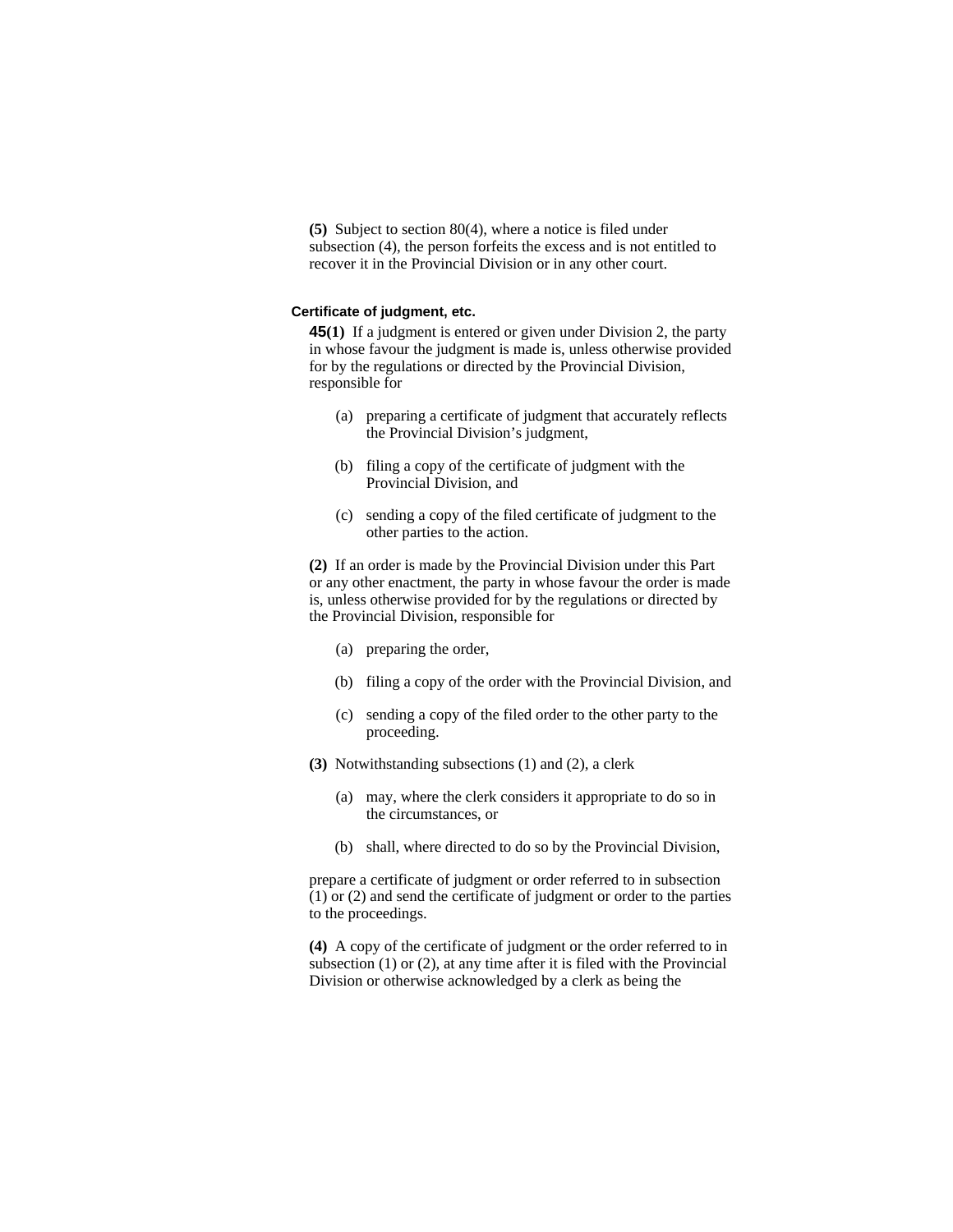judgment or order made by the Provincial Division, is, in the absence of evidence to the contrary, admissible in evidence as proof of its contents in any court dealing with a subsequent proceeding, without proof of the signature or official character of the person appearing to have signed the certificate or order.

**(5)** A certificate of judgment or an order of the Provincial Division under this Part under which money is payable may be filed in the Court of Queen's Bench and on its being filed,

- (a) the judgment for which the certificate of judgment was prepared or the order, as the case may be, becomes a judgment or order of the Court of Queen's Bench, and
- (b) writ proceedings may be taken pursuant to the *Civil Enforcement Act*.

#### **Action for damages**

**46(1)** No action may be brought against a provincial judge for any act done or omitted to be done in the execution of the judge's duty or for any act done in a matter in which the judge has exceeded the judge's jurisdiction unless it is proved that the judge acted maliciously and without reasonable and probable cause.

**(2)** No action for the recovery of damages lies against a provincial judge in respect of an order or warrant made or sentence imposed before or after the coming into force of this section by a judge while acting in the place of any other provincial judge who has then ceased for any reason to be a judge if the order, warrant or sentence could have been lawfully made or imposed by the judge by whom the conviction was made.

**(3)** No action for the recovery of damages lies against a provincial judge in respect of an order or warrant made or sentence imposed before or after the coming into force of this section against, on or in respect of a person who had been previously convicted by another provincial judge but had not been sentenced by that other judge if the order, warrant or sentence could have been lawfully made or imposed by the judge by whom the conviction was made.

**(4)** No action for the recovery of damages lies against any person in respect of an act or thing done or omitted to be done at any time before or after the coming into force of this section in the execution of an order, warrant or sentence to which subsection (1), (2) or (3)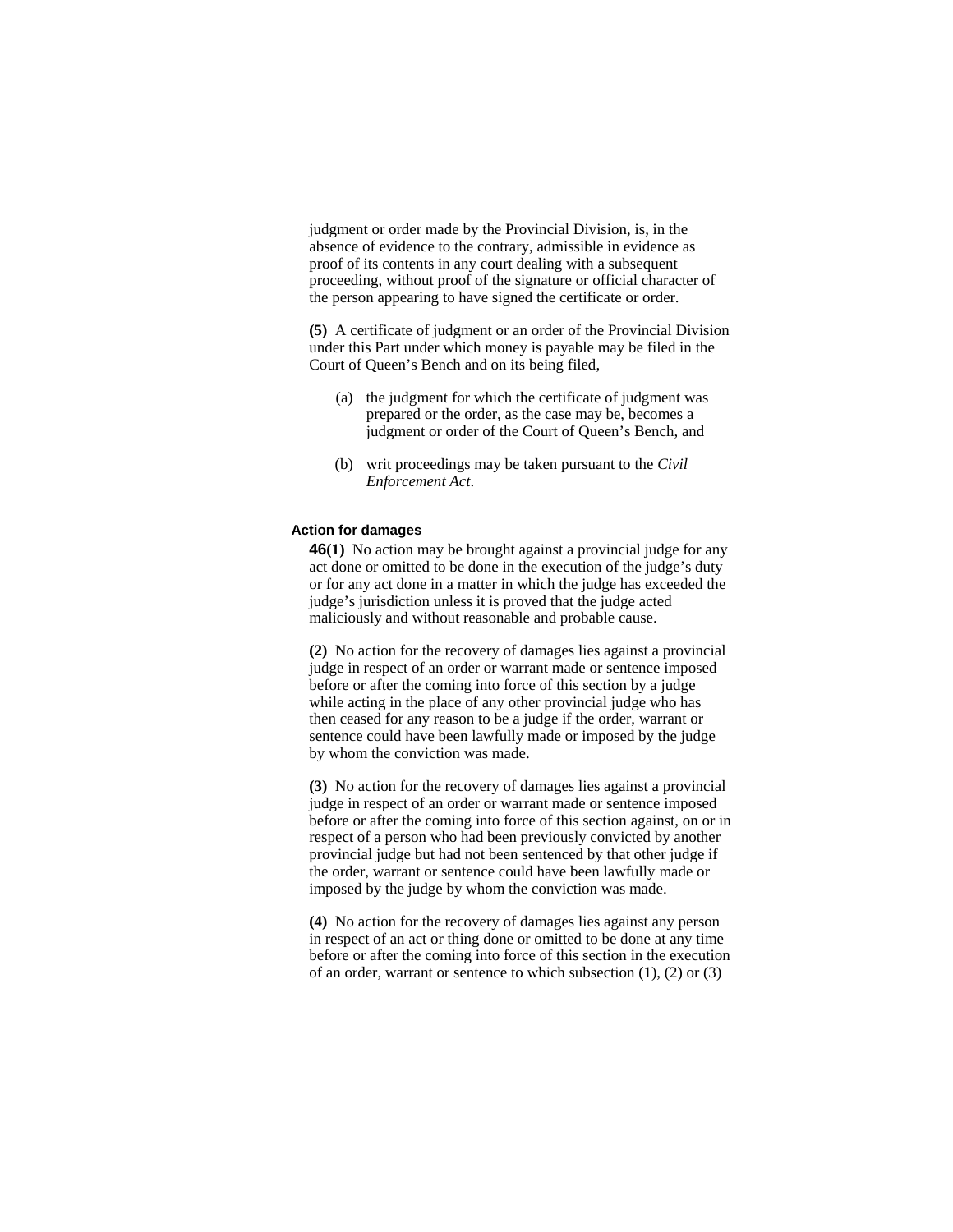relates, or purporting to be done in compliance with or incidental to an order, warrant or sentence.

**(5)** The Minister may make a payment for damages or costs, including solicitor-client costs, incurred by a provincial judge in respect of an act, omission or matter described in subsection (1), (2) or (3).

### **Contempt**

**47(1)** For the purposes of enforcing compliance or the continuing of compliance with an order of

- (a) a provincial judge,
- (b) a sitting justice of the peace, or
- (c) a presiding justice of the peace,

a provincial judge may, on application or on the judge's own initiative, declare that a person is in civil contempt if that person fails, without adequate excuse, to obey an order of a provincial judge, a sitting justice of the peace or a presiding justice of the peace.

**(2)** Where a provincial judge is satisfied that there are reasonable and probable grounds for believing that a person may be in civil contempt, the judge may order

- (a) the person to appear before a provincial judge, or
- (b) a peace officer to take the person into custody and bring that person before a provincial judge,

to show cause why the person should not be held to be in civil contempt.

**(3)** Every person held to be in civil contempt under this section is liable to any one or more of the following:

- (a) imprisonment until the person has purged the contempt;
- (b) imprisonment for not more than 2 years;
- (c) a fine not exceeding \$25 000 and in default of paying the fine to imprisonment for not more than 2 years.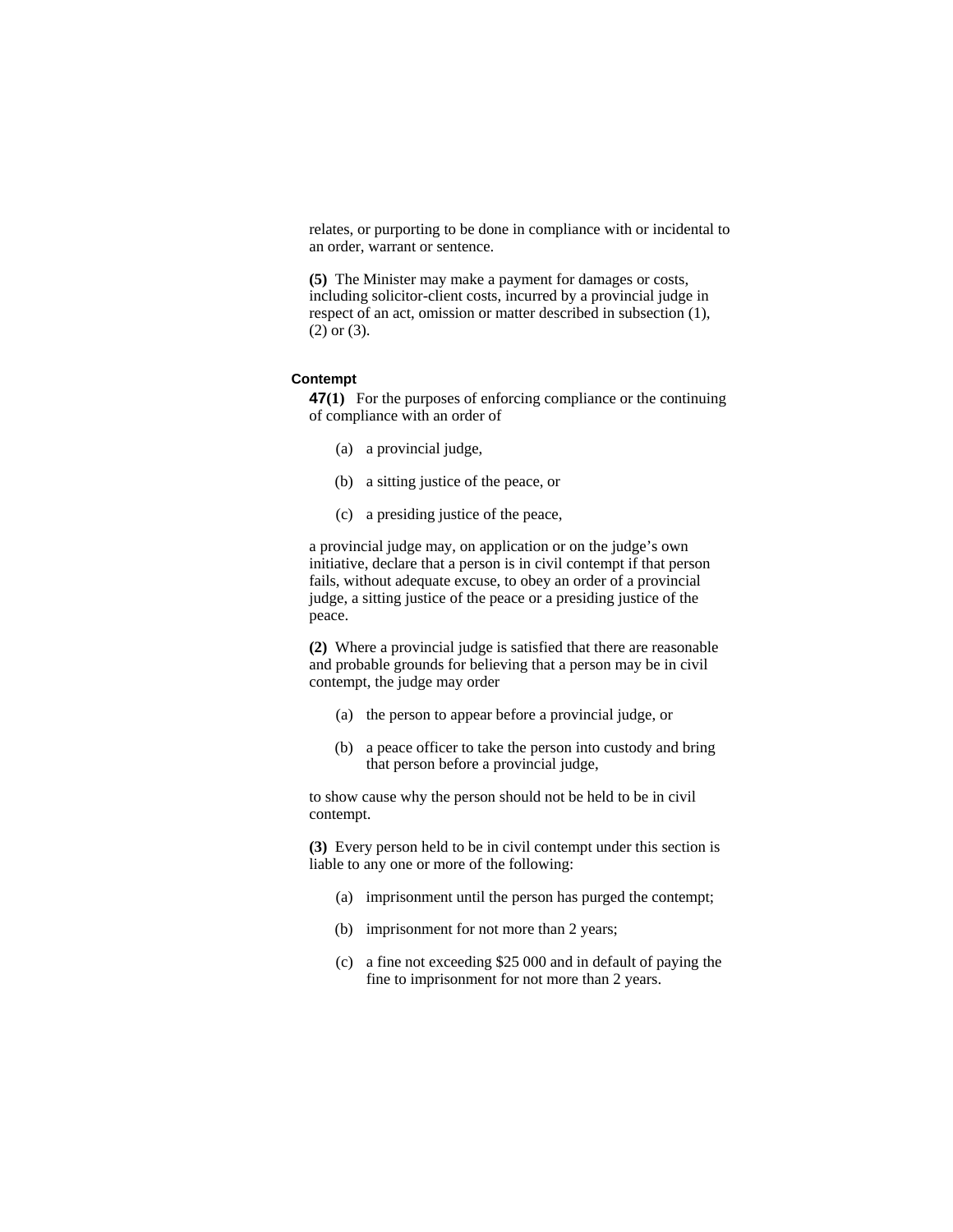**(4)** The provincial judge who imposed a sanction on a person whom the judge declared to be in civil contempt may waive the sanction in whole or in part or suspend any imprisonment where the judge is satisfied that the person has purged that person's contempt.

- **(5)** This section does not apply
	- (a) to an order for the payment of money, or
	- (b) to an order made under the *Criminal Code* (Canada).
- **(6)** Section 61 does not apply to proceedings under this section.

## **Division 2 Civil Claims**

#### **Definitions**

- **48** In this Division,
	- (a) "defendant" means a person to whom a civil claim is issued under this Part;
	- (b) "local authority" means
		- (i) a city, town, village, summer village, municipal district or Metis settlement,
		- (ii) the Minister responsible for the *Municipal Government Act*, in the case of an improvement district, or
		- (iii) the Minister responsible for the *Special Areas Act*, in the case of a special area;
	- (c) "mediation" means mediation referred to in section 96;
	- (d) "plaintiff" means a person at whose instance a civil claim is issued under this Division;
	- (e) "pre-trial conference" means a pre-trial conference referred to in section 95;
	- (f) "Provincial Division" includes a sitting justice of the peace;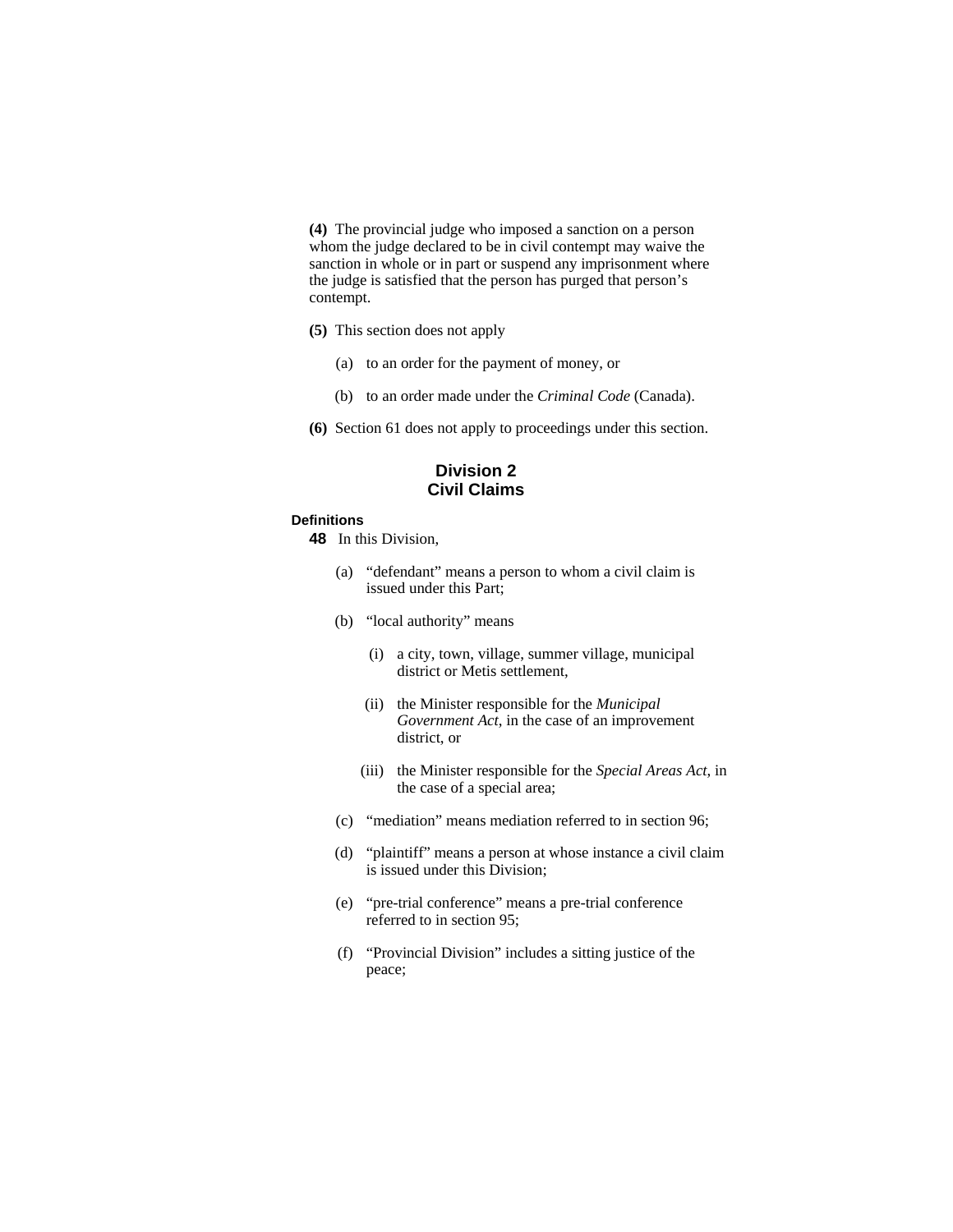- (g) "registered mail" means any form of mail for which the addressee or a person on behalf of the addressee is required to acknowledge receipt of the mail by providing a signature;
- (h) "school board" means a board as defined in the *School Act*.

### **Issue of civil claim**

**49(1)** A person who has a claim may apply to a clerk for the issuance of a civil claim.

**(2)** When an application is made under subsection (1), a clerk shall, subject to section 82, issue a civil claim in the prescribed form that contains the particulars of the claim and an address for service as provided by the plaintiff, together with a copy of the form of a dispute note.

**(3)** The civil claim and a copy of the form of a dispute note must be served on the defendant by the plaintiff.

**(4)** A civil claim and a copy of the form of a dispute note may be served outside Alberta without an order of the Provincial Division.

#### **Dispute note**

**50(1)** The defendant shall satisfy the civil claim or file a dispute note with a clerk,

- (a) where the defendant has been served in Alberta, within 20 days from the date of service of the civil claim and a copy of the form of a dispute note;
- (b) where the defendant has been served outside Alberta, within 30 days from the date of service of the civil claim and a copy of the form of a dispute note.
- **(2)** The dispute note must
	- (a) state clearly the nature or grounds of the defendant's defence,
	- (b) where a claim is disputed in part only, state clearly which part or which items are disputed,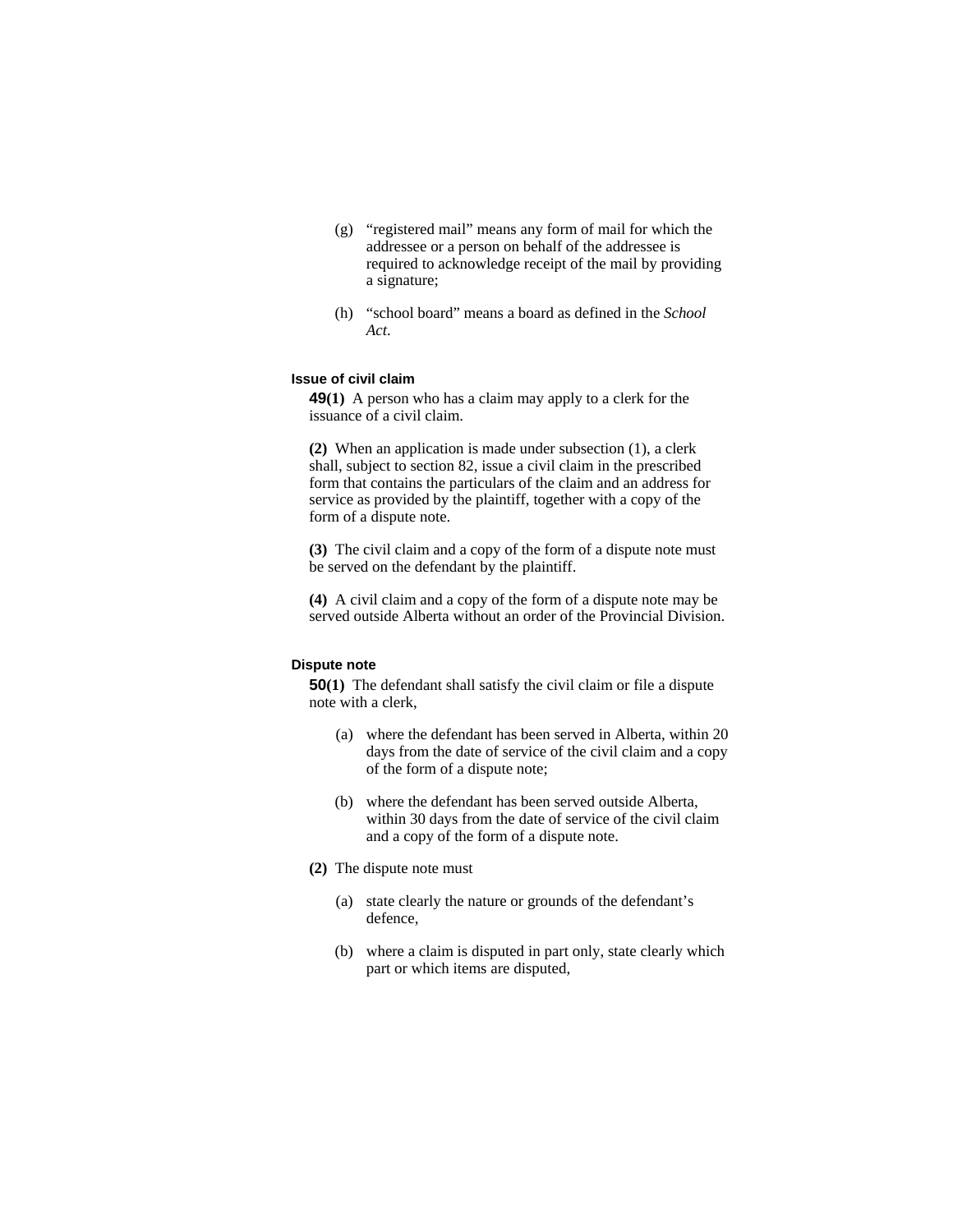- (c) state clearly the particulars of the defendant's counterclaim, if any,
- (d) state clearly the particulars of the defendant's claim for set-off, if any, and
- (e) have endorsed on it the defendant's address and, if it is different, the defendant's address for service.

#### **Notice of hearing**

**51(1)** On the filing of a dispute note under section 50, a clerk shall

- (a) set the time, date and place either for a hearing or for a pre-trial conference or mediation,
- (b) send to all parties a notice of the time, date and place set for the hearing, pre-trial conference or mediation, and
- (c) send a copy of the dispute note to all parties other than the party filing the dispute note.
- **(2)** For the purposes of subsection (1)(c),
	- (a) a copy of a dispute note may be sent to a party by ordinary mail addressed to that party at that party's last known address, and
	- (b) notwithstanding section 53, the sending of a copy of a dispute note to a party under clause (a) constitutes service of the dispute note by mail on that party.

**(3)** A proceeding referred to in subsection (1) is not invalid only because it was held at a time, date or place other than the time, date or place set out in the notice referred to in subsection (1)(b).

## **Change of hearing**

**52** The Provincial Division may, on its own initiative or on application by a party, order that the hearing be held at a time, date or place other than that set out in the notice referred to in section  $51(1)(b)$ .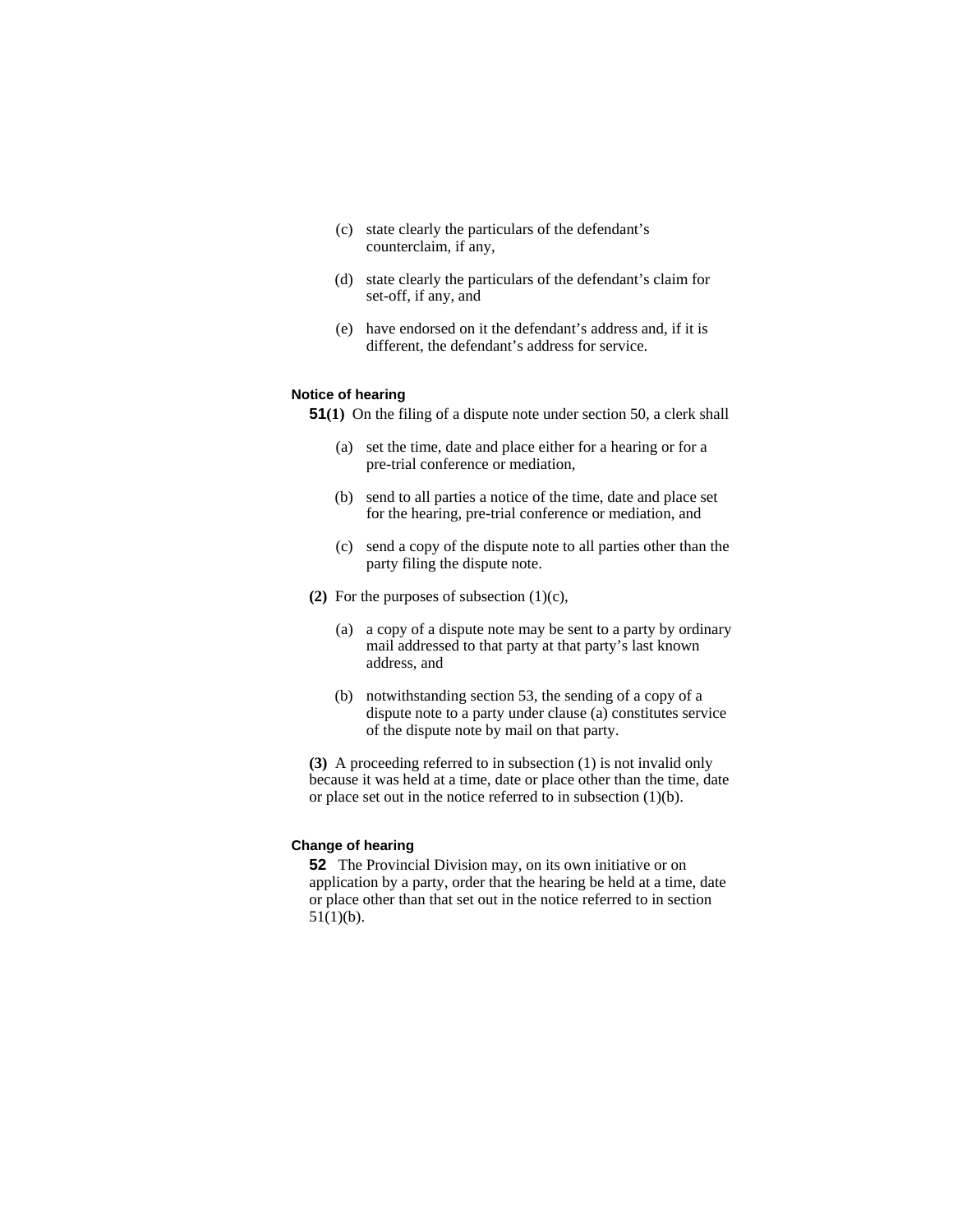#### **Service of documents**

**53(1)** Service of documents under this Division, other than notices to attend, may be effected on the person to be served

- (a) either personally or by leaving a copy of the document for the person at the person's most usual place of abode with some resident of the abode apparently 16 years of age or older,
- (b) by mailing a copy to the person by registered mail, in which case service is deemed to be effected at the time that the acknowledgment of receipt of that mail is signed by the person to be served or the person receiving that mail on behalf of the person to be served, or
- (c) as directed by the Provincial Division.

**(2)** Service of a document on a partnership may be effected by serving it on one of the partners of the partnership.

**(3)** Service of a document on a local authority may be effected by serving it

- (a) in the case of a city, town, village, summer village or municipal district, on the chief elected official or chief administrative officer,
- (b) in the case of an improvement district, on the Minister responsible for the *Municipal Government Act*,
- (c) in the case of a special area, on the Minister responsible for the *Special Areas Act*, and
- (d) in the case of a Metis settlement, on the settlement chair or settlement administrator.

**(4)** Service of a document on a corporation, other than a local authority, may be effected

- (a) by serving it on the president, chair or other head officer, by whatever name the person is known, a director or the secretary of the corporation,
- (b) by serving it on a manager, agent or officer of the corporation transacting business on behalf of the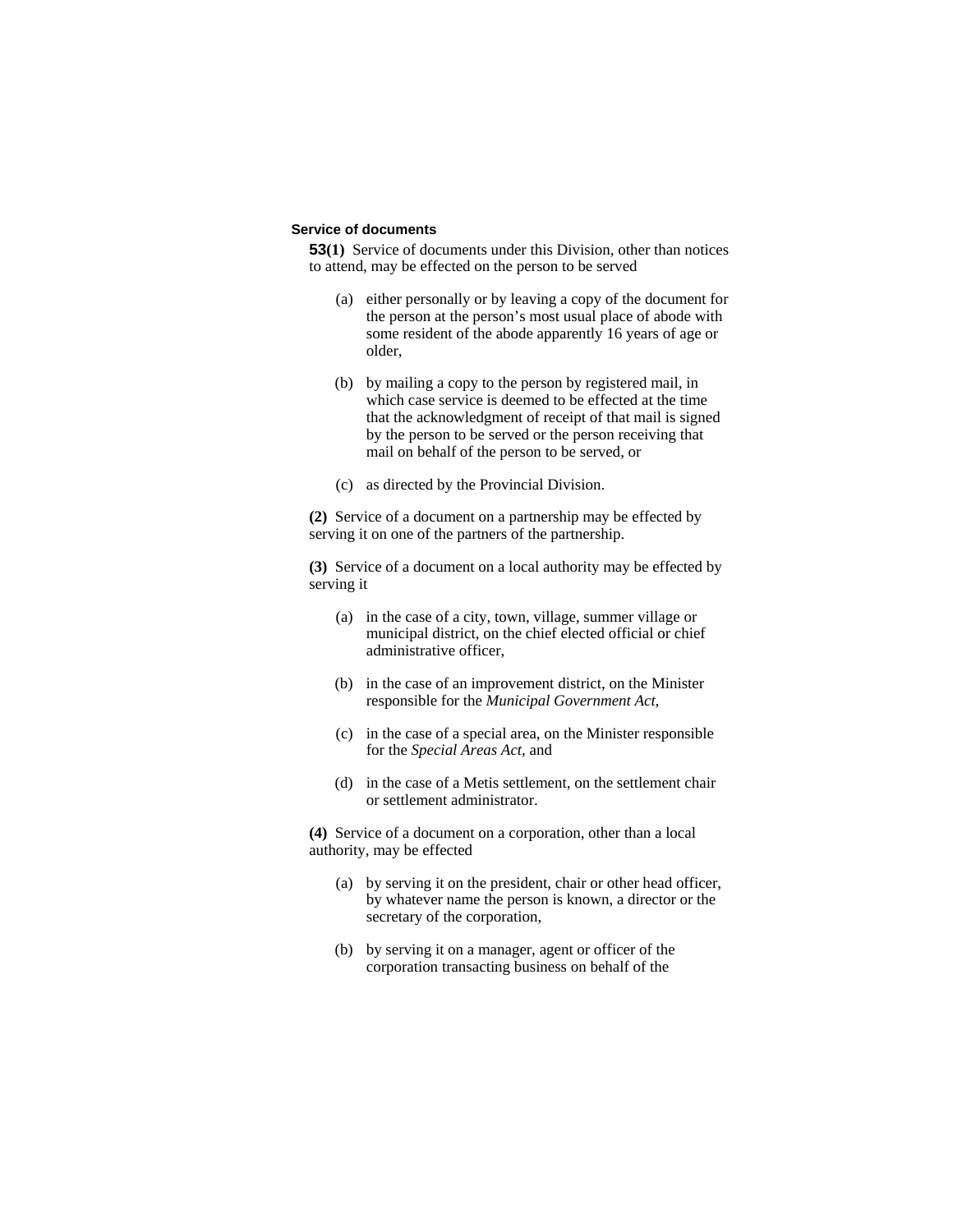corporation in the judicial district in which the civil claim was issued, or

 (c) by leaving it at or sending it by registered mail to the registered office of the corporation.

**(5)** The Provincial Division may dispense with service of any document if sufficient cause is shown.

#### **Service of counterclaims**

**54** Where a dispute note includes a counterclaim by the defendant, service of the dispute note constitutes service of the counterclaim.

#### **Notice to attend**

**55(1)** A party may apply to a clerk to issue notices to attend to persons who may be witnesses at the hearing and, subject to section 82, the clerk shall issue the notices to attend.

- **(2)** A person may serve a notice to attend
	- (a) by delivering to a person a copy of the notice to attend together with the prescribed witness fee, or
	- (b) as directed by the Provincial Division.

**(3)** A person served with a notice to attend shall attend the hearing in accordance with the terms set out in the notice.

**(4)** A notice to attend has the same effect as a notice to attend given in a proceeding in the Court of Queen's Bench and is enforceable in the same manner.

## **Proof of service**

**56(1)** For the purposes of this Division, service of a document may be proved

- (a) by the oral testimony of the person serving it,
- (b) by an affidavit of service proving the service,
- (c) in the case of service on a corporation by registered mail, by an affidavit of service proving the mailing by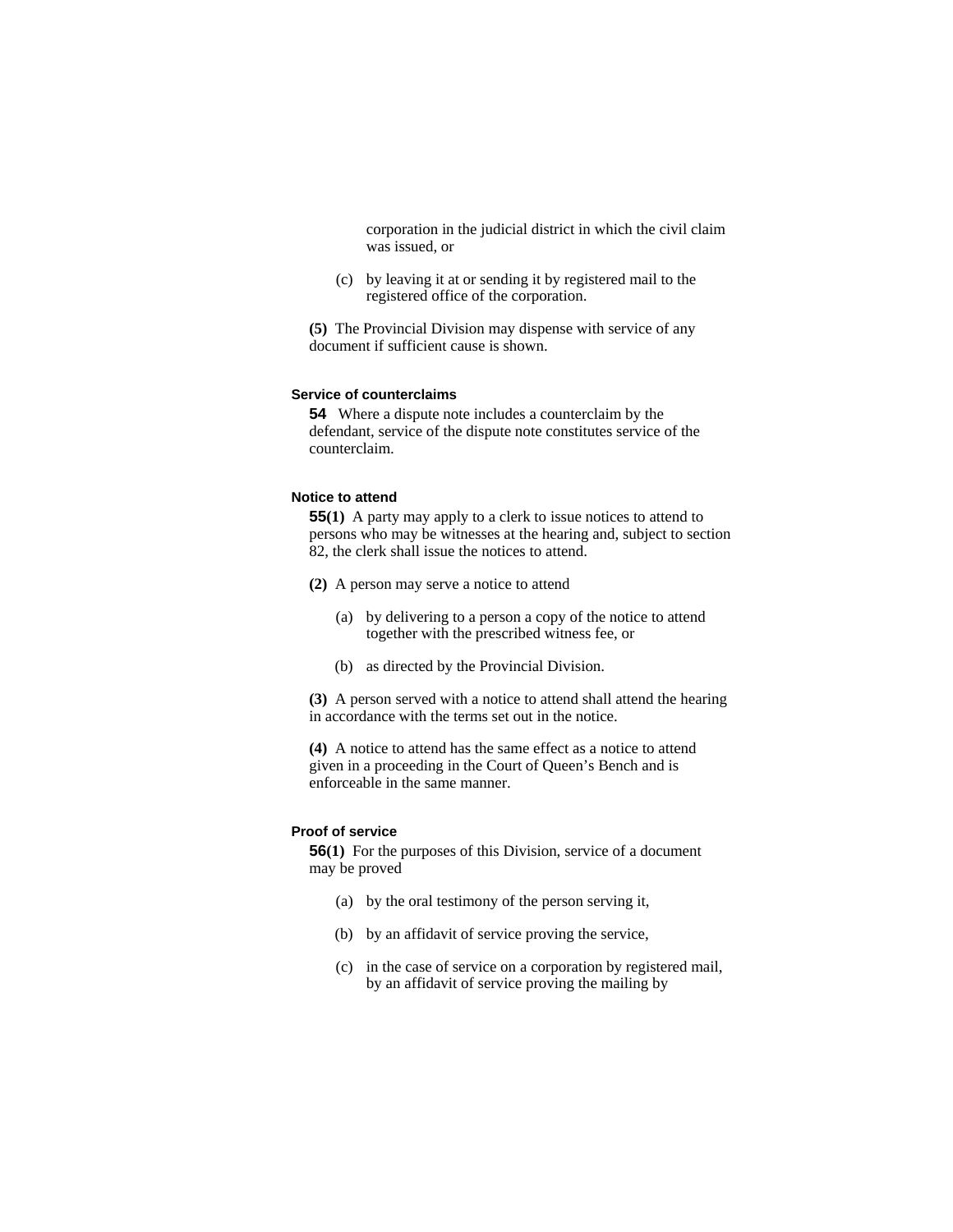registered mail and exhibiting the receipt provided by the post office showing that the document was sent by registered mail, or

 (d) by an affidavit of service proving the mailing by registered mail and exhibiting the acknowledgment of receipt of that mail purporting to be signed by the person to be served or by any person receiving that mail on behalf of the person to be served.

**(2)** Notwithstanding that a document has not been served in the required manner, the Provincial Division may, if it is satisfied that the document has come to the attention of the person to be served, deem the service to be valid service on the person to be served.

#### **Payment into Provincial Division**

**57(1)** A party may at any time before the date of the hearing pay into the Provincial Division a sum of money to satisfy

- (a) the plaintiff's claim and costs, or
- (b) the defendant's counterclaim and costs.

**(2)** When a party makes a payment under subsection (1), a clerk shall send to the other party a notice setting out the date payment was made, the amount paid in respect of the claim or counterclaim and the amount paid in respect of the costs.

**(3)** If a party accepts in writing the payment made under subsection (1) in full satisfaction of the claim or counterclaim and the costs, a clerk shall pay the money to the person.

**(4)** If a party proceeds with the claim or counterclaim after receiving the notice referred to in subsection (2) and is not awarded a greater sum than the amount paid into the Provincial Division, the party is liable to the other party for those costs that the Provincial Division considers appropriate.

**(5)** If the money paid into Provincial Division under subsection (1) is not paid under subsection (3), the Provincial Division may make an order with respect to the disposition of that money.

#### **Adjournment**

**58** The Provincial Division may adjourn a hearing to another date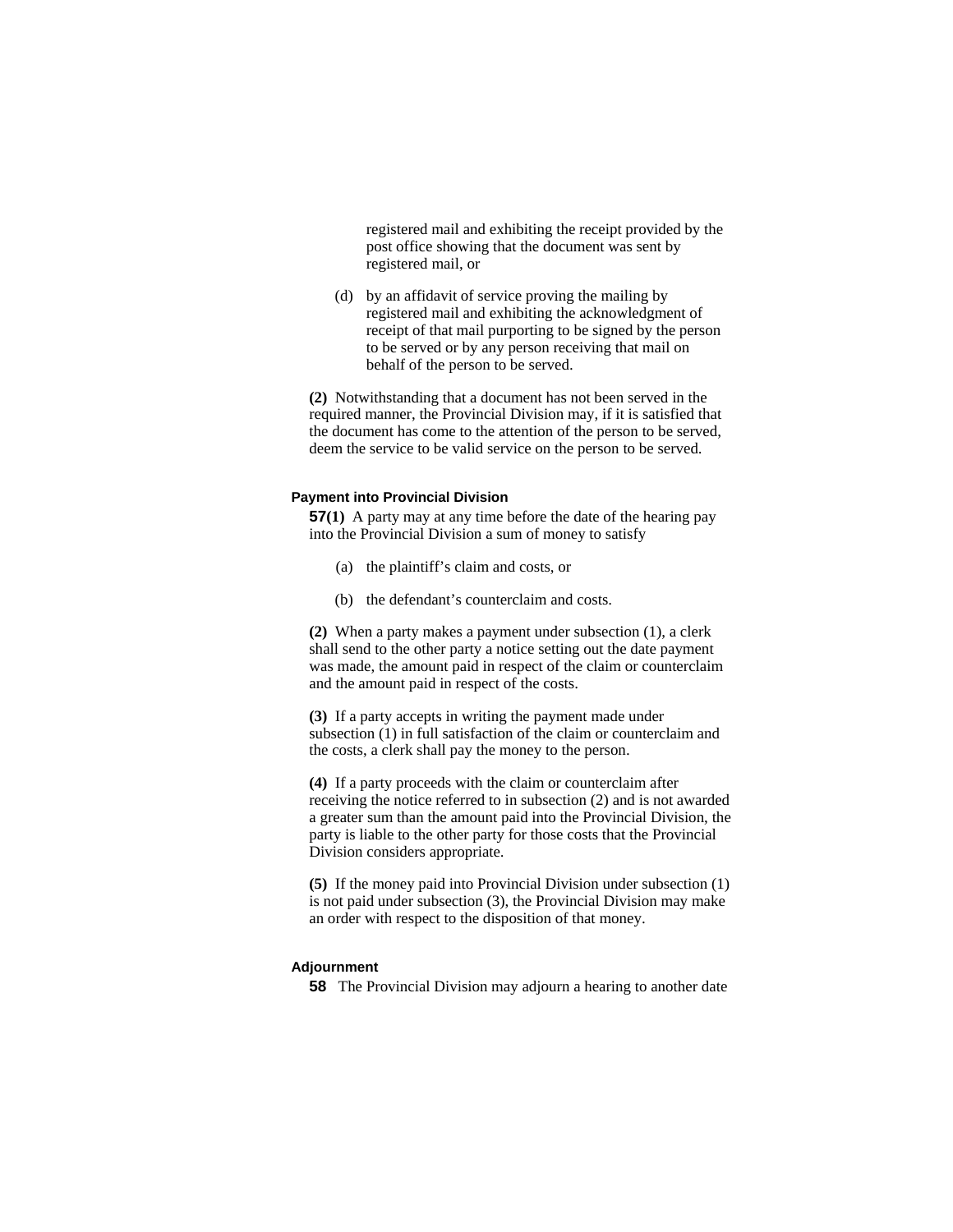- (a) on the application of a party, on serving notice to the other parties,
- (b) on the non-appearance of a party, or
- (c) if there is insufficient time to hold the hearing.

### **Parties confined to particulars**

**59(1)** At a hearing, the parties are confined to the particulars set out in the civil claim and the dispute note.

**(2)** If the Provincial Division is satisfied that sufficient cause is shown, it may allow the civil claim or the dispute note to be amended.

#### **Admission of liability**

**60(1)** A party may admit the party's indebtedness or liability by filing a notice to that effect with the Provincial Division.

**(2)** When a notice is filed under subsection (1), the Provincial Division may order that judgment be given with respect to the claim or counterclaim.

#### **Taking of evidence**

**61(1)** For the purposes of a hearing, the Provincial Division

- (a) is not bound by the laws of evidence applicable to judicial proceedings, and
- (b) may admit any oral or written evidence that it, in its discretion, considers appropriate, whether admissible in a court of law or not.
- **(2)** Nothing is admissible in evidence at a hearing
	- (a) that would be inadmissible by reason of any privilege under the law of evidence, or
	- (b) that is inadmissible pursuant to any Act.

### **Withdrawal of claim**

**62(1)** A party may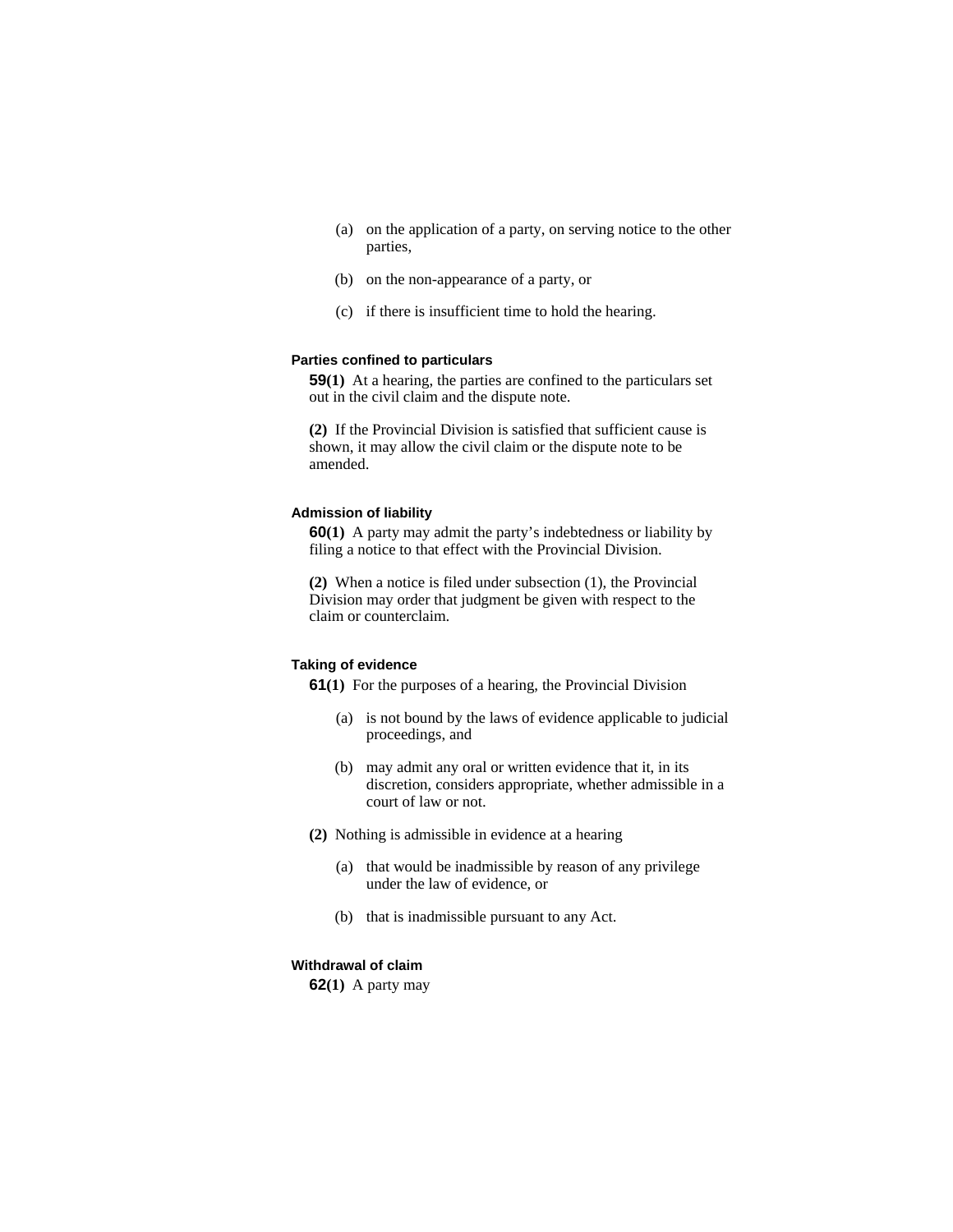- (a) withdraw the party's claim or counterclaim, or
- (b) consent to a judgment's being entered in favour of the other party

at any time prior to the hearing by filing a notice to that effect with the Provincial Division.

**(2)** When a party files a notice under subsection (1), a clerk shall send to the other party a notice stating that the claim or counterclaim has been withdrawn or that a judgment has been entered in favour of that other party, as the case may be.

**(3)** Within 30 days after the day that notice of the withdrawal of the claim or counterclaim is sent by the clerk to the other party, the other party to the claim or counterclaim may apply to the Provincial Division for costs.

#### **Dismissal of claim**

**63(1)** If a plaintiff fails to appear on the date set for the hearing, the Provincial Division may order that the plaintiff's claim be dismissed.

**(2)** If the Provincial Division dismisses a plaintiff's claim under subsection (1), it shall not give judgment on any counterclaim of the defendant until the defendant has presented the defendant's case in respect of the counterclaim

- (a) by the oral evidence given under oath of the defendant and any witnesses the defendant may have, or
- (b) by means of affidavit evidence if the Provincial Division is satisfied that oral evidence cannot reasonably be presented to the Provincial Division.

#### **Default judgment**

**64(1)** Where a civil claim includes a claim for a debt or liquidated demand and no dispute note has been filed within the time specified in section 50, a clerk shall, on the request of the plaintiff and on proof of service of the civil claim and a copy of the form of a dispute note on the defendant, enter judgment against the defendant for the full amount of the claim.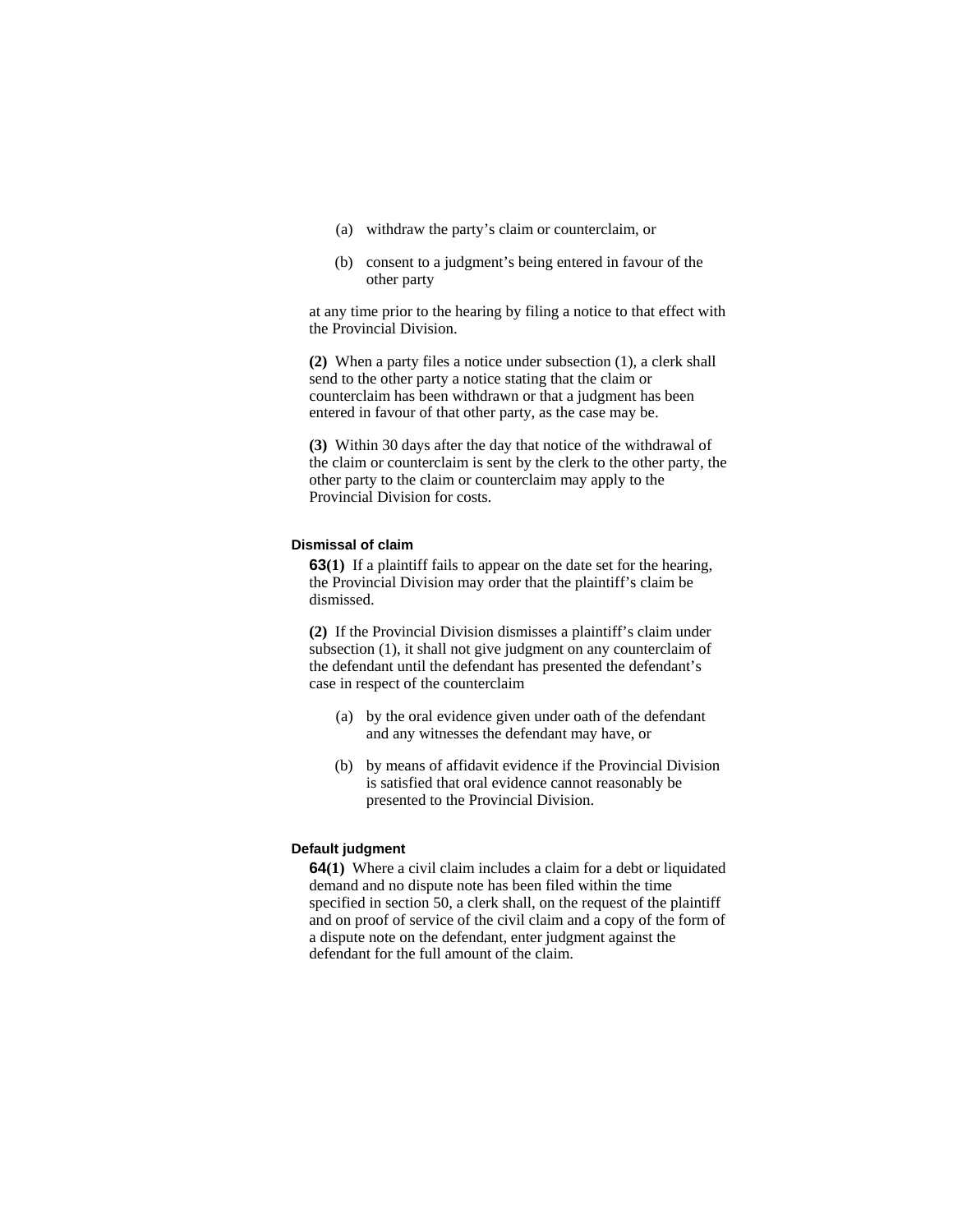**(2)** With respect to claims other than those described in subsection (1), the plaintiff may, on proof of service of the civil claim and a copy of the form of a dispute note on the defendant, apply to a clerk to note the defendant in default and may either

- (a) apply ex parte to the Provincial Division for judgment, and the provincial judge hearing the application may
	- (i) on proof of the plaintiff's claim make an order for judgment, or
	- (ii) set the matter over for a hearing to hear the claim or assess the damages,

or

(b) apply to the clerk to set a hearing to assess the damages.

**(3)** The plaintiff shall serve on the defendant at least 10 days' notice of the time, date and place

- (a) of the hearing referred to in subsection  $(2)(a)(ii)$ , or
- (b) of the hearing to assess the damages referred to in subsection  $(2)(b)$ .

**(4)** After the hearing referred to in subsection (2)(b), the clerk shall enter judgment against the defendant for the amount determined.

#### **Failure to appear**

**65(1)** Notwithstanding section 89, in the case of a civil claim, if the defendant fails to appear on the date set for the hearing or a pre-trial conference in respect of the claim, the Provincial Division may

- (a) where the claim is for a debt or liquidated demand, enter a default judgment;
- (b) where the claim requires the assessment of damages, note the defendant in default and proceed to assess the damages or adjourn the matter to a subsequent date for assessment of damages;
- (c) where the claim is for a remedy, other than a remedy referred to in clause (a) or (b), that is within the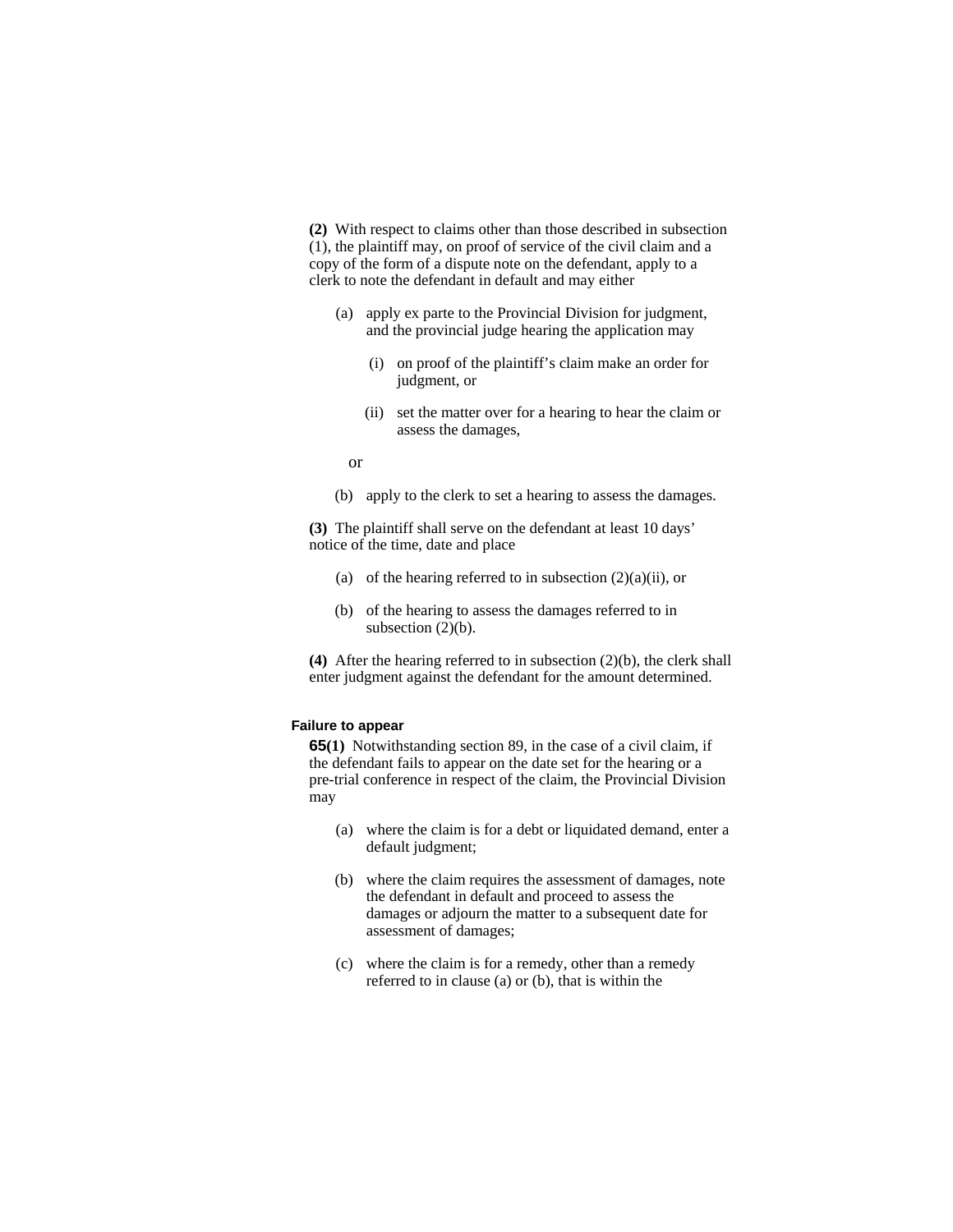jurisdiction of the Provincial Division, note the defendant in default and grant the remedy to the extent that the Provincial Division considers appropriate in the circumstances, or adjourn the matter to a subsequent date for the determination and granting of the remedy.

**(2)** In the case of a counterclaim to a civil claim, if the plaintiff fails to appear on the date set for the hearing or a pre-trial conference in respect of the counterclaim, the Provincial Division may

- (a) where the counterclaim is for a debt or liquidated demand, enter a default judgment;
- (b) where the counterclaim requires the assessment of damages, note the plaintiff in default and proceed to assess the damages or adjourn the matter to a subsequent date for assessment of damages;
- (c) where the counterclaim is for a remedy, other than a remedy referred to in clause (a) or (b), that is within the jurisdiction of the Provincial Division, note the plaintiff in default and grant the remedy to the extent that the Provincial Division considers appropriate in the circumstances, or adjourn the matter to a subsequent date for the determination and granting of the remedy.

**(3)** If, in the case of a civil claim, a default judgment is entered or the defendant is noted in default, the Provincial Division may dismiss any counterclaim of the defendant.

**(4)** If, in the case of a counterclaim, a default judgment is entered or the plaintiff is noted in default, the Provincial Division may dismiss any claim of the plaintiff.

#### **Setting aside default judgment**

**66(1)** The Provincial Division may, on any terms it considers appropriate, set aside or vary

- (a) any judgment entered under section 64 or 65,
- (b) the dismissal of a claim ordered under section 63, or
- (c) any judgment on any counterclaim given under section 63.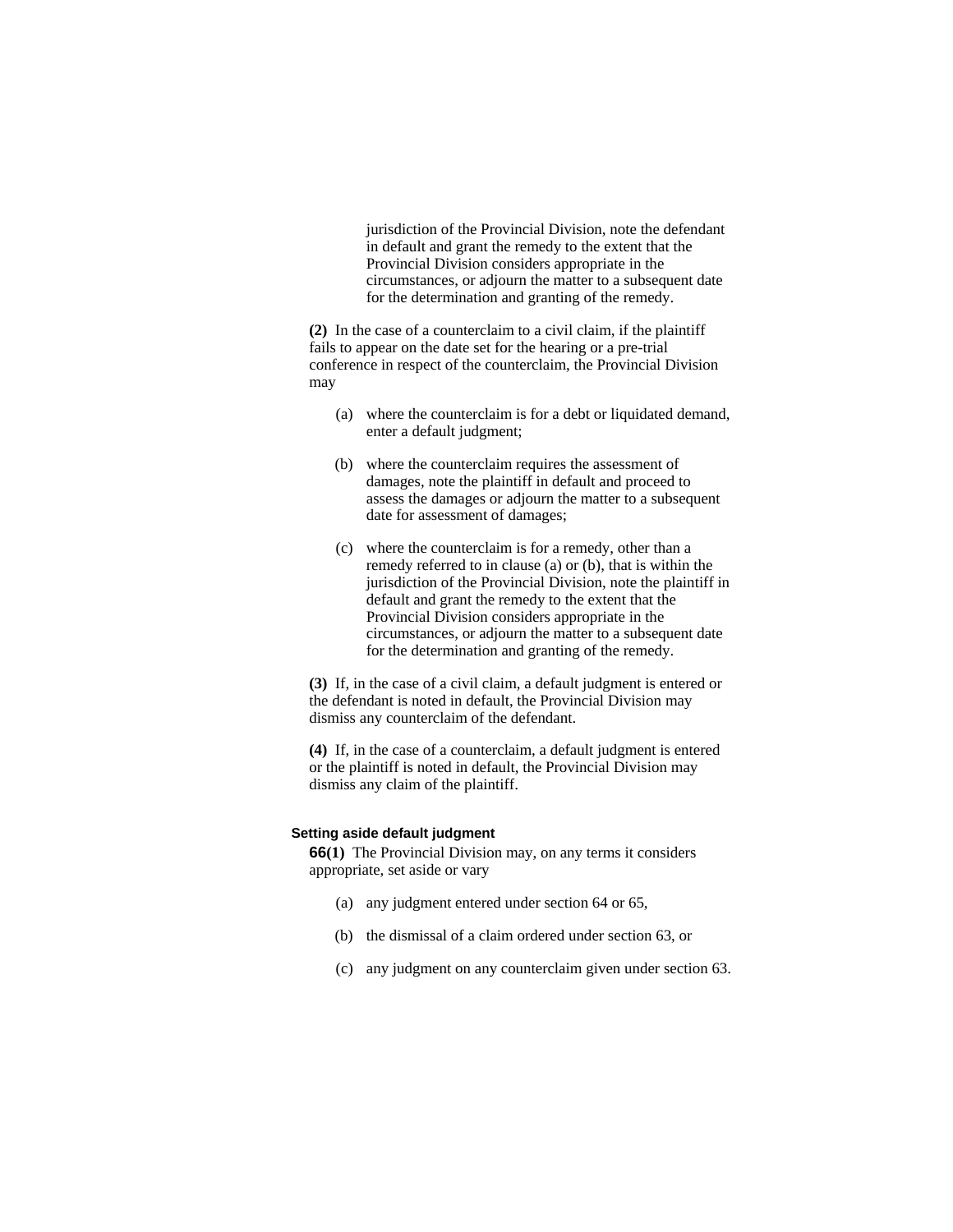**(2)** The person in whose favour an order under subsection (1) is made may file a certified copy of the order in the Court of Queen's Bench, and on its being filed

- (a) the judgment referred to in subsection  $(1)(a)$  or  $(c)$  is set aside or varied or the dismissal is set aside or varied as the order provides, and
- (b) any execution or garnishee summons issued pursuant to the judgment is stayed subject to the order of the Court of Queen's Bench.

# **Counterclaim**

**67(1)** Subject to this section, a counterclaim shall, to the extent it is established, be applied in satisfaction of any plaintiff's claim established by the Provincial Division.

- **(2)** If a counterclaim is established that
	- (a) exceeds the amount of the plaintiff's established claim, the Provincial Division shall give judgment in favour of the defendant in the amount of the excess, or
	- (b) is less than the amount of the plaintiff's established claim, the Provincial Division shall give judgment in favour of the plaintiff for the difference.

**(3)** In the event that both a claim and a counterclaim are established, the Provincial Division may, if it awards costs for and against both the plaintiff and the defendant, make an order for a net amount of costs in favour of the party entitled to them.

### **Costs and interest**

**68** Where judgment is entered or given under this Division, the amount of the judgment shall include costs and any pre-judgment interest claimed or payable pursuant to the *Judgment Interest Act*.

#### **Payment hearings, etc.**

**69** Where a person owes money under a judgment or an order of the Provincial Division, the Provincial Division may, subject to the regulations,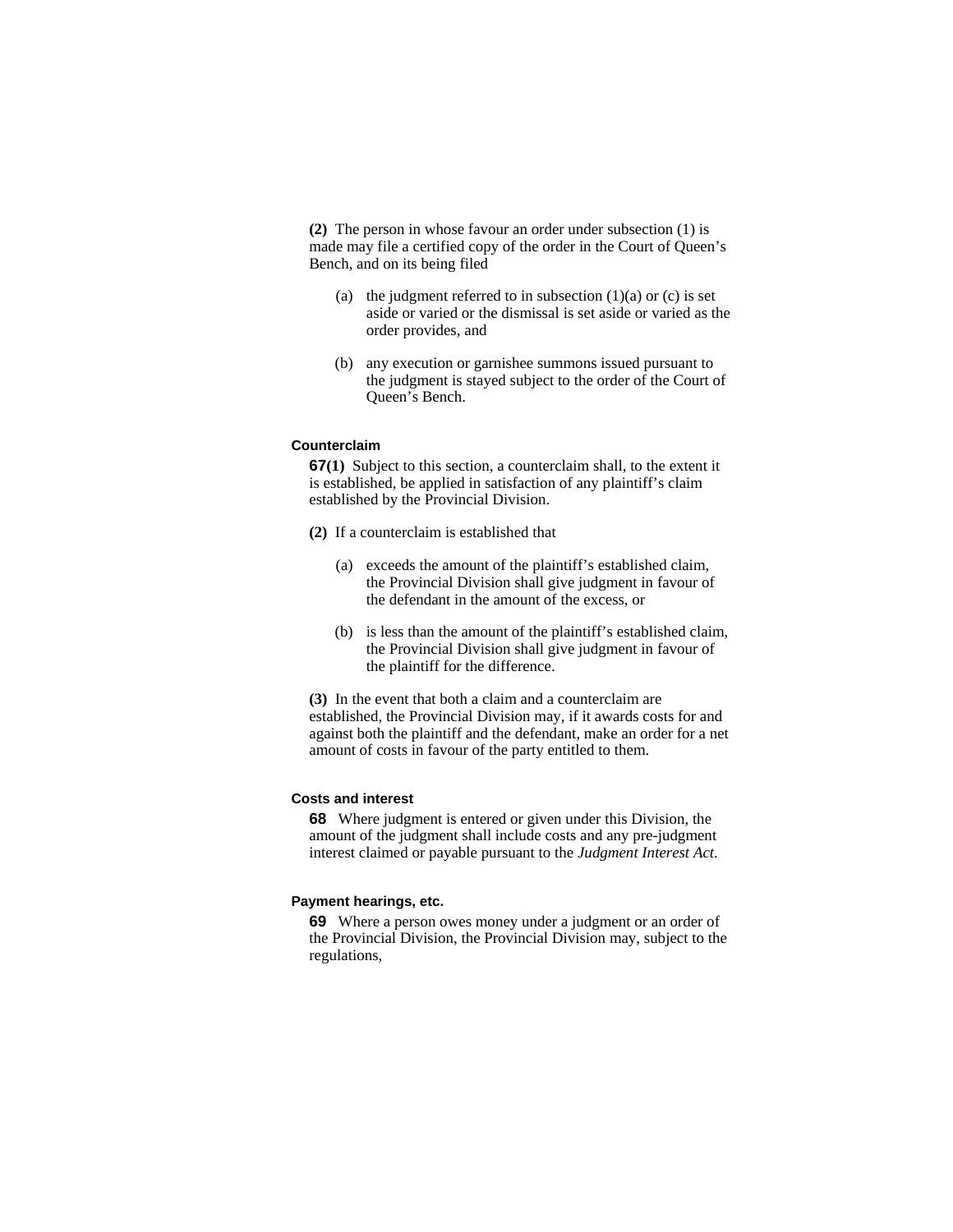- (a) conduct a payment hearing for the purposes of determining that person's ability to pay the money owing under the judgment or order, and
- (b) if the Provincial Division considers it appropriate to do so, establish a schedule or other method under which the amount owing is to be paid.

# **Commencing an appeal**

**70(1)** Any party may appeal a decision of the Provincial Division to the Court of Queen's Bench,

- (a) within 30 days after the judgment is given, by
	- (i) filing with the Provincial Division a notice of appeal setting out the grounds of appeal, and
	- (ii) serving the notice of appeal on
		- (A) the respondent, and
		- (B) any other person that the Court of Queen's Bench directs,
- and
- (b) by filing with the Court of Queen's Bench not later than 7 days after the last day for service of the notice of appeal on those parties served pursuant to clause (a)
	- (i) a copy of the notice of appeal referred to in clause  $(a)(ii)$ ,
	- (ii) an affidavit of service of the notice of appeal, and
	- (iii) a copy of a requisition to a clerk of the Provincial Division for a transcript of evidence together with a receipt for payment for the transcript.

**(2)** The Court of Queen's Bench may, on application made before or after the expiration of the periods fixed by subsection (1)(a) and (b), by order fix a further period, not exceeding 30 days from the date of the order, within which the service and filing referred to in subsection (1)(a) and (b) may be effected.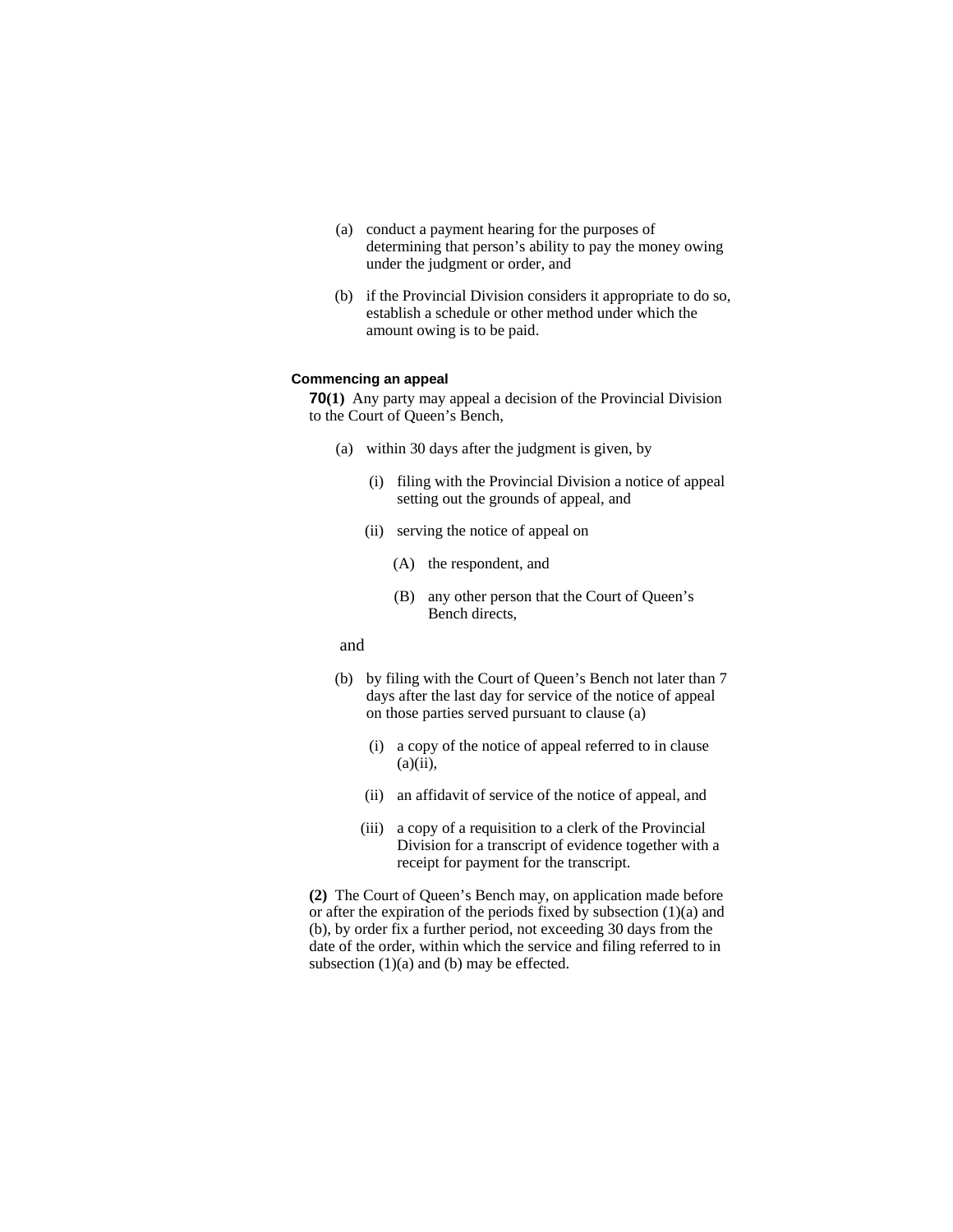**(3)** The appellant shall file with the Court of Queen's Bench a transcript of the evidence heard before the provincial judge of the Provincial Division within 3 months of the date that the notice of appeal is filed with the Court of Queen's Bench unless an order has been made by a judge of the Court of Queen's Bench prior to the expiration of the 3-month period extending the time for filing the transcript.

**(4)** Where a judge of the Court of Queen's Bench is satisfied that a transcript cannot be provided for the appeal, the judge may, on application by the appellant,

- (a) order that the matter be returned to the Provincial Division for a new hearing, or
- (b) make any other order that the judge considers appropriate.

#### **Transfer of action**

**71** When a notice of appeal is filed with a clerk of the Provincial Division, the clerk shall forward to a clerk of the Court of Queen's Bench any money paid into the Provincial Division, other than court fees, and all other documents and exhibits in the possession of the Provincial Division that pertain to the matter being appealed.

#### **Failure to comply**

**72(1)** If an appellant fails to comply with the requirements of section 70, the Court of Queen's Bench shall dismiss the appeal.

**(2)** If an appeal is dismissed under subsection (1), the Court of Queen's Bench may make any order as to costs that it considers appropriate.

### **Stay of proceedings**

**73** On section 70(1)(a) and (b) being complied with, an appeal operates as a stay of proceedings under the judgment being appealed, subject to the order of the Court of Queen's Bench.

### **Hearing at regular sitting**

**74** On sections 70 and 71 being complied with, the Court of Queen's Bench shall set down the appeal for hearing at a regular sitting.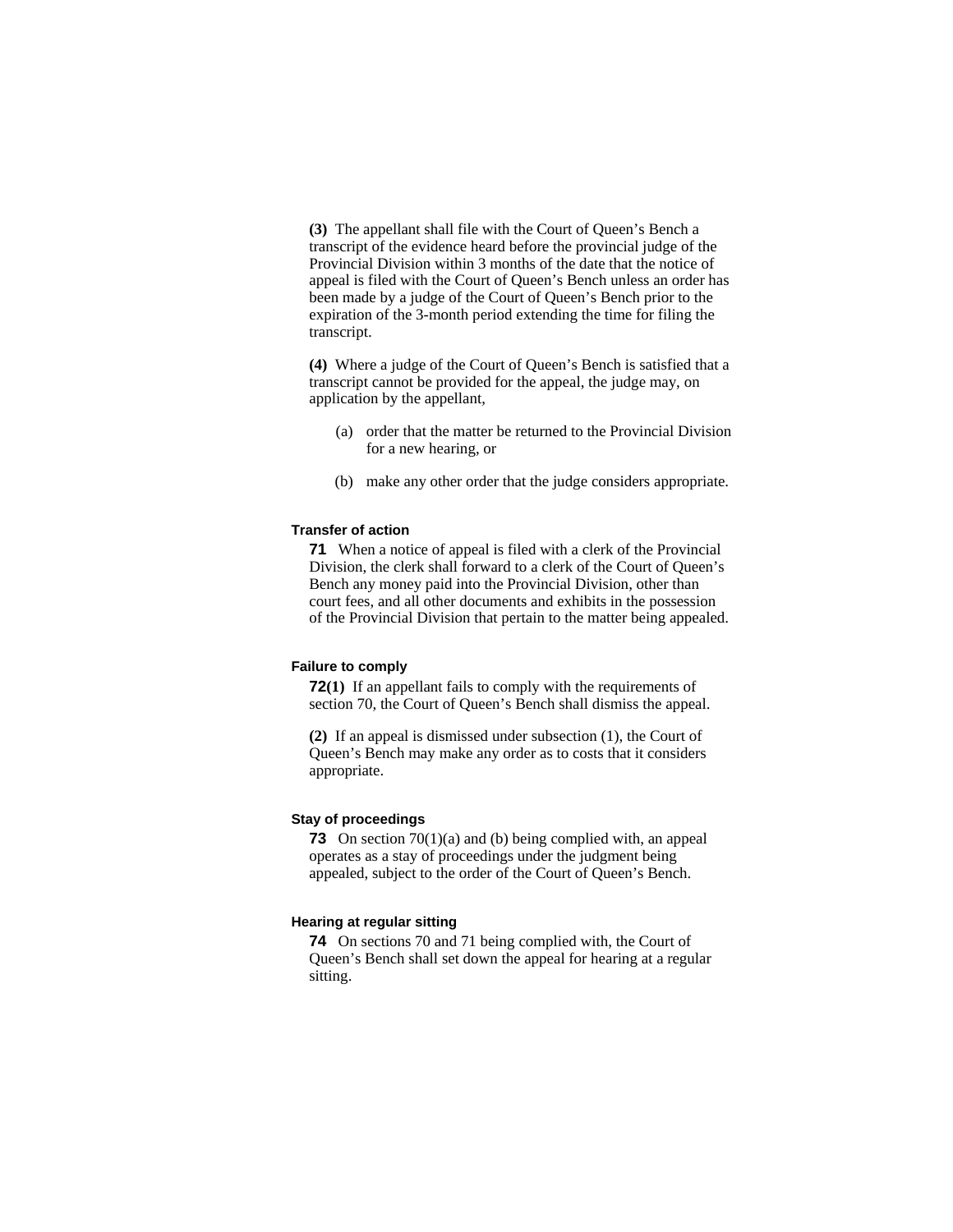### **Appeal on the record**

**75** An appeal is to be heard as an appeal on the record unless, on application by a party, the Court of Queen's Bench orders the appeal to be heard as a new trial.

### **Adjournment and costs of appeal**

**76** The Court of Queen's Bench may adjourn an appeal from time to time as circumstances require and may make any order that it considers appropriate in respect of costs.

# **Hearing of appeal**

**77(1)** The Court of Queen's Bench shall

- (a) hear and determine an appeal,
- (b) give its judgment, and
- (c) make an order awarding costs, if any, to the parties, including costs of all proceedings previous to the appeal.

**(2)** The decision of the Court of Queen's Bench is final and cannot be further appealed.

# **Failure to appear**

**78(1)** Notwithstanding section 77, if the appellant fails to appear on the date set for the hearing of the appeal, the Court of Queen's Bench may dismiss the appeal.

**(2)** If an appeal is dismissed under subsection (1), the Court of Queen's Bench may make any order as to costs that it considers appropriate.

# **Entry of judgment**

**79** A party to an appeal may have the judgment entered as a judgment of the Court of Queen's Bench, and execution and garnishee summons may be issued on it in accordance with the procedure of the Court of Queen's Bench.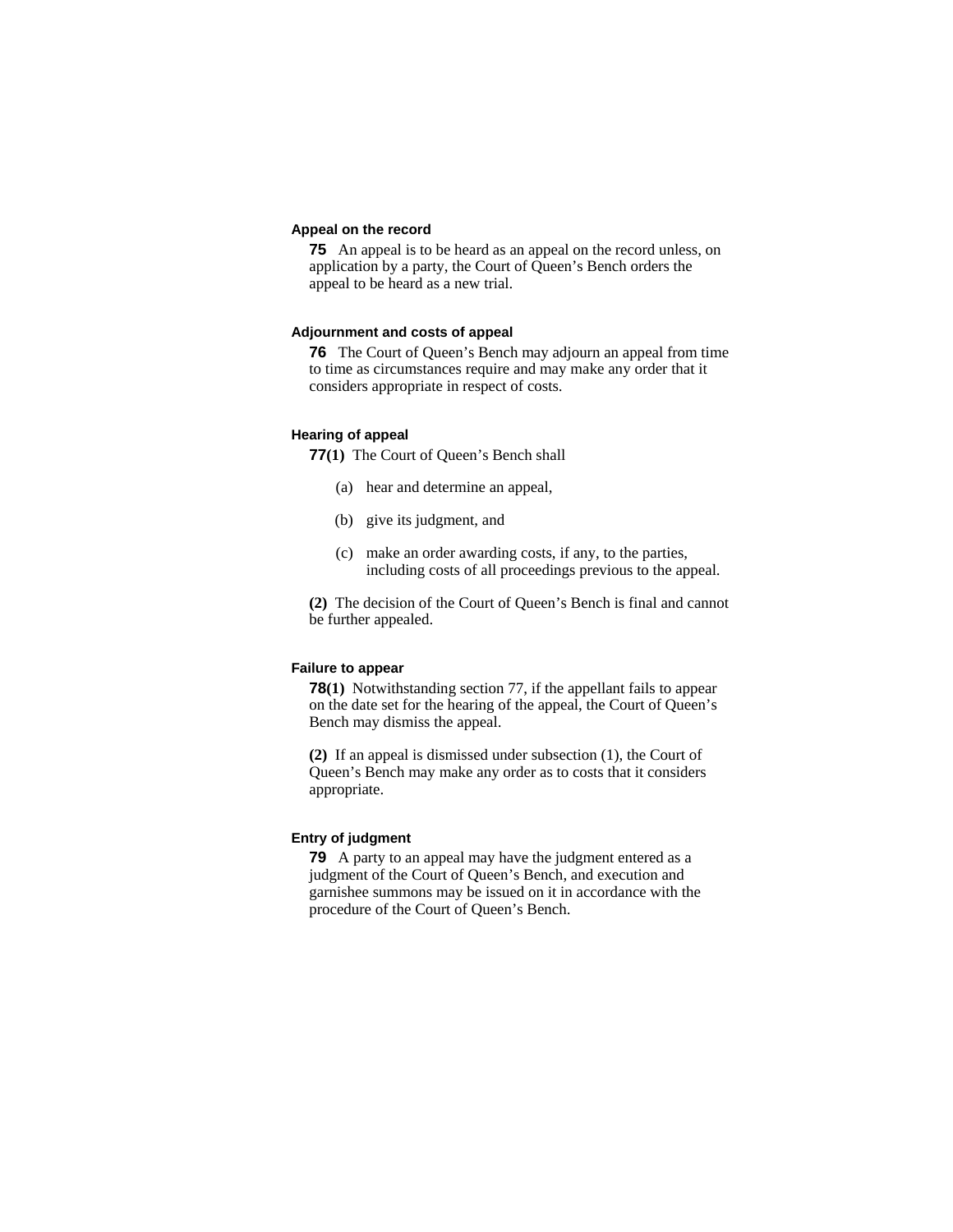#### **Transfer into Court of Queen's Bench**

**80(1)** If at any time a claim, counterclaim or defence involves a matter that is beyond the jurisdiction of the Provincial Division, the Provincial Division may order that the matter be transferred to the Court of Queen's Bench.

**(2)** When an order is made under subsection (1), a clerk of the Provincial Division shall forward to a clerk of the Court of Queen's Bench the record of any evidence in the form in which it was taken, any money paid into the Provincial Division, other than court fees, and all other documents and exhibits in the possession of the Provincial Division that pertain to the matter.

**(3)** When a matter is transferred into the Court of Queen's Bench, the Court of Queen's Bench may, on any conditions it considers appropriate,

- (a) continue the matter to completion, or
- (b) order the matter to be recommenced.

**(4)** If a matter is transferred into the Court of Queen's Bench and a party had abandoned a portion of the party's claim or counterclaim under section 44(4), that party may, subject to any conditions that the Court of Queen's Bench considers appropriate, withdraw the abandonment of that portion of the claim or counterclaim and proceed on the entire claim or counterclaim, as the case may be.

### **Transfer into Provincial Division**

**81(1)** On application by a party to the clerk of the Court of Queen's Bench, with the consent of the other parties, before the hearing commences, an action in the Court of Queen's Bench in which the claim is within the jurisdiction of the Provincial Division may be transferred into the Provincial Division by the clerk of the Court of Queen's Bench in the judicial district where the action was commenced.

**(2)** An action transferred into the Provincial Division under subsection (1) continues as if it had been commenced in the Provincial Division.

### **Refusal to issue documents**

**82(1)** The Provincial Division may, on application, if it considers it appropriate to do so, order a clerk not to issue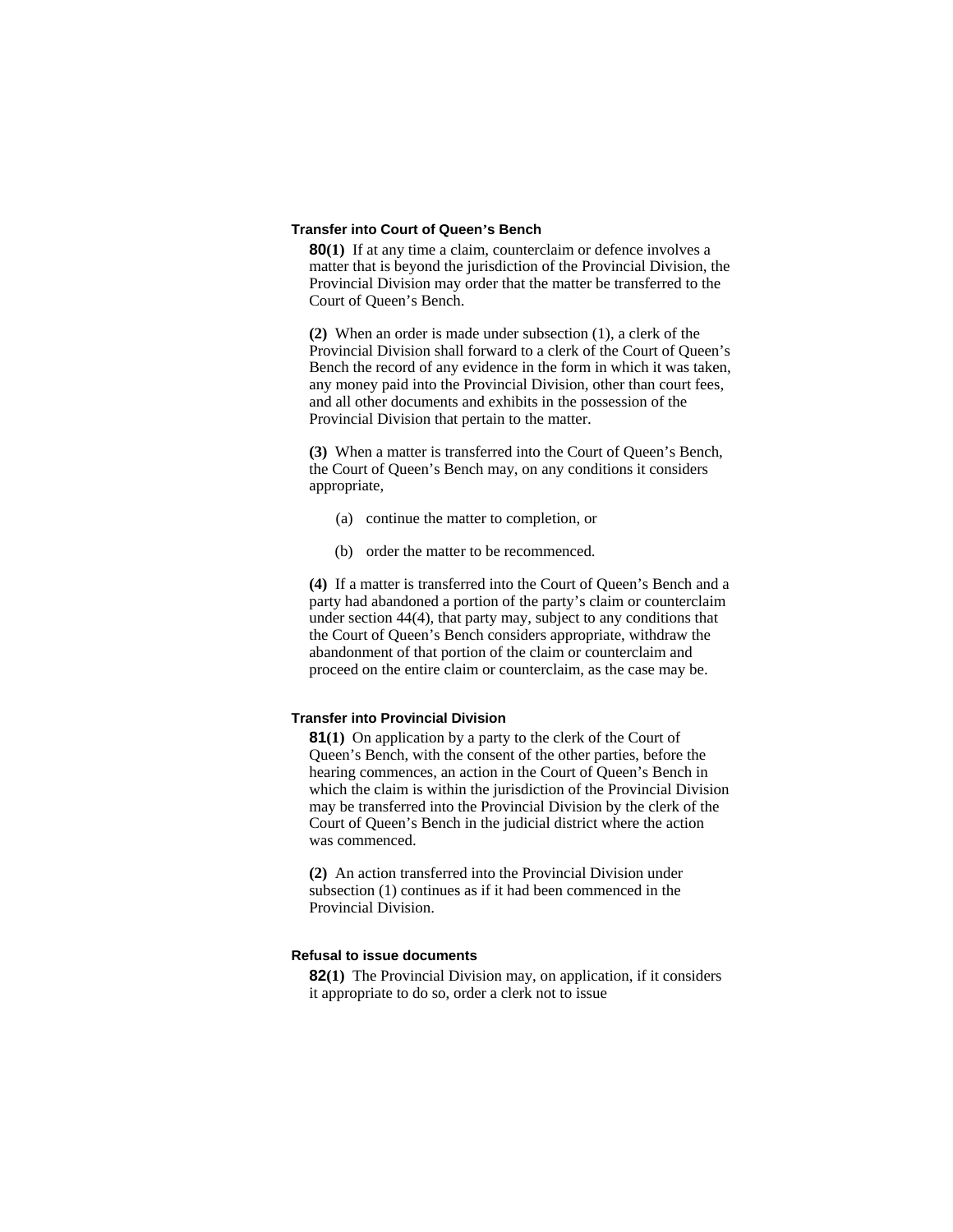- (a) a civil claim under section 49, or
- (b) a notice to attend under section 55.

**(2)** An order made under subsection (1)(a) or (b) does not prejudice the right of a person having a claim or counterclaim to proceed on it in any other manner permitted by law.

#### **Representation of party**

**83(1)** A person is entitled to be represented by

- (a) a barrister and solicitor, or
- (b) an agent

in respect of any proceedings under this Division.

**(2)** Subsection (1)(b) does not apply to proceedings that take place in the Court of Queen's Bench.

# **Part 5 General Judicial Matters**

#### **Non-application of sections**

**84** Sections 88 to 98 do not apply to any matter that comes under the *Young Offenders Act*, the *Youth Criminal Justice Act* (Canada) or the *Criminal Code* (Canada).

#### **Interim order**

**85** Pending the hearing of an application before the Court, the Court may make an interim order granting the relief that the Court considers appropriate pending the determination of the application.

### **Adjournment**

**86** The Court may grant adjournments at any time in any proceeding before the Court on any conditions that the Court considers appropriate.

#### **Exhibits**

**87(1)** Where exhibits are in the possession or under the control of the Court and the party on whose behalf the exhibits were put into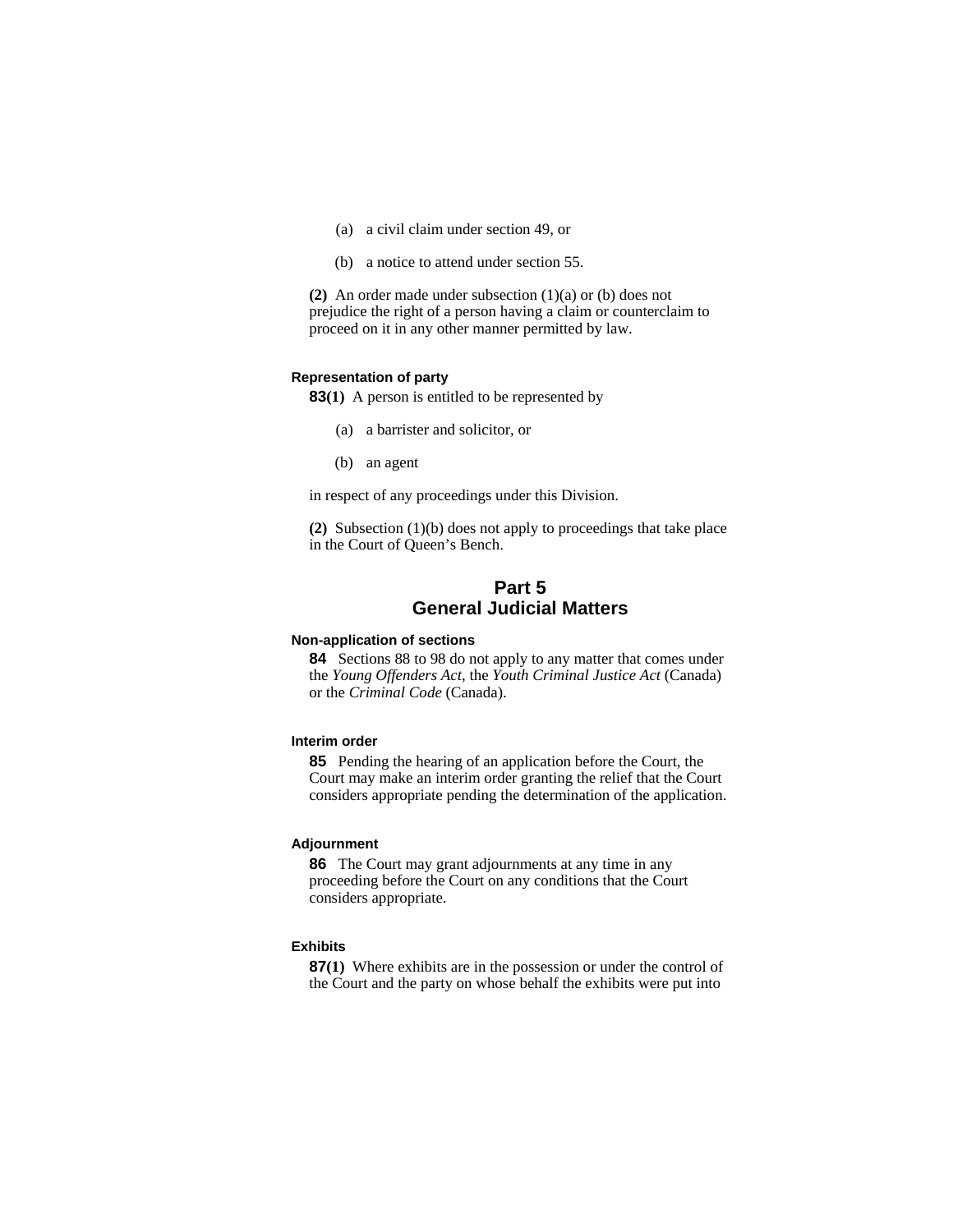evidence has not made an application to the Court for the return of the exhibits

- (a) within 6 months from the conclusion of the proceeding in respect of which the exhibits were put into evidence, or
- (b) in the case of an appeal from the judgment or direction of the Court, within 6 months from the conclusion of the appeal,

a clerk may notify that party that the clerk may destroy or otherwise dispose of the exhibits unless, within 3 months from a date specified in the notice, that party applies to the clerk for the return of the exhibits.

**(2)** If a party who was notified by a clerk under subsection (1) does not apply for the return of the exhibits within the time period specified in the notice, the clerk may destroy or otherwise dispose of the exhibits.

**(3)** Notwithstanding subsection (1) or (2),

- (a) where requested to do so by a party to the proceedings, the clerk may retain possession or control of the exhibits for a further period of time that appears appropriate to the clerk, or as otherwise directed by the Court, or
- (b) where directed to do so by the Court, the clerk shall retain possession or control of the exhibits as directed by the Court.

**(4)** Notwithstanding subsections (1), (2) and (3), the clerk may, unless otherwise directed by the Court, at any time after

- (a) the expiration of the appeal period, or
- (b) the disposition of the appeal

return the exhibits to the party on whose behalf the exhibits were put into evidence at the proceeding before the Court.

**(5)** Notwithstanding anything in this section, a clerk at any time may, where permitted by the Court and subject to any directions by the Court, return or otherwise dispose of any exhibit that is in the possession or control of the Court.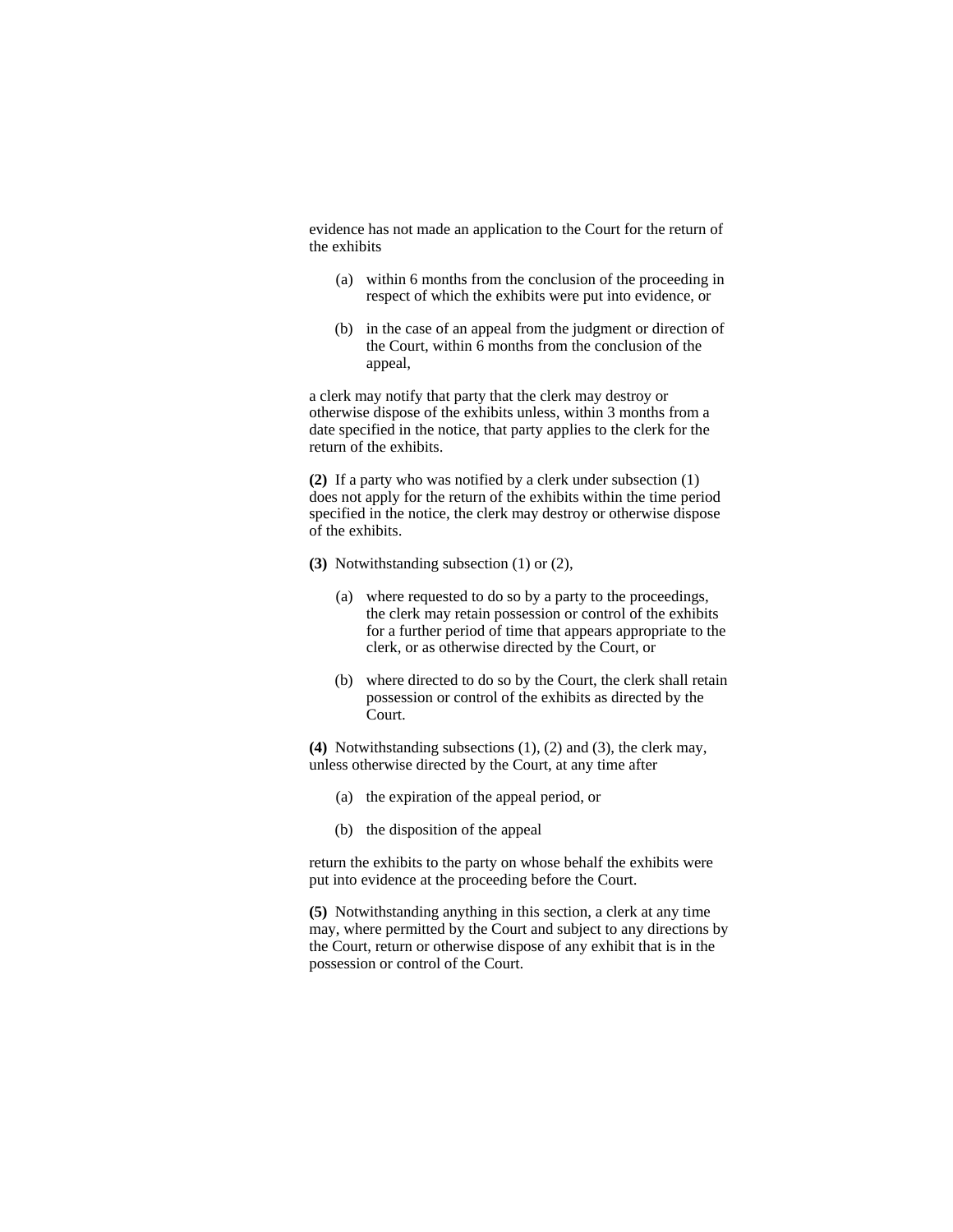- **(6)** This section
	- (a) applies in respect of proceedings before the Court that are governed under another enactment, subject to any provisions of that enactment respecting exhibits, but
	- (b) does not apply in respect of proceedings under the *Criminal Code* (Canada).

#### **Consent order**

**88(1)** If the parties to an application before the Court

- (a) are in agreement respecting the matters in question, and
- (b) consent to an order on the terms agreed on,

the Court may in its discretion make the order without holding a hearing.

**(2)** An order made under subsection (1) has the same force and effect as an order made after a hearing.

#### **Failure to appear**

**89(1)** If in an application to the Court

- (a) notice of the application has been served on the respondent, and
- (b) the respondent fails to appear at the hearing,

the Court may proceed in the absence of the respondent and may make any finding or order that it could have made if the respondent had appeared at the hearing.

**(2)** If an order is made pursuant to subsection (1), the respondent may, within 30 days after the date of the order, apply to the Court for a rehearing, and the Court may

- (a) direct a rehearing and confirm, vary or reverse the order, and
- (b) make any award as to costs of the rehearing that the Court considers appropriate.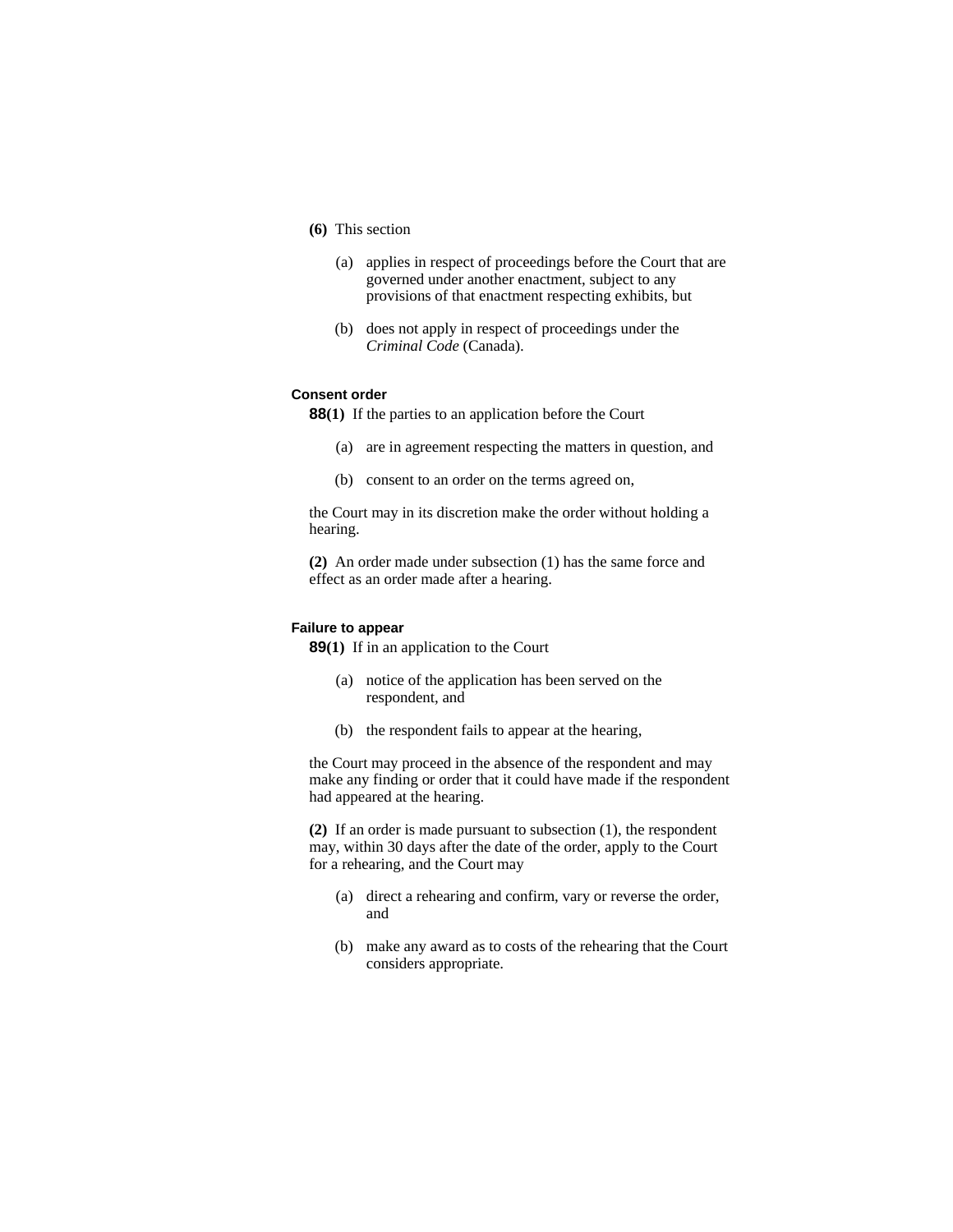### **Frivolous or vexatious applications**

**90(1)** Where the Court is satisfied that a person has made a frivolous or vexatious application to the Court, the Court may prohibit that person from making further applications under this Act without the leave of the Court.

**(2)** The Court, before granting leave under subsection (1), may impose any terms as a condition of granting leave and make any other order in the matter as the Court considers appropriate.

### **Stay of proceedings**

**91** The Court may grant a stay of proceedings at any stage in any proceeding before the Court on any conditions that the Court considers appropriate.

### **Stay of judgment**

**92** The Court may stay a judgment entered or given under this or any other Act subject to any terms or conditions that the Court considers appropriate.

#### **Costs of action**

**93** Subject to the regulations, the Court may at any time in a proceeding before the Court and on any conditions that the Court considers appropriate award costs in respect of any matters coming before the Court.

### **Informality of proceedings**

**94** All proceedings in the Court will be conducted as informally as the circumstances permit, and no action shall be set aside because of informality.

#### **Pre-trial conference**

**95(1)** In any action before the Court, the Court may direct the parties or their lawyers or agents to appear before the Court for a pre-trial conference to consider one or more of the following:

- (a) the possibility of settling the claim, counterclaim or other matter by agreement;
- (b) the simplification of the issues;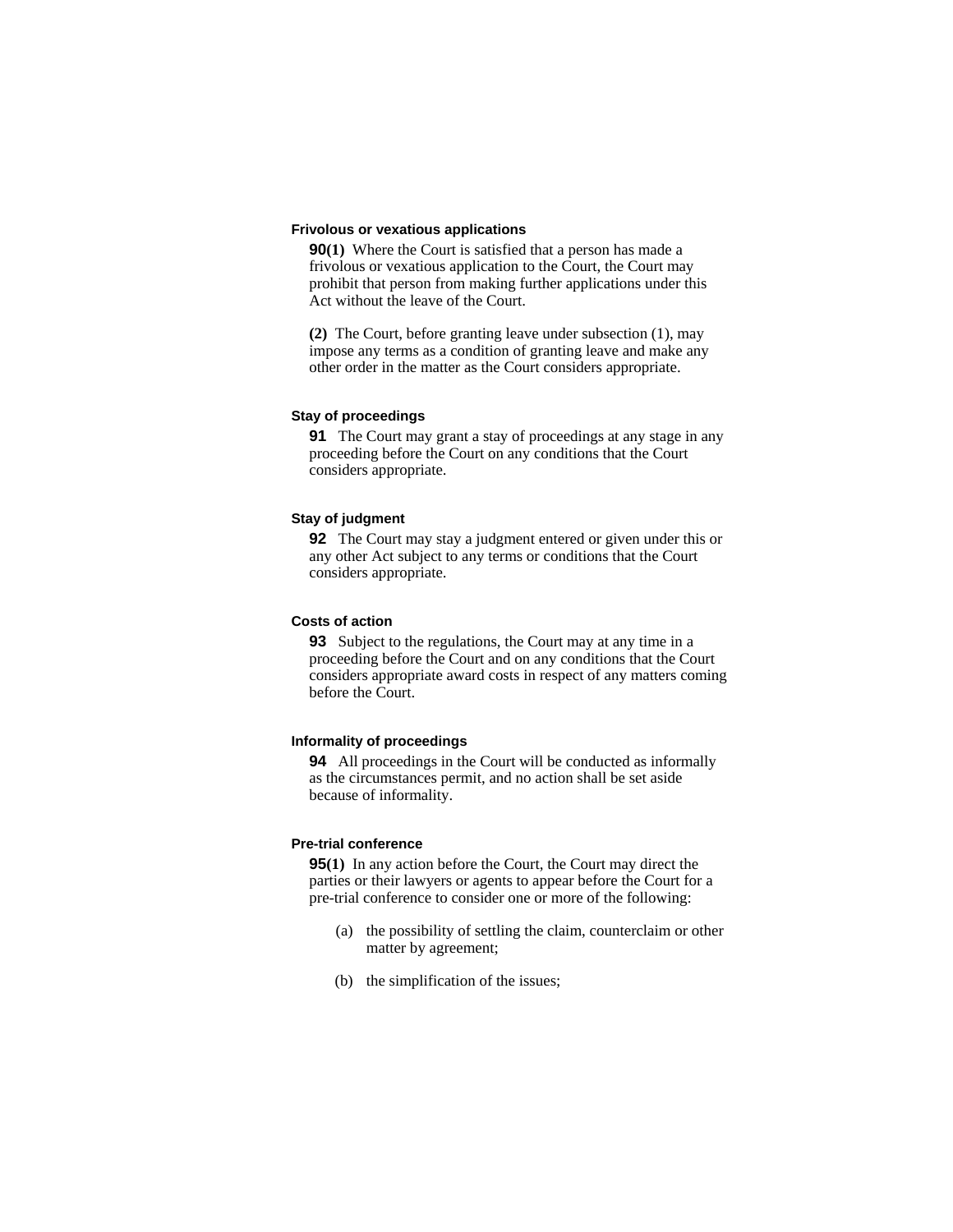- (c) the necessity or desirability of amendments to pleadings;
- (d) the possibility of obtaining any admission that will facilitate the trial;
- (e) any other matters that may aid in the disposition of the action.

**(2)** During or at the conclusion of a pre-trial conference or otherwise in respect of a pre-trial conference, the Court may make an order doing one or more of the following:

- (a) giving directions with respect to matters raised or otherwise considered during the pre-trial conference;
- (b) setting out the results of the pre-trial conference;
- (c) amending pleadings;
- (d) striking out pleadings because of the failure of a party to attend the pre-trial conference;
- (e) giving any further directions as the Court considers appropriate in the circumstances with respect to the trial of the action;
- (f) varying or setting aside an order made under this subsection.

**(3)** An order, when entered, shall control the subsequent course of the action unless modified at the trial of the action to prevent injustice.

**(4)** The judge who conducts a pre-trial conference in an action shall not, except where all the parties to the action give their consent for the judge to do so, conduct the trial of the action.

# **Mediation**

**96(1)** In a proceeding before the Court, the Court may, on application by one or more of the parties or on the Court's own motion, appoint a mediator to assist the parties in resolving all or some of the matters in issue before the Court.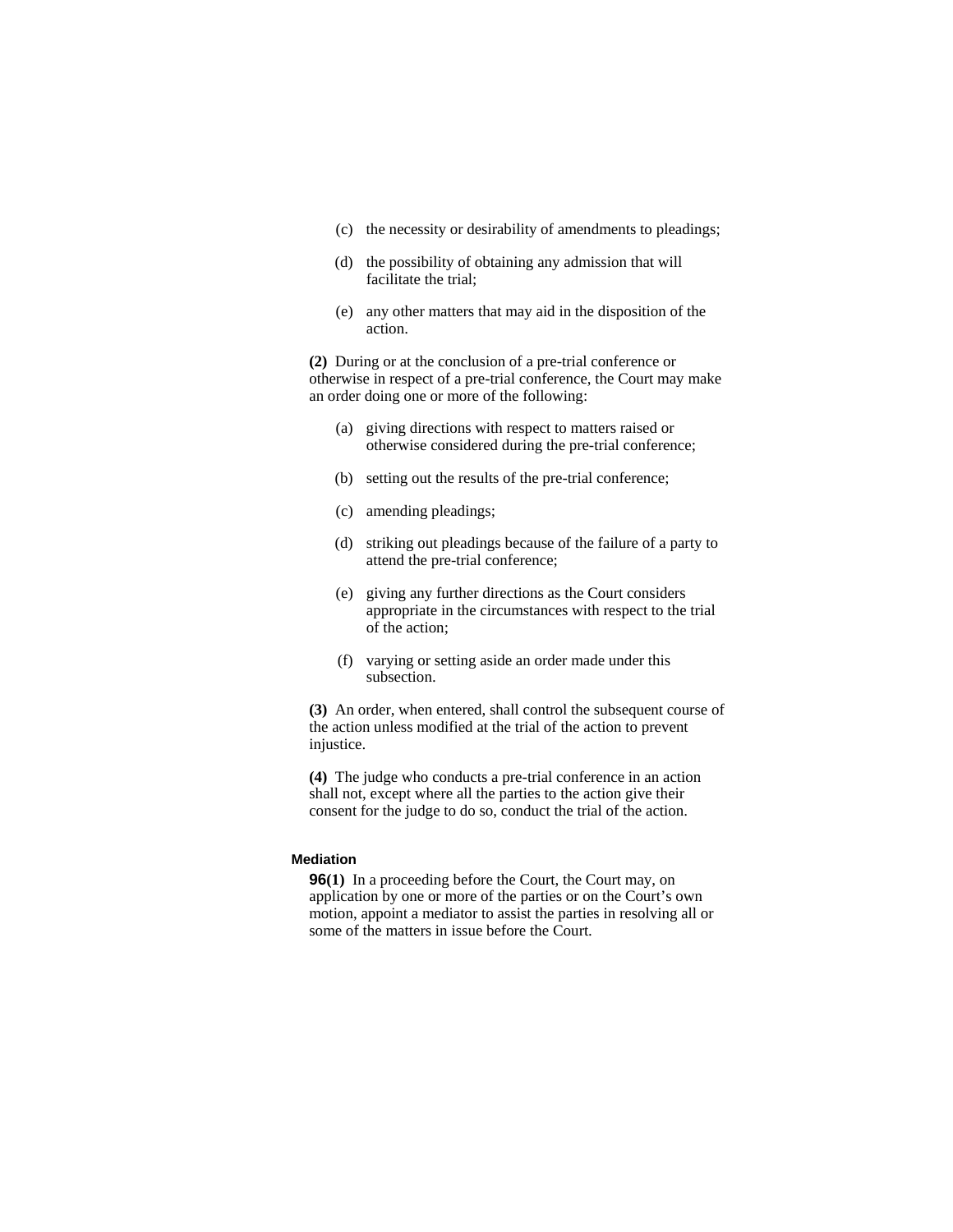**(2)** Where the Court appoints a mediator under subsection (1), the Court must direct which of the parties must pay for the costs of the mediator.

### **Action in abeyance**

**97** Except as otherwise directed by the Court, if a pre-trial conference or mediation is to be conducted in respect of an action, that action shall not be set down for trial or otherwise continued until the conclusion of the pre-trial conference or the mediation, as the case may be.

#### **Privilege**

**98(1)** Any settlement discussions in respect of an action that take place during a pre-trial conference or mediation are privileged and are not admissible in any action before the Court or in any other civil action.

**(2)** Neither a judge who conducts a pre-trial conference nor a mediator who conducts a mediation is compellable to give evidence in any court or in any proceedings of a judicial nature concerning any proceeding, discussion or matter that takes place during or with respect to the pre-trial conference or mediation.

- **(3)** Subsection (1) does not apply
	- (a) to any order made under section 95;
	- (b) to any written agreement arising from a pre-trial conference or mediation;
	- (c) to the admission in evidence of factual evidence relating to the claim or counterclaim that would otherwise be admissible in the absence of subsection (1);
	- (d) to any facts that are relevant to the issue of the validity or enforceability of an agreement arising from a pre-trial conference or mediation.

**(4)** Subsection (2) does not apply where a judge or a mediator is required by law to disclose those discussions if the disclosure is to the person who under that law is entitled to receive the disclosure.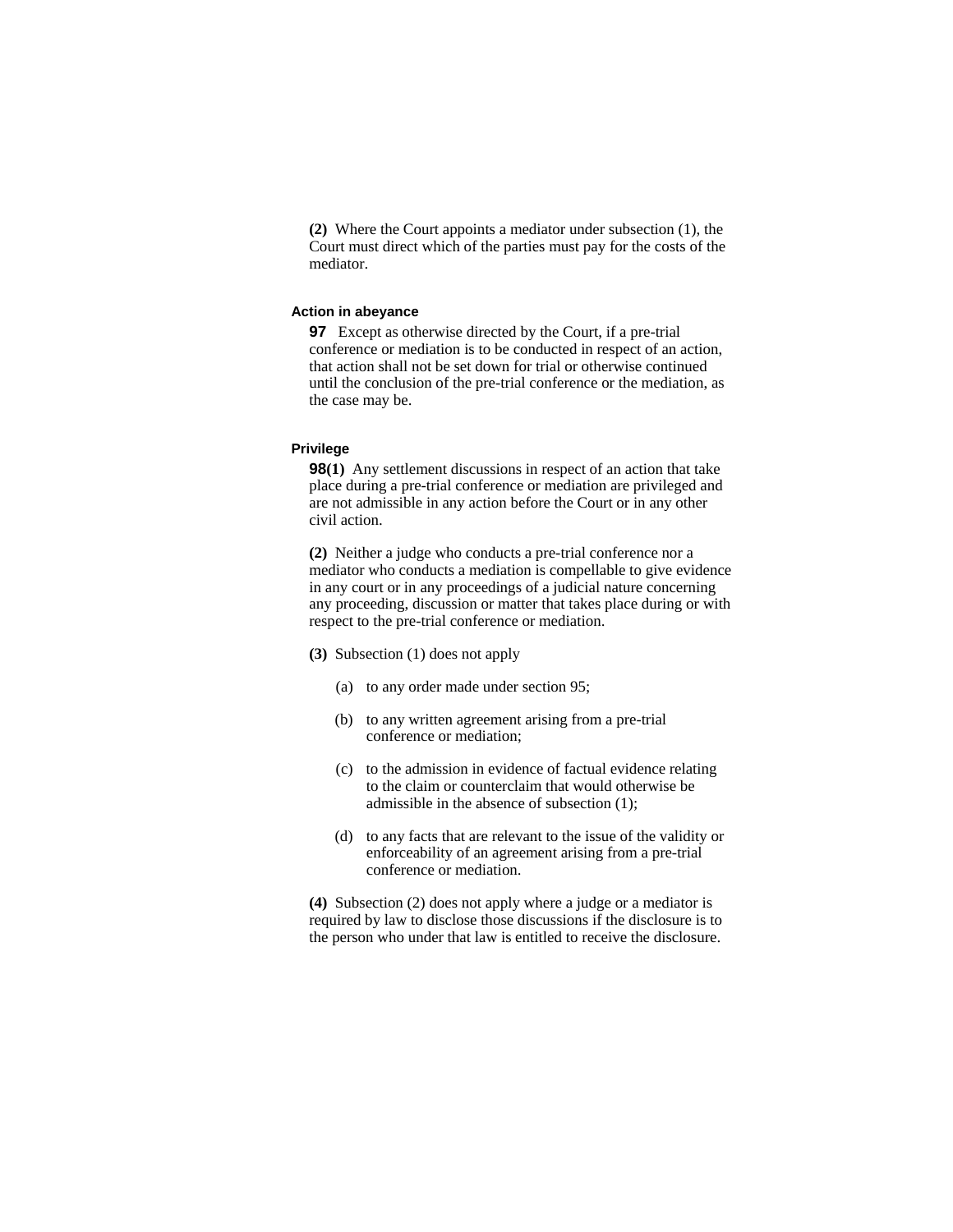**(5)** The *Freedom of Information and Protection of Privacy Act* does not apply to any document, information or record arising during or as a result of a pre-trial conference or mediation.

#### **Immunities**

**99** No action may be brought against a mediator who conducts a mediation for any act done or omitted to be done in the execution of the mediator's duty unless it is proved that the mediator acted maliciously and without reasonable and probable cause.

# **Part 6 Other Matters**

### **Rules of Court**

**100(1)** The Lieutenant Governor in Council may by regulation make rules governing

- (a) the practice and procedure in the Court,
- (b) the duties of case management officers, clerks and other officers of the Court,
- (c) costs in matters before the Court,
- (d) the fees to be collected by officers of the Court, and
- (e) the rates of fees and expenses payable to witnesses and interpreters.

**(2)** The Lieutenant Governor in Council may make regulations respecting judicial review in civil matters.

#### **Rules of Court Committee**

**101(1)** The Rules of Court Committee is established consisting of the following members:

- (a) the Chief Justice of the Family Division or a judge of the Family Division designated by that Chief Justice;
- (b) the Chief Judge of the Provincial Division or a judge of the Provincial Division designated by that Chief Judge;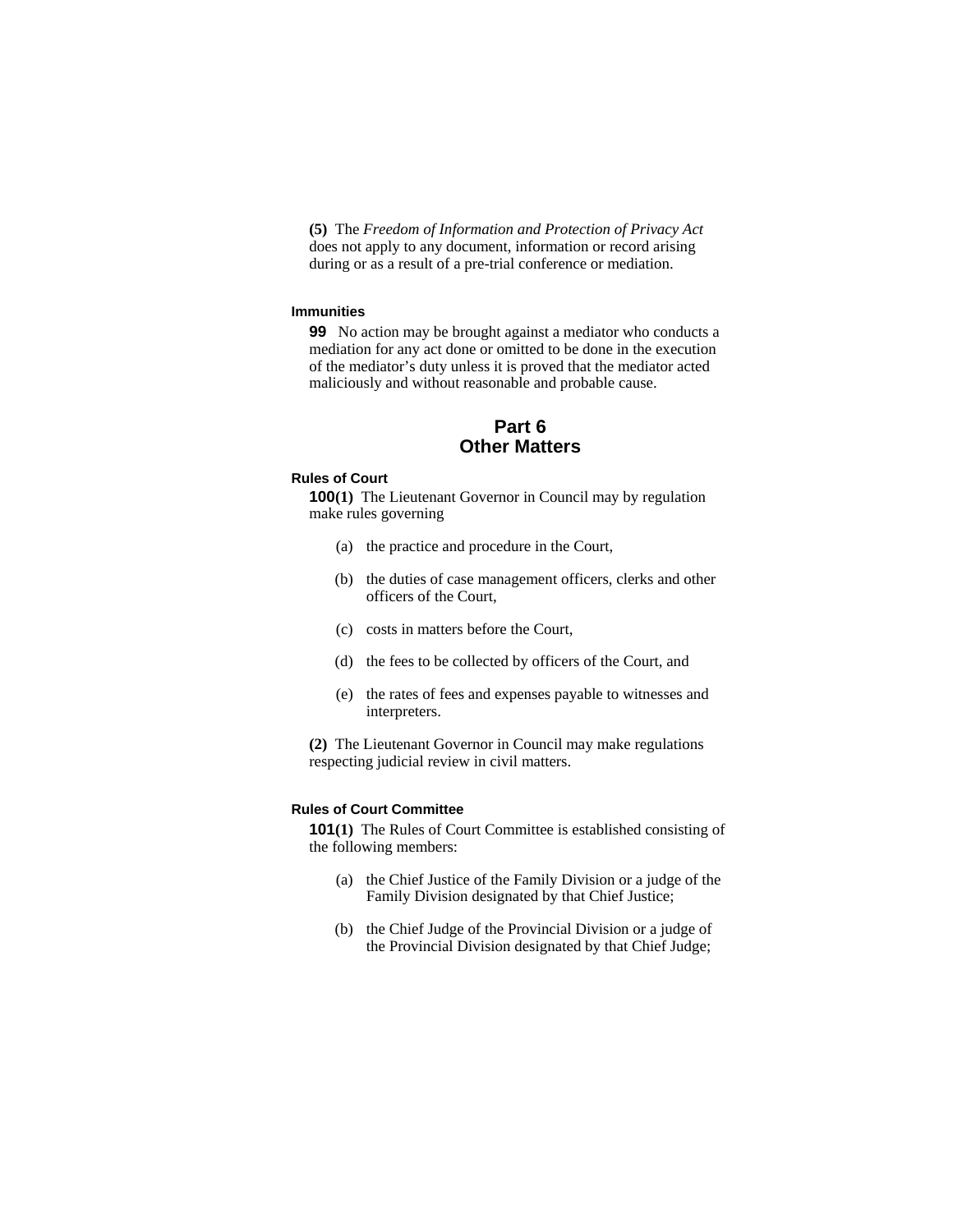- (c) 2 members of The Law Society of Alberta appointed by the Minister from among those members recommended by the Benchers of The Law Society of Alberta;
- (d) one person appointed by the Minister.
- **(2)** The Committee shall elect one of its members as chair.

**(3)** The Committee shall meet as occasion requires to consider the Rules of Court and may make recommendations to the Minister in respect of the Rules of Court.

**(4)** The members of the Committee shall serve without remuneration, but the Minister must pay the reasonable travel and living expenses incurred by the members in the performance of their duties under this section.

**(5)** The Minister shall provide to the Committee those secretarial and other services that the Minister considers appropriate.

#### **Council of judges**

**102(1)** A council of judges is established consisting of the following members:

- (a) the Chief Justice of the Family Division;
- (b) the Chief Judge of the Provincial Division;
- (c) 3 Assistant Chief Judges of the Provincial Division;
- (d) 3 federally appointed judges of the Family Division.

**(2)** The council shall, at least once every year on a day fixed by the Chief Justice of the Family Division, of which the Chief Justice shall give notice to the other members of the council, assemble for the purposes of

- (a) reviewing the business plans of the Court,
- (b) setting general policy guidelines for sittings of the Court, and
- (c) considering
	- (i) the operation of this Act and the Rules of Court, and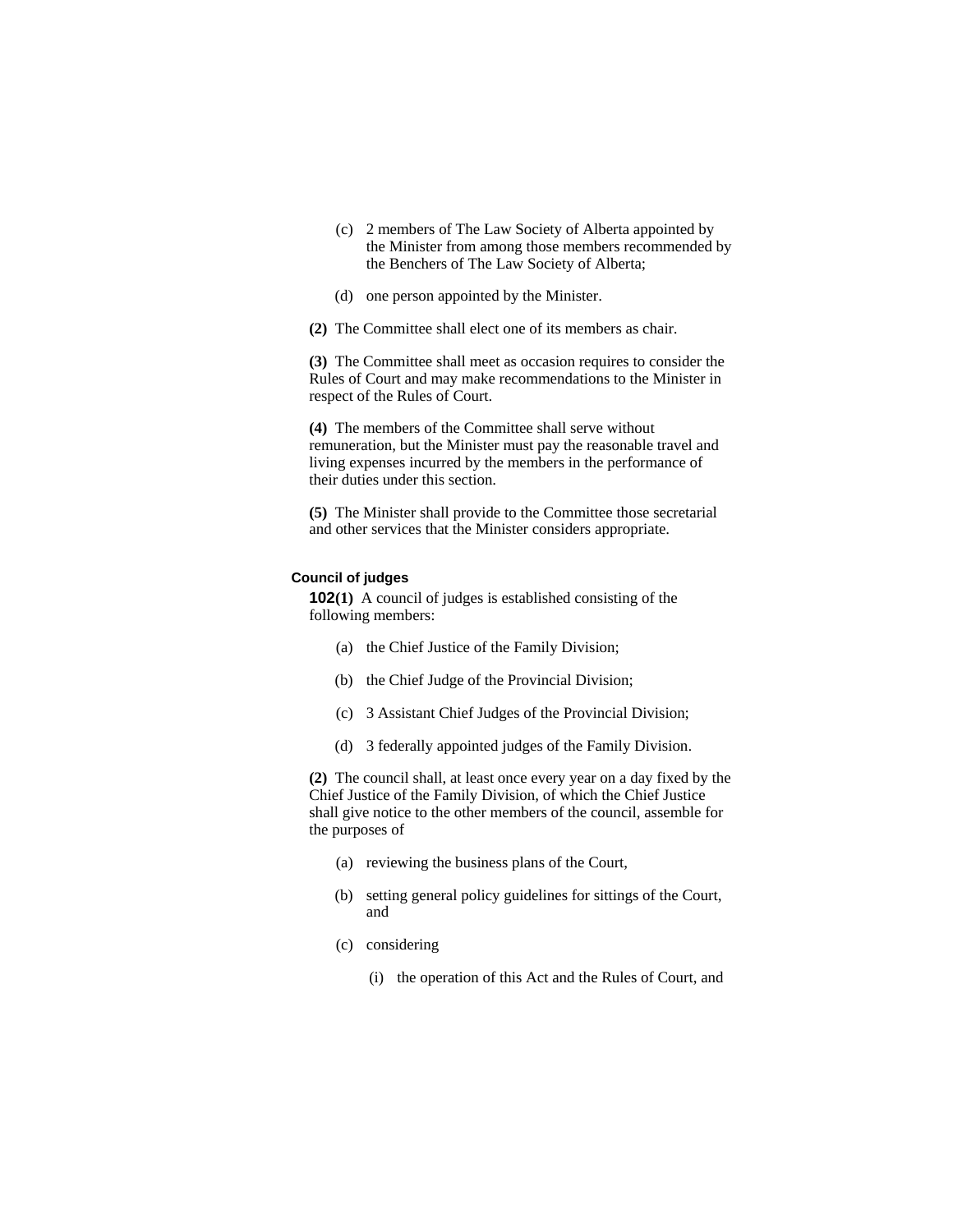(ii) the working of, and the arrangements governing the performance of duties by, the officers of the Court.

**(3)** If it considers it necessary and appropriate to do so, the council may form one or more subcommittees to deal with any matter referred to in subsection (1), and each subcommittee so formed shall meet at the times and places necessary to achieve the purpose for which it was formed.

**(4)** The council shall report its recommendations to the Lieutenant Governor in Council.

# **Judicial districts**

**103** The Lieutenant Governor in Council may by regulation

- (a) establish judicial districts and sub-districts;
- (b) alter the boundaries of any judicial district or sub-district;
- (c) provide for and govern the transfer and the effect of the transfer of documents and judicial processes from one judicial district or sub-district to another judicial district or sub-district;
- (d) make any provision that the Lieutenant Governor in Council considers necessary to protect any interests affected by the operation of a regulation made under this section.

#### **Regulations**

- **104(1)** The Lieutenant Governor in Council may make regulations
	- (a) respecting costs that may be awarded in respect of proceedings in the Court;
	- (b) governing the rates of fees and expenses payable to witnesses and interpreters;
	- (c) prescribing fees payable for the filing or issuing of documents in respect of proceedings in the Court and providing for waiving the payment of those fees;
	- (d) prescribing fees, expenses and other forms of remuneration payable to stenographic court reporters;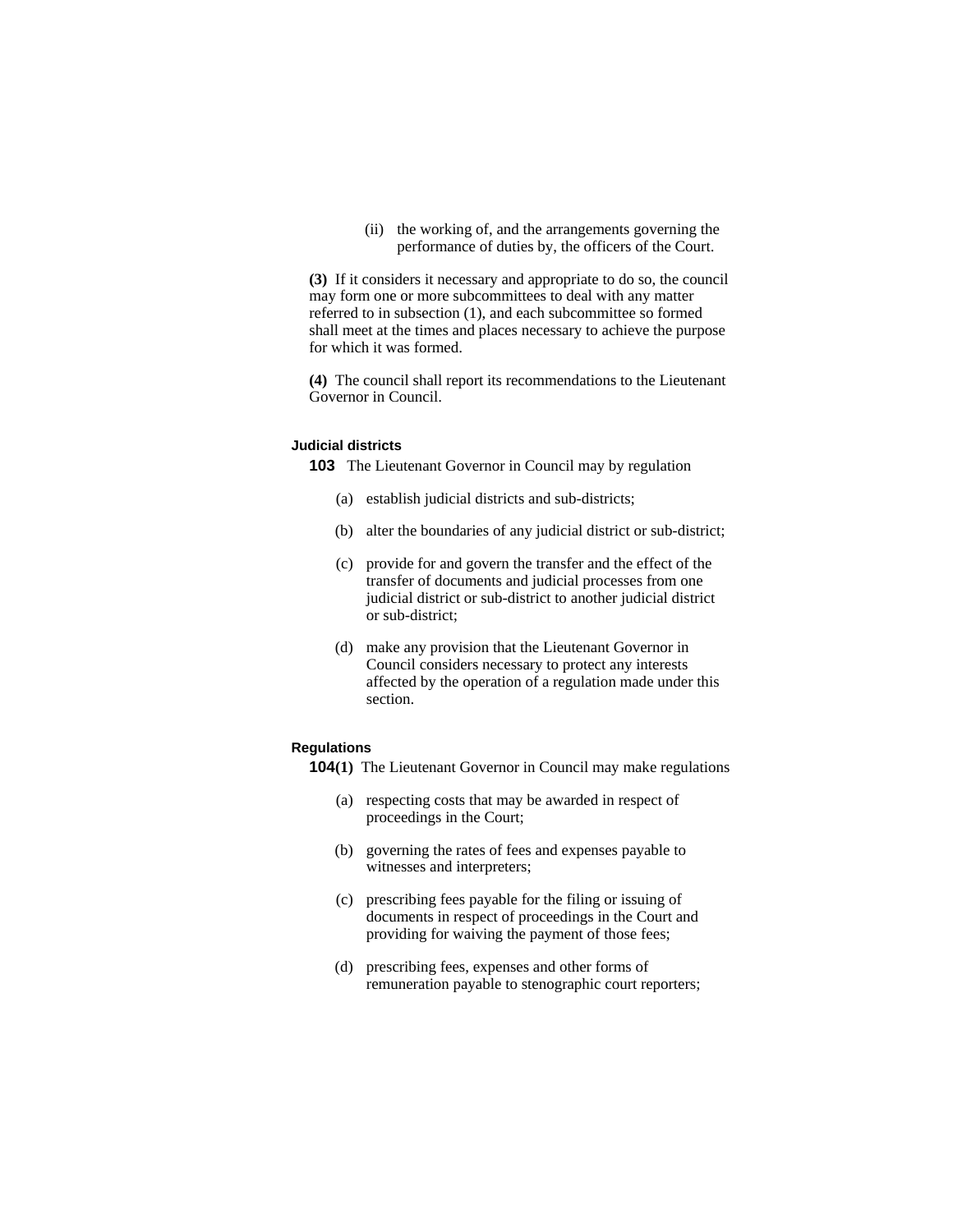- (e) prescribing fees, expenses and other forms of remuneration payable to operators and transcribers of sound-recording machines;
- (f) respecting fees for copies of transcripts, orders, judgments and other documents;
- (g) respecting fees for searches of court files;
- (h) respecting the preparation, filing and sending of certificates of judgments and orders;
- (i) respecting the consolidation of proceedings under section 36;
- (j) respecting the courses and programs that a person may be required to attend under section 40;
- (k) prescribing an amount, not to exceed \$50 000, for the purposes of section 44;
- (l) respecting any matter or thing that may be or is to be prescribed, required or provided for by the regulations;
- (m) respecting any matter necessary or advisable to carry out effectively the intent and purposes of this Act.
- **(2)** The Minister may make regulations
	- (a) prescribing locations at which the Court shall maintain court offices;
	- (b) requiring and governing the making of returns and reports by judges and clerks;
	- (c) prescribing the records that must be maintained by the Court;
	- (d) providing for the safekeeping, inspection and destruction of books, documents and papers of the Court and judges;
	- (e) providing for the appointment and employment of stenographic court reporters to take down evidence in respect of proceedings in the Court;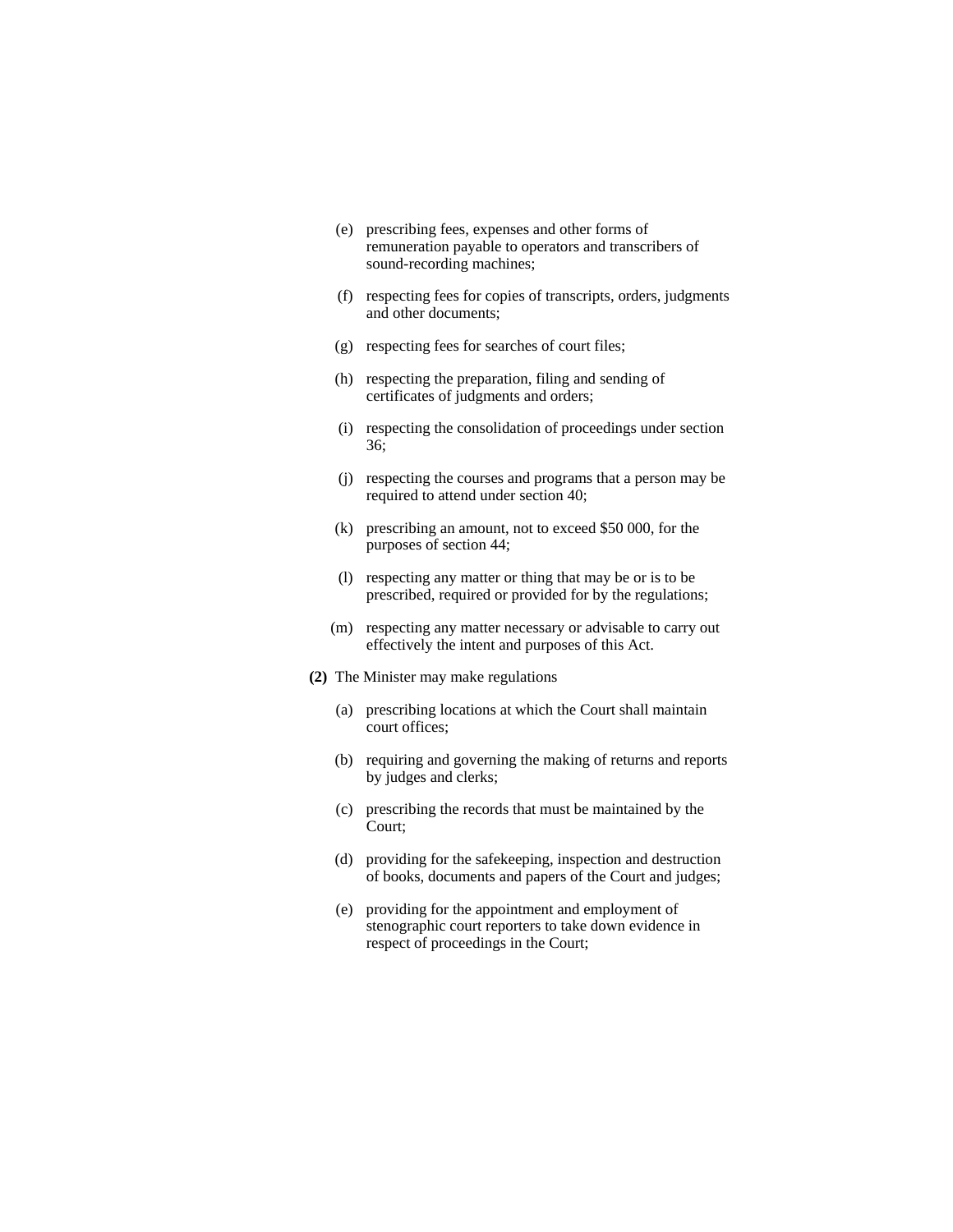- (f) providing for the appointment of operators and transcribers of sound-recording machines used to record evidence in respect of proceedings in the Court;
- (g) defining the classes of cases and conditions in which stenographic court reporters may be used;
- (h) prescribing forms to be used in the Court or issued by the Court.

# **Part 7 Transitional Provisions, Consequential Amendments, Repeals and Coming into Force**

#### **Previous appointments**

**105** Every person who, immediately before the coming into force of this section, was a judge under the *Provincial Court Act* and whose appointment is in full force and effect on the coming into force of this section is deemed to have been appointed a provincial judge of the Provincial Division under this Act.

#### **References**

**106** Where in any statute, ordinance, regulation, rule, order, bylaw, agreement or other instrument or document a reference is made to

- (a) the Provincial Court of Alberta, or
- (b) a judge of that court,

the reference shall be read as a reference to the Family Division if the matter in respect of which the reference is made is within the jurisdiction of the Family Division, or the Provincial Division in all other cases, or a provincial judge of either of those Divisions, as the case may be.

#### **Continuation of matters before Provincial Court**

**107(1)** Where, on the coming into force of this section, any matter is before the Provincial Court of Alberta or a judge of that court,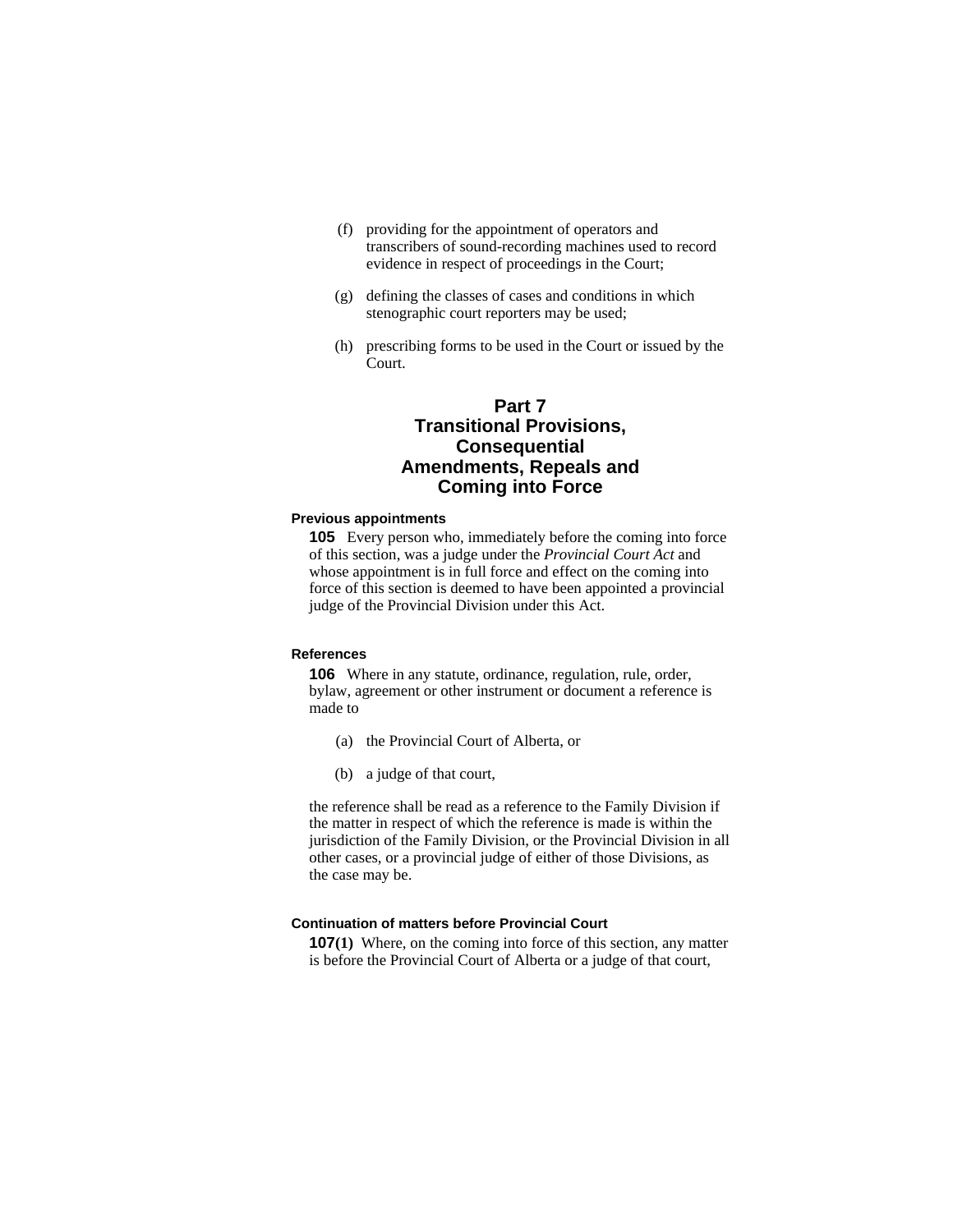- (a) the matter shall be continued before the Family Division if the matter is within the jurisdiction of the Family Division, or the Provincial Division in all other cases,
- (b) the judge dealing with the matter shall continue to deal with it in his or her capacity as a provincial judge of the Family Division or the Provincial Division, and
- (c) subject to section 109, all documents required to be filed in or in connection with the cause or matter after the coming into force of this section shall be styled in the Family Division of the Alberta Court of Justice or the Provincial Division of the Alberta Court of Justice, as the case may be.

**(2)** On the coming into force of this section, the records and files of the Provincial Court of Alberta, whether concluded or not, become the records and files of the Family Division or the Provincial Division, as the case may be.

# **Cases referred back on appeal**

- **108** A matter that
	- (a) was before the Provincial Court of Alberta prior to the coming into force of this section, and
	- (b) as a result of an appeal
		- (i) has, before or after the coming into force of this section, been referred back to that court to be further dealt with, or
		- (ii) after the coming into force of this section would, except for this section, have been referred back to that court to be further dealt with,

shall be dealt with by the Family Division or the Provincial Division, as the case may be, as though the matter had instead been before one of those Divisions.

#### **Documents under former style of cause**

**109(1)** Where any matter before the Provincial Court of Alberta or a judge of that court is continued under section 107, an affidavit styled in the Provincial Court of Alberta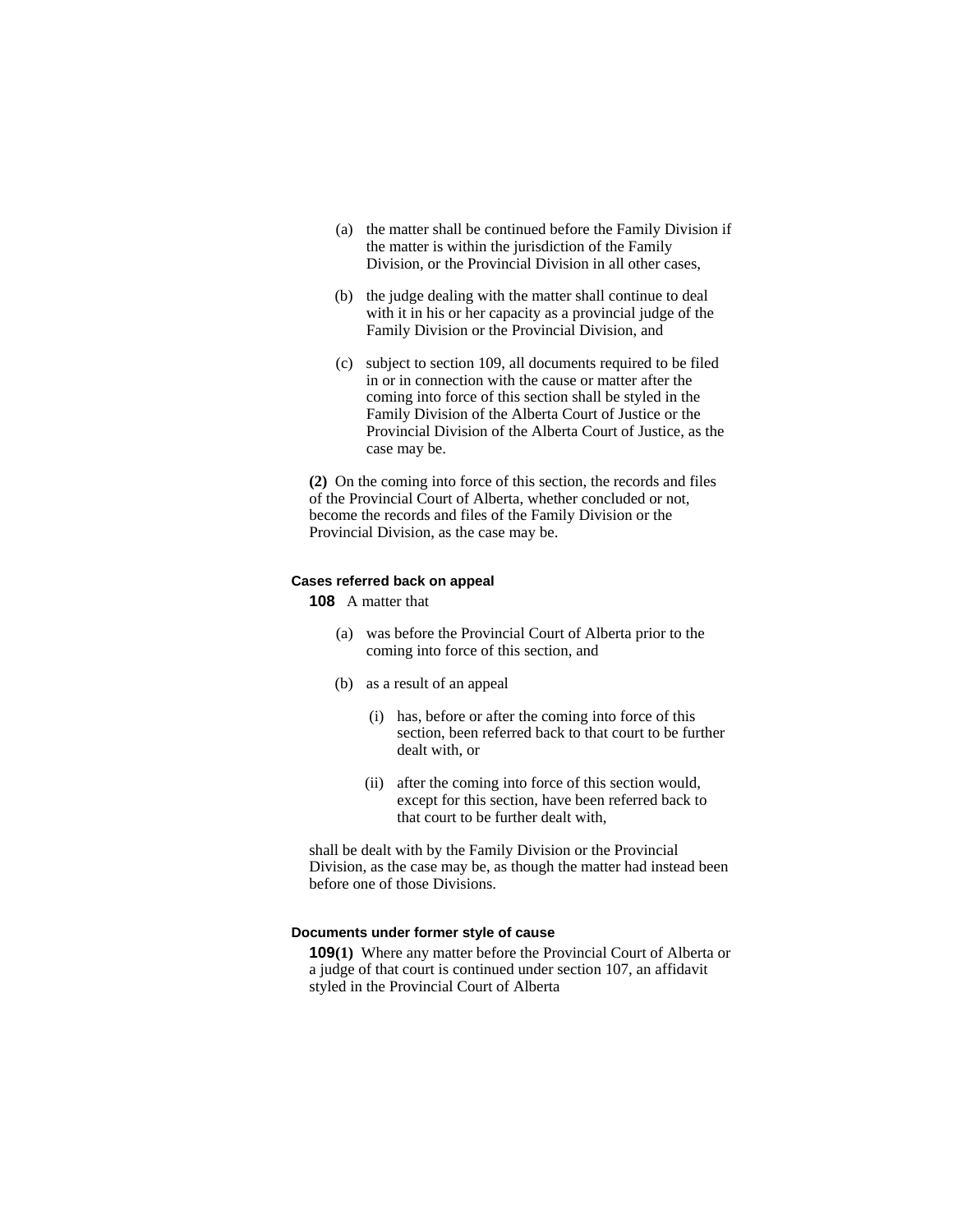- (a) shall be accepted for filing after the coming into force of this section if it was sworn before the coming into force of this section, or
- (b) may be accepted for filing where it was sworn after the coming into force of this section if the clerk is satisfied that it is impossible or that it would result in undue delay or hardship to have an affidavit sworn that is properly styled.

**(2)** A provincial judge may, on the application of any person interested in a matter before the Family Division or the Provincial Division or a judge of either of those Divisions, give directions

- (a) as to the filing of documents or matters of procedure in cases for which no provision is made by section 107 or subsection (1), and
- (b) for the purpose of removing or minimizing any procedural difficulty arising from the coming into force of this Act.

#### **Continuation of proceedings re Court of Queen's Bench**

**110** Where, on the coming into force of this section, any matter is before the Court of Queen's Bench or a judge of that court that is entirely within the jurisdiction of the Family Division,

- (a) the matter shall be continued before the Family Division,
- (b) the judge dealing with the matter shall continue to deal with it in his or her capacity as a federally appointed judge of the Family Division, and
- (c) subject to section 111, all documents required to be filed in or in connection with the cause or matter after the coming into force of this section shall be styled in the Family Division of the Alberta Court of Justice.

#### **Documents under former style of cause**

**111(1)** Where any matter before the Court of Queen's Bench or a judge of that court is continued under section 110, an affidavit styled in the Court of Queen's Bench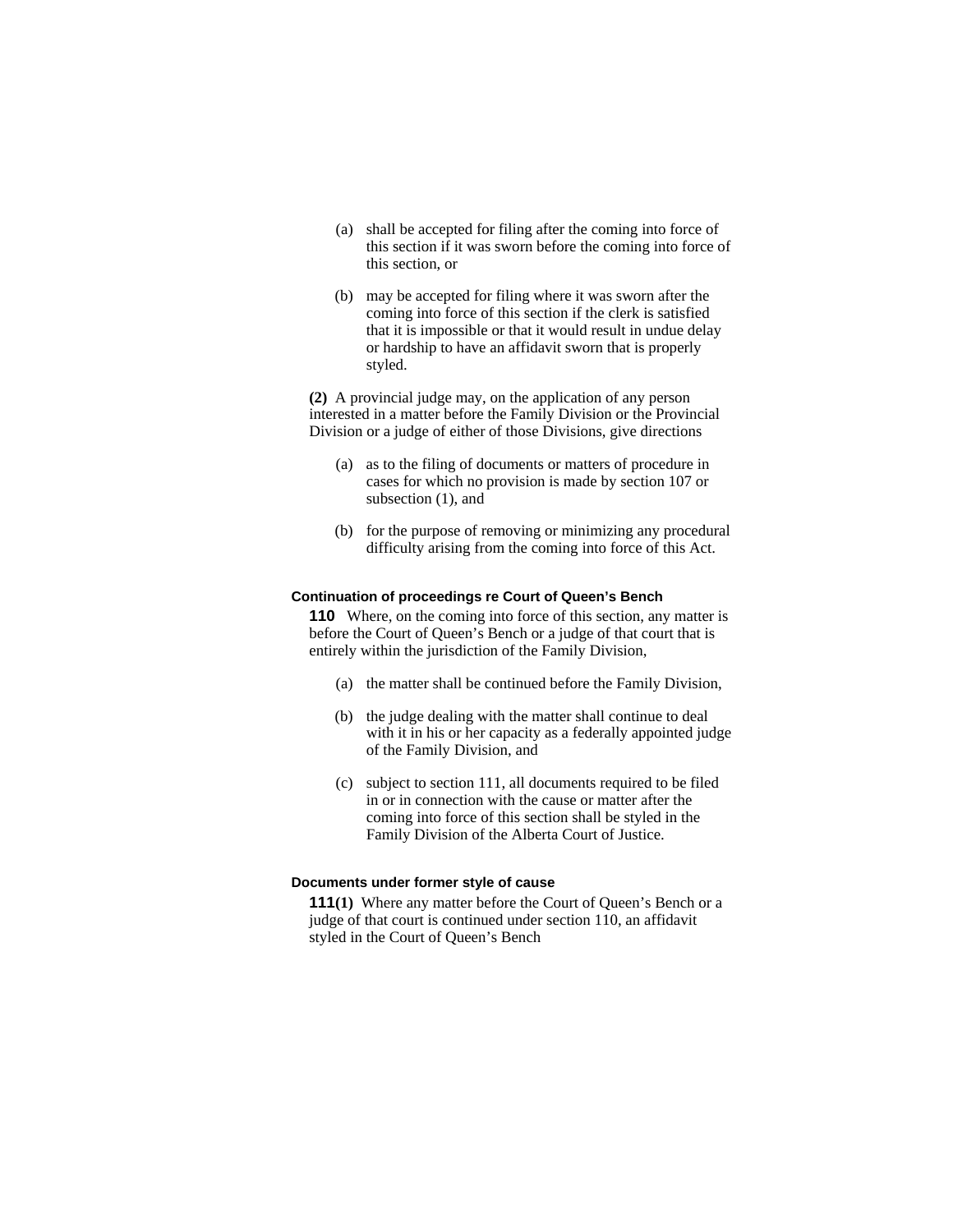- (a) shall be accepted for filing after the coming into force of this section if it was sworn before the coming into force of this section, or
- (b) may be accepted for filing where it was sworn after the coming into force of this section if the clerk is satisfied that it is impossible or that it would result in undue delay or hardship to have an affidavit sworn that is properly styled.

**(2)** A judge of the Court of Queen's Bench may, on the application of any person interested in a matter before the Family Division or a judge of that Division, give directions

- (a) as to the filing of documents or matters of procedure in cases for which no provision is made by section 110 or subsection (1), and
- (b) for the purpose of removing or minimizing any procedural difficulty arising from the coming into force of this Act.

### **Transitional regulations**

**112(1)** In this section, "former Act" means the *Provincial Court Act*.

- **(2)** The Lieutenant Governor in Council may make regulations
	- (a) respecting the transition to this Act of anything under the former Act, including the interpretation of any transitional provision in this Act;
	- (b) to remedy any confusion, difficulty, inconsistency or impossibility resulting from the transition to this Act from the former Act.

**(3)** A regulation made under subsection (2) may be retroactive to the extent set out in the regulation.

**(4)** A regulation made under subsection (2) is repealed on the earliest of

(a) the coming into force of an amendment that adds the subject-matter of the regulation to this Act,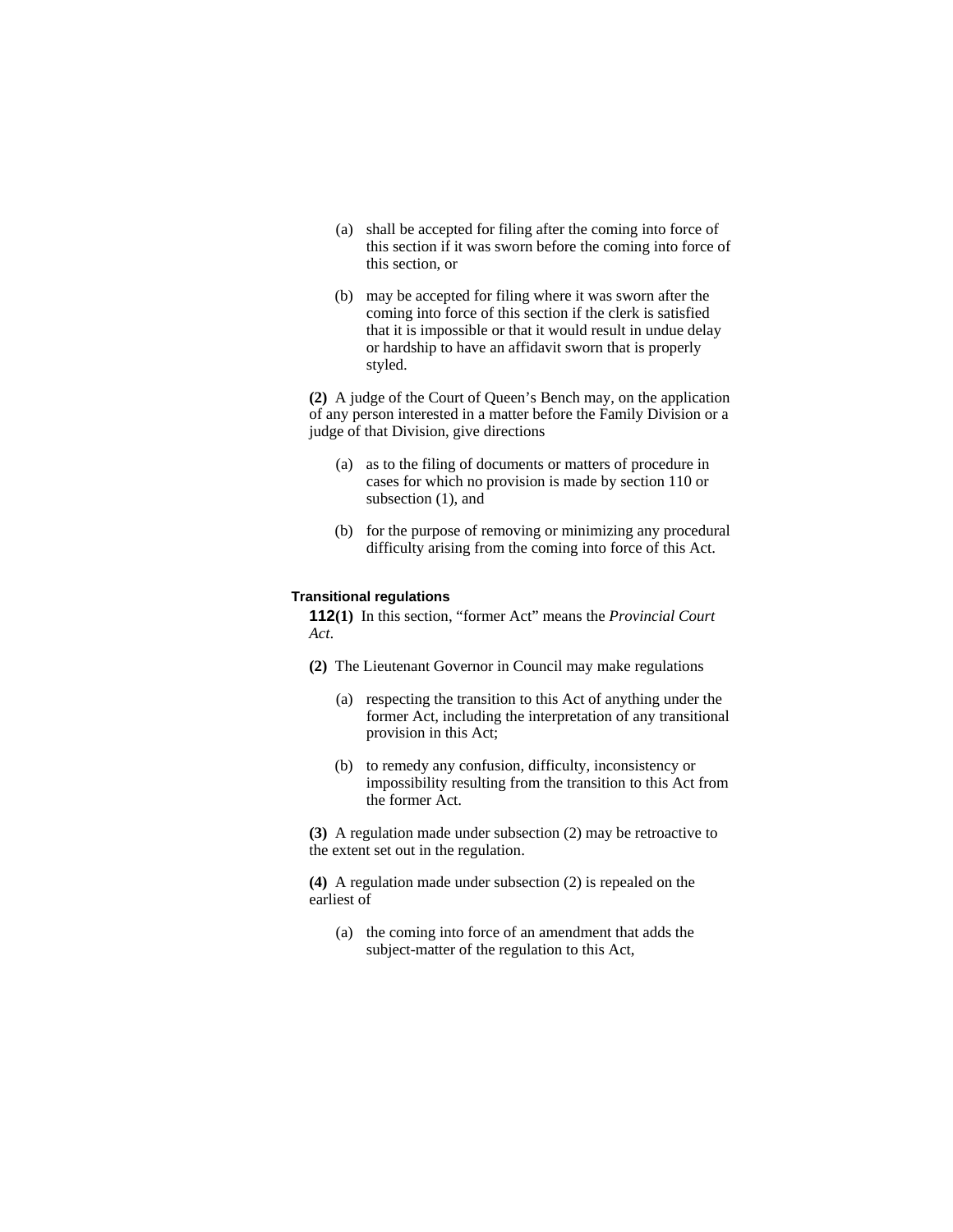- (b) the coming into force of a regulation that repeals the regulation made under subsection (2), or
- (c) 2 years after the regulation comes into force.

**(5)** The repeal of a regulation under subsection (4)(b) or (c) does not affect anything done, incurred or acquired under the authority of the regulation before the repeal of the regulation.

### **Amends RSA 2000 cA-4**

**113 The** *Adult Adoption Act* **is amended in section 1 by striking out** "Court of Queen's Bench" **and substituting** "Family Division of the Alberta Court of Justice".

### **Amends RSA 2000 cA-15**

**114 The** *Alberta Corporate Tax Act* **is amended in sections 76(5) and (6), 77.1(1) and 77(5)(e) by striking out** "provincial court judge" **and substituting** "provincial judge".

### **Amends RSA 2000 cA-18**

**115 The** *Alberta Evidence Act* **is amended in sections 44 and 56(1), (3), (4) and (5)(a) by adding** "or the Family Division of the Alberta Court of Justice" **after** "Queen's Bench" **wherever it occurs.**

#### **Amends RSA 2000 cA-38**

**116 The** *Alcohol and Drug Abuse Act* **is amended in section 9(7) by striking out** "Provincial Court" **wherever it occurs and substituting** "Family Division of the Alberta Court of Justice".

### **Amends RSA 2000 cA-41**

**117 The** *Animal Protection Act* **is amended in section 1(1)(d) by striking out** "Provincial Court" **and substituting** "Provincial Division of the Alberta Court of Justice".

### **Amends RSA 2000 cA-43**

**118 The** *Arbitration Act* **is amended in section 1(1)(c)(i) by striking out** "Provincial Court" **and substituting** "Alberta Court of Justice".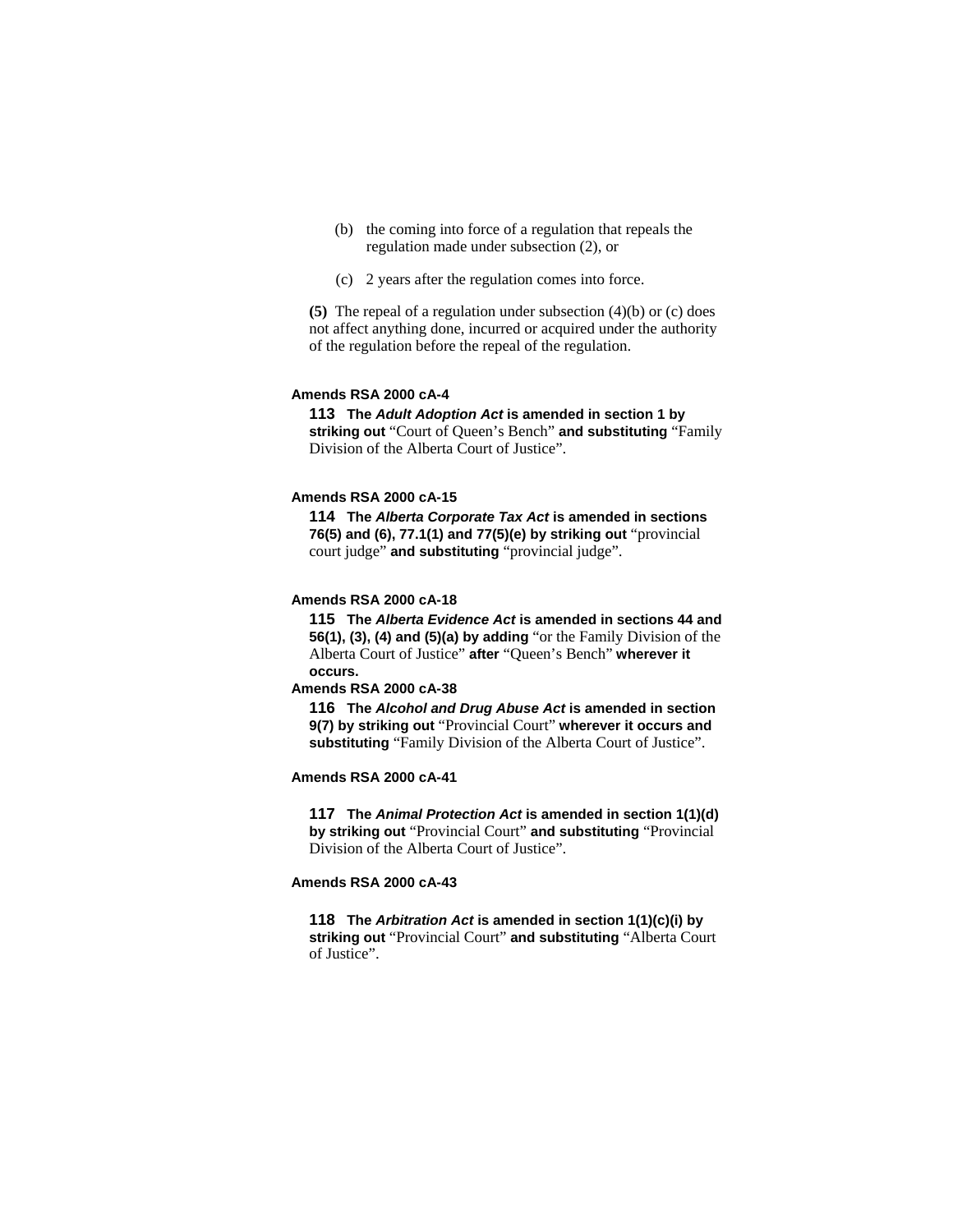# **Amends RSA 2000 cB-9**

**119 The** *Business Corporations Act* **is amended in section 250 by striking out** "Provincial Court" **and substituting**  "Provincial Division of the Alberta Court of Justice".

# **Amends RSA 2000 cC-12**

**120(1) The** *Child Welfare Act* **is amended by this section.**

**(2) Section 1(1)(h) is amended by striking out** "Provincial Court" **and substituting** "Family Division of the Alberta Court of Justice".

**(3) Section 22(8) is amended by striking out** ", a judge of the Court of Queen's Bench".

#### **(4) Section 30 is amended**

- **(a) in subsection (1) by striking out** "the Court of Queen's Bench" **and substituting** "a federally appointed judge of the Court";
- **(b) in subsection (2) by striking out** "The Court of Queen's Bench" **and substituting** "A judge";
- **(c) by repealing subsections (3) to (5) and substituting the following:**

**(3)** If a judge makes an order under this section restraining a parent of the child, the judge may make a further order prescribing the contributions, financial or otherwise, to be made by that parent for the maintenance of the child.

**(4)** A person who is restrained under a restraining order may apply to a federally appointed judge of the Court for a review of the order.

**(5)** On hearing an application under subsection (4), the judge may continue, vary or terminate the order.

### **(5) Section 58(1)(a) is repealed.**

**(6) Section 109(8) is amended by striking out** "Queen's Bench" **wherever it occurs and substituting** "Appeal".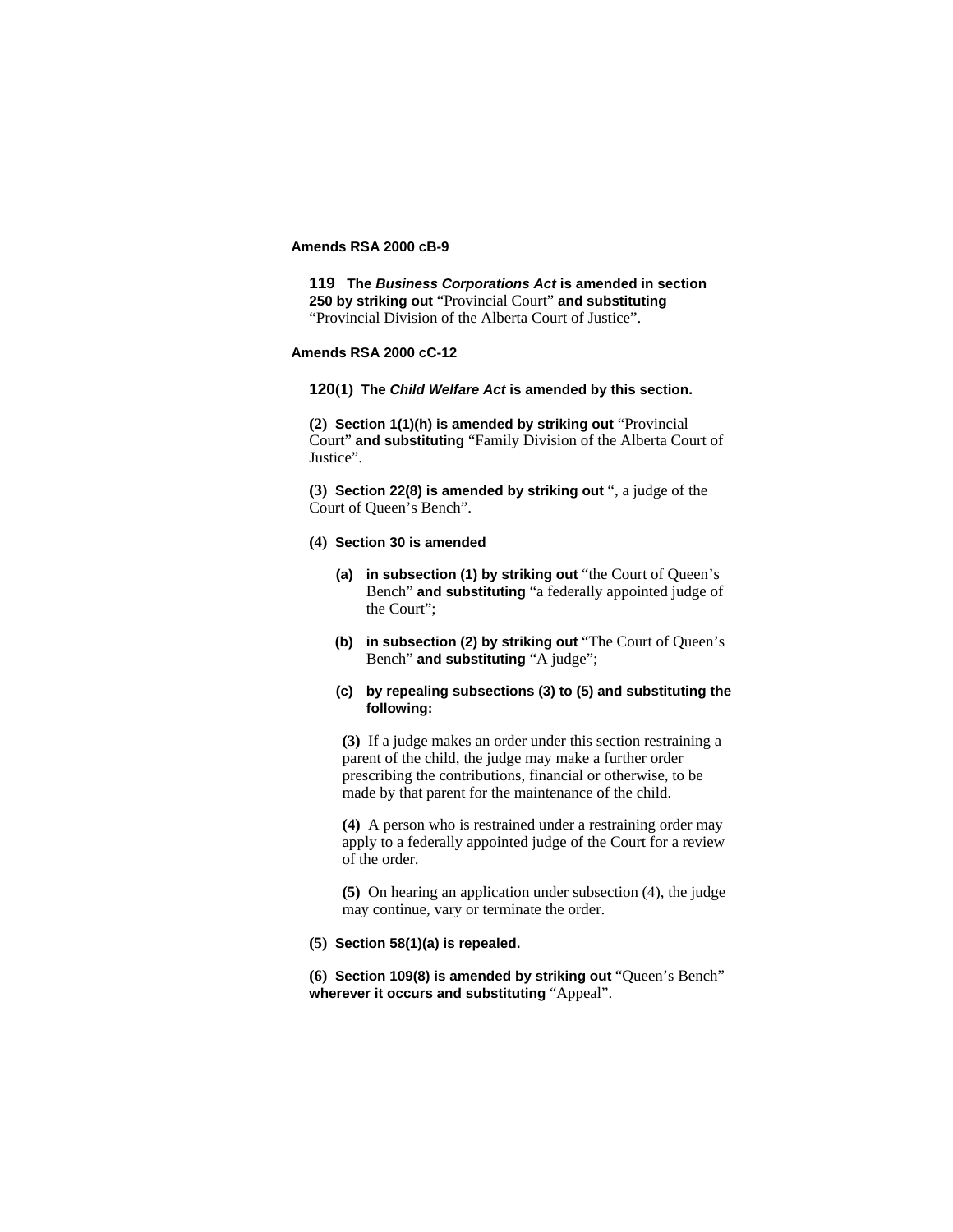**(7) Section 114 is amended by striking out** "Queen's Bench" **wherever it occurs and substituting** "Appeal".

**(8) Section 116 is amended by striking out** "Queen's Bench" **wherever it occurs and substituting** "Appeal".

**(9) Section 117 is amended by striking out** "Queen's Bench" **wherever it occurs and substituting** "Appeal".

**(10) Section 119(6) and (7) are amended by striking out**  "Queen's Bench" **and substituting** "Appeal".

**(11) Section 133(3)(c) is amended by adding** "and" **at the end of clause (a), striking out** "and" **at the end of clause (b) and repealing clause (c).** 

#### **Amends RSA 2000 cC-15**

**121 The** *Civil Enforcement Act* **is amended in section 4(b) by striking out** "Provincial Court" **and substituting** "Provincial Division of the Alberta Court of Justice".

# **Amends RSA 2000 cC-20**

### **122 The** *Commissioners for Oaths Act* **is amended by repealing section 4 and substituting the following:**

#### **Judges**

**4** Every master in chambers, judge of the Alberta Court of Justice, judge of the Court of Queen's Bench and judge of the Court of Appeal is by virtue of the judge's or master's office a commissioner empowered to administer oaths and take and receive affidavits, declarations and affirmations in Alberta.

# **Amends RSA 2000 cC-22**

**123 The** *Condominium Property Act* **is amended in section 36(1)(a) by striking out** "*Provincial Court Act*" **wherever it occurs and substituting** "*Alberta Court of Justice Act*".

# **Amends RSA 2000 cC-23**

**124 The** *Conflicts of Interest Act* **is amended in Part 1 of the**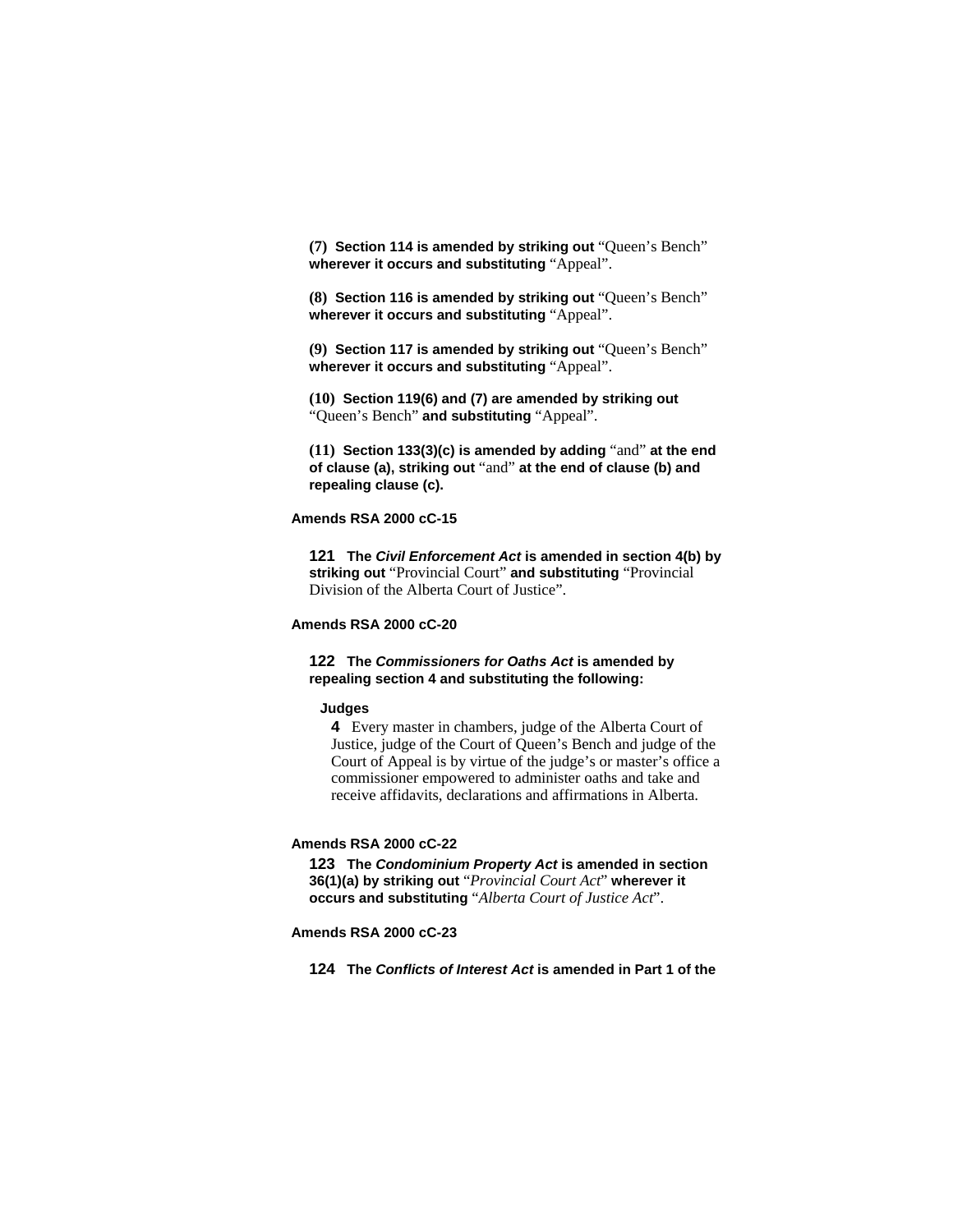**Schedule by striking out** "Judges of The Provincial Court of Alberta" **and substituting** "Provincial judges".

#### **Amends RSA 2000 cC-30**

### **125 The** *Court of Appeal Act* **is amended by repealing section 3(3) and substituting the following:**

- **(3)** Notwithstanding subsection (1),
	- (a) each judge of the Court of Queen's Bench, and
	- (b) each federally appointed judge of the Family Division of the Alberta Court of Justice

is by virtue of that office a judge of the Court of Appeal.

### **Amends RSA 2000 cC-31**

**126(1) The** *Court of Queen's Bench Act* **is amended by this section.**

**(2) Section 3 is amended**

# **(a) by adding the following after subsection (1):**

**(1.1)** Notwithstanding subsection (1)(c), when a vacancy occurs in the Court,

- (a) the number of judges referred to in subsection  $(1)(c)$ shall be reduced by one, and
- (b) the number of federally appointed judges included in the Family Division of the Alberta Court of Justice pursuant to section 3(1)(b) of the *Alberta Court of Justice Act* shall be increased by one.

**(1.2)** Subsection (1.1) applies only until the number of judges referred to in subsection  $(1)(c)$  is reduced to the number prescribed by order of the Lieutenant Governor in Council.

### **(b) by repealing subsection (3) and substituting the following:**

**(3)** Notwithstanding subsection (1),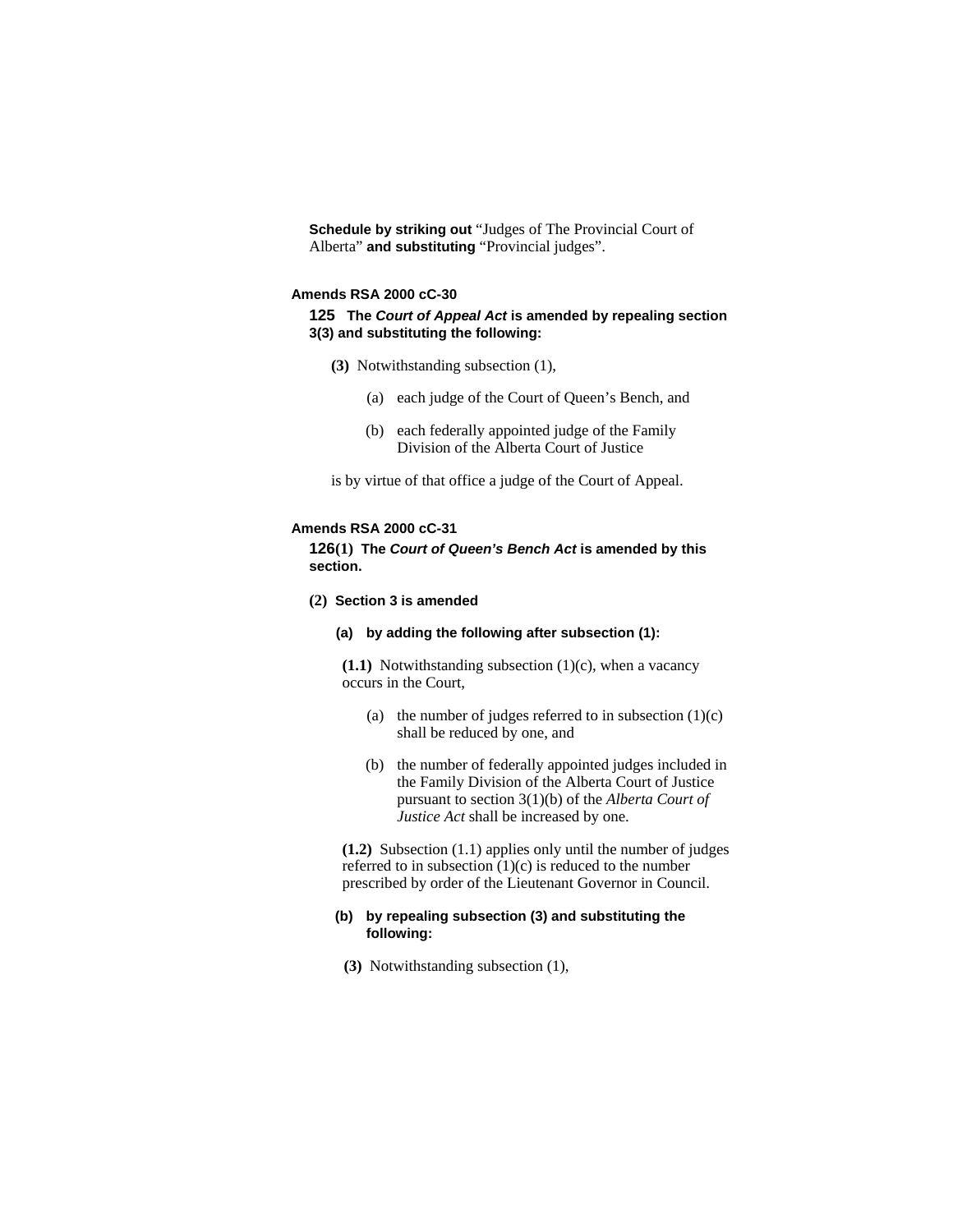- (a) each judge of the Court of Appeal of Alberta, and
- (b) each federally appointed judge of the Family Division of the Alberta Court of Justice

is by virtue of that office a judge of the Court of Queen's Bench.

### **(3) Section 25(1) is amended by repealing clause (c) and substituting the following:**

 (c) the Chief Judge of the Provincial Division of the Alberta Court of Justice or a judge of the Provincial Division of the Alberta Court of Justice;

#### **Amends RSA 2000 cE-1**

**127 The** *Election Act* **is amended in section 154(2) by striking out** "The Provincial Court of Alberta" **and substituting** "the Provincial Division of the Alberta Court of Justice".

# **Amends SA 2001 cE-5.5**

**128 The** *Electronic Transactions Act* **is amended in section 1(1)(h)(ix) by striking out** "The Provincial Court of Alberta" **and substituting** "the Alberta Court of Justice".

#### **Amends RSA 2000 cE-11**

**129 The** *Engineering, Geological and Geophysical Professions Act* **is amended in section 53(2) by striking out**  "Provincial Court" **and substituting** "the Provincial Division of the Alberta Court of Justice".

#### **Amends RSA 2000 cE-12**

**130(1) The** *Environmental Protection and Enhancement Act* **is amended by this section.**

**(2) Section 194(a) is amended by striking out** "provincial court judge" **and substituting** "provincial judge".

**(3) Sections 206(2), (6)(c), (9) and (10) are amended by striking out** "The Provincial Court of Alberta" **and substituting** "the Provincial Division of the Alberta Court of Justice".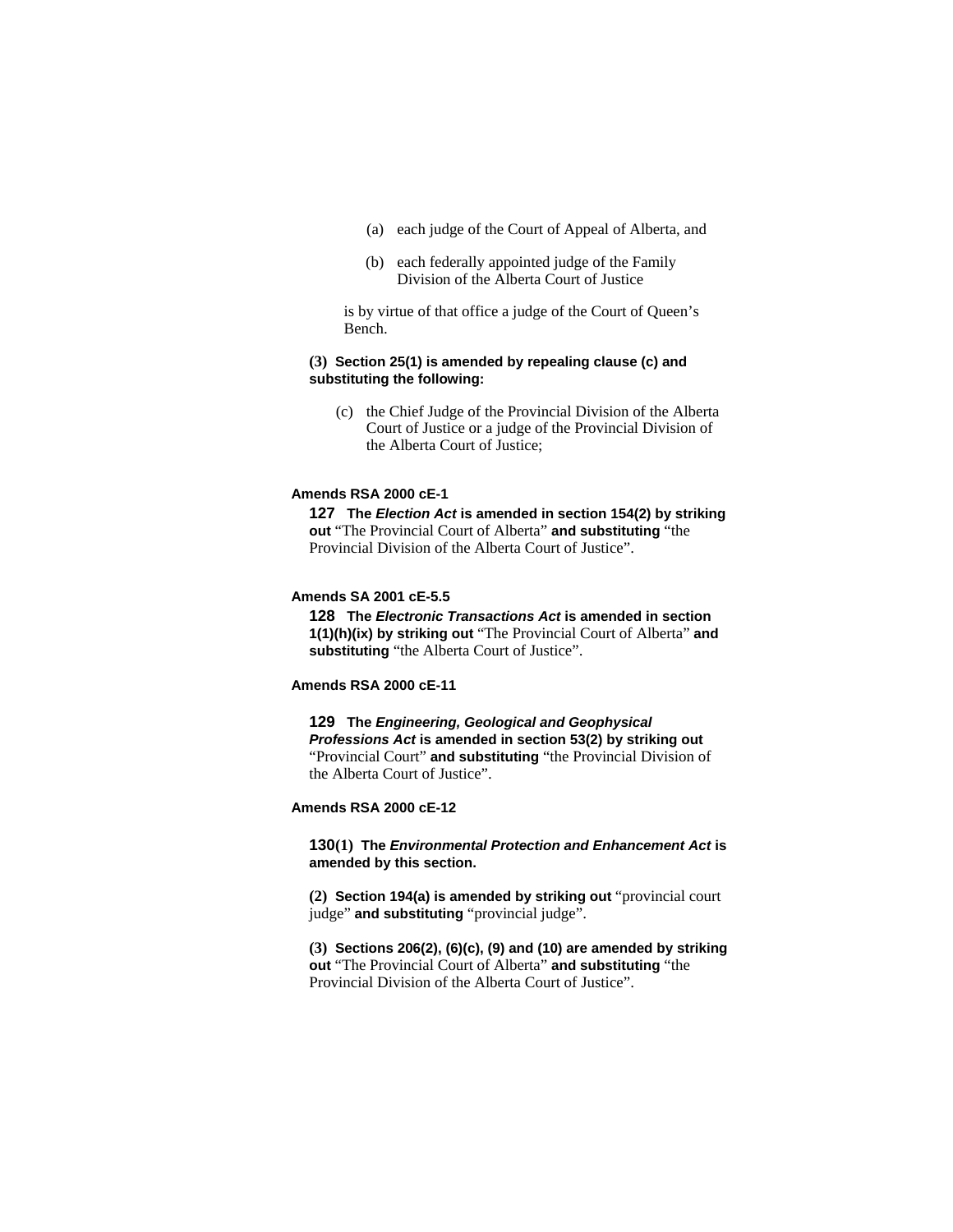**(4) Section 250(5) is amended by striking out** "Provincial Court" **and substituting** "Provincial Division of the Alberta Court of Justice".

### **Amends RSA 2000 cF-2**

**131(1) The** *Fair Trading Act* **is amended by this section.** 

**(2) Section 14(1) is repealed and the following is substituted:**

#### **Provincial Division of the Alberta Court of Justice**

**14(1)** Subject to the jurisdiction of the Provincial Division of the Alberta Court of Justice, an action under section 13(1) may be commenced under Part 4 of the *Alberta Court of Justice Act*.

**(3) Section 50(2) is amended by striking out** "Provincial Court" **and substituting** "Provincial Division of the Alberta Court of Justice".

**(4) Section 58(j) is amended by striking out** "Provincial Court, the Provincial Court" **and substituting** "Provincial Division of the Alberta Court of Justice, the Provincial Division of the Alberta Court of Justice".

# **Amends RSA 2000 cF-7**

**132 The** *Farm Implement Act* **is amended in section 22(1) by striking out** "judge of the Provincial Court" **and substituting**  "provincial judge".

## **Amends RSA 2000 cF-9**

**133 The** *Fatality Inquiries Act* **is amended in section 34(a), (b) and (c) by striking out** "The Provincial Court of Alberta" **and substituting** "the Provincial Division of the Alberta Court of Justice".

# **Amends RSA 2000 cF-12**

**134 The** *Financial Administration Act* **is amended in section 98(1)(b) by striking out** "judge of the Provincial Court" **and substituting** "provincial judge".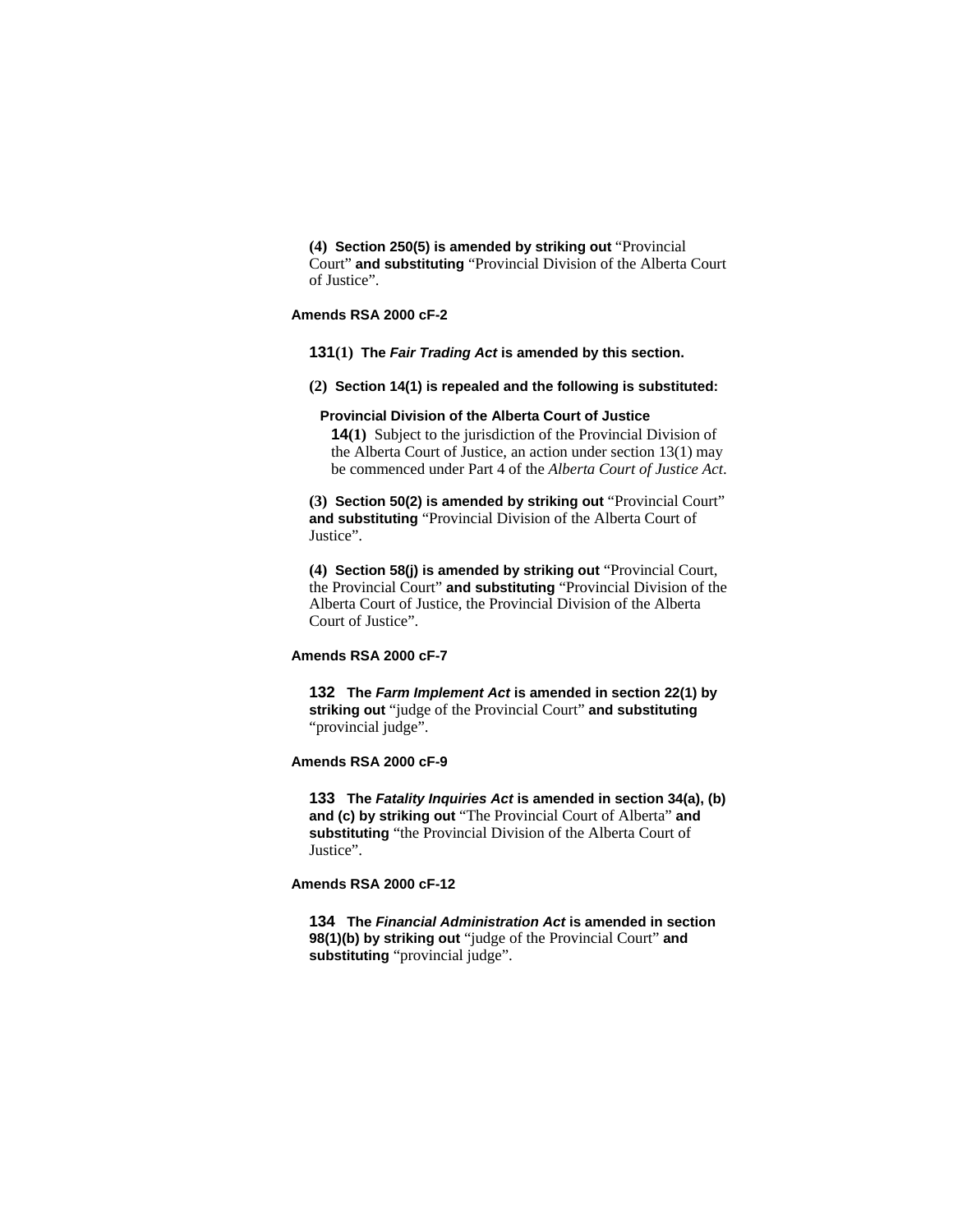### **Amends RSA 2000 cF-13**

**135(1) The** *Financial Consumers Act* **is amended by this section.**

# **(2) Section 26(2)(a) is repealed and the following is substituted:**

 (a) a civil claim can be filed in the Provincial Division of the Alberta Court of Justice if the amount claimed does not exceed the amount prescribed for civil claims under Part 4 of the *Alberta Court of Justice Act*, or

**(3) Section 30(1) is amended by striking out** "Provincial Court" **and substituting** "Provincial Division of the Alberta Court of Justice".

# **Amends RSA 2000 cF-25**

**136 The** *Freedom of Information and Protection of Privacy Act* **is amended in sections 1(p)(ix) and 4(1)(a) and (3) by striking out** "The Provincial Court of Alberta" **and substituting**  "the Alberta Court of Justice".

#### **Amends RSA 2000 cG-10**

**137 The** *Government Organization Act* **is amended in section 14(1)(d) of Schedule 11 by striking out** "The Provincial Court of Alberta" **and substituting** "the Alberta Court of Justice".

#### **Amends RSA 2000 cH-14**

**138 The** *Human Rights, Citizenship and Multiculturalism Act* **is amended in section 24(1) by striking out** "provincial court judge" **and substituting** "provincial judge".

### **Amends RSA 2000 cI-3**

**139 The** *Insurance Act* **is amended in section 753(2) by striking out** "*Provincial Court Act*" **and substituting** "*Alberta Court of Justice Act*".

# **Amends SA 2002 cI-3.5**

**140 The** *Interjurisdictional Support Orders Act* **is amended in**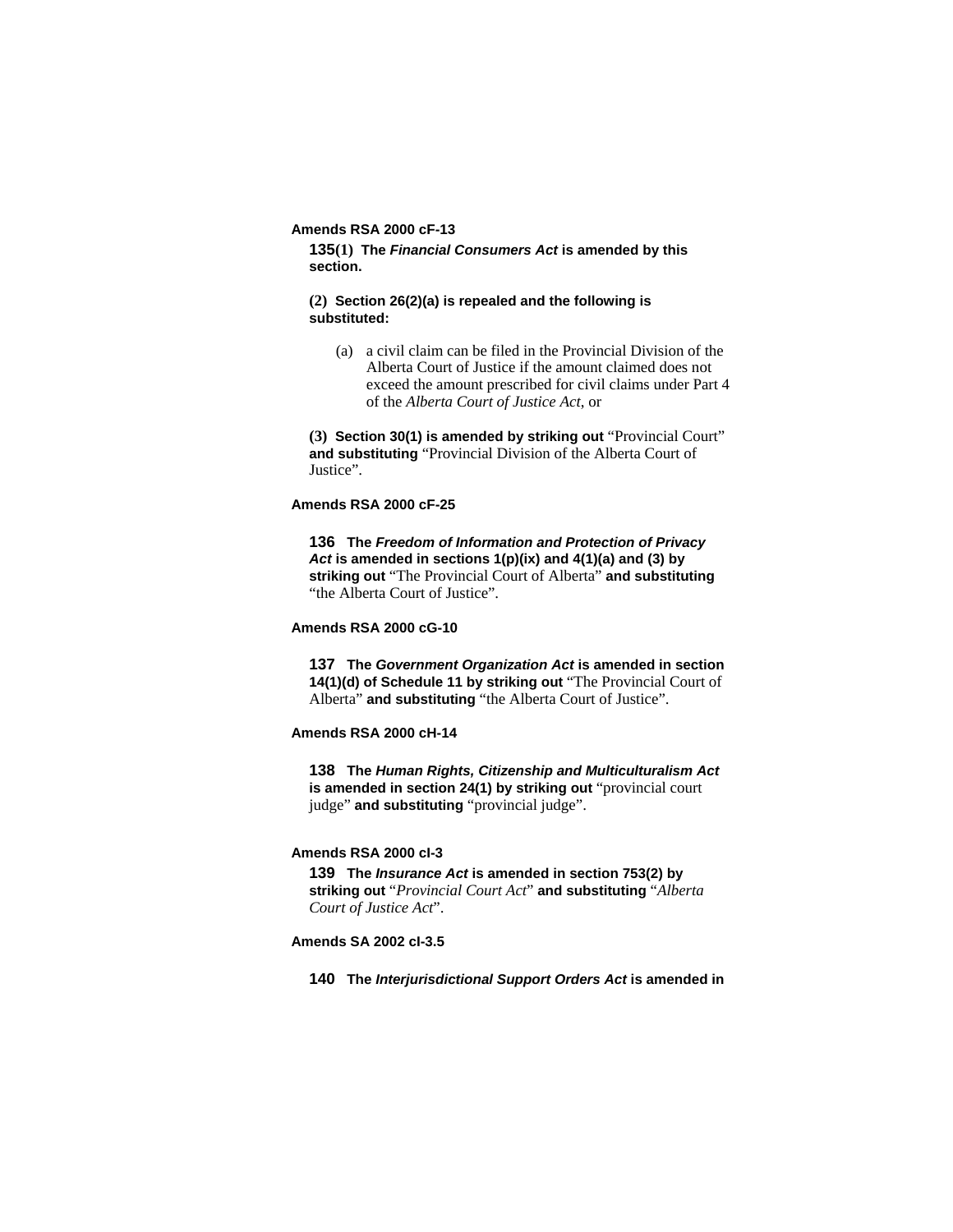**section 23(a) by striking out** "judge of the Provincial Court" **and substituting** "provincial judge".

### **Amends RSA 2000 cI-8**

- **141 The** *Interpretation Act* **is amended in section 28(1)**
	- **(a) by repealing clause (xx);**
	- **(b) by repealing clause (yy) and substituting the following:**
		- (yy) "provincial judge" means a provincial judge of the Alberta Court of Justice;

## **Amends RSA 2000 cJ-1**

**142 The** *Judgment Interest Act* **is amended in section 1(a) by striking out** "The Provincial Court of Alberta" **and substituting**  "the Alberta Court of Justice".

#### **Amends RSA 2000 cJ-2**

**143(1) The** *Judicature Act* **is amended by this section.**

**(2) Section 1 is amended by adding** "the Family Division of the Alberta Court of Justice," **before** "the Court of Queen's Bench".

### **(3) Section 30 is amended**

- **(a) in clause (a) by striking out** "9.4 of the *Provincial Court Act"* **and substituting** "29 of the *Alberta Court of Justice Act*";
- **(b) by repealing clause (b) and substituting the following:**
	- (b) "judge" means a provincial judge as defined in the *Alberta Court of Justice Act*;

**(4) Section 31(1)(c) is amended by striking out** "The Provincial Court of Alberta" **and substituting** "the Provincial Division of the Alberta Court of Justice".

**(5) Section 34(1)(a) and (6)(b) are amended by striking out**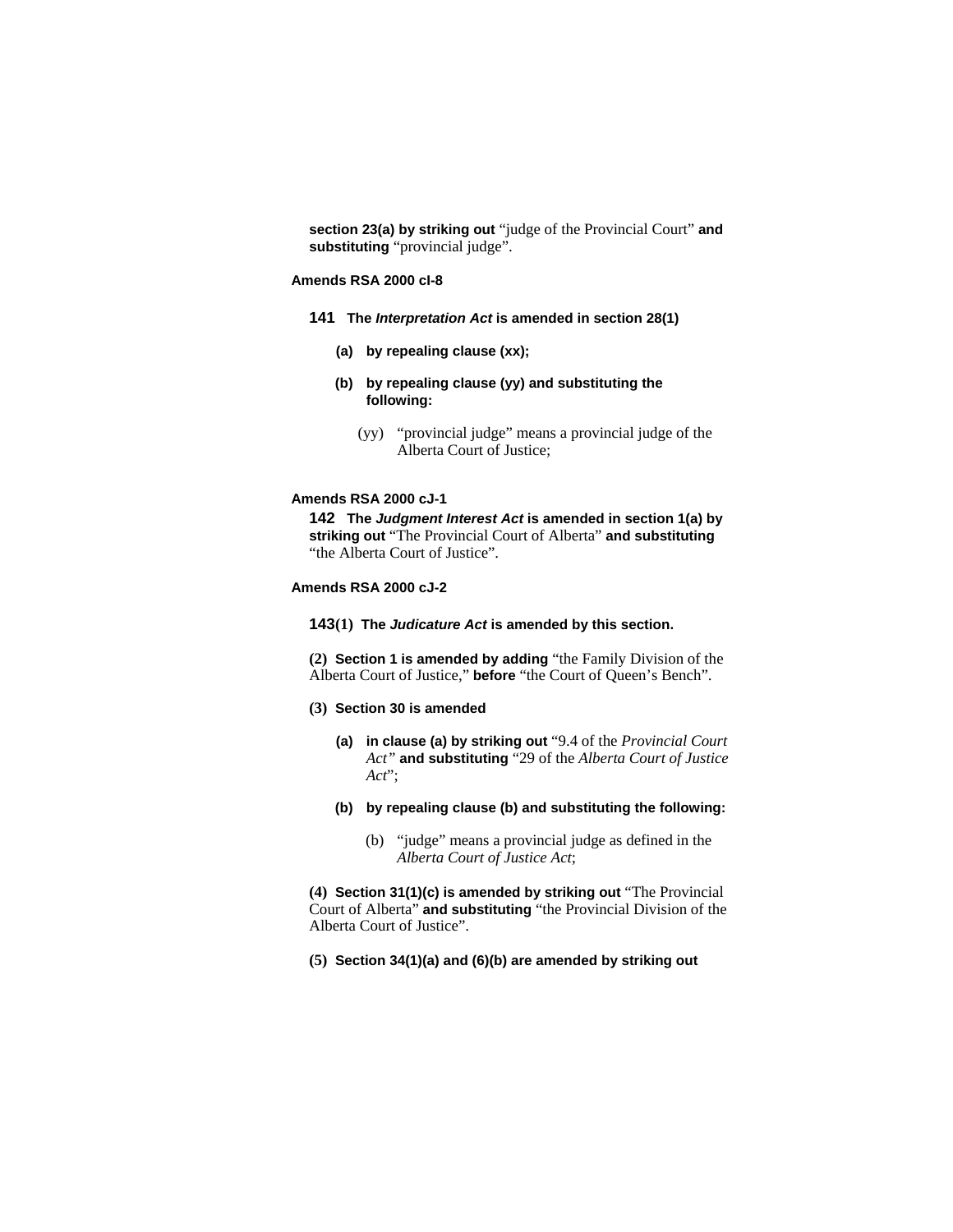"Provincial Court" **and substituting** "Provincial Division of the Alberta Court of Justice".

# **(6) Section 41.1(1) and (2) are repealed and the following is substituted:**

### **Complaints**

**41.1(1)** In this section,

- (a) "administrative decision" means a decision made,
	- (i) in the case of a judge, by a supervisory judge that relates to administrative or supervisory matters in respect of the judge, including any decision made pursuant to section 10, 12(2) or 21(5) of the *Alberta Court of Justice Act*;
	- (ii) in the case of a judge, by the Chief Judge that relates to a request for reappointment of the judge made pursuant to section 26(2) or (4)(a) of the *Alberta Court of Justice Act*;
	- (iii) in the case of a justice of the peace, by a supervisory judge that relates to administrative or supervisory matters in respect of the justice of the peace, including any decision made pursuant to section 9 of the *Justice of the Peace Act*;
- (b) "complaint" means a complaint made about an administrative decision;
- (c) "supervisory judge" means
	- (i) in respect of a judge, the Chief Judge, the Deputy Chief Judge or an Assistant Chief Judge of the Provincial Division of the Alberta Court of Justice;
	- (ii) in respect of a justice of the peace, the Chief Judge of the Provincial Division of the Alberta Court of Justice or another judge to whom a delegation is made under section 9(b) of the *Justice of the Peace Act*.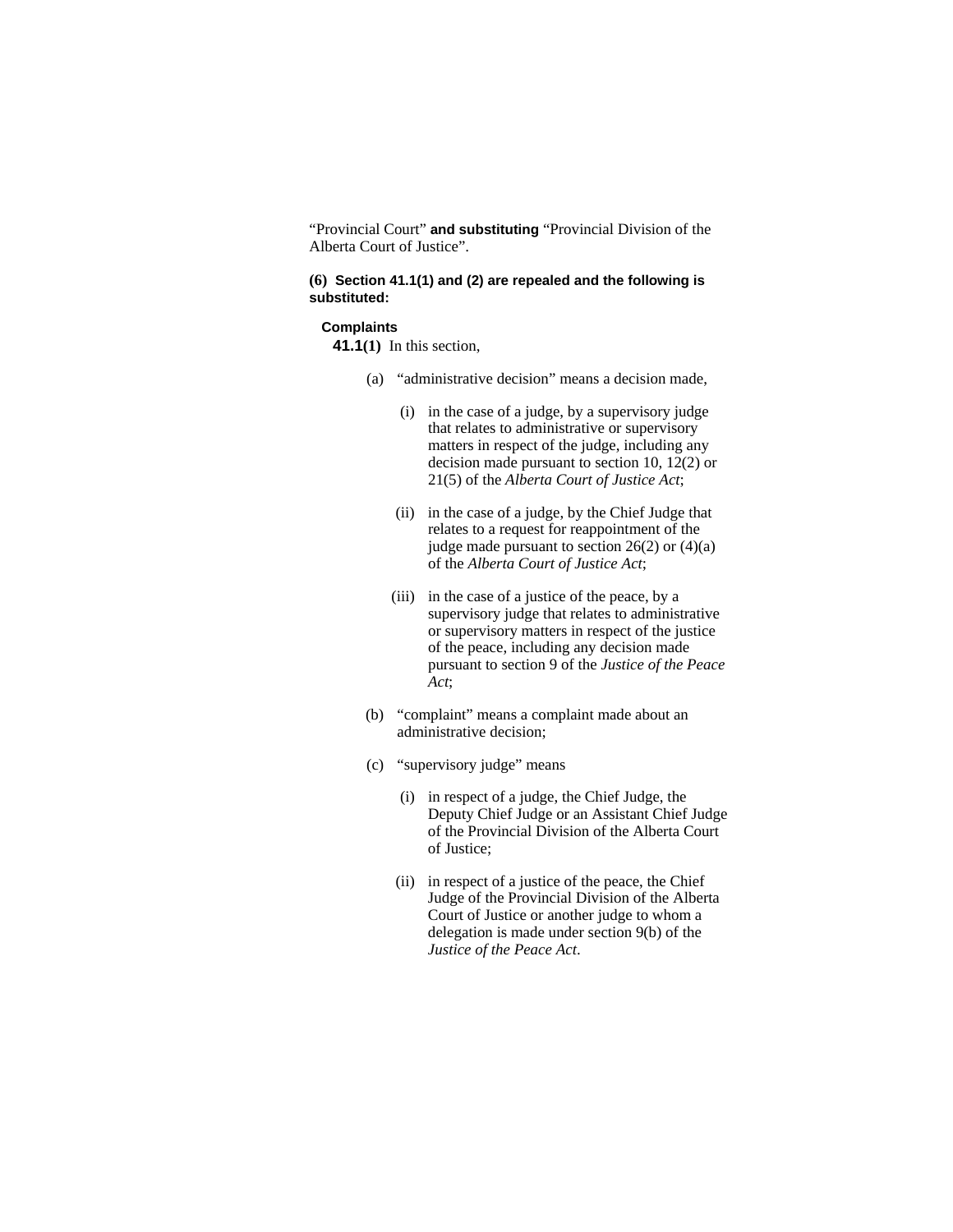**(2)** Subject to this section and section 21(6) of the *Alberta Court of Justice Act*, an administrative decision is final and no appeal lies from that decision.

**(7) Section 41.2(2) is amended by striking out** "9.1(7) of the *Provincial Court Act*" **and substituting** "21(6) of the *Alberta Court of Justice Act*".

**(8) Section 47(4) is amended by striking out** "Provincial Court" **wherever it occurs and substituting** "Provincial Division of the Alberta Court of Justice".

**(9) Section 49(b) is amended by striking out** "judge of the Provincial Court" **and substituting** "provincial judge of the Alberta Court of Justice".

# **Amends RSA 2000 cJ-3**

**144 The** *Jury Act* **is amended in section 4(d) by striking out**  "Provincial Court" **and substituting** "Alberta Court of Justice".

# **Amends RSA 2000 cJ-4**

**145(1) The** *Justice of the Peace Act* **is amended by this section.**

**(2) Section 1(a) is amended by striking out** "The Provincial Court of Alberta" **and substituting** "the Provincial Division of the Alberta Court of Justice".

# **(3) Section 5(2)(c) is repealed and the following is substituted:**

 (c) adjourning cases where a judge of the Provincial Division of the Alberta Court of Justice or a sitting justice of the peace is not present;

**(4) Section 6(2) is amended by striking out** "*Provincial Court Act*" **and substituting** "*Alberta Court of Justice Act*".

**(5) Section 9 is repealed and the following is substituted:**

#### **Supervision and duties**

**9** The Chief Judge of the Provincial Division of the Alberta Court of Justice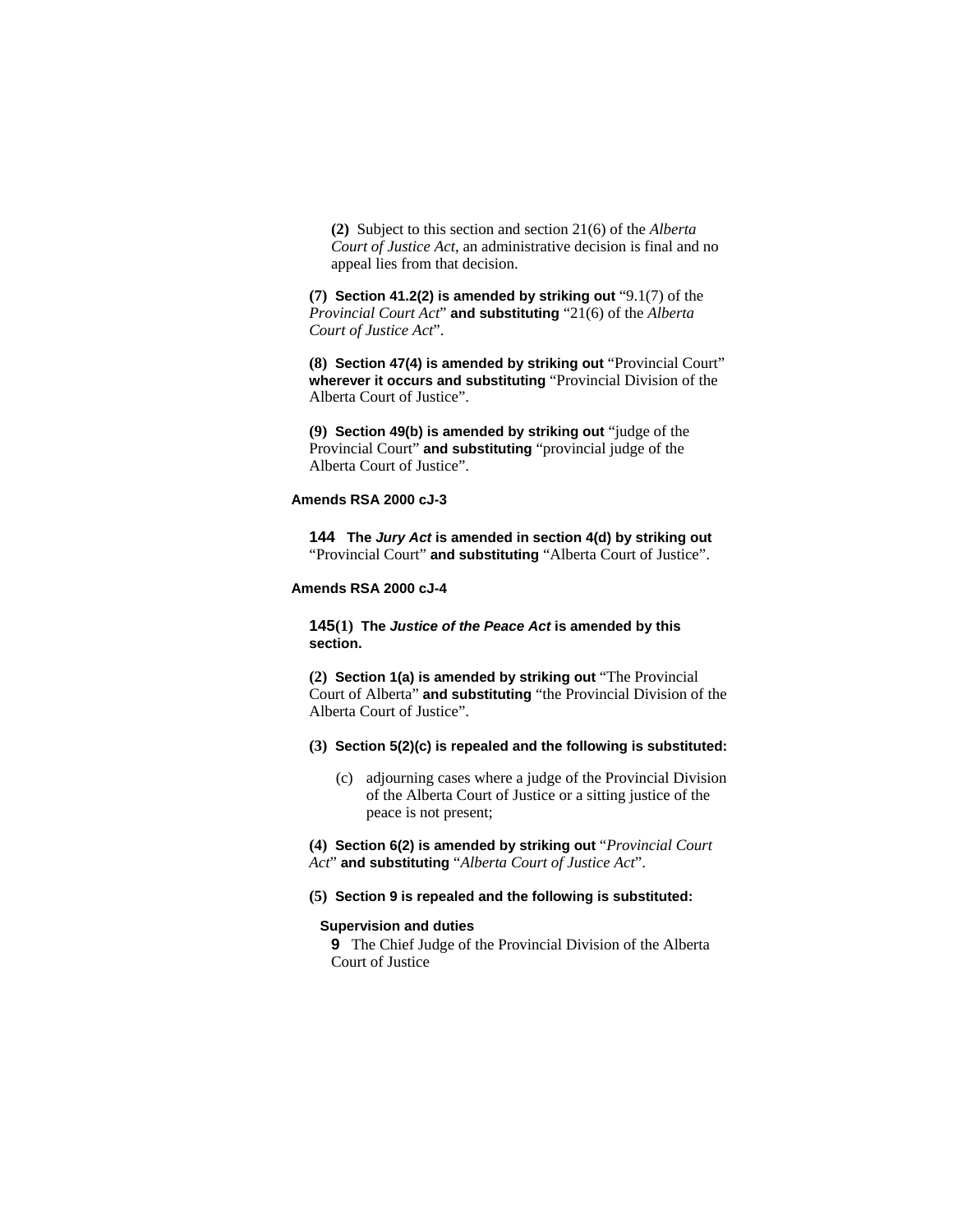- (a) shall supervise and assign duties to justices of the peace, and
- (b) may delegate the supervision and assignment of duties referred to in clause (a) to a provincial judge or a provincial supernumerary judge of the Provincial Division of the Alberta Court of Justice.

**(6) Section 11 is amended by striking out** "Provincial Court" **and substituting** "Provincial Division of the Alberta Court of Justice".

#### **(7) Section 12 is amended**

- **(a) in subsection (1)(b) by striking out** "*Provincial Court Act*" **and substituting** "*Alberta Court of Justice Act*";
- **(b) in subsection (2)(b) by striking out** "provincial court judge" **and substituting** "judge of the Provincial Division of the Alberta Court of Justice".
- **(8) Section 13 is repealed and the following is substituted:**

#### **Alberta Court of Justice Act**

**13** Sections 8, 31 and 46 of the *Alberta Court of Justice Act* apply to a justice of the peace in the same manner as if the justice of the peace were a provincial judge.

# **Amends RSA 2000 cL-6**

**146(1) The** *Languages Act* **is amended by repealing section 4(1)(d) and substituting the following:**

(d) the Alberta Court of Justice.

**(2) Le paragraphe 4(1)(d) de la** *Loi linguistique* **est abrogé et remplacé par ce qui suit:**

(d) la Cour de justice de l'Alberta.

**Amends RSA 2000 cL-8** 

### **147(1) The** *Legal Profession Act* **is amended by this section.**

**(2) Section 33(a) is amended by striking out** "Provincial Court of Alberta" **and substituting** "Alberta Court of Justice".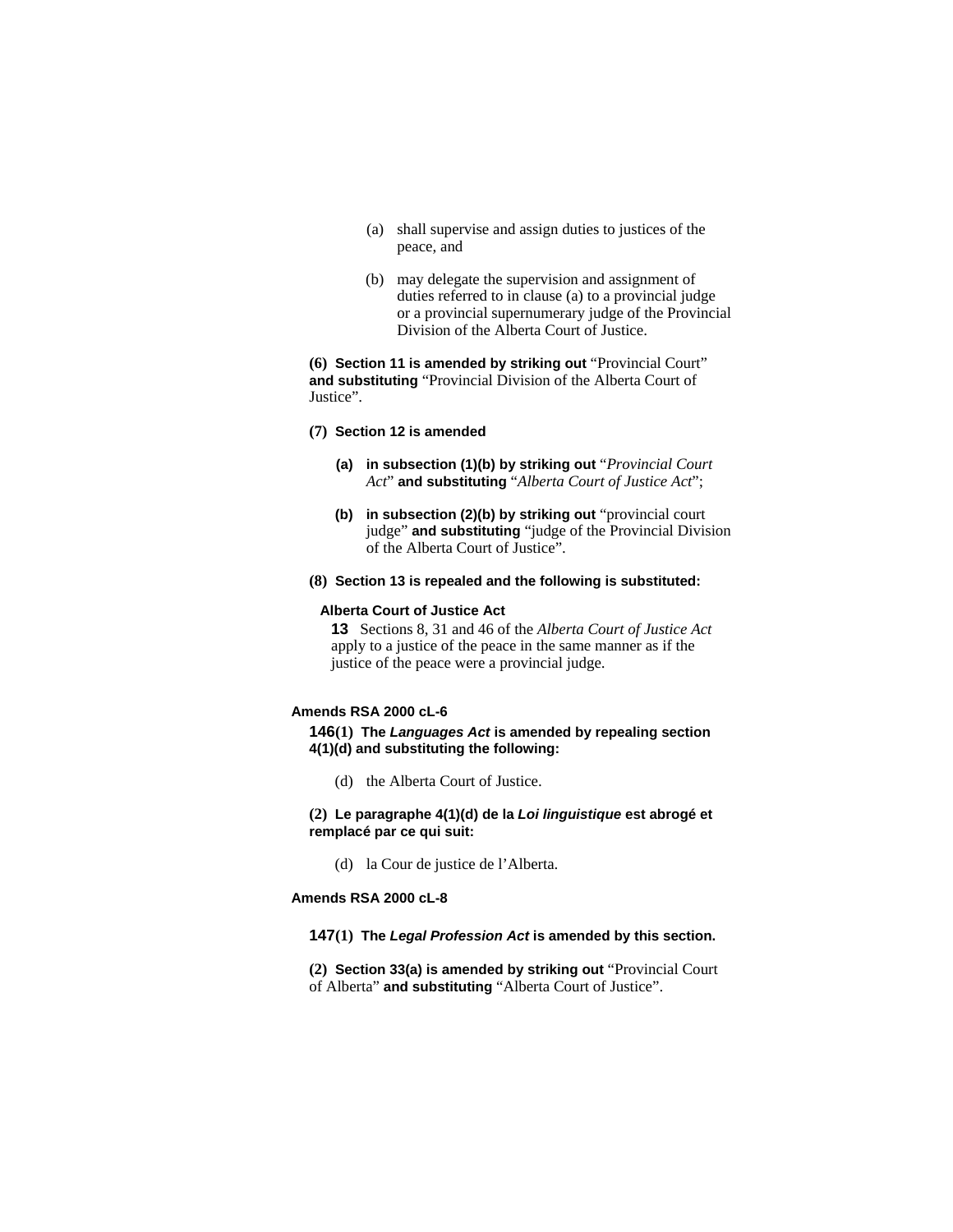**(3) Section 106(2)(l) is amended by striking out** ", the Provincial Court or a provincial judge" **and substituting** "or the Alberta Court of Justice".

**(4) In the following provisions,** "Provincial Court" **is struck out and** "Alberta Court of Justice" **is substituted:**

```
section 38(2)(c);
section 48(1)(a)(iv);
section 85(1);
section 105.
```
### **Amends RSA 2000 cM-1**

**148(1) The** *Maintenance Enforcement Act* **is amended by this section.**

- **(2) Section 1(1) is amended**
	- **(a) by renumbering clause (a) as clause (a.1) and by adding the following before clause (a.1):**
		- (a) "Court" means the Family Division of the Alberta Court of Justice;
	- **(b) in clauses (d)(iv) and (e) by striking out** "Queen's Bench" **and substituting** "Family Division".

**(3) Section 10.1(4.1) is amended by striking out** "in the Provincial Court" **and substituting** "before a provincial judge of the Court".

# **(4) Section 16(2) is repealed and the following is substituted:**

**(2)** If a maintenance order filed under subsection (1) was made by a provincial judge of the Court, a federally appointed judge of the Court may from time to time vary the order either by altering the times of payment or by increasing or decreasing the amount, or may temporarily suspend the order as to the whole or any part of the money so ordered to be paid and may again

revive the order wholly or in part, as the federally appointed judge of the Court considers appropriate.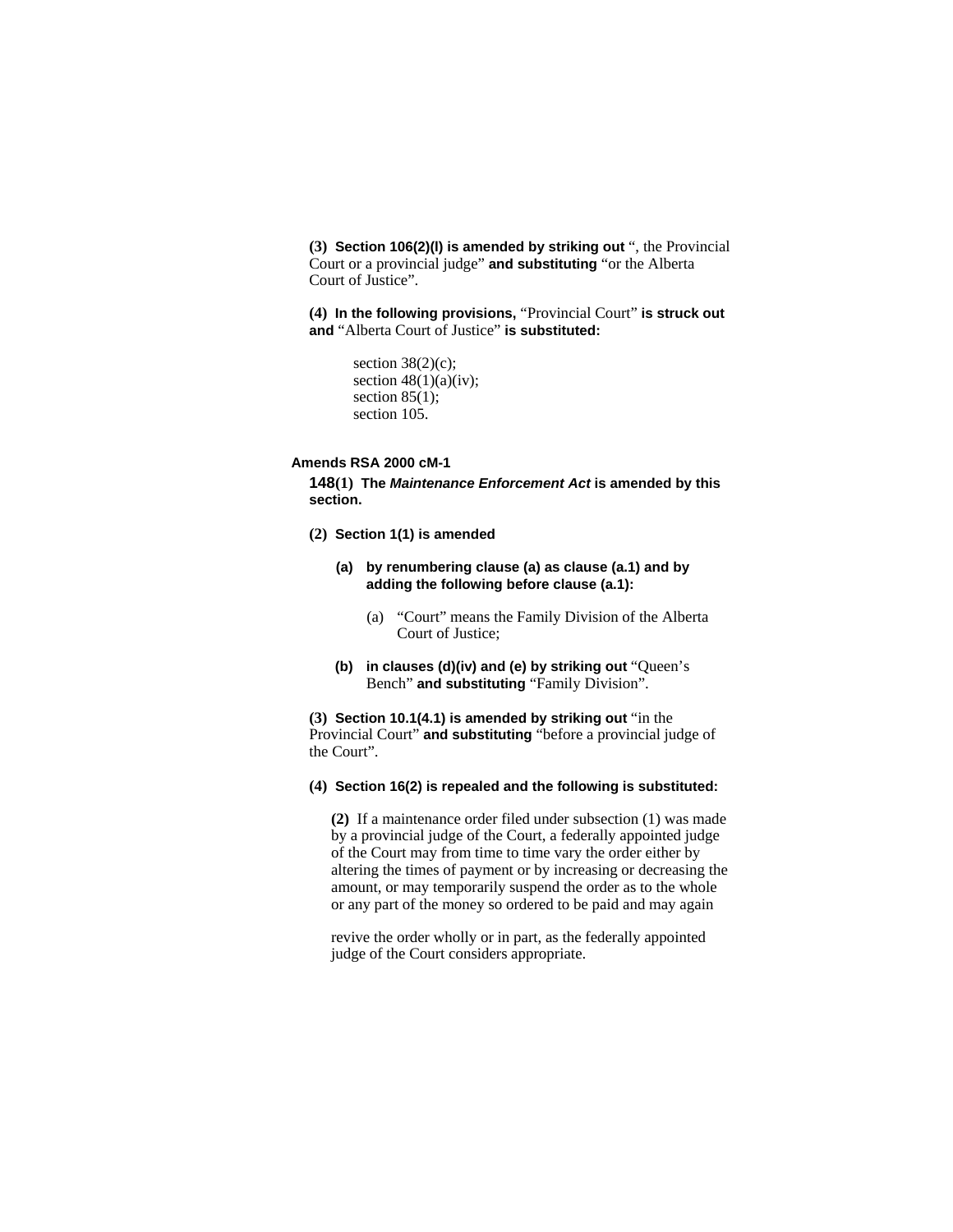# **(5) Section 31(6) and (7) are repealed and the following is substituted:**

**(6)** If on hearing an application a federally appointed judge of the Court is satisfied that

- (a) the debtor has defaulted in the payment of maintenance required under a maintenance order that is filed with the Director, and
- (b) with respect to property or funds that are legally owned or otherwise held by a corporation or other person, the debtor, or another person on behalf of the debtor, is exercising or has exercised authority over the corporation or other person,

the judge may make an order under subsection (7).

**(7)** If subsection (6) applies, the federally appointed judge may by order do one or more of the following:

- (a) for the purposes of payment of the arrears of maintenance payable under the maintenance order, direct that the property or those funds or any specific portion of that property or those funds is attached, is subject to seizure and sale or is subject to a continuing attachment, as the case may be;
- (b) give any other directions that the judge considers appropriate in the circumstances;
- (c) award costs.
- **(6) Section 33 is repealed and the following is substituted:**

#### **Appeal**

**33** An appeal lies to the Court of Appeal by way of a new trial from an order of the Court made under section 30.

**(7) Section 34 is amended by striking out** "The Court of Queen's Bench" **and substituting** "A federally appointed judge of the Court".

**(8) In the following provisions,** "of Queen's Bench" **is struck out wherever it occurs:**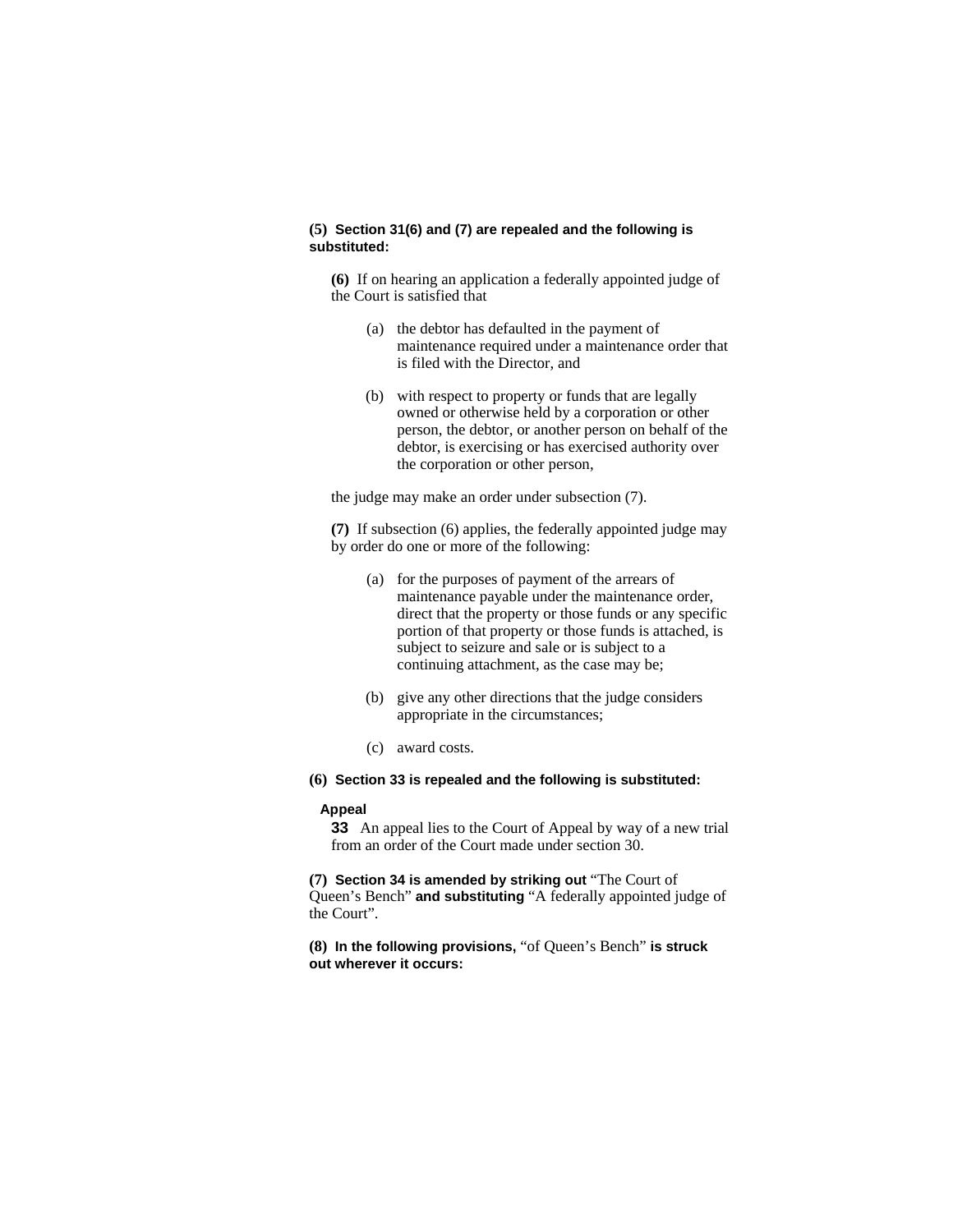```
section 7(2);
section 10.1(1);
section 13(3);
section 16(1);
section 17(2), (3), (6), (8) and (11)(a);
section 19(1), (3), (5), (6) and (7);
section 23(4) and (5);
section 25(1), (2), (3) and (4); 
section 26(b);
section 27(1), (2) and (3);
section 29; 
section 30(1) and (2);
section 31(2);
section 32(1), (6), (7) and (8);
section 35(1);
section 40(2);
section 42.
```
# **Amends RSA 2000 cM-5**

**149(1) The** *Marriage Act* **is amended by this section.**

**(2) Section 1 is amended by renumbering clause (a) as clause (a.1) and by adding the following before clause (a.1):**

 (a) "Court" means the Family Division of the Alberta Court of Justice;

**(3) Sections 15(1)(b)(i), 20(1), 21(1), 22(2) and 23(1) are amended by striking out** "of Queen's Bench".

# **Amends RSA 2000 cM-8**

**150 The** *Matrimonial Property Act* **is amended in section 1(a) by striking out** "Court of Queen's Bench" **and substituting**  "Alberta Court of Justice and includes a judge of the Court other than a provincial judge".

### **Amends RSA 2000 cM-10**

**151 The** *Mechanical Recording of Evidence Act* **is amended in section 1(a)(ii) by striking out** "Provincial Court" **and substituting** "Alberta Court of Justice".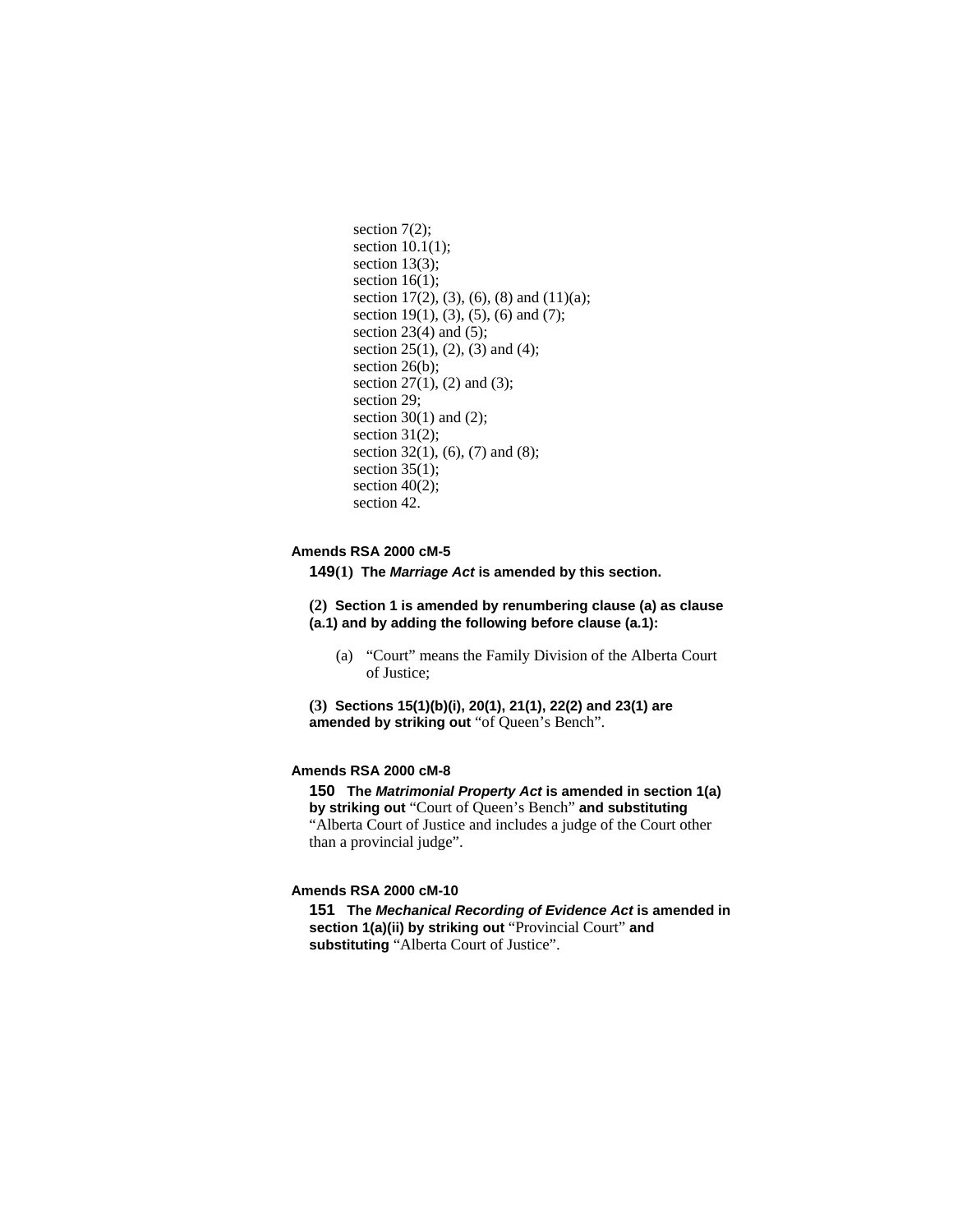### **Amends RSA 2000 cM-13**

- **152(1) The** *Mental Health Act* **is amended by this section.**
- **(2) Section 1 is amended**
	- **(a) by adding the following after clause (c):**
		- (c.1) "Court" means the Family Division of the Alberta Court of Justice;
	- **(b) by adding the following after clause (f):**
		- (f.1) "judge" means a judge of the Court;

**(3) Sections 10(1), (2), (3) and (7) and 11(1), (2), (5), (6) and (7) are amended by striking out** "provincial" **wherever it occurs.**

**(4) Sections 17(7)(f), 41(3), 42 and 43(1) are amended by striking out** "of Queen's Bench".

### **Amends RSA 2000 cM-14**

**153 The** *Metis Settlements Act* **is amended in section 66(2) by striking out** "Provincial Court" **and substituting** "Provincial Division of the Alberta Court of Justice".

## **Amends RSA 2000 cM-18**

**154 The** *Minors' Property Act* **is amended in section 1 by striking out** "Court of Queen's Bench" **and substituting** "Family Division of the Alberta Court of Justice".

# **Amends SA 2001 c23**

**155 The** *Miscellaneous Statutes Amendment Act, 2001 (No. 2)* **is amended by repealing section 7(6)(a) and substituting the following:**

**(a) in subsections (1) and (2) by adding** "or the Provincial Division of the Alberta Court of Justice" **after** "Bench";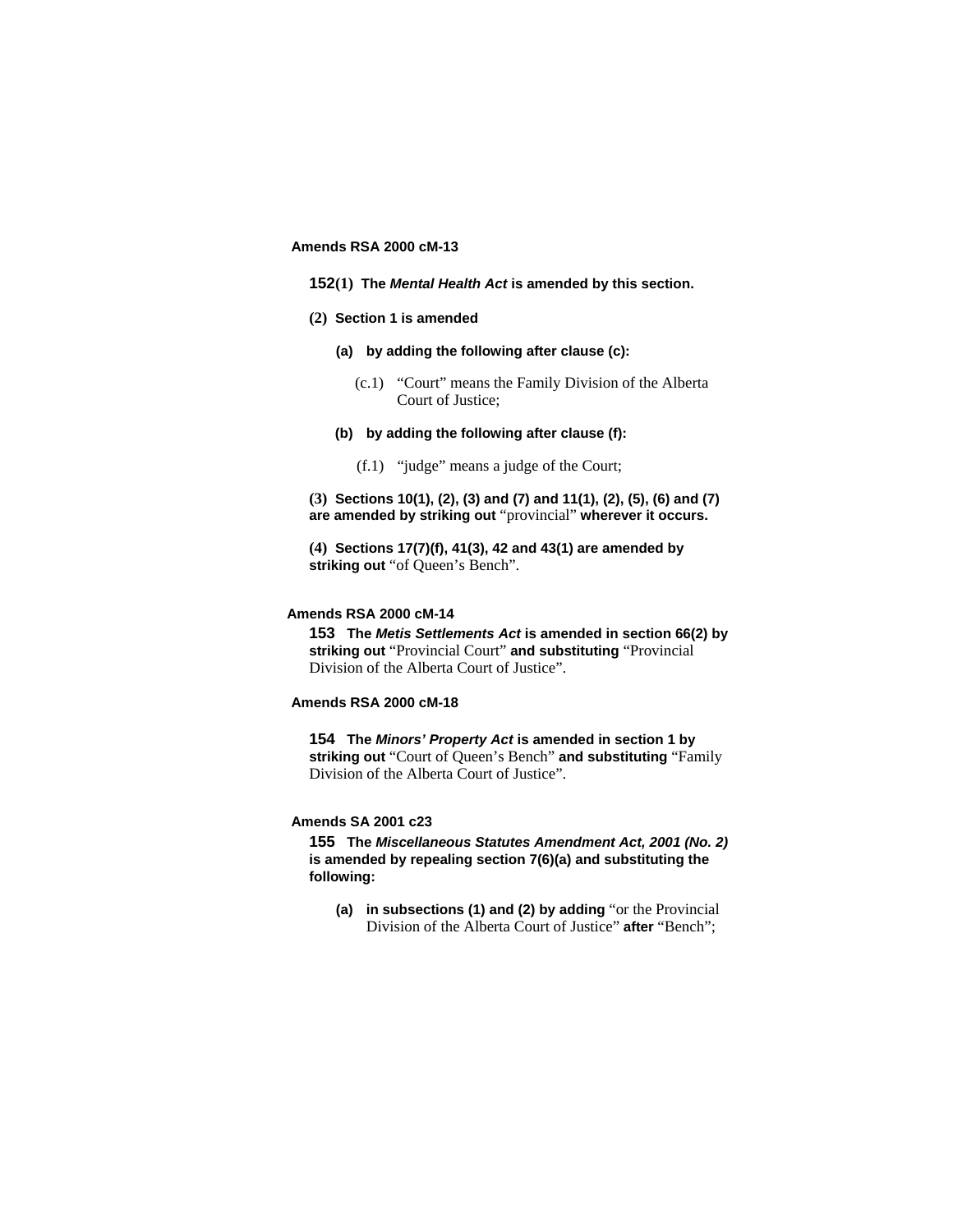**Amends RSA 2000 cM-20** 

**156(1) The** *Mobile Home Sites Tenancies Act* **is amended by this section.**

**(2) Section 1(1)(c)(i) is repealed and the following is substituted:**

(i) the Provincial Division of the Alberta Court of Justice, or

**(3) The heading for Part 5 is repealed and the following is substituted:**

# **Part 5 The Provincial Division of the Alberta Court of Justice**

- **(4) Section 53(1) is amended**
	- **(a) by striking out** "The Provincial Court" **and substituting**  "The Provincial Division of the Alberta Court of Justice";
	- **(b) in clause (a) by striking out** "the *Provincial Court Act*" **and substituting** "Part 4 of the *Alberta Court of Justice Act*".
- **(5) Section 54 is amended**
	- **(a) by striking out** "*Provincial Court Act*" **and substituting**  "*Alberta Court of Justice Act*";
	- **(b) by striking out** "the Provincial Court" **wherever it occurs and substituting** "the Provincial Division of the Alberta Court of Justice".

**(6) In the following provisions,** "Provincial Court" **is struck out wherever it occurs and** "Provincial Division of the Alberta Court of Justice" **is substituted:**

```
section 55;
section 56(1) and (2);
section 57; 
section 58(1), (2)(a) and (4);
section 59(1) and (2);
section 65(a).
```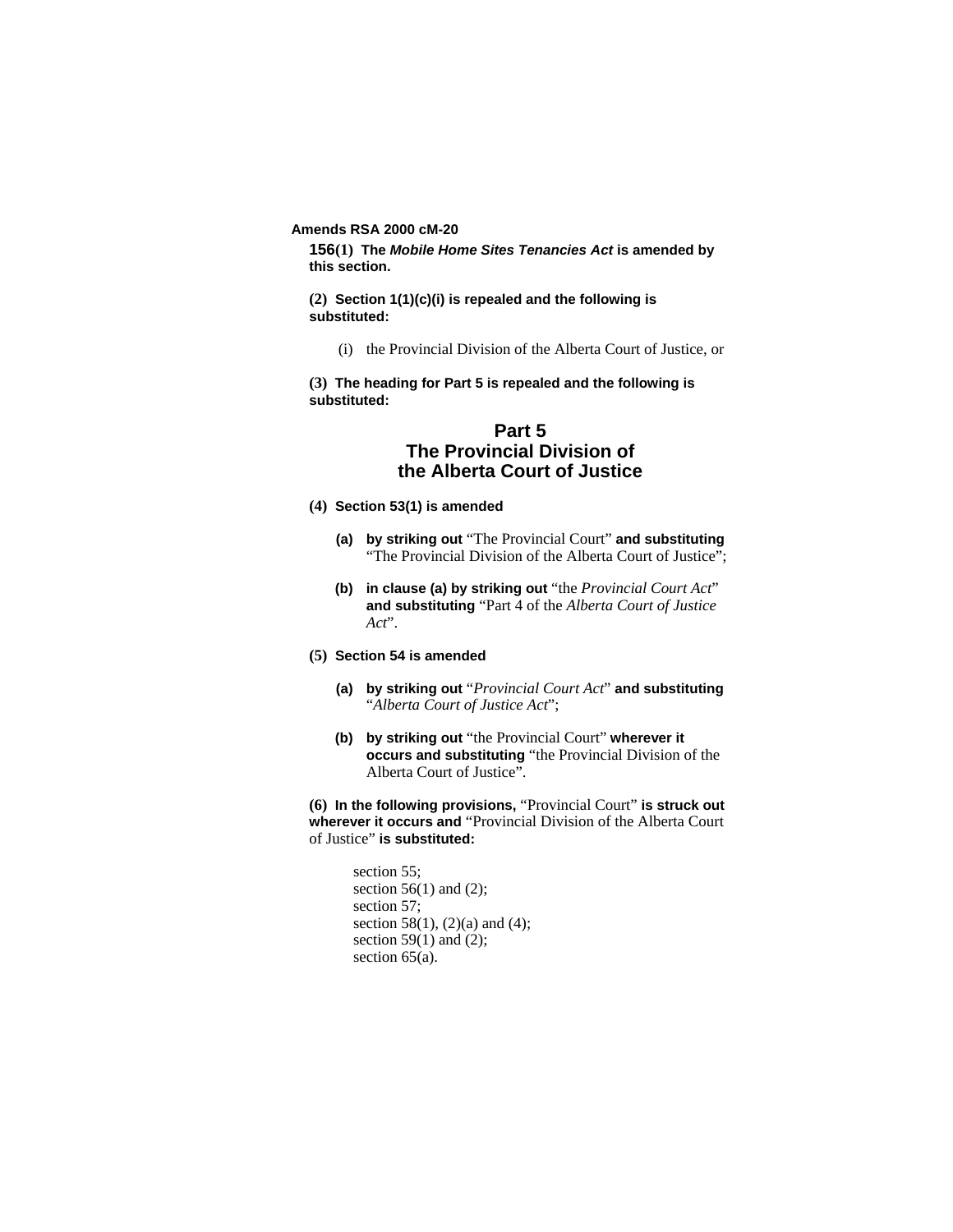# **Amends RSA 2000 cN-6**

# **157 The** *Notaries Public Act* **is amended by repealing section 4 and substituting the following:**

#### **Judges**

**4** Every master in chambers, judge of the Alberta Court of Justice, judge of the Court of Queen's Bench and judge of the Court of Appeal is by virtue of that office a notary public for Alberta.

## **Amends RSA 2000 cP-17**

**158 The** *Police Act* **is amended in sections 20(1)(o) and 47(1)(k) by striking out** "Provincial Court" **and substituting**  "Provincial Division of the Alberta Court of Justice".

# **Amends RSA 2000 cP-25**

**159 The** *Proceedings Against the Crown Act* **is amended in section 10 by striking out** "*Provincial Court Act*" **and substituting** "*Alberta Court of Justice Act*".

# **Amends RSA 2000 cP-27**

# **160(1) The** *Protection Against Family Violence Act* **is amended by this section.**

#### **(2) Section 1 is amended**

- **(a) by adding the following after clause (a):**
	- (a.1) "Court" means the Family Division of the Alberta Court of Justice;

## **(b) by adding the following after clause (c):**

- (c.1) "Family Division protection order" means an order granted under section 4;
- **(c) by repealing clauses (f), (g) and (h) and substituting the following:**
	- (f) "judge" means a judge of the Court;
	- (g) "protection order" means an emergency protection order or a Family Division protection order;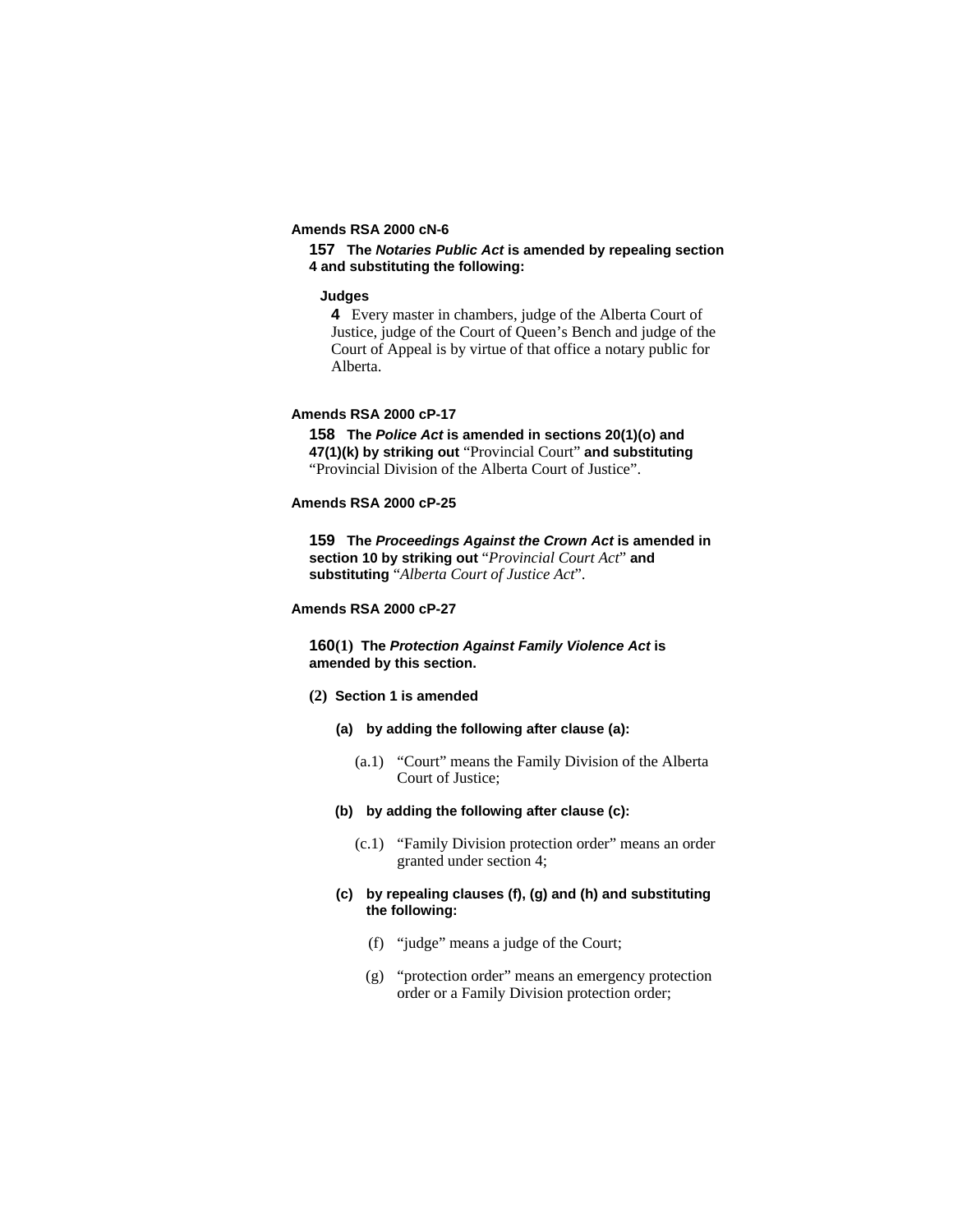## **(3) Section 2 is amended**

- **(a) in subsections (1), (2), (3)(g) and (4) by striking out**  "provincial court judge" **and substituting** "provincial judge of the Court";
- **(b) in subsection (6) by striking out** "justice of the Court of Queen's Bench" **and substituting** "federally appointed judge of the Court".
- **(4) Section 3 is repealed and the following is substituted:**

#### **Confirmation of emergency protection order**

**3(1)** If a provincial judge of the Court or a designated justice of the peace grants an emergency protection order, the judge or justice of the peace must, immediately after granting the order, forward to a federally appointed judge of the Court a copy of the order and all supporting documentation, including any notes.

**(2)** A hearing referred to in section 2(6) must be based on affidavit evidence and any other sworn evidence.

**(3)** The evidence that was before the provincial judge or designated justice of the peace may also be considered as evidence at the hearing.

**(4)** At the hearing, a federally appointed judge of the Court may, whether or not the claimant or the respondent is in attendance,

- (a) revoke the order,
- (b) direct that an oral hearing be held,
- (c) confirm the order, in which case the order becomes an order of the Court, or
- (d) revoke the order and grant an order under section 4.

#### **(5) Section 4(1) is repealed and the following is substituted:**

# **Family Division protection order**

**4(1)** An order under this section may be granted by a federally appointed judge of the Court on application if the judge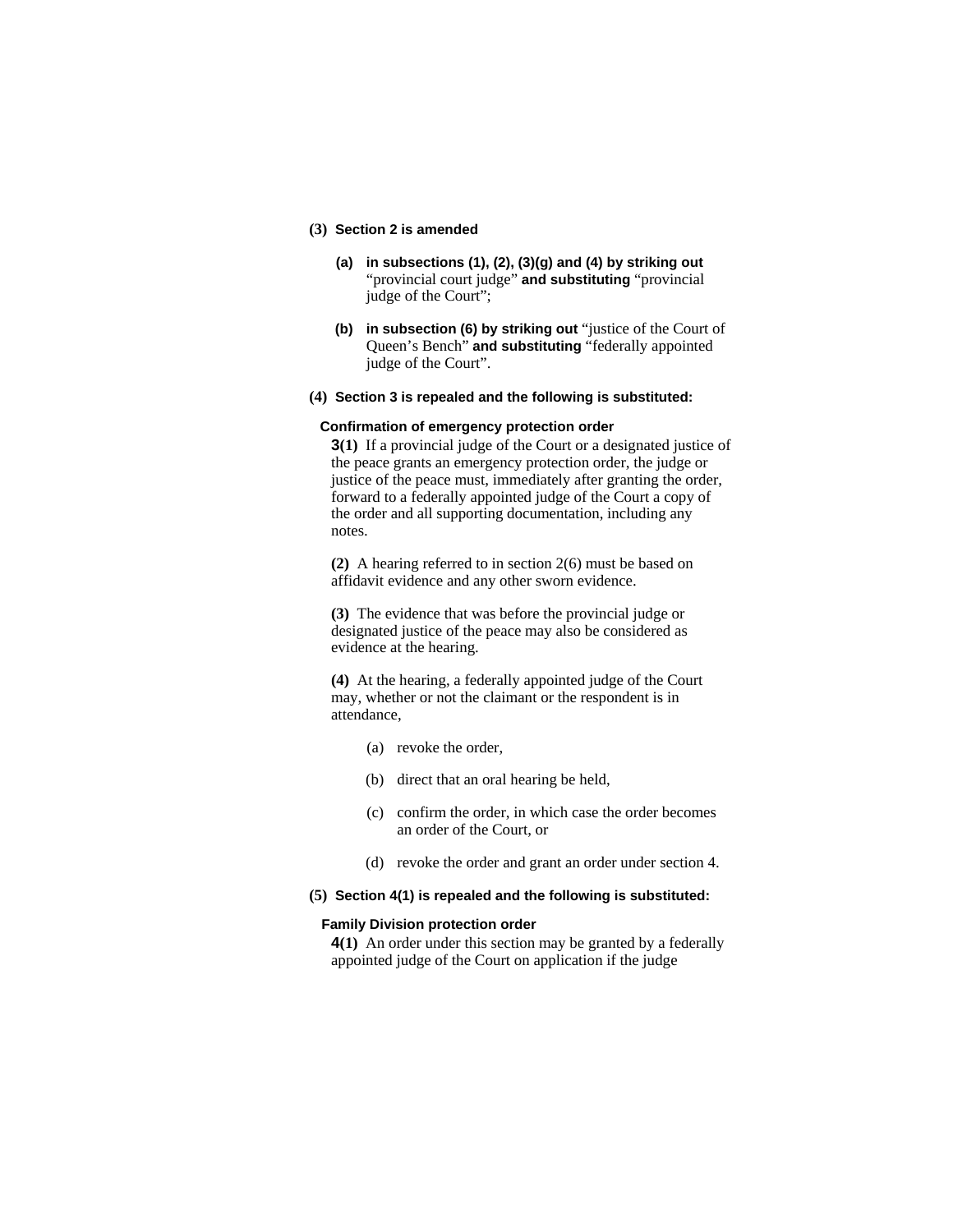determines that the claimant has been the subject of family violence.

**(6) Section 5(2)(b) and (3)(b) are amended by striking out**  "Queen's Bench" **and substituting** "Family Division".

**(7) Section 6(4) is amended by striking out** "the Court of Queen's Bench" **and substituting** "a federally appointed judge of the Court".

**(8) Section 7(3) is amended by striking out** "The Court of Queen's Bench" **and substituting** "A federally appointed judge of the Court".

**(9) Section 8(1) is amended by striking out** "clerks of the Court of Queen's Bench and of the Provincial Court" **and substituting**  "clerk of the Court".

## **Amends RSA 2000 cP-28**

**161(1) The** *Protection of Children Involved in Prostitution Act* **is amended by this section.** 

**(2) Section 1(1)(b) is repealed and the following is substituted:** 

- (b) "Court" means the Family Division of the Alberta Court of Justice;
- **(3) Section 6.1 is repealed and the following is substituted:**

## **Definition**

**6.1** In sections 6.2 to 6.5, "Court" means the Family Division of the Alberta Court of Justice and the Court of Appeal.

**(4) In the following provisions,** "Court of Queen's Bench" **is struck out wherever it occurs and** "Court of Appeal" **is substituted:** 

```
section 3.3(2); 
section 3.4(1) and (2);
section 3.5(1), (2), (3), (4), (5) and (6);
section 3.6(1) and (2);
section 6(1) and (2).
```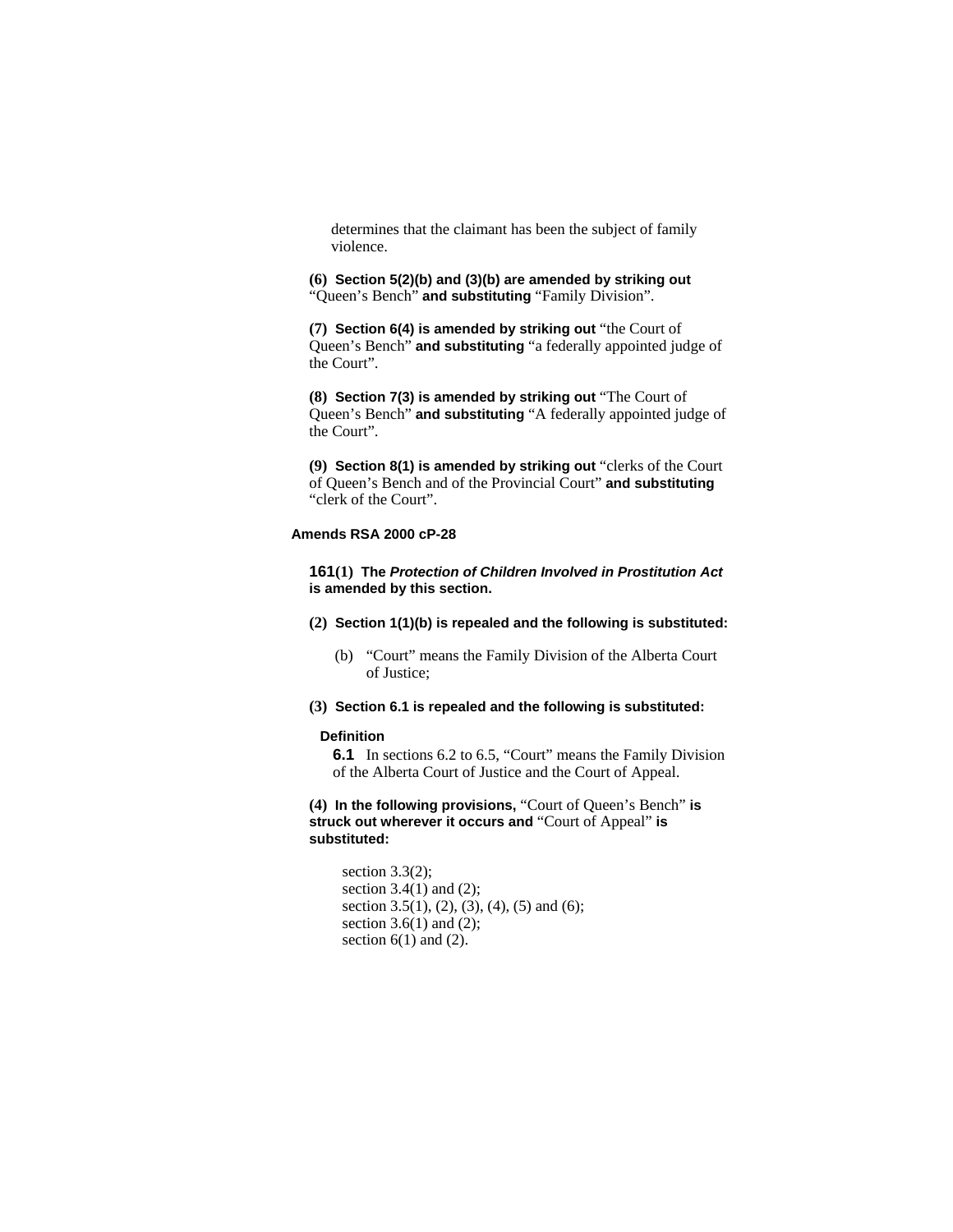#### **Amends RSA 2000 cP-34**

**162(1) The** *Provincial Offences Procedure Act* **is amended by this section.** 

**(2) Section 1(c) is amended by striking out** "The Provincial Court of Alberta" **and substituting** "the Provincial Division of the Alberta Court of Justice".

**(3) Sections 26(1) and 36(1) are amended by striking out**  "section 9(2)(a) of the *Provincial Court Act*" **and substituting**  "section 104(2)(a) of the *Alberta Court of Justice Act*".

## **Amends RSA 2000 cP-37**

**163 The** *Public Health Act* **is amended in sections 30(3) and 47(1) and (2) by striking out** "provincial court judge" **and substituting** "provincial judge".

# **Amends RSA 2000 cP-39**

**164 The** *Public Inquiries Act* **is amended in section 7(3) by striking out** "Provincial Court" **and substituting** "Alberta Court of Justice".

# **Amends RSA 2000 cR-17**

**165(1) The** *Residential Tenancies Act* **is amended by this section.**

**(2) Section 1(1)(c)(i) is repealed and the following is substituted:**

(i) the Provincial Division of the Alberta Court of Justice, or

**(3) The heading for Part 5 is repealed and the following is substituted:**

# **Part 5**

# **The Provincial Division of the Alberta Court of Justice**

- **(4) Section 50(1) is amended**
	- **(a) by striking out** "The Provincial Court" **and substituting**  "The Provincial Division of the Alberta Court of Justice";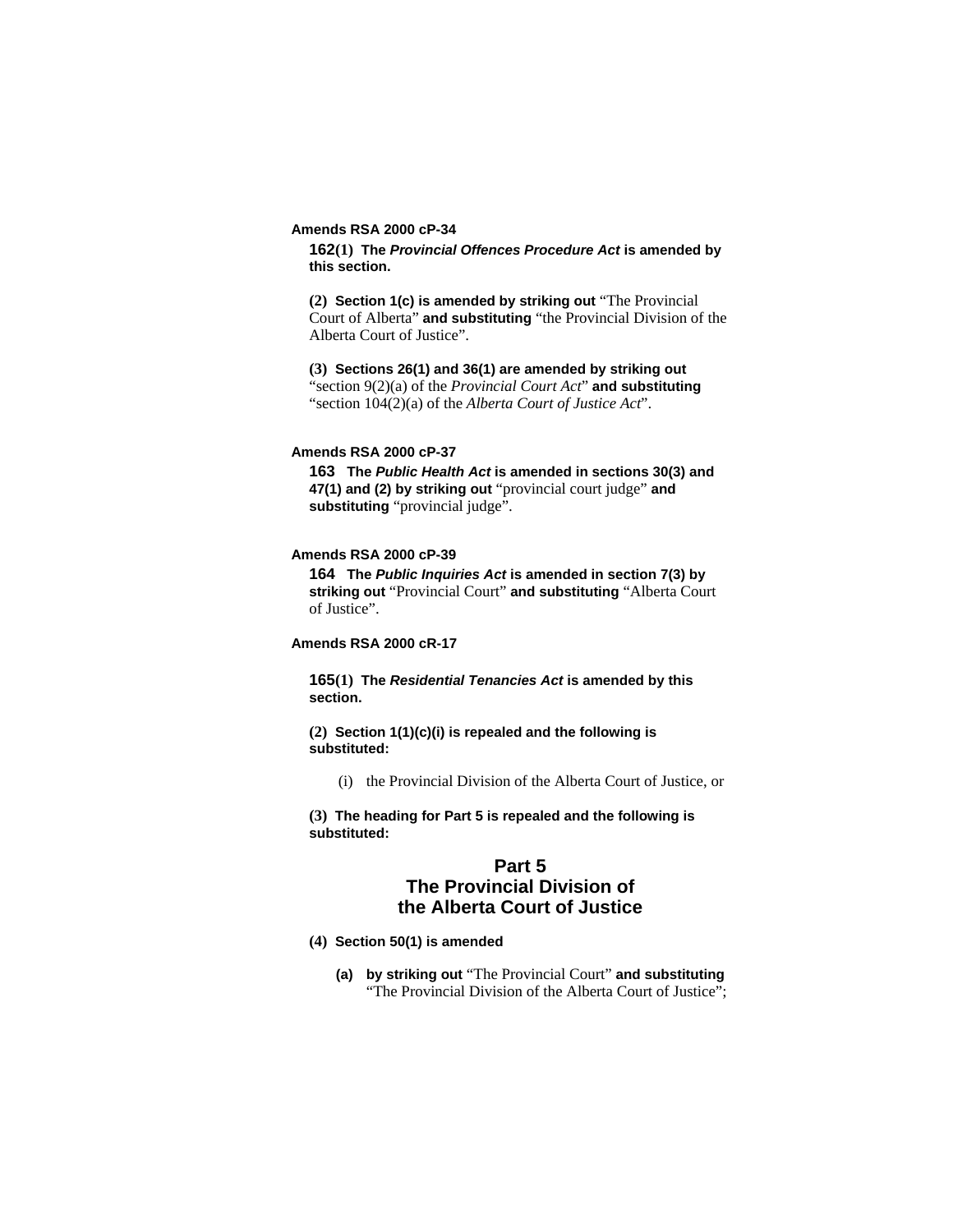- **(b) in clause (a) by striking out** "the *Provincial Court Act*" **and substituting** "Part 4 of the *Alberta Court of Justice Act*".
- **(5) Section 51 is amended**
	- **(a) by striking out** "*Provincial Court Act*" **and substituting**  "*Alberta Court of Justice Act*";
	- **(b) by striking out** "the Provincial Court" **wherever it occurs and substituting** "the Provincial Division of the Alberta Court of Justice".

**(6) In the following provisions,** "Provincial Court" **is struck out wherever it occurs and** "Provincial Division of the Alberta Court of Justice" **is substituted:**

```
section 52; 
section 53(1) and (2);
section 54; 
section 55(1), (2)(a) and (4);
section 56(1) and (2);
section 62.
```
# **Amends RSA 2000 cS-3**

**166(1) The** *School Act* **is amended by this section.**

**(2) Section 14(1)(b) is repealed and the following is substituted:**

- (b) "judge" means a provincial judge of the Family Division of the Alberta Court of Justice;
- **(3) Section 127(1) is amended**
	- **(a) in clause (d) by striking out** "the Court of Queen's Bench" **and substituting** "a federally appointed judge of the Family Division of the Alberta Court of Justice";
	- **(b) in clause (n) by striking out** "Court" **and substituting**  "Division of the Alberta Court of Justice".

**(4) Section 128(3) and (4) are amended by striking out** "Court of Queen's Bench" **and substituting** "Family Division of the Alberta Court of Justice".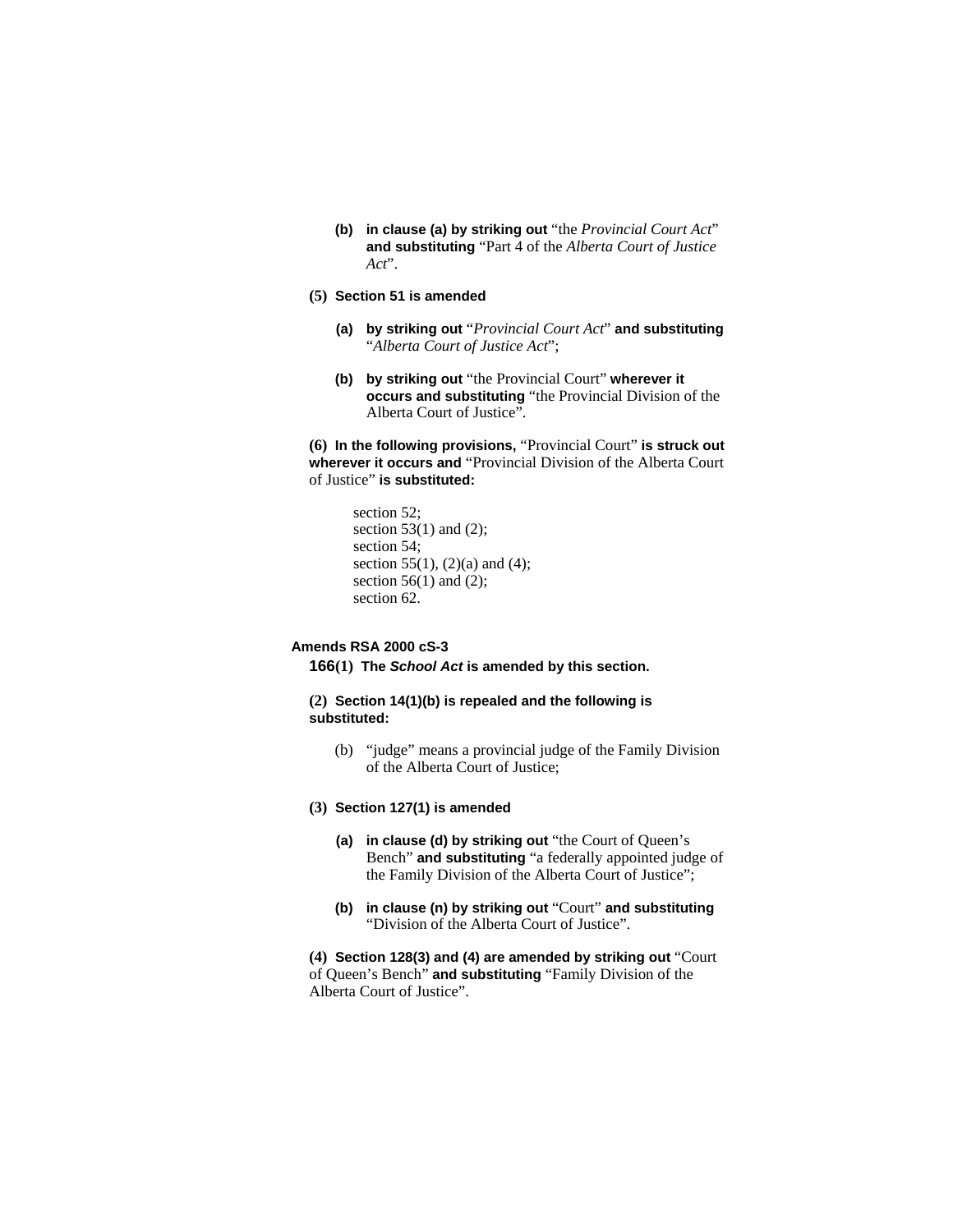# **Amends RSA 2000 cS-20**

**167 The** *Stray Animals Act* **is amended in section 26 by striking out** "Provincial Court" **wherever it occurs and substituting** "Provincial Division of the Alberta Court of Justice".

## **Amends RSA 2000 cT-4**

**168(1) The** *Tobacco Tax Act* **is amended by this section.**

**(2) Section 23(5) is amended by striking out** "judge of The Provincial Court of Alberta" **and substituting** "provincial judge".

**(3) Section 24(4)(a) is amended by striking out** "judge of the Provincial Court" **and substituting** "provincial judge".

## **Amends RSA 2000 cT-6**

**169(1) The** *Traffic Safety Act* **is amended by this section.**

- **(2) Section 170 is amended**
	- **(a) in subsections (3), (5), (6) and (7) by striking out**  "Provincial Court" **and substituting** "Provincial Division of the Alberta Court of Justice";
	- **(b) in subsection (4)**
		- **(i) by striking out** "Provincial Court may" **and substituting** "Provincial Division of the Alberta Court of Justice may";
		- **(ii) in clause (c) by striking out** "the *Provincial Court Act*" **and substituting** "Part 4 of the *Alberta Court of Justice Act*".
- **(3) Section 171 is amended**
	- **(a) in subsections (2), (4), (5) and (6) by striking out**  "Provincial Court" **and substituting** "Provincial Division of the Alberta Court of Justice";
	- **(b) in subsection (3)**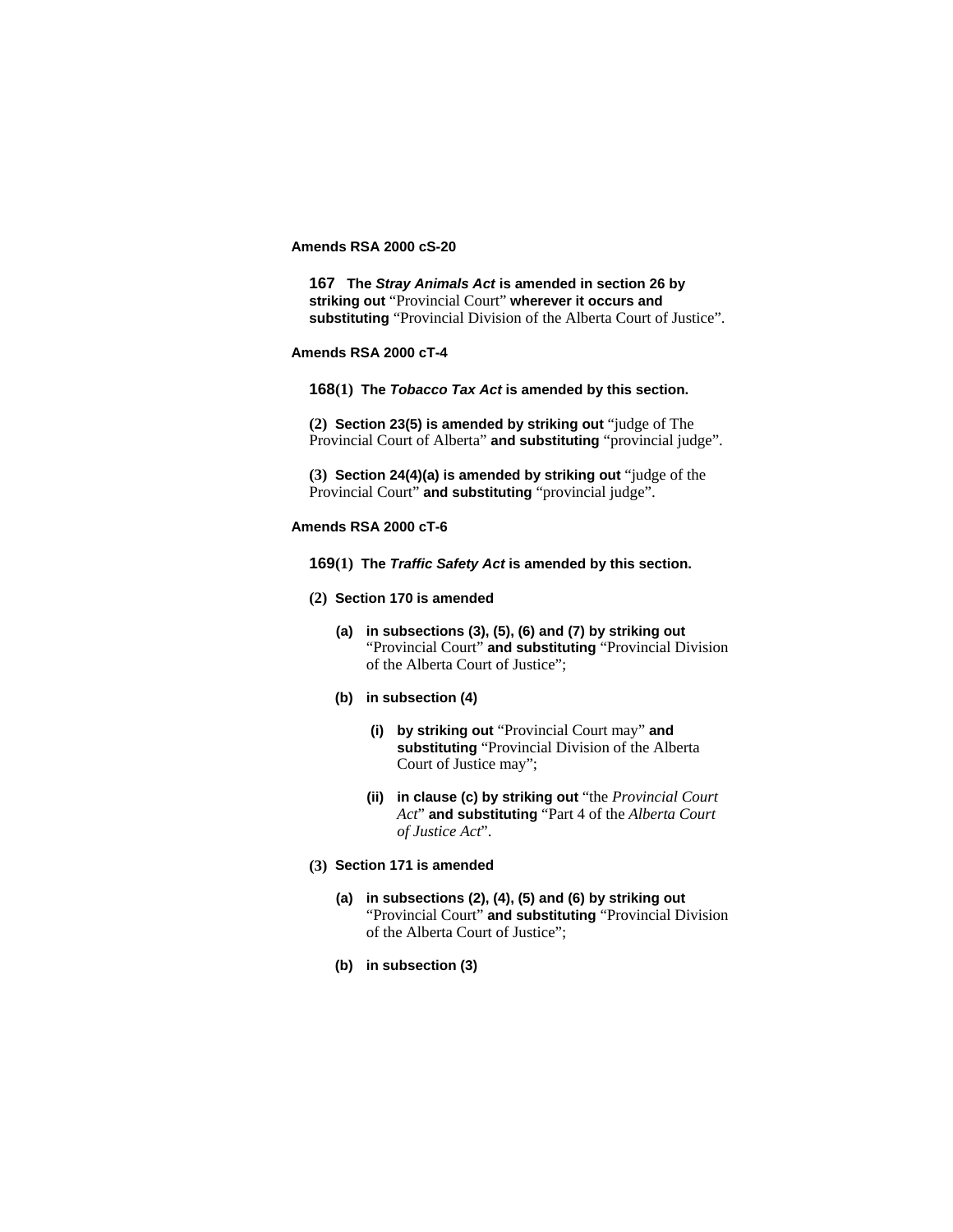- **(i) by striking out** "Provincial Court may" **and substituting** "Provincial Division of the Alberta Court of Justice may";
- **(ii) in clause (c) by striking out** "the *Provincial Court Act*" **and substituting** "Part 4 of the *Alberta Court of Justice Act*".

## **Amends RSA 2000 cT-7**

**170 The** *Trespass to Premises Act* **is amended in section 7(1) by striking out** "Provincial Court" **and substituting** "Provincial Division of the Alberta Court of Justice".

# **Amends SA 2001 cV-3.5**

**171 The** *Victims Restitution and Compensation Payment Act* **is amended in section 54 by striking out** "Provincial Court" **and substituting** "Provincial Division of the Alberta Court of Justice".

## **Amends RSA 2000 cW-3**

**172 The** *Water Act* **is amended in section 132(2), (6)(c), (9) and (10) by striking out** "The Provincial Court of Alberta" **and substituting** "the Provincial Division of the Alberta Court of Justice".

## **Amends RSA 2000 cY-1**

**173(1) The** *Young Offenders Act* **is amended by this section.**

**(2) Section 1(1) is amended by repealing clauses (n) and (o) and substituting the following:**

- (n) "youth court" means the Family Division of the Alberta Court of Justice and includes a youth court judge and a justice;
- (o) "youth court judge" means a judge of the Family Division of the Alberta Court of Justice;

**(3) Section 26(1) is amended by striking out** "Provincial Court" **and substituting** "Family Division of the Alberta Court of Justice".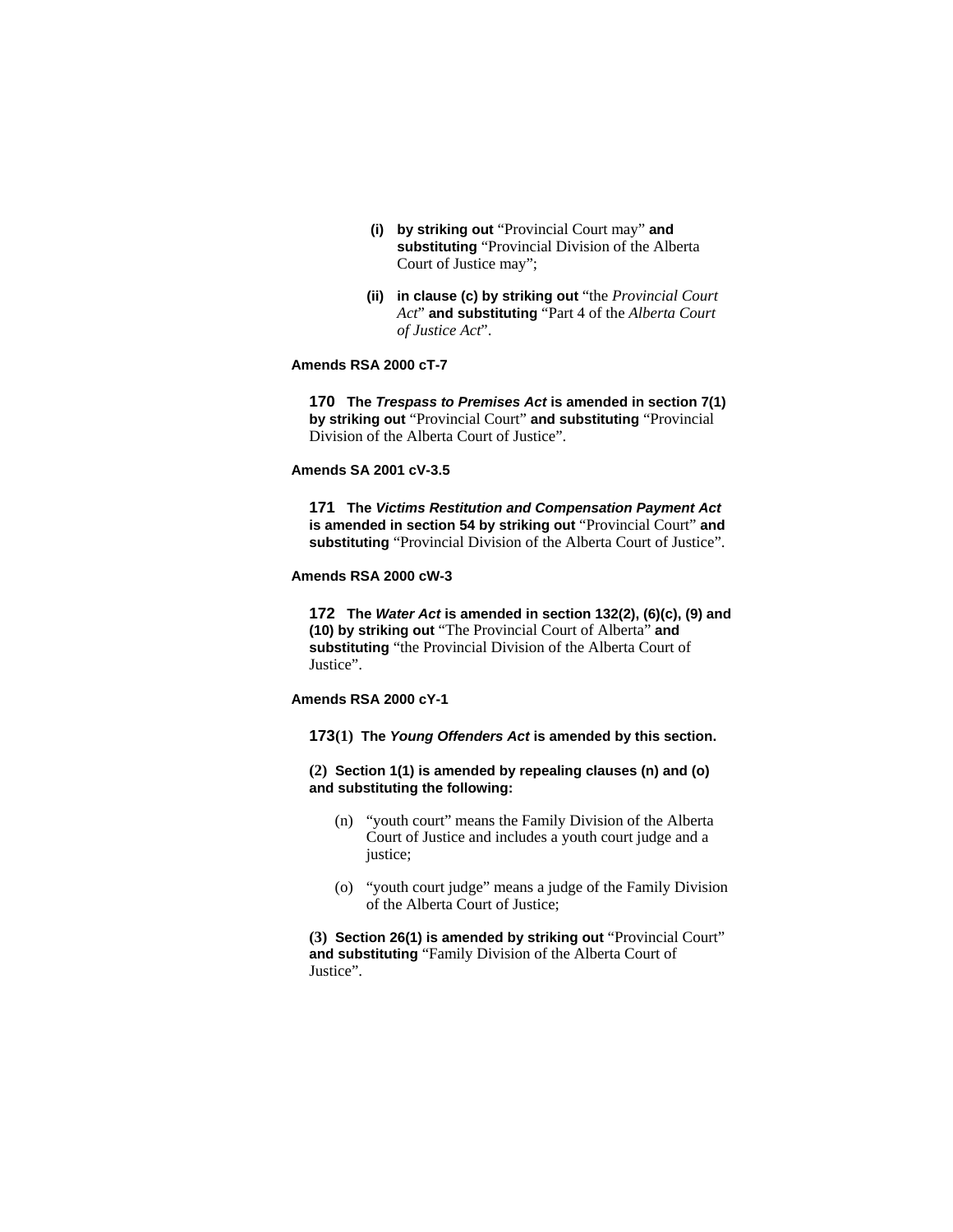# **Repeal**

## **174 The** *Provincial Court Act* **is repealed.**

## **Coming into force**

**175** This Act comes into force on Proclamation.

# **Explanatory Notes**

**113** Amends chapter A-4 of the Revised Statutes of Alberta 2000. Section 1 presently reads:

*1 In this Act, "Court" means the Court of Queen's Bench.* 

**114** Amends chapter A-15 of the Revised Statutes of Alberta 2000. Consequential amendments.

**115** Amends chapter A-18 of the Revised Statutes of Alberta 2000. Sections 44 and 56(1), (3), (4) and (5)(a) presently read:

*44 A judgment, decree or other judicial proceeding recovered, made, had or taken* 

- *(a) in the Supreme Court of Judicature in England,*
- *(b) in a Court of Record in England or Ireland,*
- *(c) in any of the Superior Courts of Law, Equity or Bankruptcy in Scotland,*
- *(d) in a Court of Record in Canada or in a British Colony or Possession, or*
- *(e) in a Court of Record of the United States of America or of any State of the United States of America,*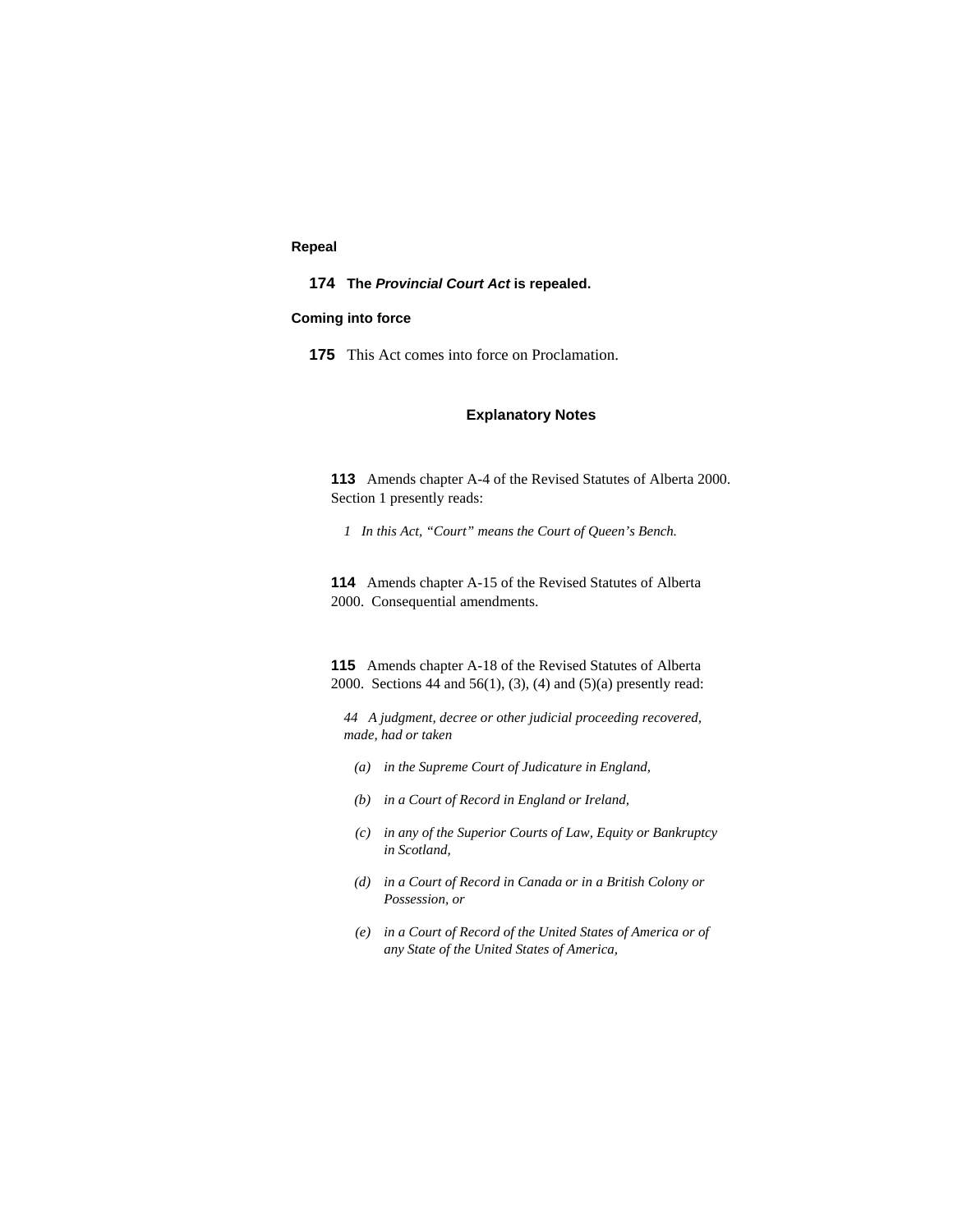*may be proved by an exemplification of it under the seal of the Court without any proof of the authenticity of the seal or other proof whatever, in the same manner as a judgment, decree or other judicial proceeding of the Court of Queen's Bench may be proved by an exemplification of it.* 

*56(1) When, on application to the Court of Queen's Bench, it is made to appear that a court or tribunal of competent jurisdiction in a foreign country has by commission, order or other process authorized the obtaining of the testimony, in or in relation to any action, suit, proceeding or inquiry pending in or before the foreign court or tribunal of a witness out of its jurisdiction and within the jurisdiction of the Court of Queen's Bench, the Court may order the examination of the witness before the person appointed and in the manner and form directed by the commission, order or other process.* 

- *(2) The Court by that order or by a subsequent order,*
- *(a) may command* 
	- *(i) the attendance of a person named in the order for the purpose of being examined, or*
	- *(ii) the production of any writing, document or thing mentioned in the order,*

 *and* 

 *(b) may give all directions with regard to the time and place of the examination and all other matters connected with it that seem proper.* 

*(3) The order may be enforced and any disobedience to it punished in like manner as the case of an order made by the Court of Queen's Bench in an action pending in the Court.* 

*(4) A person whose attendance is so ordered is entitled to the same conduct money and payment for expenses and loss of time as on attendance at a trial in the Court of Queen's Bench.* 

*(5) A person examined under the commission, order or other process* 

 *(a) may object to answer and may refuse to answer any questions that the person would be entitled to object to or refuse to*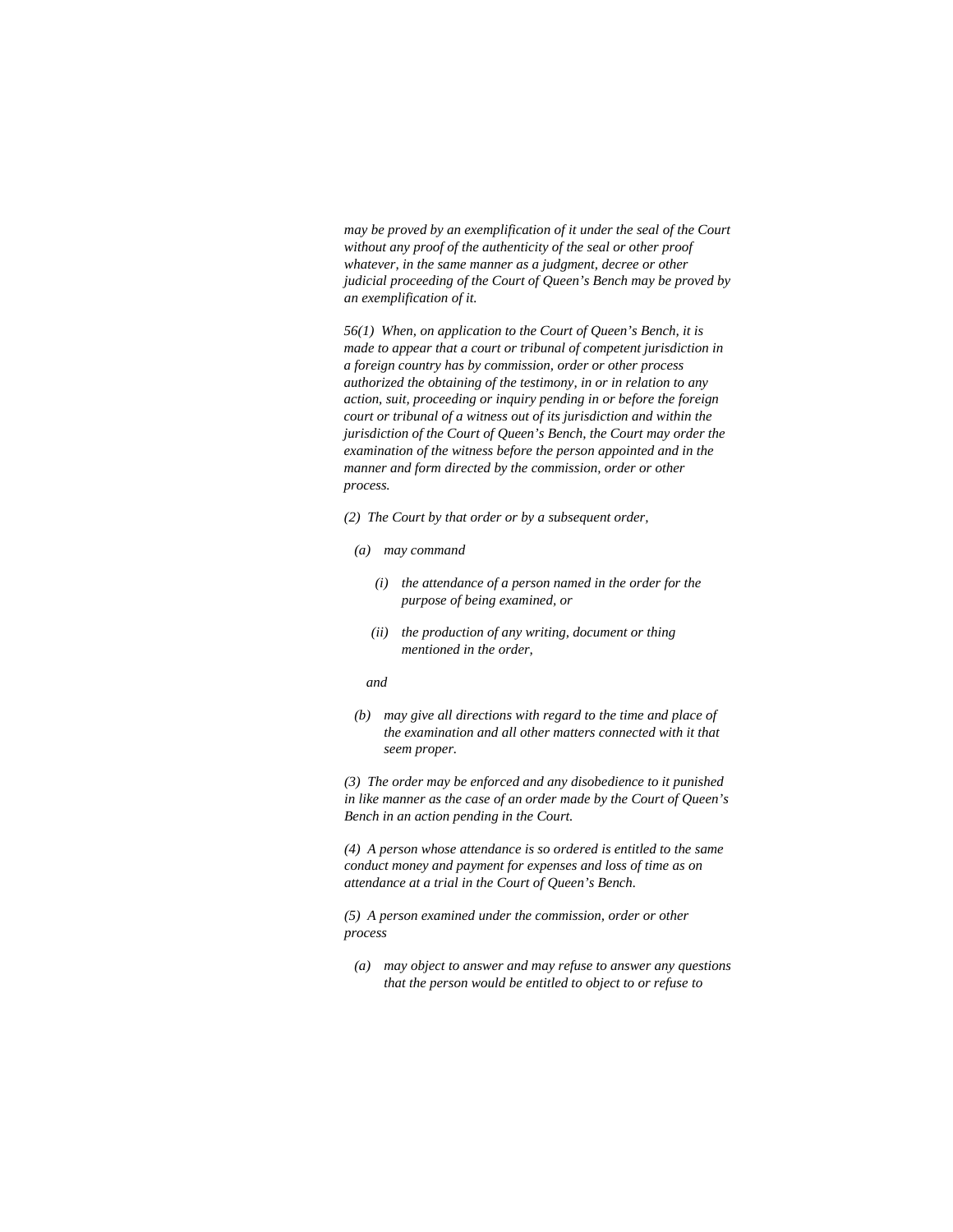*answer in an action pending in the Court of Queen's Bench, and* 

**116** Amends chapter A-38 of the Revised Statutes of Alberta 2000. Section 9(7) presently reads:

*(7) If the Provincial Court issues a subpoena pursuant to the Child Welfare Act, the Commission or an employee of the Commission shall release, in accordance with that Act, any information, file, record, document or paper in respect of the child to whom the proceedings before the Provincial Court relate or with respect to a guardian of that child.* 

**117** Amends chapter A-41 of the Revised Statutes of Alberta 2000. Section 1(1)(d) presently reads:

- *1(1) In this Act,*
- *(d) "Court", except in section 13, means the Provincial Court;*

**118** Amends chapter A-43 of the Revised Statutes of Alberta 2000. Section  $1(1)(c)(i)$  presently reads:

## *1(1) In this Act,*

- *(c) "court" means,* 
	- *(i) in sections 6 and 7, the Court of Queen's Bench and the Provincial Court, and*

**119** Amends chapter B-9 of the Revised Statutes of Alberta 2000. Section 250 presently reads:

*250 An appeal lies from an order of the Provincial Court under section 253(1) to the Court of Queen's Bench.* 

**120**(1) Amends chapter C-12 of the Revised Statutes of Alberta 2000.

(2) Section 1(1)(h) presently reads: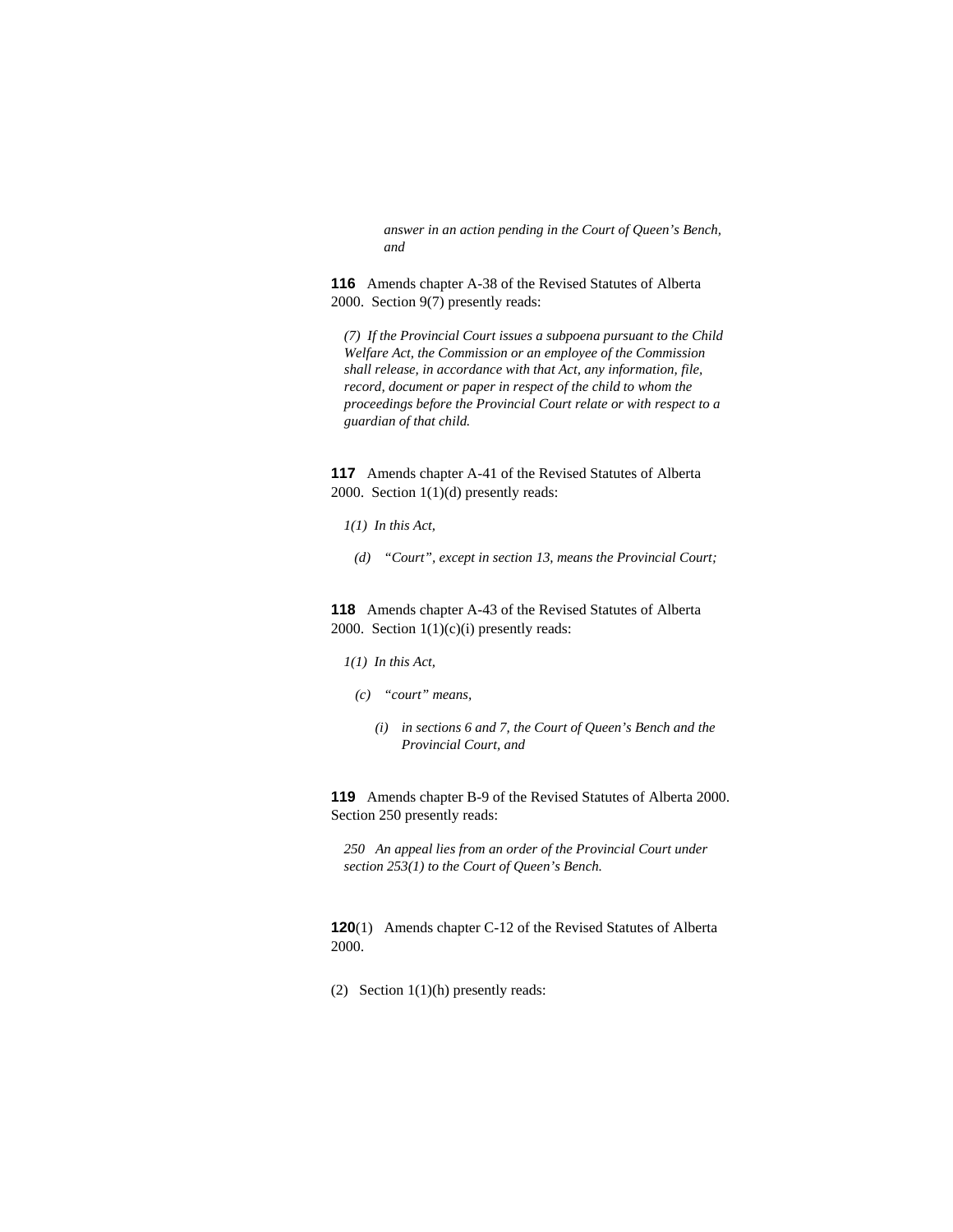## *1(1) In this Act,*

- *(h) "Court" means the Provincial Court;*
- (3) Section 22(8) presently reads:

*(8) An application pursuant to subsection (7) may be heard by a judge of the Court, a judge of the Court of Queen's Bench or a sitting justice of the peace.* 

## (4) Section 30 presently reads:

*30(1) If a child has been apprehended under section 19 or is the subject of a supervision order or a temporary or permanent guardianship order and a director has reasonable and probable grounds to believe that a person has physically or emotionally injured or sexually abused the child, or is likely to physically or emotionally injure or sexually abuse the child or has encouraged or is likely to encourage the child to engage in prostitution, the director may apply by originating notice to the Court of Queen's Bench for either or both of the following orders:* 

- *(a) an order restraining that person from residing with the child;*
- *(b) an order restraining that person from contacting the child or associating in any way with the child.*

*(2) The Court of Queen's Bench may make an order under this section for periods of not more than 6 months each.* 

*(3) If the Court of Queen's Bench makes an order under this section restraining a parent of the child, the Court may make a further order prescribing the contributions, financial or otherwise, to be made by that parent for the maintenance of the child.* 

*(4) A person who is restrained under a restraining order may apply to the Court of Queen's Bench for a review of the order.* 

*(5) On hearing an application under subsection (4), the Court of Queen's Bench may continue, vary or terminate the order.* 

(5) Section 58(1)(a) presently reads: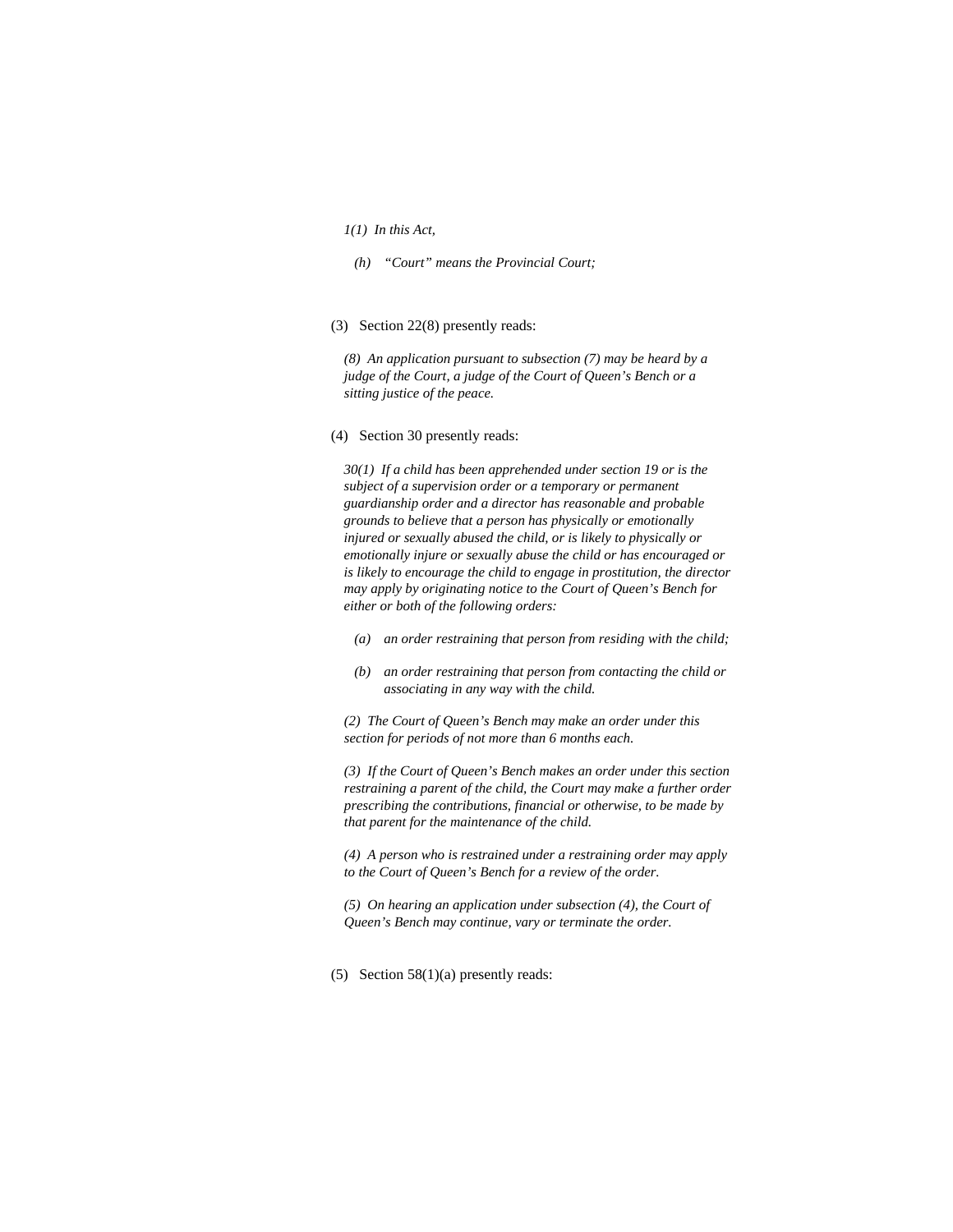#### *58(1) In this Part,*

- *(a) "Court", notwithstanding section 1(1)(h), means the Court of Queen's Bench;*
- (6) Section 109(8) presently reads:

*(8) If the Court makes an order at any time during the proceedings before it and that order is appealed to the Court of Queen's Bench, that part of the hearing before the Court of Queen's Bench that relates to the documents, records or other information shall be heard in camera.* 

#### (7) Section 114 presently reads:

*114(1) An order of the Court made under this Act may be appealed to the Court of Queen's Bench not more than 30 days after the date on which the order is made or renewed by* 

- *(a) a guardian of the child other than a director,*
- *(b) a person who was a guardian of the child immediately before the order was made,*
- *(c) the child, if the child is 12 years of age or older,*
- *(d) the child, if the child is the subject of a secure treatment order,*
- *(e) a director, or*
- *(f) the Minister.*

*(2) If the Court refuses to make an order under this Act, the applicant may appeal the refusal to the Court of Queen's Bench not more than 30 days after the date of the refusal.* 

(8) Section 116 presently reads:

*116(1) An appeal to the Court of Queen's Bench under this Act is to be commenced by* 

 *(a) filing a notice of appeal setting out the grounds of the appeal with the clerk of the Court, and*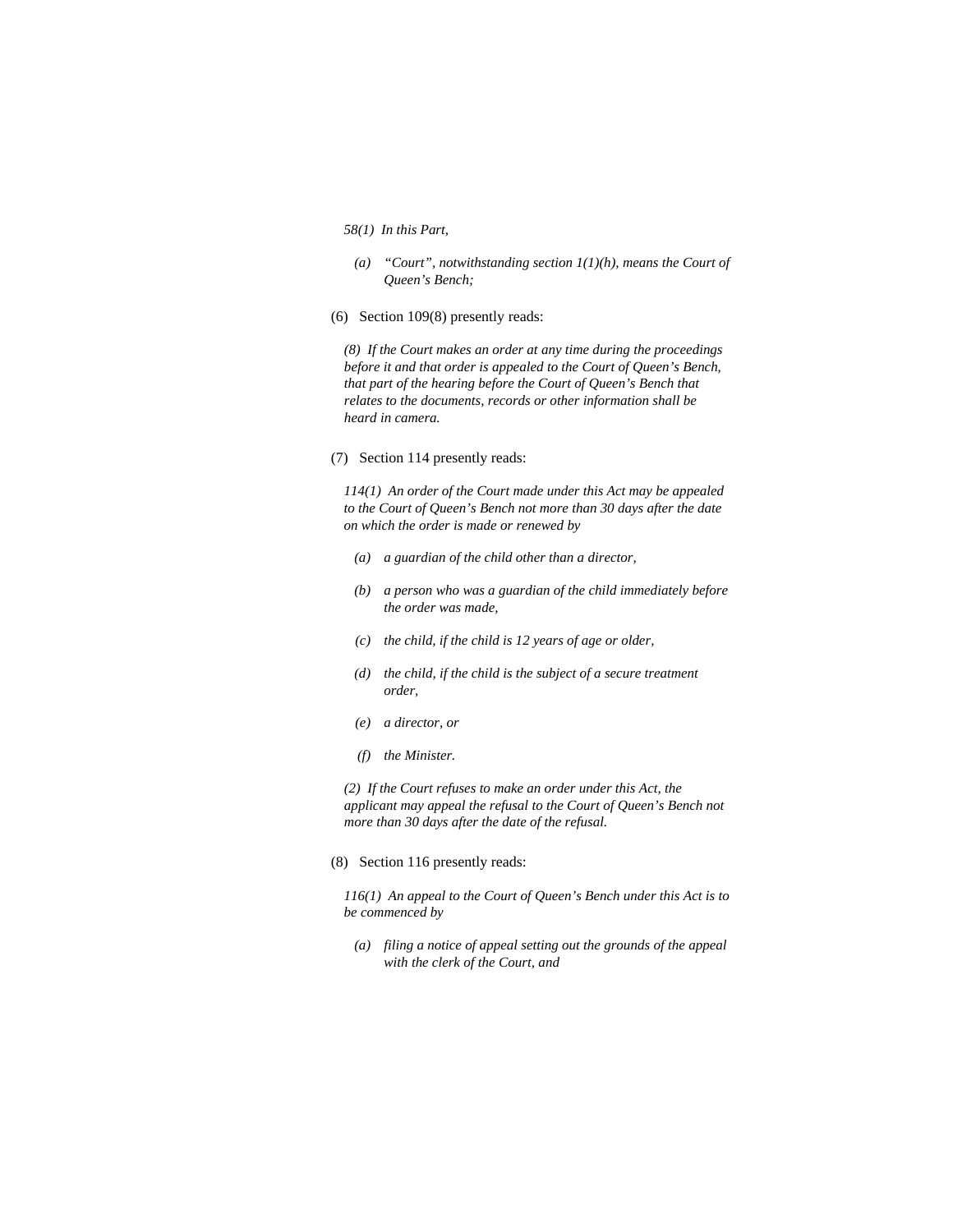*(b) filing a copy of the notice of appeal in the Court of Queen's Bench.* 

*(2) If a notice of appeal is filed pursuant to this section, the appellant may apply to the Court of Queen's Bench for an order* 

*staying the execution of the order appealed pending the hearing of the appeal.* 

- *(3) The appellant shall serve the notice of appeal on*
- *(a) the guardian of the child other than a director,*
- *(b) the child, if the child is 12 years of age or older,*
- *(c) the child, if the child is the subject of a secure treatment order, and*
- *(d) a director.*

*(4) On a notice of appeal being filed with the clerk of the Court, the clerk shall forward to the clerk of the Court of Queen's Bench the record of the evidence taken and all other material in the possession of the Court that pertains to the matter being appealed not more than 7 days from the time that the notice of appeal is filed with the clerk of the Court.* 

*(5) On subsections (3) and (4) being complied with, the Court of Queen's Bench shall set down the appeal for hearing.* 

*(6) Unless the Court of Queen's Bench otherwise directs, the appeal shall come on for a hearing at the first sitting of the Court of Queen's Bench to be held after the filing of the notice of appeal in the Court of Queen's Bench.* 

*(7) Notwithstanding subsections (5) and (6), if an appeal is not heard within 90 days after the filing of the notice of appeal, unless the Court of Queen's Bench grants leave to extend the time within which the appeal shall be heard, the clerk of the Court of Queen's Bench shall fix the next available date as the date on which the appeal shall be heard and shall notify the parties of the time and place of the hearing.* 

(9) Section 117 presently reads: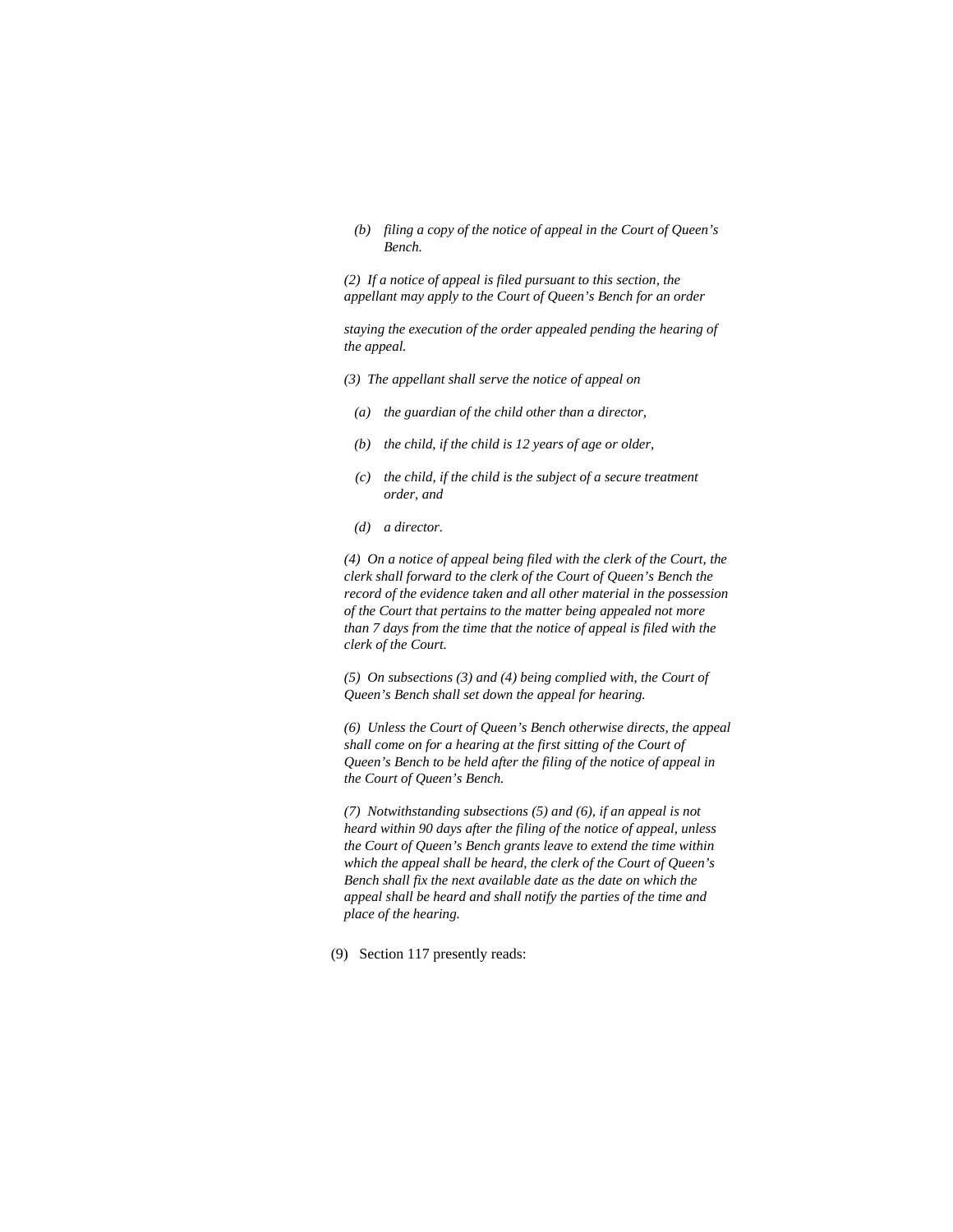*117(1) On hearing an appeal, the Court of Queen's Bench shall determine the appeal on the material filed with or forwarded to the Court of Queen's Bench and any further evidence that the Court of Queen's Bench may require or permit to be given.* 

- *(2) The Court of Queen's Bench may* 
	- *(a) confirm the order or refusal,*
	- *(b) revoke or vary the order made, or*
	- *(c) make any order the Court could have made in the hearing before it.*

#### (10) Section 119(6) and (7) presently read:

*(6) A decision of an Appeal Panel may be appealed to the Court of Queen's Bench by a party to the appeal before the Appeal Panel or by the Minister not more than 30 days after the date on which the decision was made.* 

*(7) Sections 116 and 117 apply to an appeal under this section to the Court of Queen's Bench.* 

# (11) Section 133(3) presently reads:

*(3) On the repeal of section 58(1)(a) pursuant to subsection (1) of this section, a reference in Part 6* 

- *(a) to "petitioner" means "applicant",*
- *(b) to "petition" means "application", and*
- *(c) in section 91(3) to "Court" means "Court of Queen's Bench".*

**121** Amends chapter C-15 of the Revised Statutes of Alberta 2000. Section 4(b) presently reads:

*4 A person who has suffered loss or damage as a result of another person's failure to comply with this Act*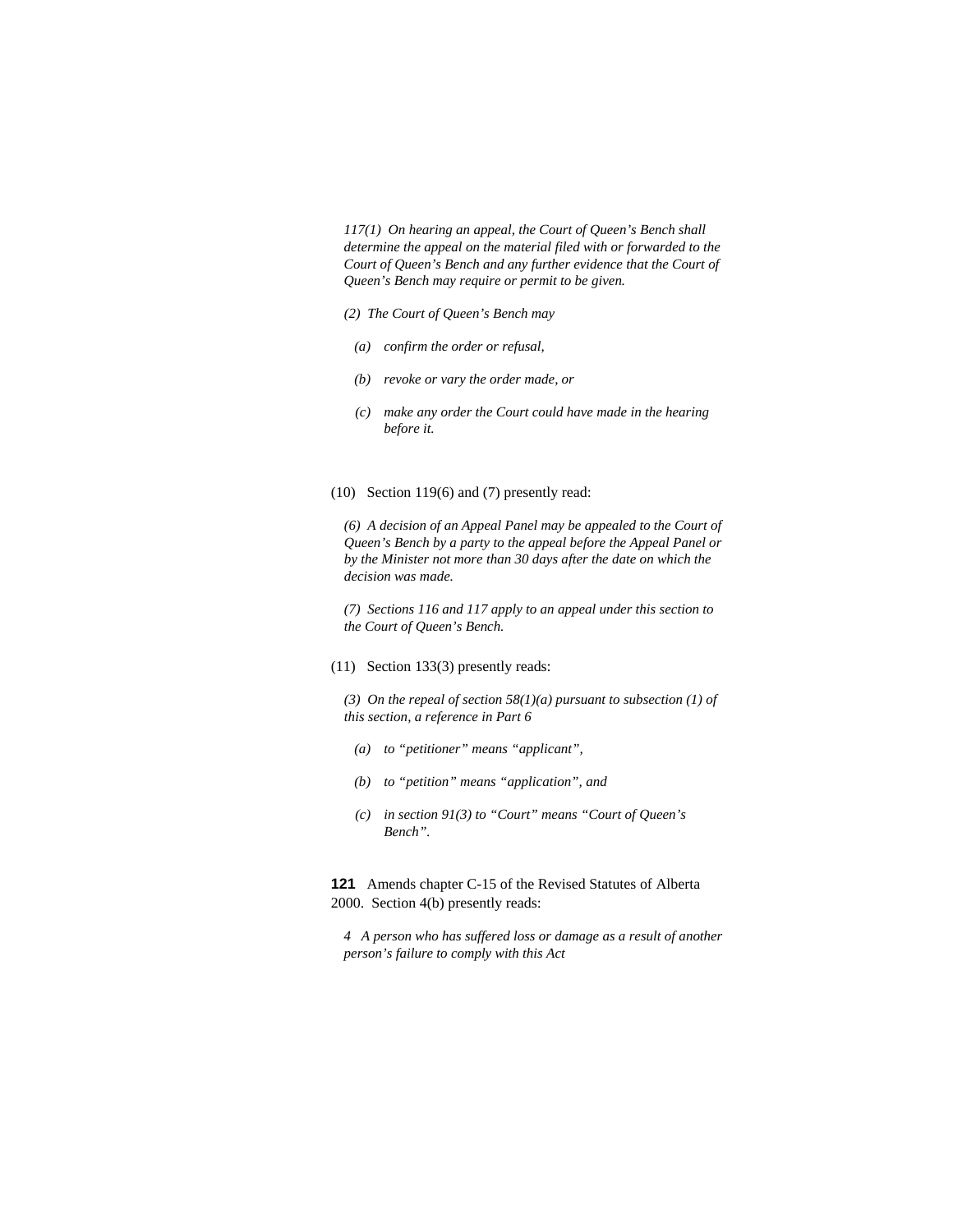*(b) is entitled, if the Court or the Provincial Court finds that the person has suffered loss or damage, to a judgment for the damages suffered or \$200, whichever is greater.* 

**122** Amends chapter C-20 of the Revised Statutes of Alberta 2000. Section 4 presently reads:

*4 Every provincial judge, master in chambers, judge of the Court of Queen's Bench and judge of the Court of Appeal is by virtue of the judge's or master's office a commissioner empowered to administer oaths and take and receive affidavits, declarations and affirmations in Alberta.* 

**123** Amends chapter C-22 of the Revised Statutes of Alberta 2000. Section 36(1)(a) presently reads:

*36(1) If a person fails to comply with a sanction or to pay a monetary sanction imposed pursuant to a bylaw, the corporation may, in respect of the contravention,* 

- *(a) take proceedings under Part 4 of the Provincial Court Act to recover from the person* 
	- *(i) a monetary sanction, or*
	- *(ii) damages, in the case of any other sanction,*

 *in an amount not exceeding the amount that may be granted in damages under the Provincial Court Act, or* 

**124** Amends chapter C-23 of the Revised Statutes of Alberta 2000. Part 1 of the Schedule presently reads in part:

*1. Judges of The Provincial Court of Alberta* 

**125** Amends chapter C-30 of the Revised Statutes of Alberta 2000. Section 3(3) presently reads: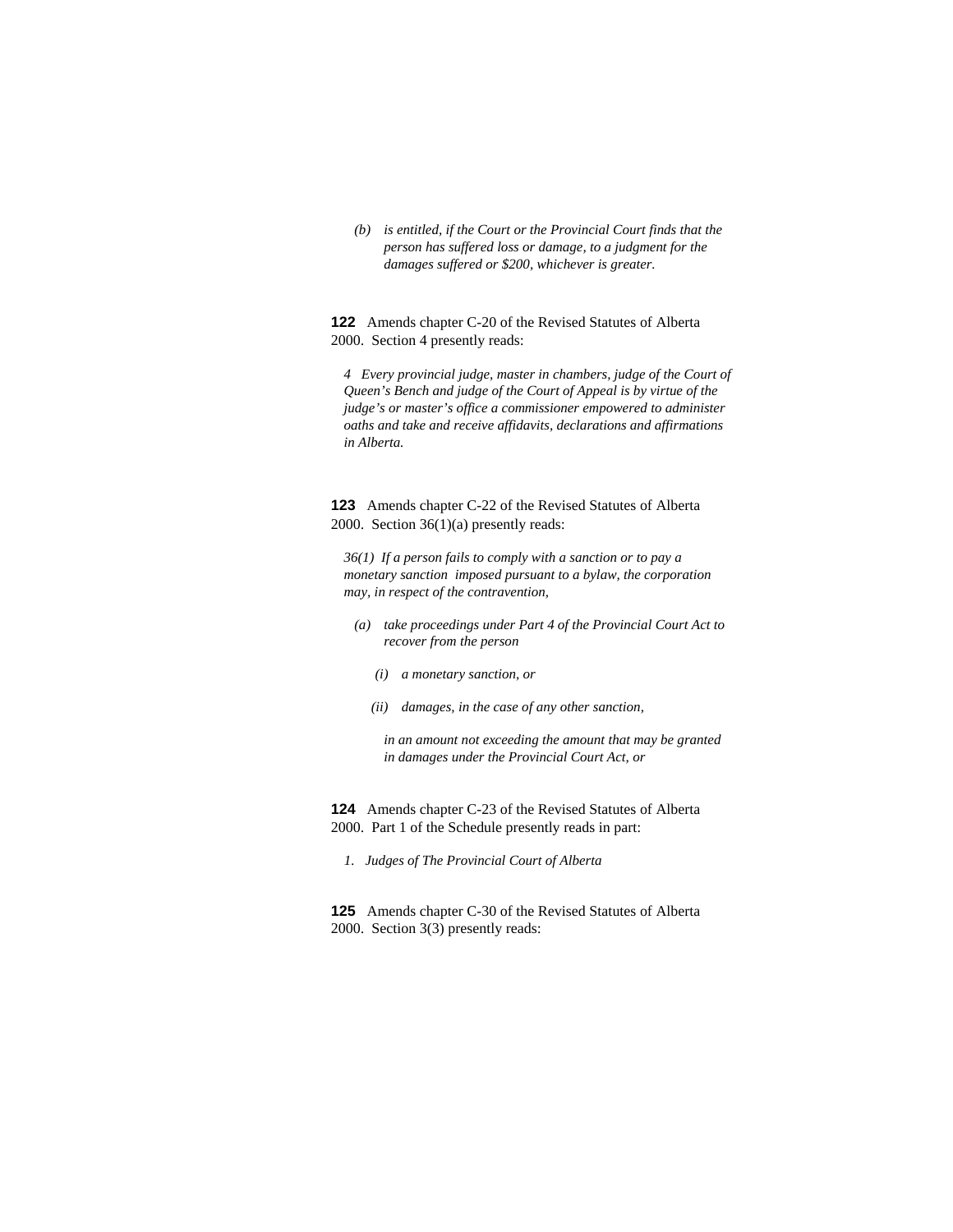*(3) Notwithstanding subsection (1), each judge of the Court of Queen's Bench of Alberta is by virtue of that office a judge of the Court of Appeal.* 

**126**(1) Amends chapter C-31 of the Revised Statutes of Alberta 2000.

- (2) Section 3 presently reads in part:
	- *3(1) The Court consists of*
	- *(a) the chief judge, who shall be called the Chief Justice of the Court of Queen's Bench of Alberta,*
	- *(b) the associate chief judge, who shall be called the Associate Chief Justice of the Court of Queen's Bench of Alberta,*
	- *(c) 61 other judges, who shall be called justices of the Court of Queen's Bench of Alberta, and*
	- *(d) the supernumerary judges of the Court.*

*(2) The Lieutenant Governor in Council may by order increase the number of judges of the Court.* 

*(3) Notwithstanding subsection (1), each judge of the Court of Appeal of Alberta is by virtue of that office a judge of the Court of Queen's Bench.* 

(3) Section 25(1)(c) presently reads:

*25(1) There shall be a Rules of Court Committee consisting of the following members:* 

 *(c) the chief judge of The Provincial Court of Alberta or a judge of the Provincial Court designated by the chief judge;* 

**127** Amends chapter E-1 of the Revised Statutes of Alberta 2000. Section 154(2) presently reads: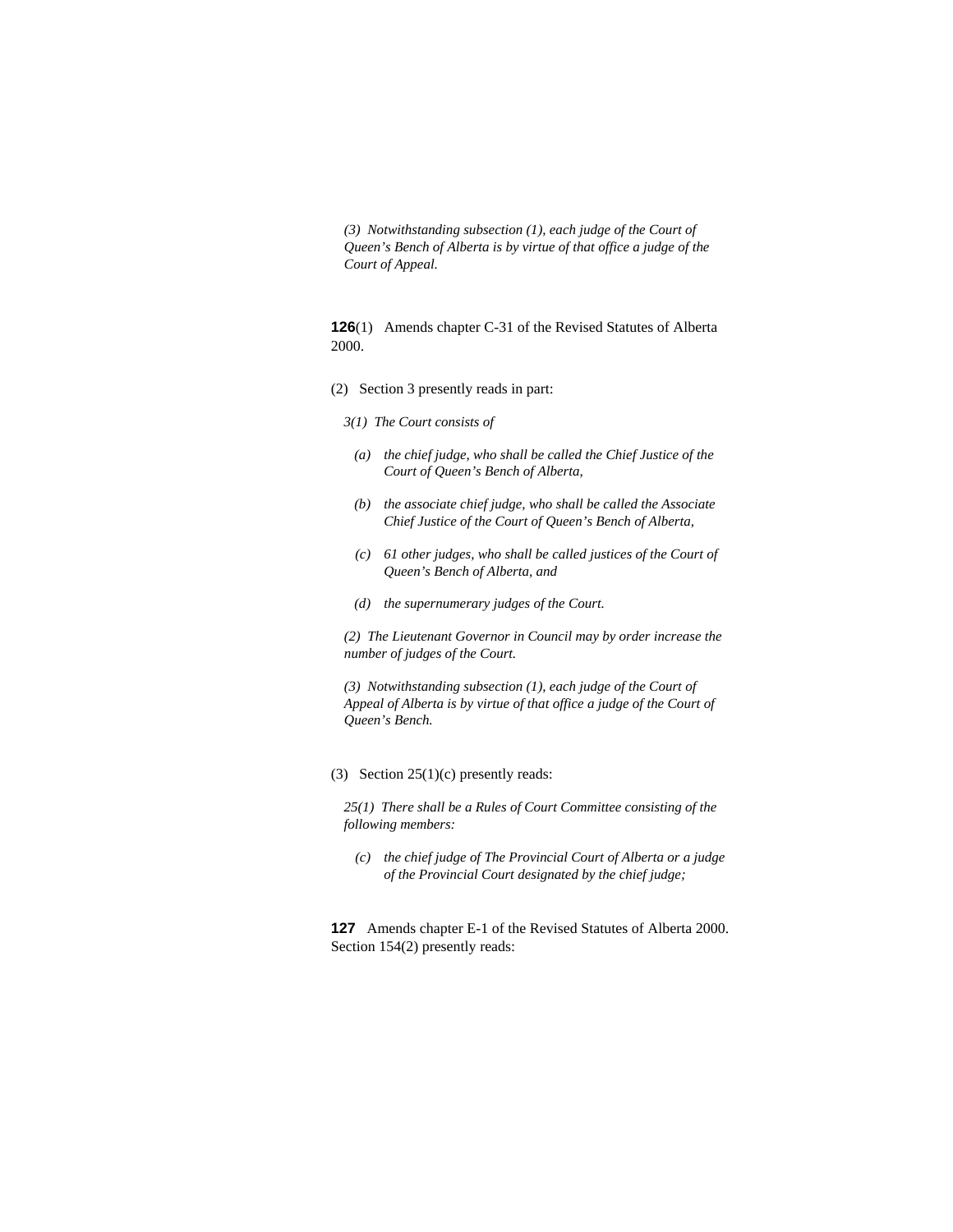*(2) An offence under this Part shall be tried in The Provincial Court of Alberta under the summary conviction procedure.* 

**128** Amends chapter E-5.5 of the Statutes of Alberta, 2001. Section  $1(1)(h)(ix)$  presently reads:

- *1(1) In this Act,*
- *(h) "public body" means* 
	- *(ix) the Court of Appeal of Alberta, the Court of Queen's Bench of Alberta or The Provincial Court of Alberta;*

**129** Amends chapter E-11 of the Revised Statutes of Alberta 2000. Section 53(2) presently reads:

*(2) Notwithstanding subsection (1), if proceedings in respect of the same circumstances or events are commenced in Provincial Court or the Court of Queen's Bench, the Discipline Committee may adjourn the hearing.* 

**130**(1) Amends chapter E-12 of the Revised Statutes of Alberta 2000.

# (2) Section 194(a) presently reads:

*194 In this Part,* 

- *(a) "justice" means a justice of the peace or a provincial court judge, and includes 2 or more justices where 2 or more justices are, by law, required to act or, by law, act or have jurisdiction;*
- (3) Section 206 presently reads in part:

*(2) An information submitted by telephone or other means of telecommunication shall be on oath and shall be recorded verbatim by the justice, who shall, as soon as practicable, cause to be filed with the clerk of The Provincial Court of Alberta nearest to the area in which the tele-warrant is intended for execution the record or a*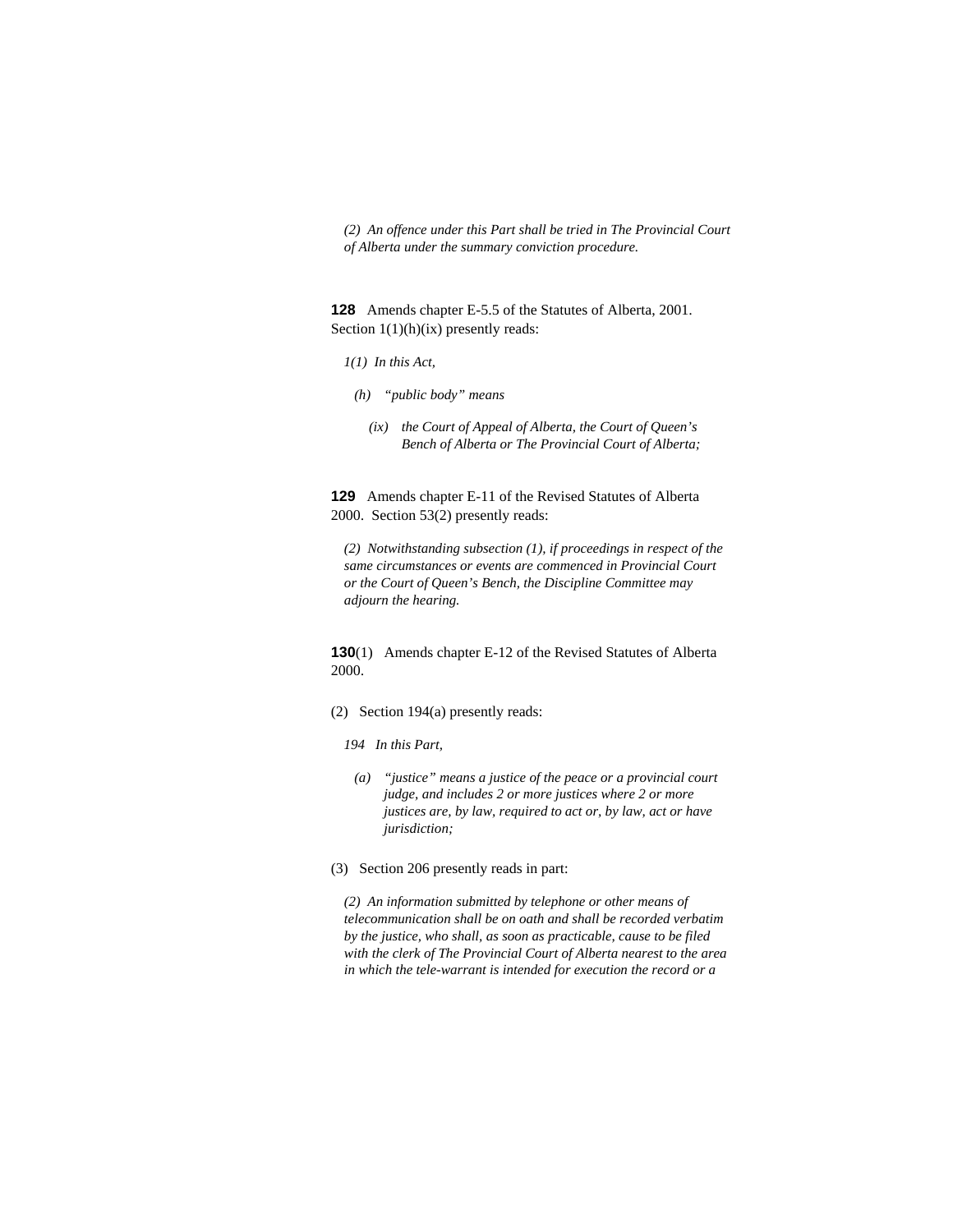*transcription of the record certified by the justice as to time, date and contents.* 

- *(6) Where a justice issues a tele-warrant under subsection (5),*
- *(c) the justice shall, as soon as practicable after the tele-warrant has been issued, cause the tele-warrant to be filed with the clerk of The Provincial Court of Alberta nearest to the area in which the tele-warrant is intended for execution.*

*(9) An investigator to whom a tele-warrant is issued under subsection (5) shall file a written report with the clerk of The Provincial Court of Alberta nearest to the area in which the tele-warrant was intended for execution as soon as is practicable but within a period not exceeding 7 days after the tele-warrant has been executed, which report shall include* 

- *(a) a statement of the time and date the tele-warrant was executed, or if the tele-warrant was not executed, a statement of the reasons why it was not executed,*
- *(b) a statement of the things, if any, that were seized pursuant to the tele-warrant and the location where they are being held, and*
- *(c) a statement of the things, if any, that were seized in addition to the things mentioned in the tele-warrant and the location where they are being held, together with a statement of the investigator's grounds for believing that those additional things had been obtained by, or used in, the commission of an offence.*

*(10) The clerk of The Provincial Court of Alberta with whom a written report is filed pursuant to subsection (9) shall, as soon as is practicable, cause the report, together with the information on oath and the tele-warrant to which it pertains, to be brought before a justice to be dealt with in respect of any thing that was seized and is referred to in the report, in the same manner as if the things were seized pursuant to a search warrant issued by a justice on an information presented personally by an investigator.* 

(4) Section 250(5) presently reads:

*(5) Where a judge of the Provincial Court is satisfied on evidence under oath that a person has been prevented from entering a place or has been denied access to a place that person is authorized to*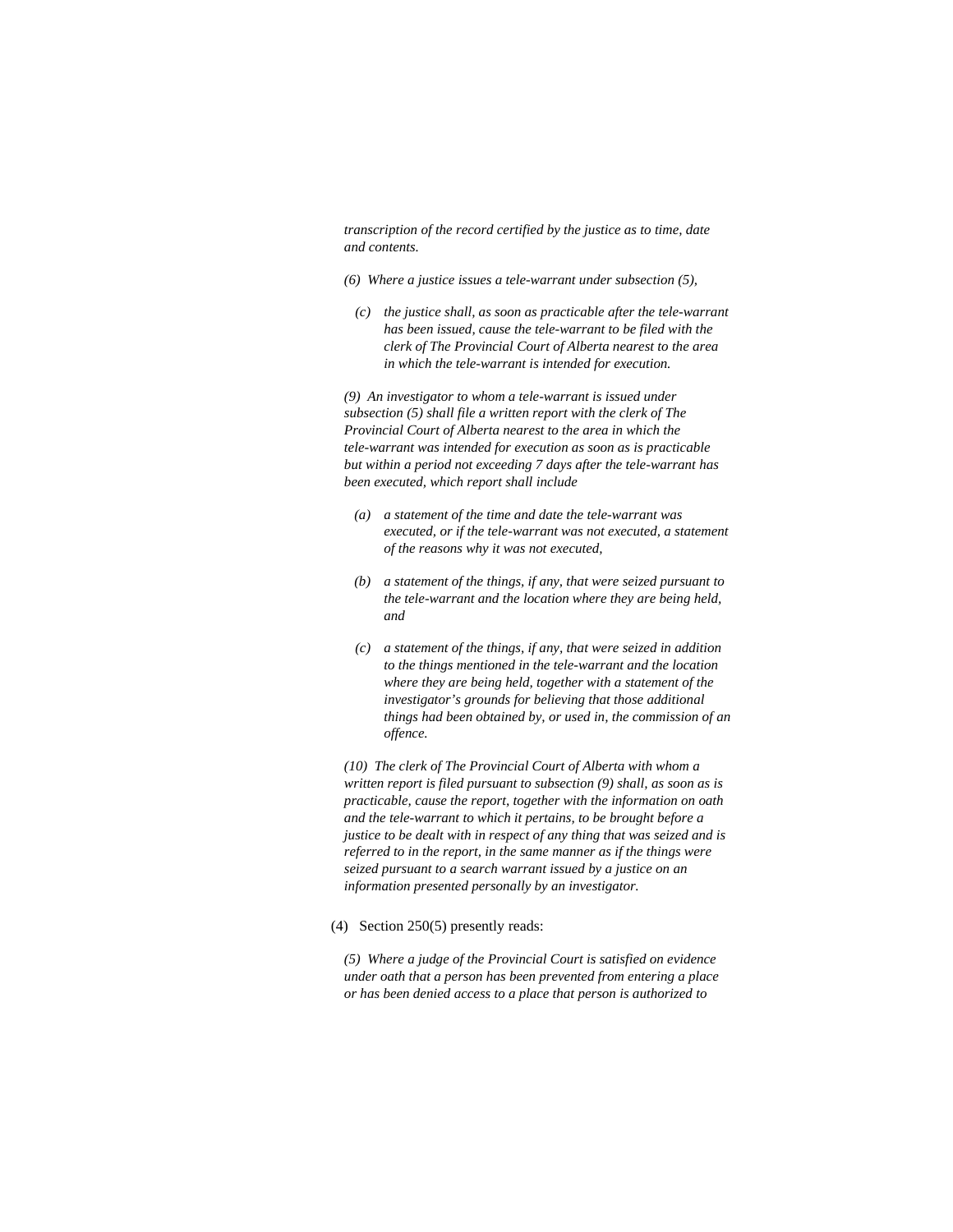*enter under this section, the judge may issue an order authorizing that person to enter the place for the purpose of carrying out any work or doing any thing that the person is authorized to carry out or do.* 

**131**(1) Amends chapter F-2 of the Revised Statutes of Alberta 2000.

(2) Section 14(1) presently reads:

*14(1) Subject to the jurisdiction of the Provincial Court, an action under section 13(1) may be commenced under Part 4 of the Provincial Court Act.* 

(3) Section 50(2) presently reads:

*(2) In this section, "court" includes the Provincial Court, even though a contravention may also constitute a libel or slander.* 

- (4) Section 58(j) presently reads:
	- *58 In this Part,* 
		- *(j) "Court" means the Court of Queen's Bench or, subject to the jurisdiction of the Provincial Court, the Provincial Court;*

**132** Amends chapter F-7 of the Revised Statutes of Alberta 2000. Section 22(1) presently reads:

*22(1) If the manufacturer's serial number on a farm implement has been obliterated, defaced, altered, rendered illegible or removed, the owner may apply to a judge of the Provincial Court to make a recommendation under subsection (3).* 

**133** Amends chapter F-9 of the Revised Statutes of Alberta 2000. Section 34 presently reads:

*34 In this Part,*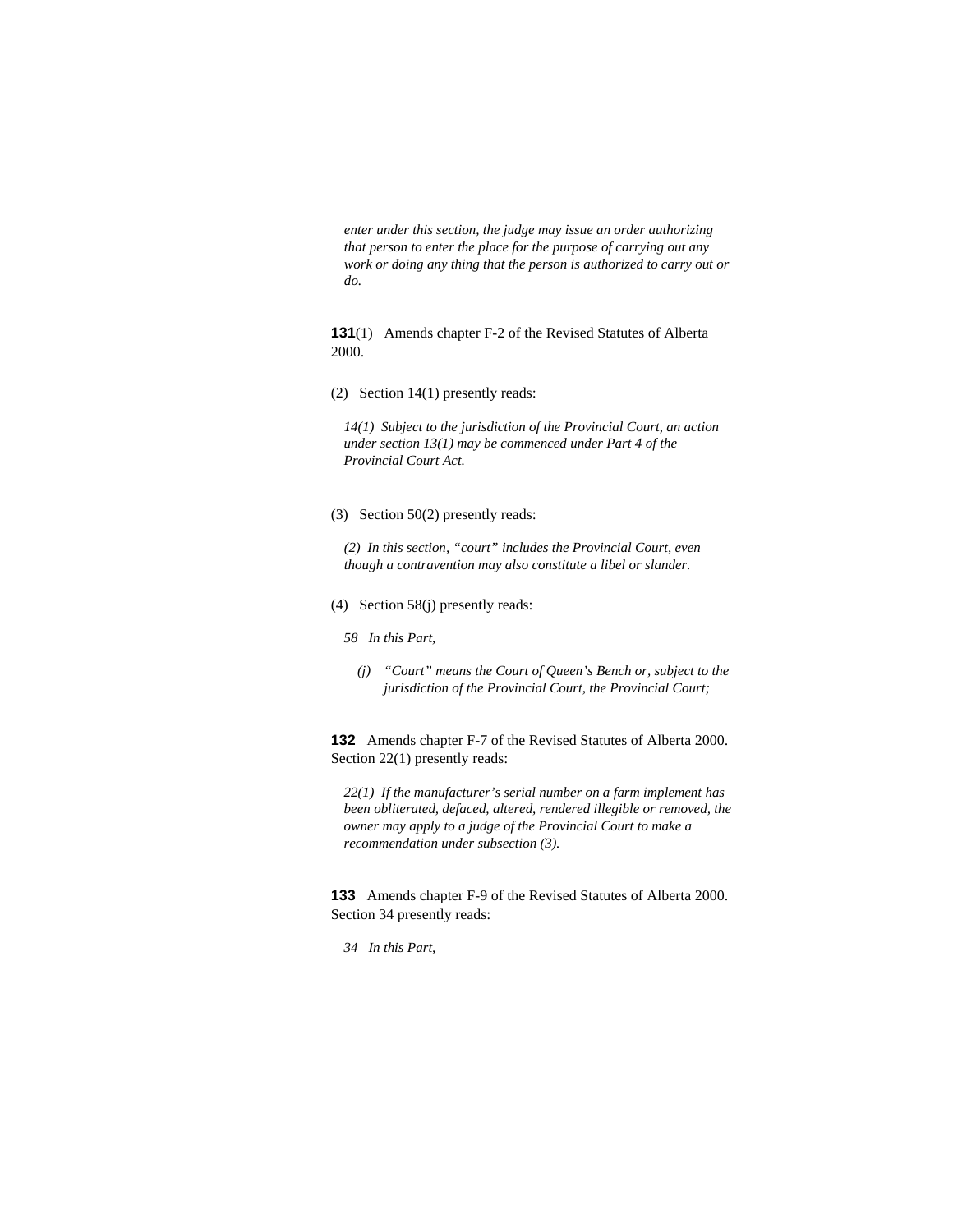- *(a) "chief judge" means the chief judge of The Provincial Court of Alberta;*
- *(b) "clerk" means a clerk of The Provincial Court of Alberta;*
- *(c) "judge" means a judge of The Provincial Court of Alberta;*

**134** Amends chapter F-12 of the Revised Statutes of Alberta 2000. Section 98(1)(b) presently reads:

- *98(1) In this section,*
- *(b) "participant" means a public employee, a member of the Legislative Assembly, a master in chambers of the Court of Queen's Bench, a judge of the Provincial Court or any person approved by the Treasury Board in the directive that establishes the benefit fund;*

**135**(1) Amends chapter F-13 of the Revised Statutes of Alberta 2000.

- (2) Section 26(2)(a) presently reads:
	- *(2) If court proceedings are started,*
	- *(a) a civil claim can be filed in The Provincial Court of Alberta if the amount claimed does not exceed the limit prescribed for civil claims under the Provincial Court Act, or*
- (3) Section 30(1) presently reads:

*30(1) If the Director has reason to believe that this Act is not being complied with, the Director can apply to the Provincial Court for an order authorizing the Director to enter and search anywhere for evidence that this Act has been contravened or of the extent of the contravention.* 

**136** Amends chapter F-25 of the Revised Statutes of Alberta 2000. Section  $1(p)(ix)$  and  $4(1)(a)$  and (3) presently read:

*1 In this Act,*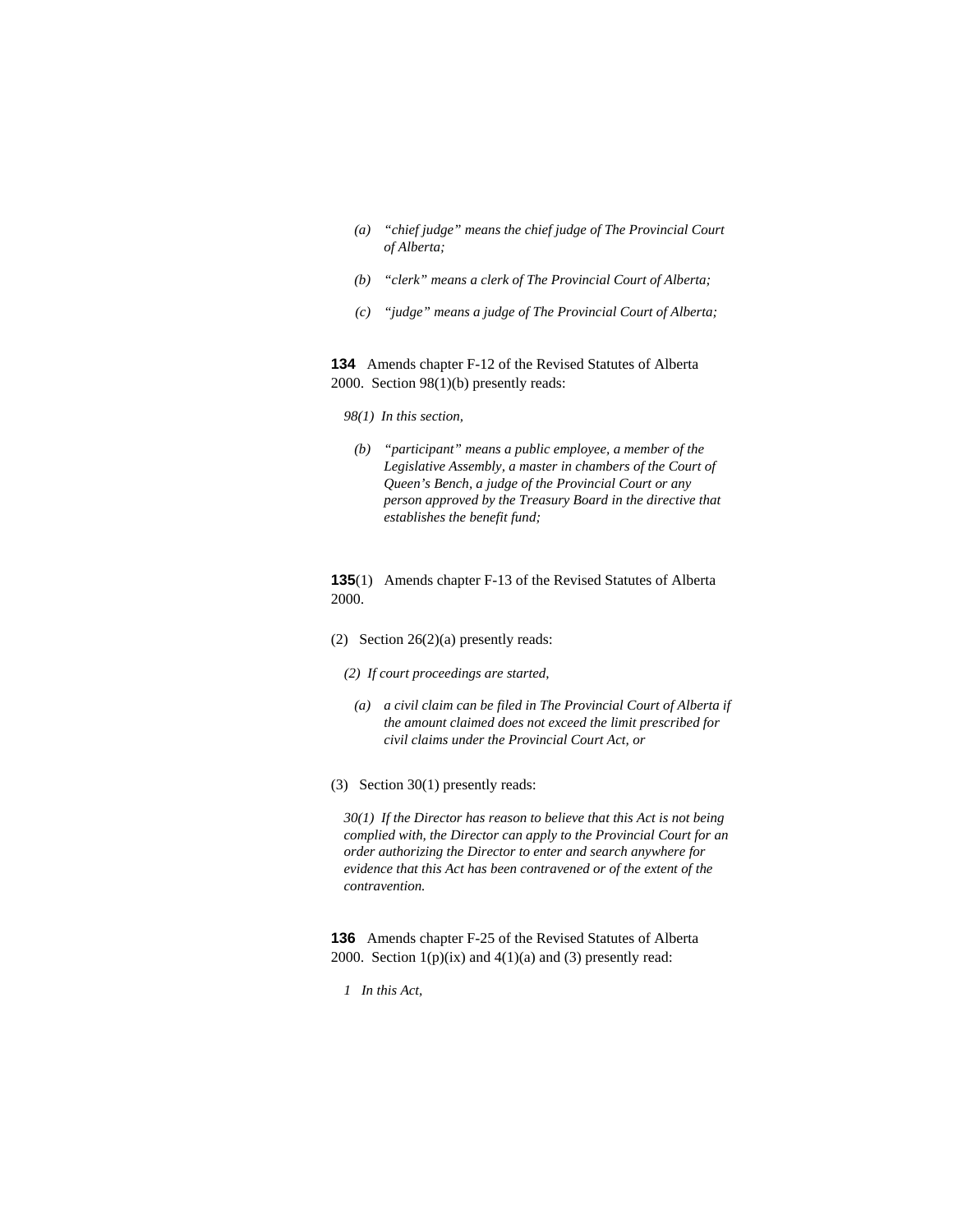*(p) "public body" means* 

#### *but does not include*

 *(ix) the Court of Appeal of Alberta, the Court of Queen's Bench of Alberta or The Provincial Court of Alberta;* 

*4(1) This Act applies to all records in the custody or under the control of a public body, including court administration records, but does not apply to the following:* 

 *(a) information in a court file, a record of a judge of the Court of Appeal of Alberta, the Court of Queen's Bench of Alberta or The Provincial Court of Alberta, a record of a master of the Court of Queen's Bench of Alberta, a record of a sitting justice of the peace or a presiding justice of the peace under the Justice of the Peace Act, a judicial administration record or a record relating to support services provided to the judges of any of the courts referred to in this clause;* 

*(3) In this section, "judicial administration record" means a record containing information relating to a judge of the Court of Appeal of Alberta, the Court of Queen's Bench of Alberta or The Provincial Court of Alberta or to a master of the Court of Queen's Bench of Alberta or a sitting justice of the peace or a presiding justice of the peace under the Justice of the Peace Act, and includes* 

- *(a) the scheduling of judges and trials,*
- *(b) the content of judicial training programs,*
- *(c) statistics of judicial activity prepared by or for a judge, and*
- *(d) any record of the Judicial Council established under Part 6 of the Judicature Act.*

**137** Amends chapter G-10 of the Revised Statutes of Alberta 2000. Section 14(1)(d) of Schedule 11 presently reads:

- *14(1) In this section, "department" means*
- *(d) the Court of Appeal of Alberta, the Court of Queen's Bench of Alberta and The Provincial Court of Alberta,*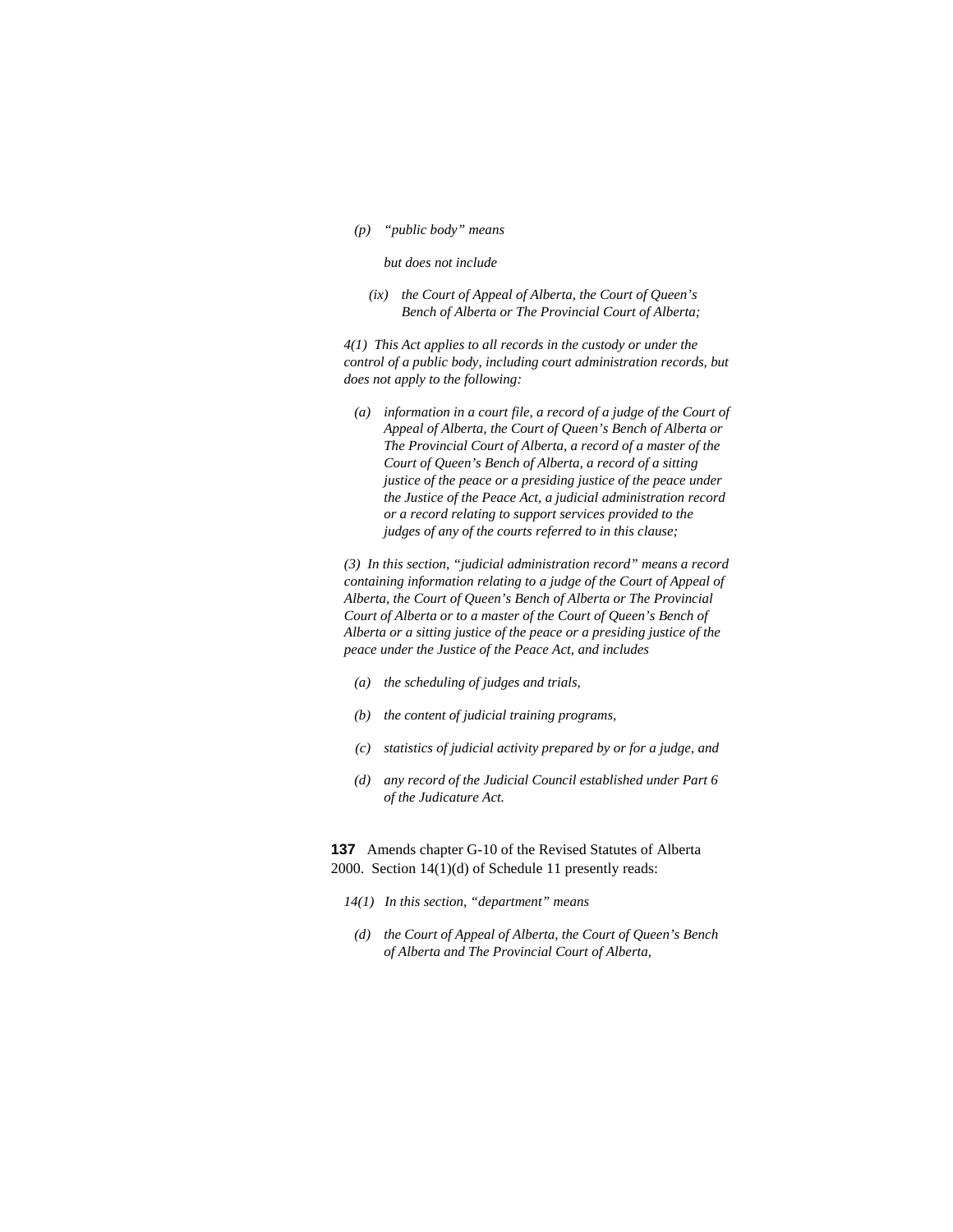**138** Amends chapter H-14 of the Revised Statutes of Alberta 2000. Section 24(1) presently reads:

*24(1) Where a provincial court judge is satisfied on an investigator's evidence under oath that there are reasonable grounds for an investigator to exercise a power under section 23(1) and that* 

- *(a) in the case of a room or place actually used as a dwelling, the investigator cannot obtain the consent under section 23(2) or, having obtained the consent, has been obstructed or interfered with,*
- *(b) the investigator has been refused entry to a place other than a dwelling,*
- *(c) a person refuses or fails to answer inquiries under section 23(1)(b), or*
- *(d) a person on whom a demand is made under section 23(1)(c) refuses or fails to comply with the demand or to permit the removal of a thing under section 23(1)(d),*

*the judge may make any order the judge considers necessary to enable the investigator to exercise the powers under section 23(1).* 

**139** Amends chapter I-3 of the Revised Statutes of Alberta 2000. Section 753(2) presently reads:

*(2) The word "action" in this section includes a proceeding under Part 4 of the Provincial Court Act.* 

**140** Amends chapter I-3.5 of the Statutes of Alberta, 2002. Section 23(a) presently reads:

- *23 Nothing in this Part*
- *(a) authorizes a judge of the Provincial Court to vary a support order made in Canada by a federally appointed judge, or*

**141** Amends chapter I-8 of the Revised Statutes of Alberta 2000. Section  $28(1)(xx)$  and (yy) presently read: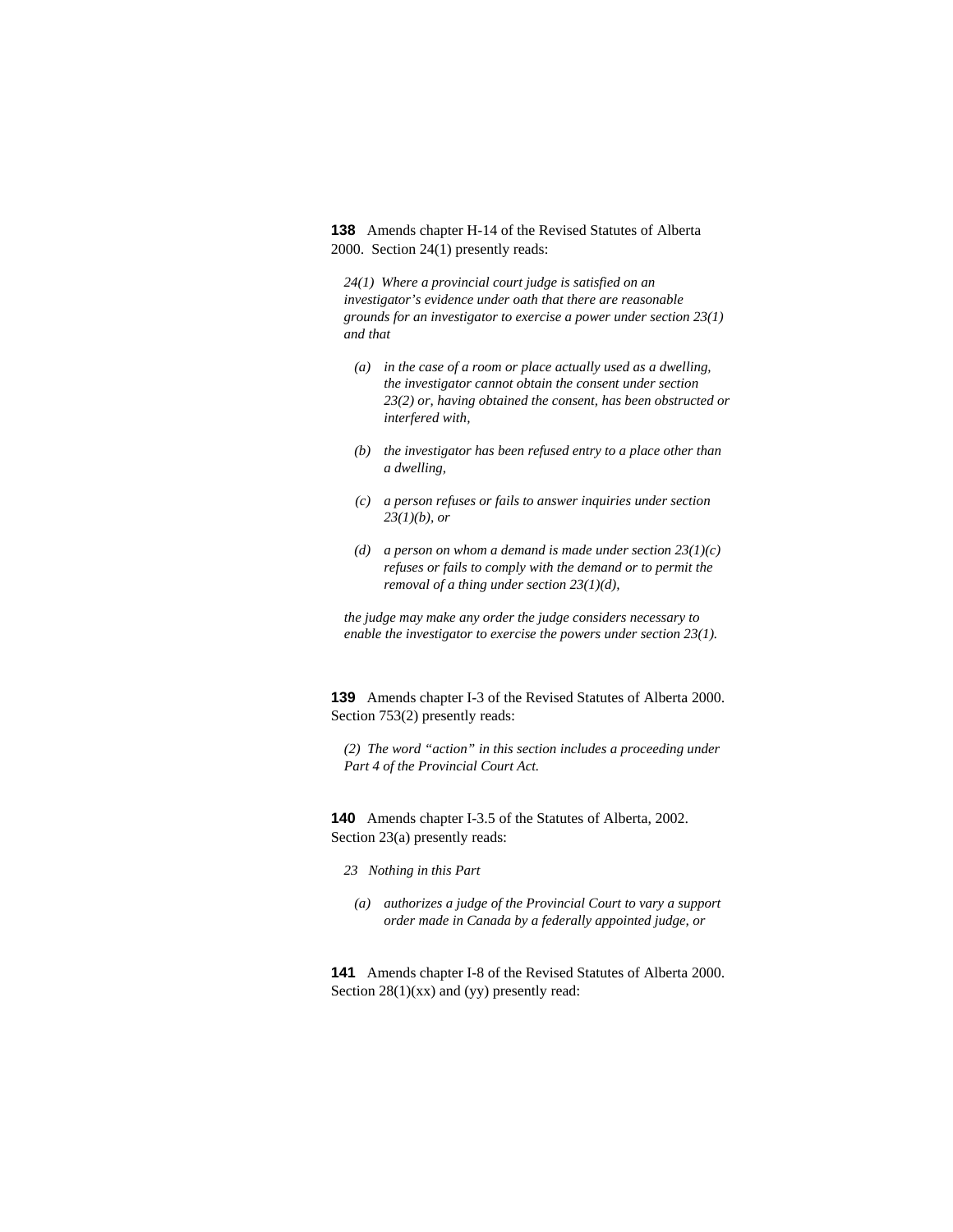- *28(1) In an enactment,*
- *(xx) "Provincial Court" means The Provincial Court of Alberta;*
- *(yy) "provincial judge" means a judge of the Provincial Court;*

**142** Amends chapter J-1 of the Revised Statutes of Alberta 2000. Section 1(a) presently reads:

- *1 In this Act,*
- *(a) "court" includes The Provincial Court of Alberta;*

# **143**(1) Amends chapter J-2 of the Revised Statutes of Alberta 2000.

(2) Section 1 presently reads:

*1 In this Act, "Court" means the Court of Queen's Bench or, on appeal, the Court of Appeal.* 

- (3) Section 30 presently reads in part:
	- *30 In this Part,*
	- *(a) "complaint" means a complaint under section 9.4 of the Provincial Court Act, section 15 of the Court of Queen's Bench Act or section 10 of the Justice of the Peace Act;*
	- *(b) "judge" means a judge as defined in the Provincial Court Act;*
- (4) Section  $31(1)(c)$  presently reads:
	- *31(1) The Judicial Council is established and shall consist of* 
		- *(c) the Chief Judge of The Provincial Court of Alberta or a designate of the Chief Judge,*
- (5) Section  $34(1)(a)$  and  $(6)(b)$  presently read: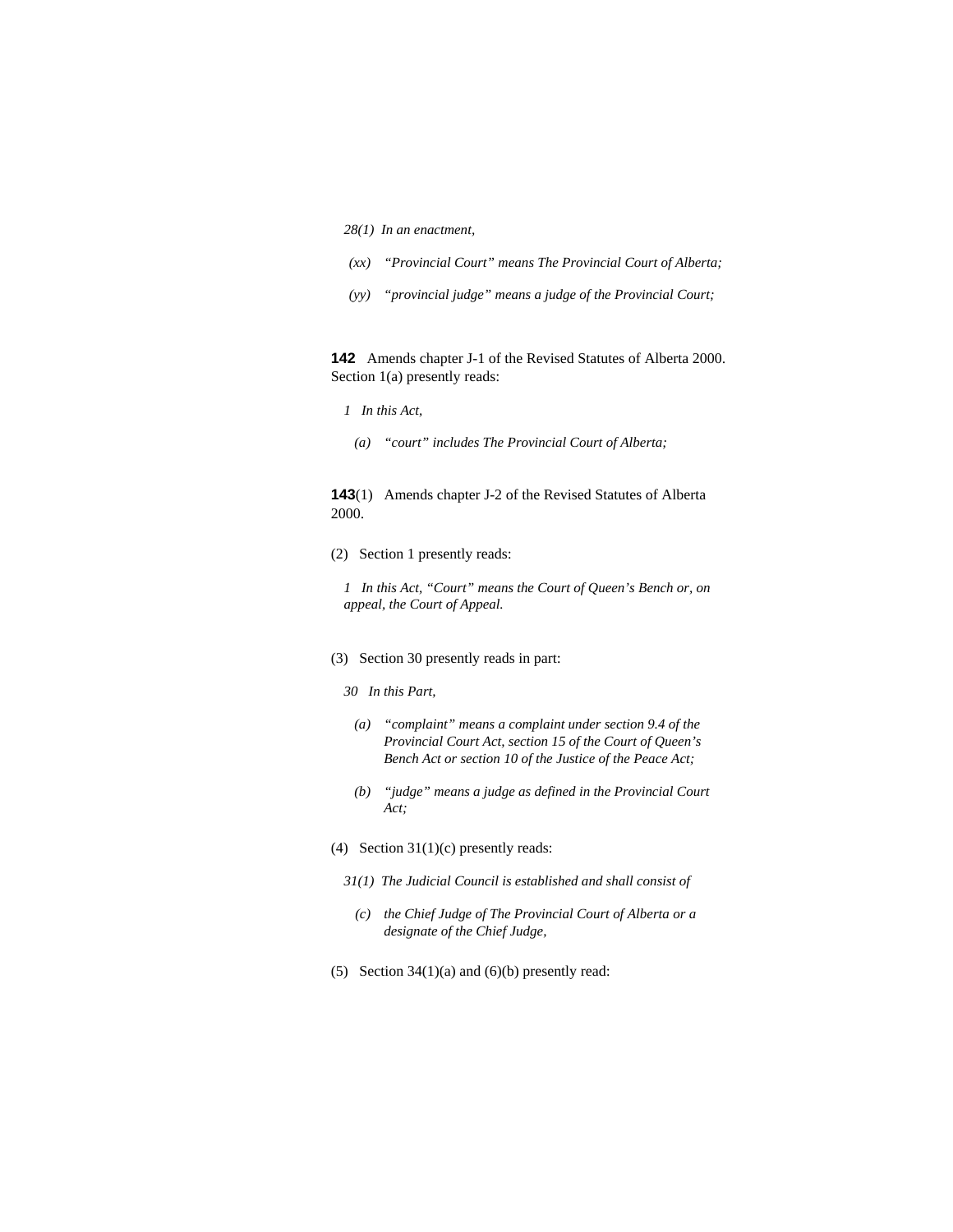#### *34(1) A complaint may be made*

- *(a) to the Chief Judge of the Provincial Court in the case of a complaint about a judge or justice of the peace or to the Chief Justice of the Court of Queen's Bench in the case of a complaint about a master, or*
- *(6) Where*
- *(b) the Chief Justice of the Court of Queen's Bench, the Chief Judge of the Provincial Court or the Judicial Council determines that no further action need be taken,*
- (6) Section  $41.1(1)$  and (2) presently read:
	- *41.1(1) In this section,*
	- *(a) "administrative decision" means a decision made,* 
		- *(i) in the case of a judge, by a supervisory judge that relates to administrative or supervisory matters in respect of the judge, including any decision made pursuant to section 9.1(5) or (6) or 9.42 of the Provincial Court Act;*
		- *(i.1) in the case of a judge, by the Chief Judge that relates to a request for reappointment of the judge made pursuant to section 9.23(2) or (4)(a) of the Provincial Court Act;*
		- *(ii) in the case of a justice of the peace, by a supervisory judge that relates to administrative or supervisory matters in respect of the justice of the peace, including any decision made pursuant to section 9 of the Justice of the Peace Act;*
	- *(b) "complaint" means a complaint made about an administrative decision;*
	- *(c) "supervisory judge" means* 
		- *(i) in respect of a judge, the Chief Judge, the Deputy Chief Judge or an Assistant Chief Judge of the Provincial Court of Alberta;*
		- *(ii) in respect of a justice of the peace, the Chief Judge of the Provincial Court of Alberta or another judge to whom a*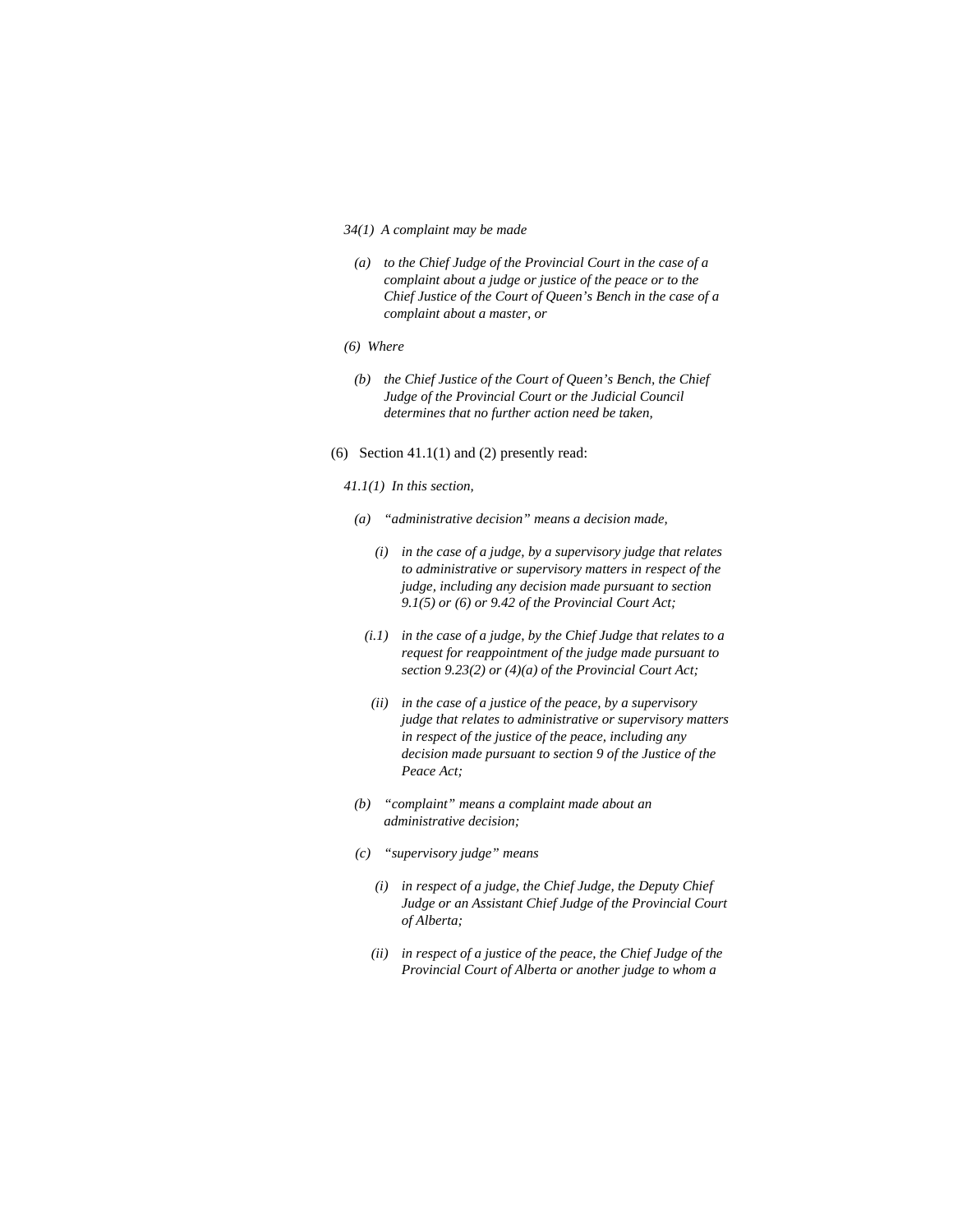*delegation is made under section 4(b) of the Justice of the Peace Act.* 

*(2) Subject to this section and section 9.1(7) of the Provincial Court Act, an administrative decision is final and no appeal lies from that decision.* 

- (7) Section 41.2(2) presently reads:
	- *(2) Subject to section 9.1(7) of the Provincial Court Act,* 
		- *(a) no complaint proceedings shall be questioned or reviewed in any court by application for judicial review or otherwise, and*
		- *(b) no order shall be made, process entered or proceedings taken in any court, whether by way of certiorari, injunction, declaratory judgment, prohibition, quo warranto, application to quash or set aside or otherwise, to question, review, prohibit or restrain any complaint proceedings or the person, the Judicial Council or a judicial inquiry board that presided or is presiding over the complaint proceedings.*
- (8) Section 47(4) presently reads:

*(4) The Provincial Court may exercise the powers of the Court under this section in respect of a notice or document filed in or authorized by the Provincial Court.* 

- (9) Section 49(b) presently reads:
	- *49 In this Part,*
	- *(b) "courtroom" means any place where a justice of the Court of Appeal or Court of Queen's Bench, a judge of the Provincial Court or a justice of the peace holds court;*

**144** Amends chapter J-3 of the Revised Statutes of Alberta 2000. Section 4(d) presently reads:

*4 The following persons are excluded from serving as jurors:*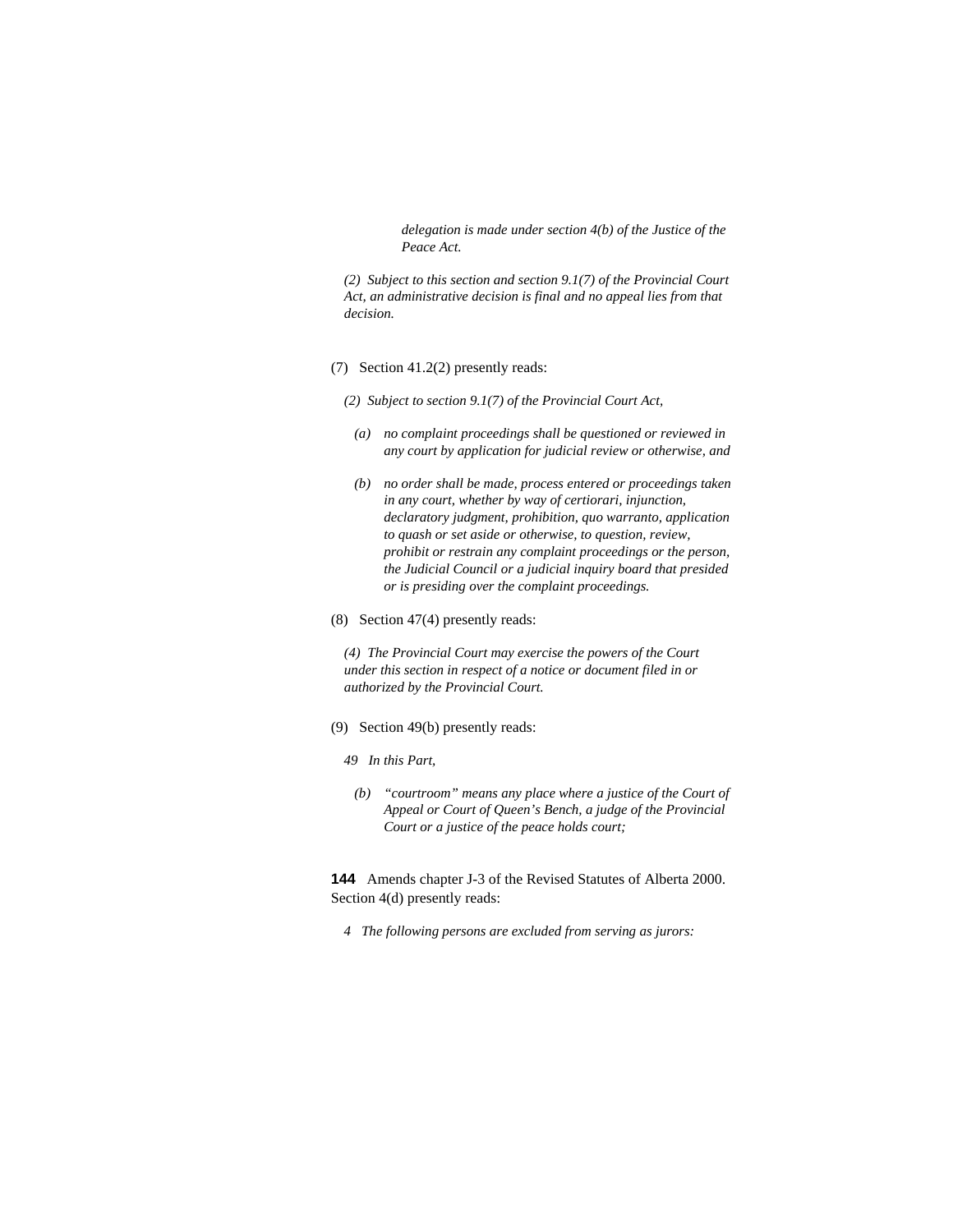*(d) judges of the Provincial Court, justices of the Court of Appeal and Court of Queen's Bench and justices of the peace, whether retired or not;* 

**145**(1) Amends chapter J-4 of the Revised Statutes of Alberta 2000.

- (2) Section 1(a) presently reads:
	- *1 In this Act,* 
		- *(a) "Chief Judge" means the Chief Judge of The Provincial Court of Alberta;*
- (3) Section  $5(2)(c)$  presently reads:

*(2) A non-presiding justice of the peace is appointed as a justice of the peace solely for the purposes of exercising the following, to the extent that their exercise is consistent with the constitutional requirements for independence, if any:* 

- *(c) adjourning cases where a judge of the Provincial Court or a sitting justice of the peace is not present;*
- (4) Section 6(2) presently reads:

*(2) A justice of the peace who has been designated as a sitting justice of the peace may conduct a hearing or settlement conference or hear an application under Part 4 of the Provincial Court Act.* 

- (5) Section 9 presently reads:
	- *9 The Chief Judge of the Provincial Court* 
		- *(a) shall supervise and assign duties to justices of the peace, and*
		- *(b) may delegate the supervision and assignment of duties referred to in clause (a) to a judge or a supernumerary judge of the Provincial Court.*
- (6) Section 11 presently reads: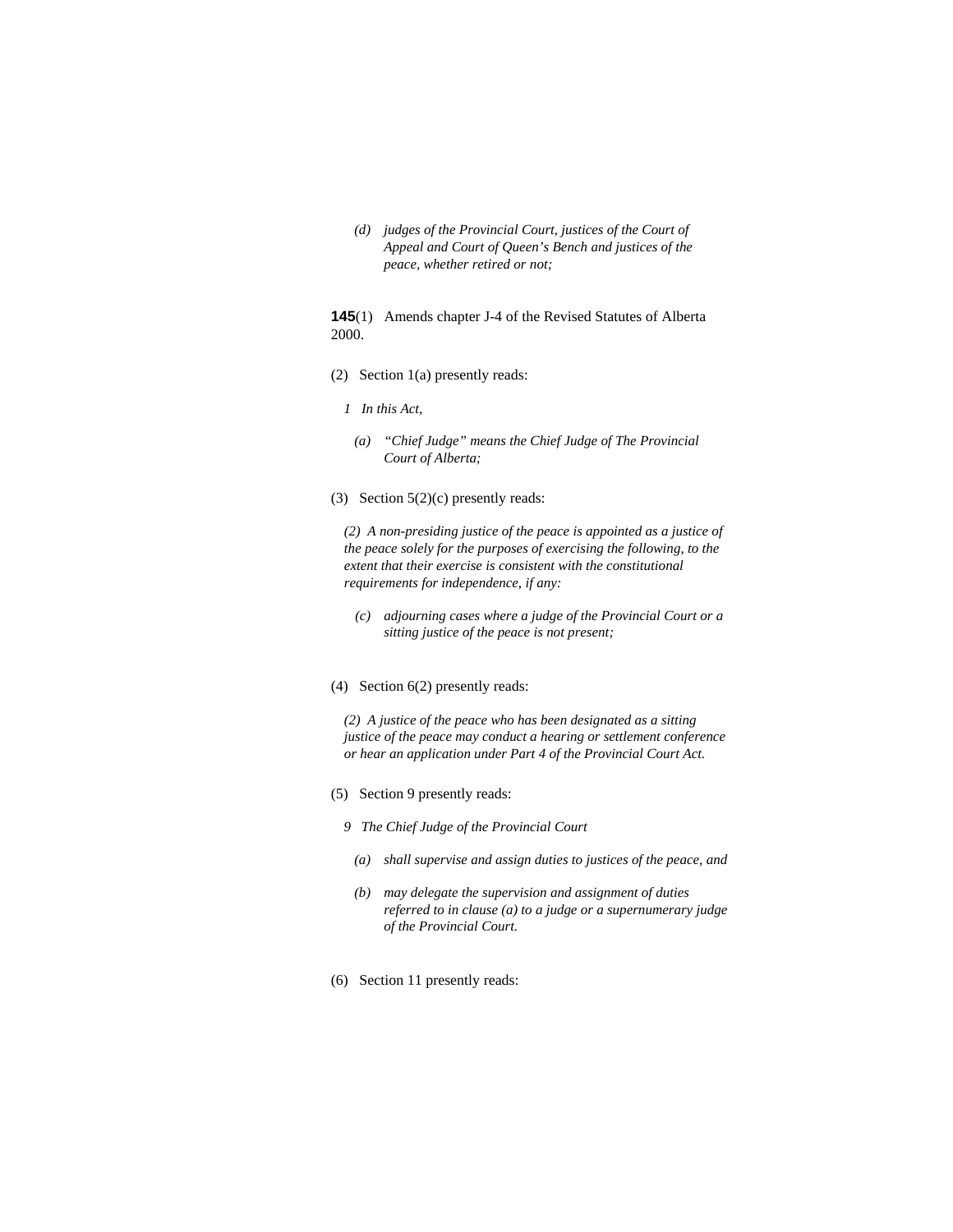*11 A justice of the peace may at any time resign the position of justice of the peace in writing signed by the justice of the peace and delivered to the Chief Judge of the Provincial Court.* 

### (7) Section 12 presently reads in part:

- *12(1) Where a sitting justice of the peace*
- *(b) conducts a hearing or settlement conference or hears an application under Part 4 of the Provincial Court Act,*

*that sitting justice of the peace shall do the things referred to in subsection (2).* 

*(2) Where subsection (1) applies, the sitting justice of the peace while carrying out the functions referred to in subsection (1)* 

- *(b) for the purpose of hearing, trying and determining the matter is, subject to the regulations, empowered to exercise all of the powers and perform all of the duties of a provincial court judge.*
- (8) Section 13 presently reads:

*13 Sections 9.21, 9.5 and 9.51 of the Provincial Court Act apply to a justice of the peace in the same manner as if the justice of the peace were a provincial judge.* 

**146** Amends chapter L-6 of the Revised Statutes of Alberta 2000. Section 4(1)(d) presently reads:

*4(1) Any person may use English or French in oral communication in proceedings before the following courts:* 

 *(d) The Provincial Court of Alberta.* 

*4(1) Chacun peut employer le français ou l'anglais dans les communications verbales dans les procédures devant les tribunaux suivants de l'Alberta:* 

 *(d) la cour provinciale de l'Alberta.*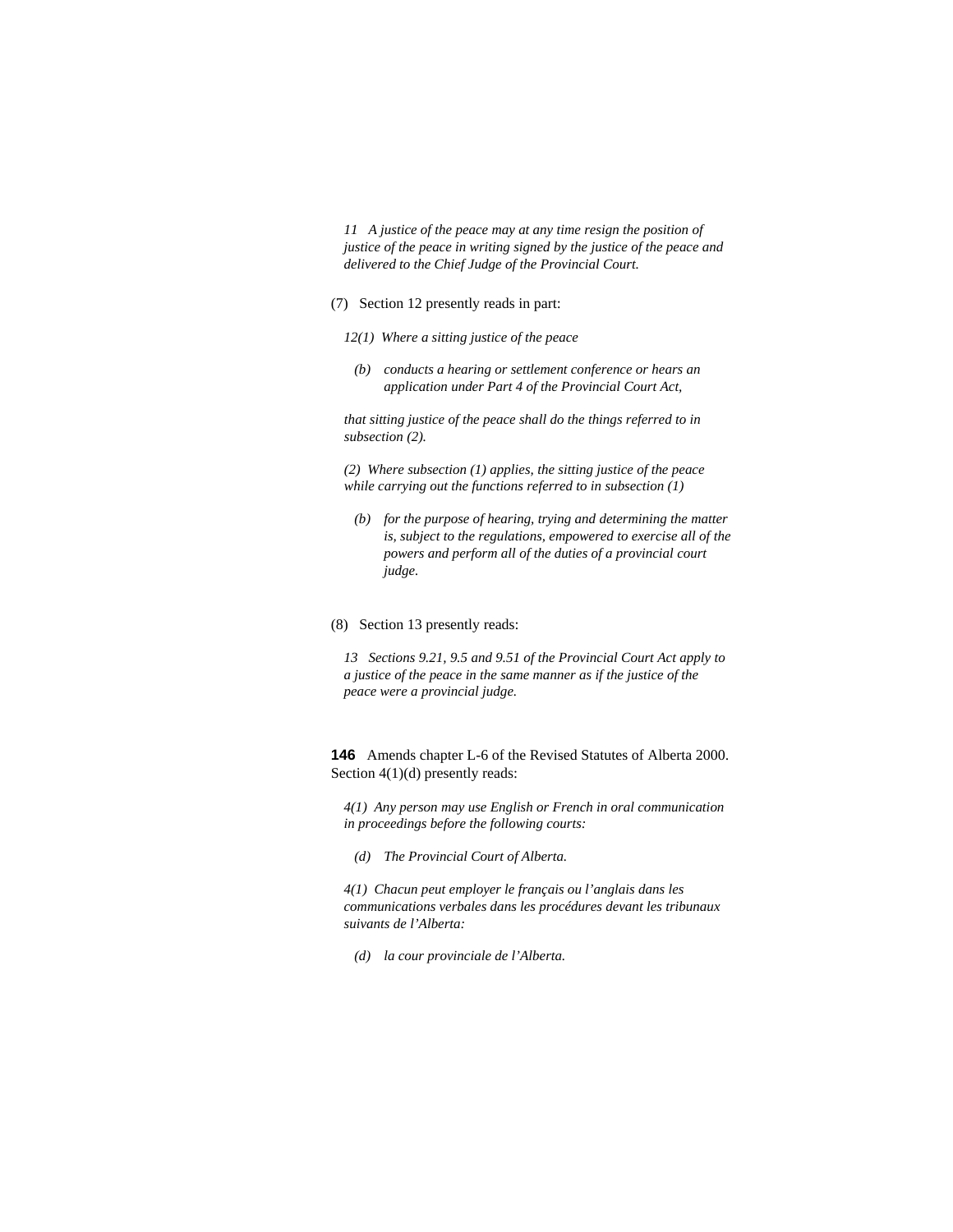**147**(1) Amends chapter L-8 of the Revised Statutes of Alberta 2000.

- (2) Section 33(a) presently reads:
	- *33 A person ceases to be a member of the Society on becoming*
	- *(a) a judge of the Court of Appeal, the Court of Queen's Bench or the Provincial Court of Alberta,*
- (3) Section 106(2)(l) presently reads:
	- *(2) Subsection (1) does not apply to the following:* 
		- *(l) a person permitted by statute to appear as the agent of another person before a justice of the peace, the Provincial Court or a provincial judge in respect of services provided by that person as an agent;*
- (4) Consequential amendments.

**148**(1) Amends chapter M-1 of the Revised Statutes of Alberta 2000.

- (2) Section  $1(1)(d)(iv)$  and (e) presently read:
	- *1(1) In this Act,*
	- *(d) "maintenance" means maintenance, support or alimony and includes* 
		- *(iv) an amount payable under a Queen's Bench protection order under the Protection Against Family Violence Act,*
	- *(e) "maintenance order" means an order or interim order of a court in Alberta, a Queen's Bench protection order under the Protection Against Family Violence Act or an order, other than a provisional order that has not been confirmed, registered under the Reciprocal Enforcement of Maintenance Orders Act or the Interjurisdictional Support Orders Act that has a provision requiring the payment of maintenance.*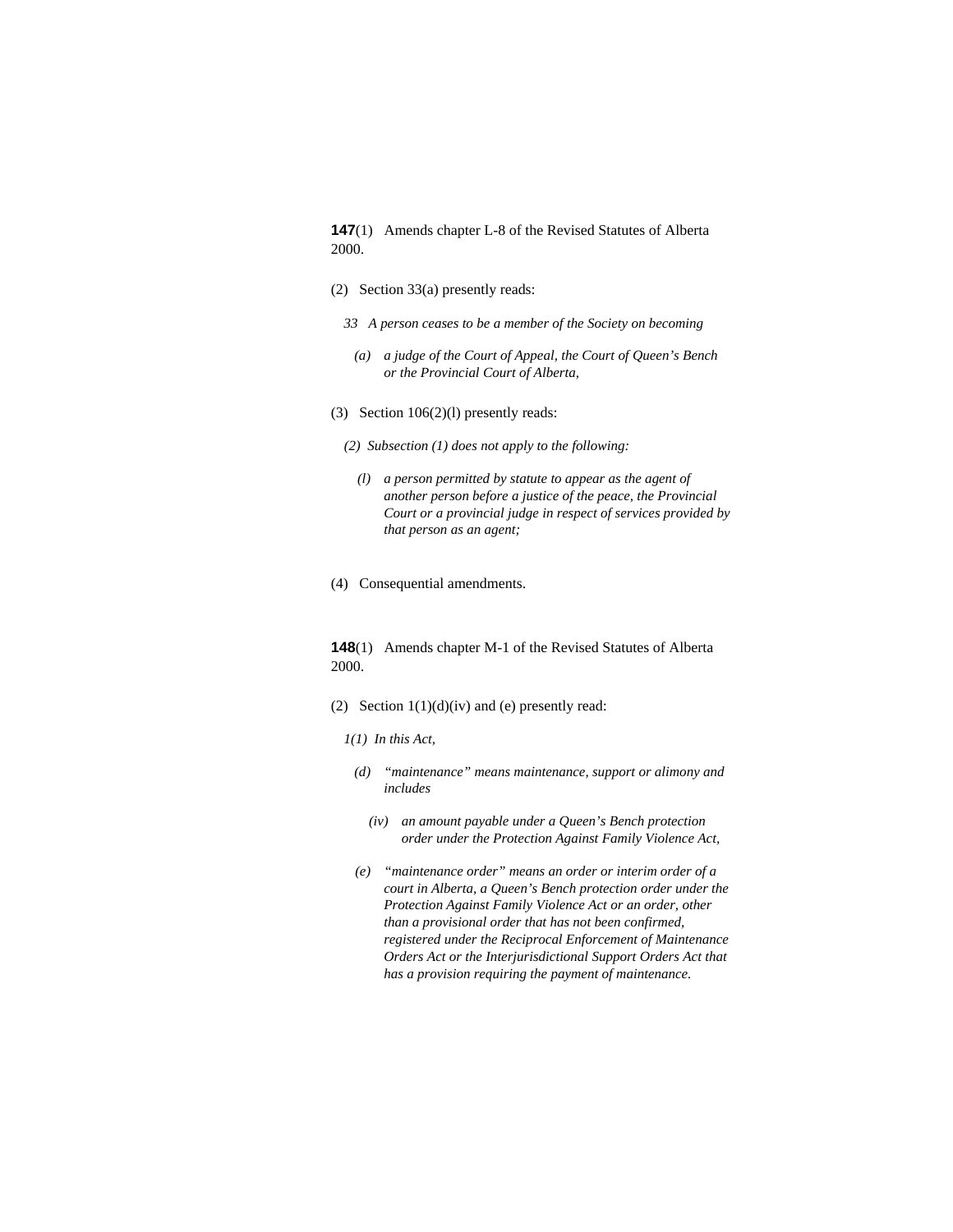## (3) Section 10.1(4.1) presently reads:

*(4.1) Filing an agreement under subsection (1) does not affect the right of a party to the agreement to apply for a maintenance order in the Provincial Court.* 

#### (4) Section 16(2) presently reads:

*(2) If a maintenance order filed under subsection (1) was made by the Provincial Court, the Court of Queen's Bench may from time to time vary the order either by altering the times of payment or by increasing or decreasing the amount, or may temporarily suspend the order as to the whole or any part of the money so ordered to be* 

*paid and may again revive the order wholly or in part, as the Court of Queen's Bench considers appropriate.* 

## (5) Section 31(6) and (7) presently read:

- *(6) If on hearing an application the Court is satisfied that* 
	- *(a) the debtor has defaulted in the payment of maintenance required under a maintenance order that is filed with the Director, and*
	- *(b) with respect to property or funds that are legally owned or otherwise held by a corporation or other person, the debtor, or another person on behalf of the debtor, is exercising or has exercised authority over the corporation or other person,*

*the Court may make an order under subsection (7).* 

*(7) If subsection (6) applies, the Court may by order do one or more of the following:* 

- *(a) for the purposes of payment of the arrears of maintenance payable under the maintenance order, direct that that property or those funds or any specific portion of that property or those funds is attached, is subject to seizure and sale or is subject to a continuing attachment, as the case may be;*
- *(b) give any other directions that the Court considers appropriate in the circumstances;*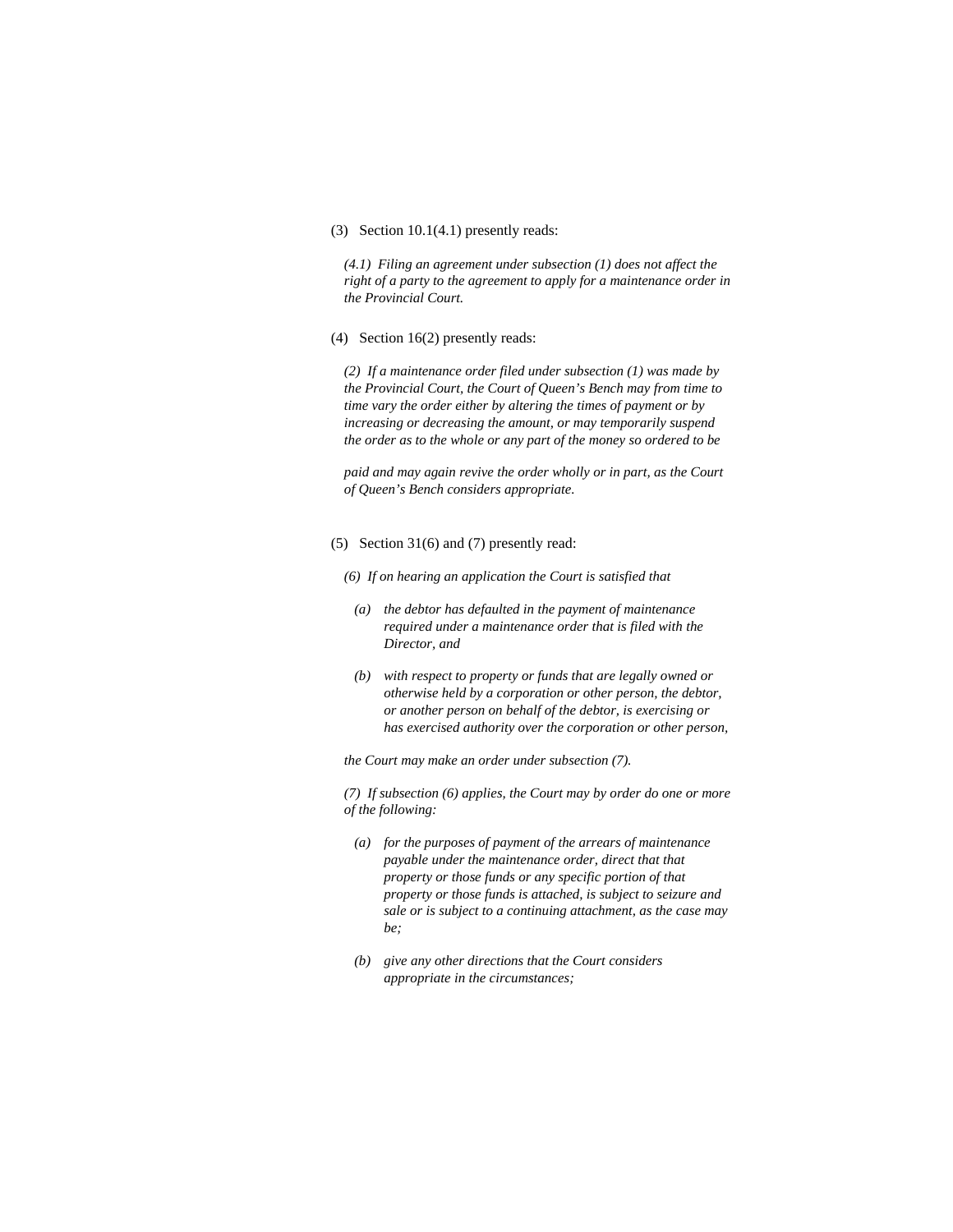*(c) award costs.* 

# (6) Section 33 presently reads:

*33 Notwithstanding section 12 of the Court of Queen's Bench Act, an appeal lies to a judge of the Court of Queen's Bench by way of a new trial from an order of a master in chambers made under section 30.* 

(7) Section 34 presently reads:

*34 The Court of Queen's Bench may make an order restraining the disposition or wasting of assets that may hinder or defeat the enforcement of a maintenance order.* 

(8) Consequential amendments.

**149**(1) Amends chapter M-5 of the Revised Statutes of Alberta 2000.

- (2) Definition of Court.
- (3) Consequential amendments.

**150** Amends chapter M-8 of the Revised Statutes of Alberta 2000. Section 1(a) presently reads:

*1 In this Act,* 

 *(a) "Court" means the Court of Queen's Bench;* 

**151** Amends chapter M-10 of the Revised Statutes of Alberta 2000. Section 1(a)(ii) presently reads:

*1 In this Act,*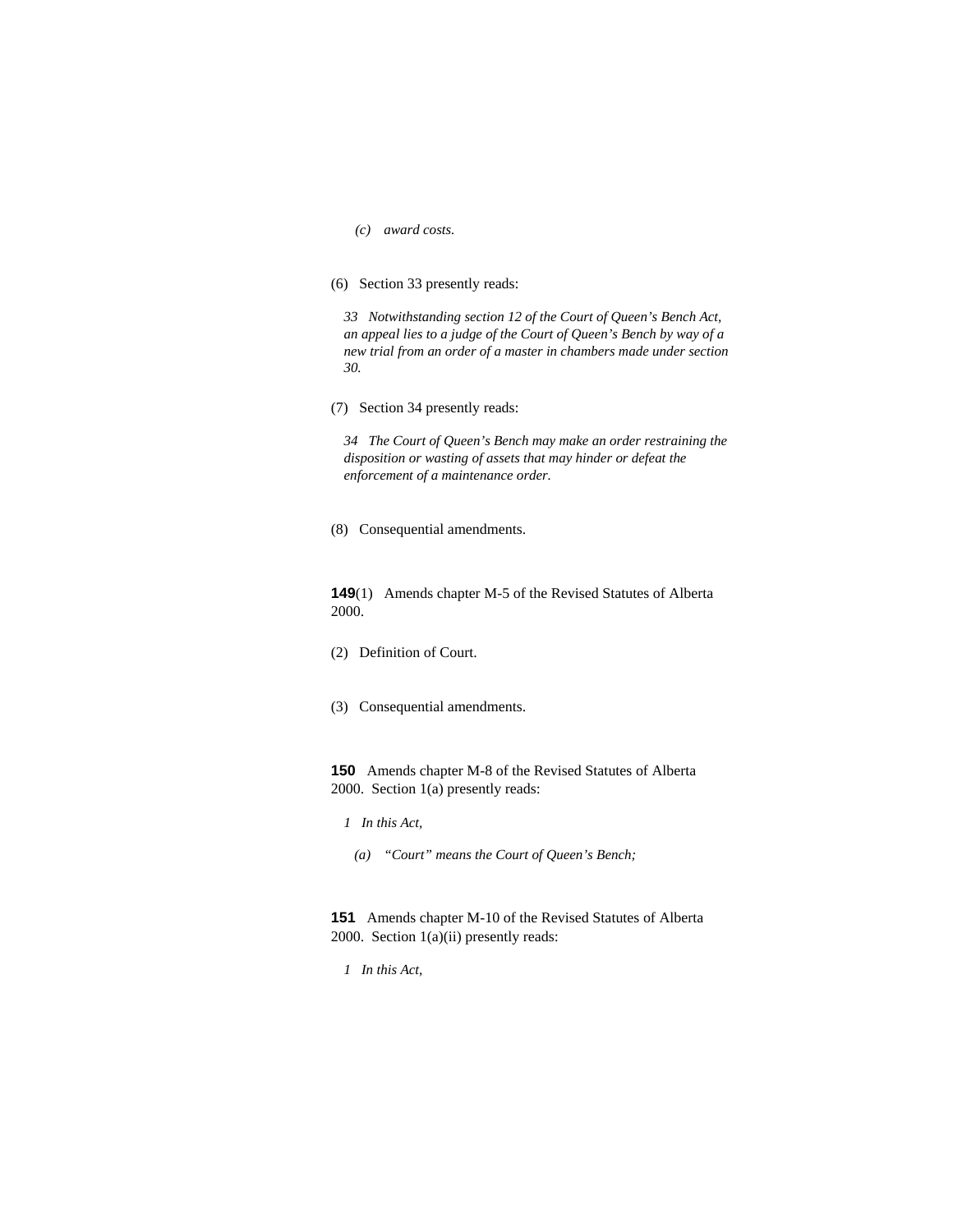- *(a) "court" means* 
	- *(ii) the Provincial Court,*

**152**(1) Amends chapter M-13 of the Revised Statutes of Alberta 2000.

- (2) Definitions of Court and judge.
- (3) Sections 10 and 11 presently read in part:

*10(1) Anyone who has reasonable and probable grounds to believe that a person is* 

- *(a) suffering from mental disorder, and*
- *(b) in a condition presenting or likely to present a danger to the person or others*

*may bring an information under oath before a provincial judge.* 

- *(2) If the provincial judge is satisfied that*
- *(a) the person is in a condition presenting or likely to present a danger to the person or others, and*
- *(b) an examination can be arranged in no other way,*

*the provincial judge may issue a warrant to apprehend that person for an examination.* 

*(3) If the provincial judge issues a warrant under this section, the provincial judge shall also issue brief written reasons for the issuance of the warrant.* 

*(7) Where a peace officer has not apprehended a person within 7 days from the date of the warrant, the warrant ceases to be effective unless, before the expiry of the 7-day period, a provincial judge extends the duration of the warrant under section 11.* 

*11(1) On the application of a peace officer, a provincial judge may extend the duration of a warrant issued under section 10 on one occasion only for a period of up to 7 days from the day on which the warrant expires under that section.*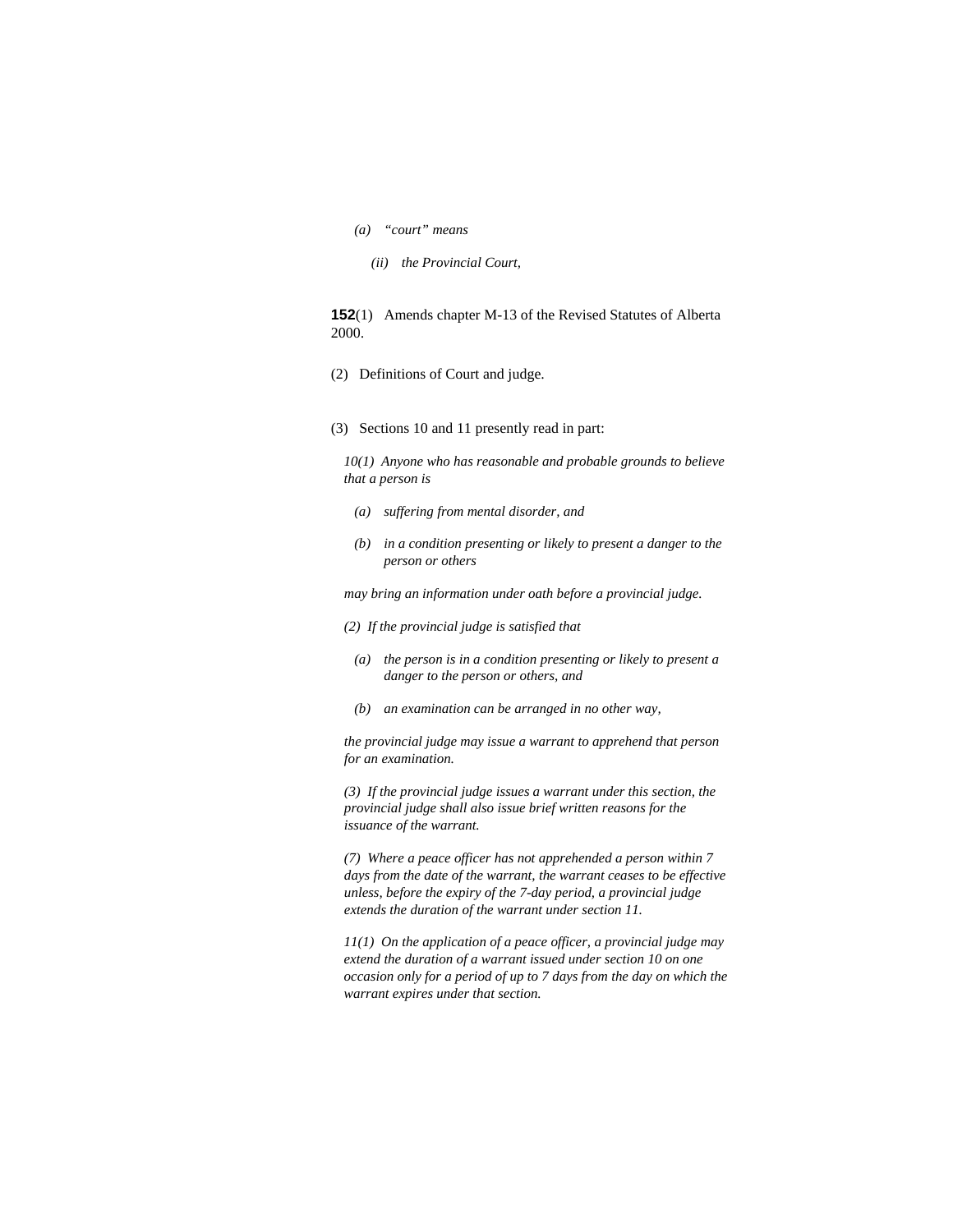*(2) If, in the opinion of a peace officer, it would be impracticable to appear personally before a provincial judge to apply for an order in accordance with subsection (1), the peace officer may make the application by telephone or other means of telecommunication to a provincial judge.* 

*(5) The information submitted by telephone or other means of telecommunication shall include a statement of the circumstances that make it impracticable for the peace officer to appear personally before a provincial judge.* 

*(6) A provincial judge who is satisfied that an application made by telephone or other means of telecommunication* 

- *(a) conforms to the requirements of subsection (5), and*
- *(b) discloses reasonable grounds for dispensing with personal appearance for the purpose of making an application under subsection (1)*

*may make an order extending the duration of the warrant for a period of up to 7 days from the day on which the warrant expires under section 10.* 

- *(7) If a provincial judge makes an order under subsection (6),* 
	- *(a) the judge shall complete and sign an order in the prescribed form, noting on its face the date, time and place at which it was made,*
	- *(b) the peace officer, on the direction of the judge, shall complete, in duplicate, a facsimile of the order in the prescribed form, noting on its face the name of the provincial judge making the order and the date, time and place at which it was made, and*
	- *(c) the judge shall, as soon as practicable after the order has been made, cause the order to be filed with the clerk of the court.*
- (4) Consequential amendments.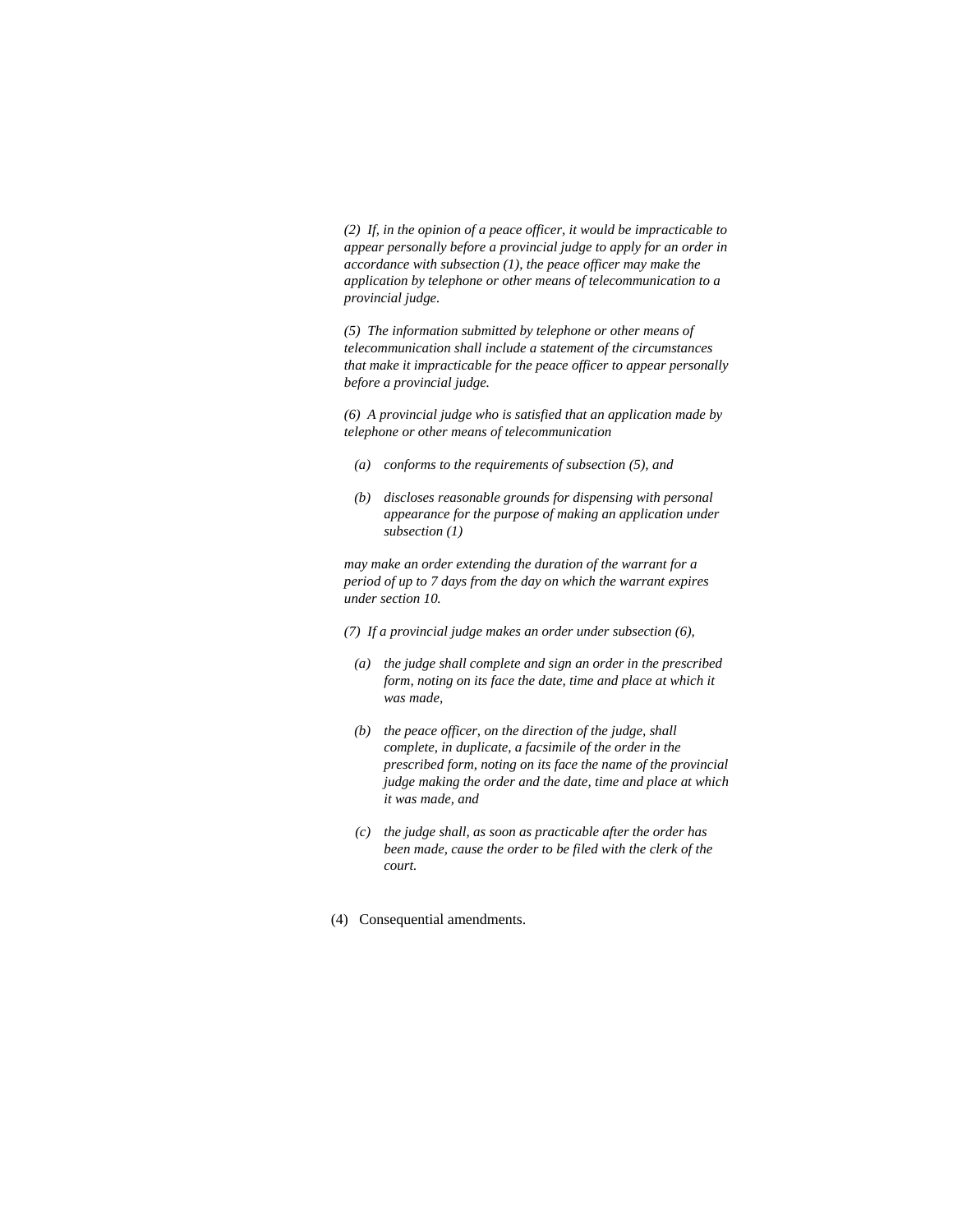**153** Amends chapter M-14 of the Revised Statutes of Alberta 2000. Section 66(2) presently reads:

*(2) A judge of the Provincial Court who is satisfied by information on oath of a person authorized by the settlement council that* 

- *(a) there are reasonable grounds to believe that a nuisance exists in a dwelling house, or*
- *(b) it is necessary to enter a dwelling house to inspect for compliance with this Act or the regulations or a settlement bylaw or General Council Policy under this Act,*

*may, ex parte or on such notice as the judge directs, issue a warrant in a form satisfactory to the judge authorizing the person named in the warrant to enter the dwelling house subject to any conditions that the judge considers appropriate.* 

**154** Amends chapter M-18 of the Revised Statutes of Alberta 2000. Section 1 presently reads:

*1 In this Act, "Court" means the Court of Queen's Bench.* 

**155** Amends chapter 23 of the Statutes of Alberta, 2001. Section 7(6)(a) presently reads:

- *(6) Section 44 is amended*
- *(a) in subsections (1) and (2) by adding "or of the Provincial Court" after "Bench";*

**156**(1) Amends chapter M-20 of the Revised Statutes of Alberta 2000.

- (2) Section  $1(1)(c)(i)$  presently reads:
	- *1(1) In this Act,*
	- *(c) "court" means*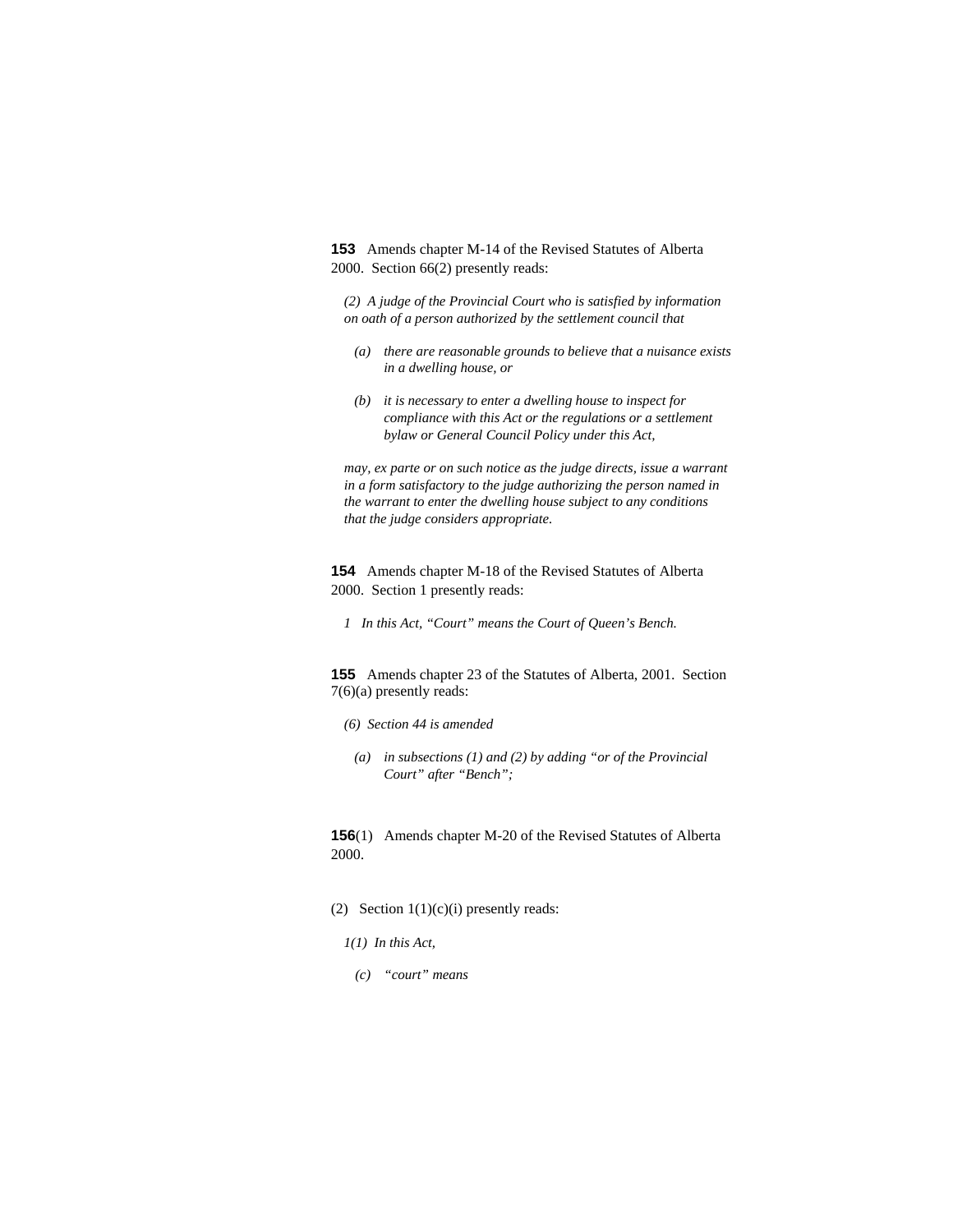#### *(i) the Provincial Court, or*

(3) The heading for Part 5 presently reads:

*Part 5 The Provincial Court* 

(4) Section 53(1)(a) presently reads:

*53(1) The Provincial Court has the jurisdiction to grant any remedy or relief under this Act other than* 

- *(a) giving a judgment for debt or damages in excess of the amount prescribed under the Provincial Court Act, or*
- (5) Section 54 presently reads:

*54 The Provincial Court Act and the regulations made under that Act, to the extent they are not changed by or provided for in this Act or the regulations under this Act, apply to proceedings before the Provincial Court and to appeals from decisions of the Provincial Court.* 

(6) Consequential amendments.

**157** Amends chapter N-6 of the Revised Statutes of Alberta 2000. Section 4 presently reads:

*4 Every provincial judge, master in chambers, judge of the Court of Queen's Bench and judge of the Court of Appeal is by virtue of that office a notary public for Alberta.* 

**158** Amends chapter P-17 of the Revised Statutes of Alberta 2000. Sections  $20(1)(o)$  and  $47(1)(k)$  presently read:

*20(1) For the purpose of conducting an appeal or an inquiry before the Board, the following applies:*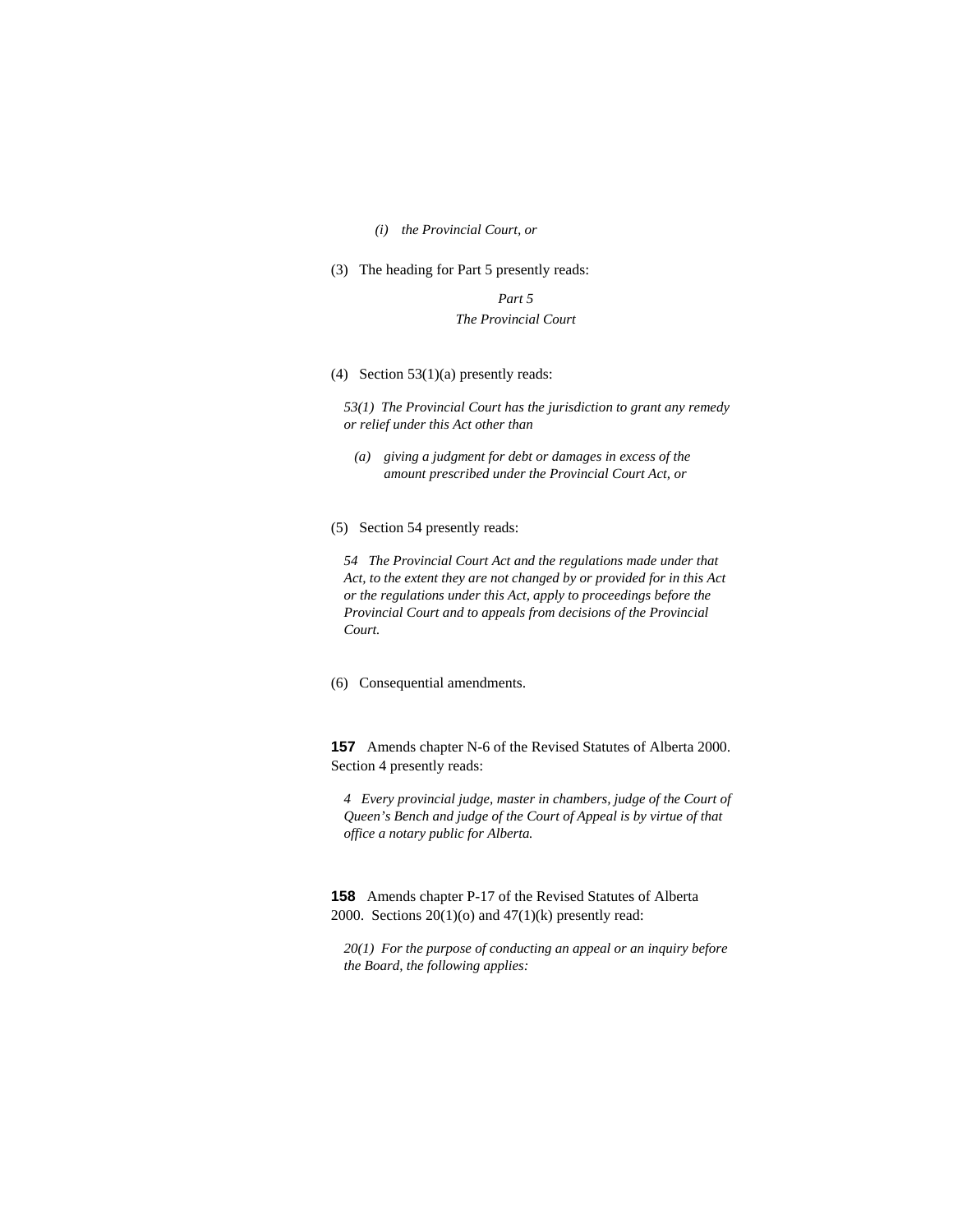*(o) a witness, other than one employed for a police service, attending a proceeding before the Board is entitled to the same fees and allowances as a witness summoned to attend at the Provincial Court unless otherwise provided for by a regulation made under this Act;* 

*47(1) Where a hearing is proceeded with under section 45(3) or 46(4), the following applies:* 

 *(k) a witness, other than one employed for a police service, attending a hearing is entitled to the same fees and allowances as a witness summoned to attend at the Provincial Court unless otherwise provided for by a regulation made under this Act.* 

**159** Amends chapter P-25 of the Revised Statutes of Alberta 2000. Section 10 presently reads:

*10 Nothing in this Act authorizes proceedings against the Crown under the Provincial Court Act or the Masters and Servants Act.* 

**160**(1) Amends chapter P-27 of the Revised Statutes of Alberta 2000.

- (2) Section 1(f), (g) and (h) presently read:
	- *1 In this Act,* 
		- *(f) "judge" means a justice of the Court of Queen's Bench, a judge of the Provincial Court or a designated justice of the peace;*
		- *(g) "protection order" means an emergency protection order and a Queen's Bench protection order;*
		- *(h) "Queen's Bench protection order" means an order granted under section 4;*
- (3) Section 2 presently reads in part: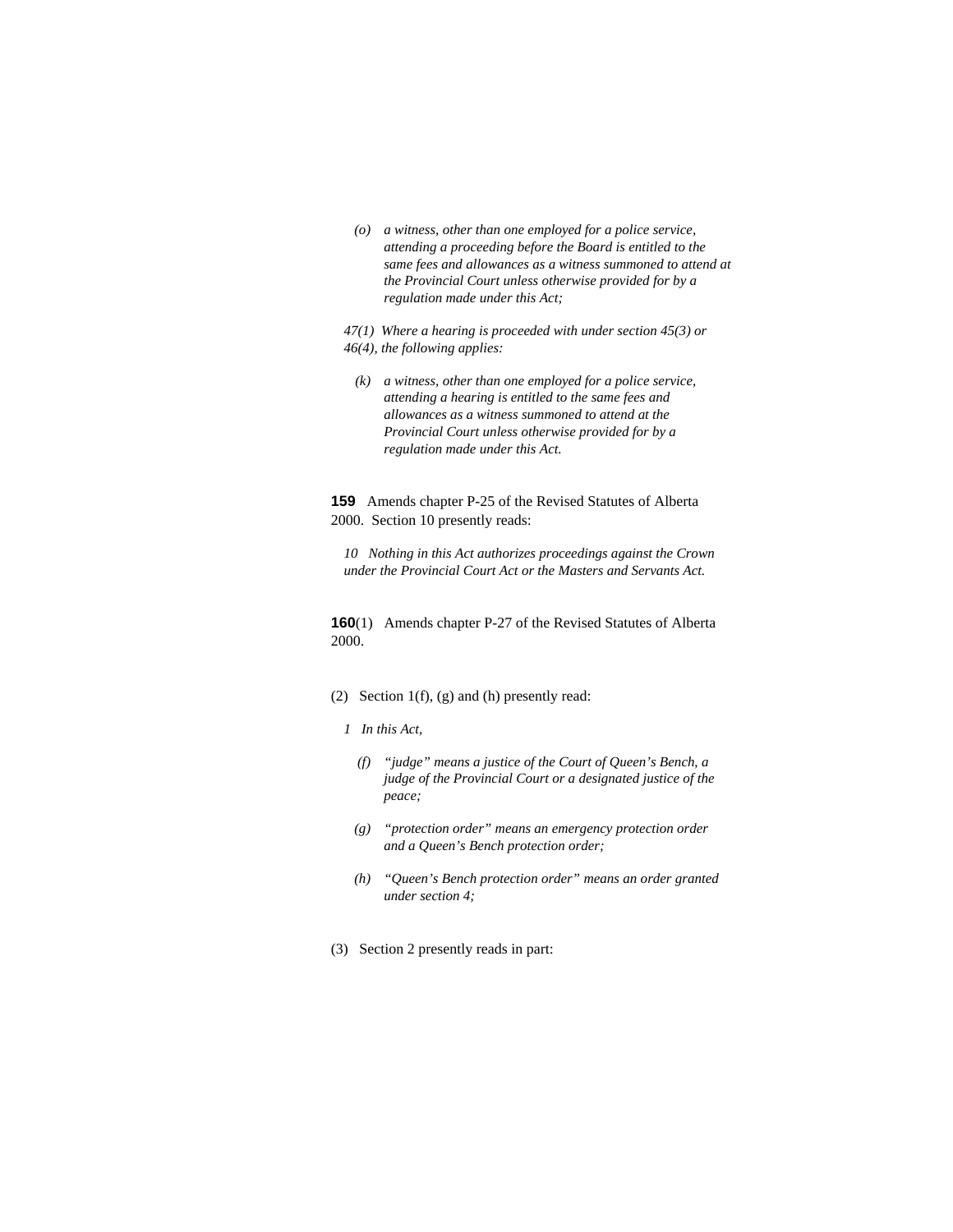*2(1) An order under this section may be granted by a provincial court judge or a designated justice of the peace, on application without notice to the respondent, if the judge or justice of the peace determines* 

- *(a) that family violence has occurred, and*
- *(b) that, by reason of seriousness or urgency, the order should be granted to ensure the immediate protection of the claimant.*

*(2) In determining whether an order should be granted, the provincial court judge or designated justice of the peace must consider, but is not limited to considering, the following:* 

- *(a) the nature of the family violence;*
- *(b) the history of family violence by the respondent toward the claimant;*
- *(c) the existence of any immediate danger to persons or property;*
- *(d) the best interests of the claimant and any child of the claimant or any child who is in the care and custody of the claimant.*

*(3) An order under this section may include any or all of the following:* 

 *(g) any other provision that the provincial court judge or designated justice of the peace considers necessary to provide for the immediate protection of the claimant.* 

*(4) An order under this section may be subject to any terms and conditions that the provincial court judge or designated justice of the peace considers appropriate.* 

*(6) An order under this section must indicate the date, time and place at which the order is scheduled for review at a hearing by a justice of the Court of Queen's Bench, which may not be later than 7 working days after the granting of the order.* 

(4) Section 3 presently reads:

*3(1) If a provincial court judge or a designated justice of the peace grants an emergency protection order, the judge or justice of the*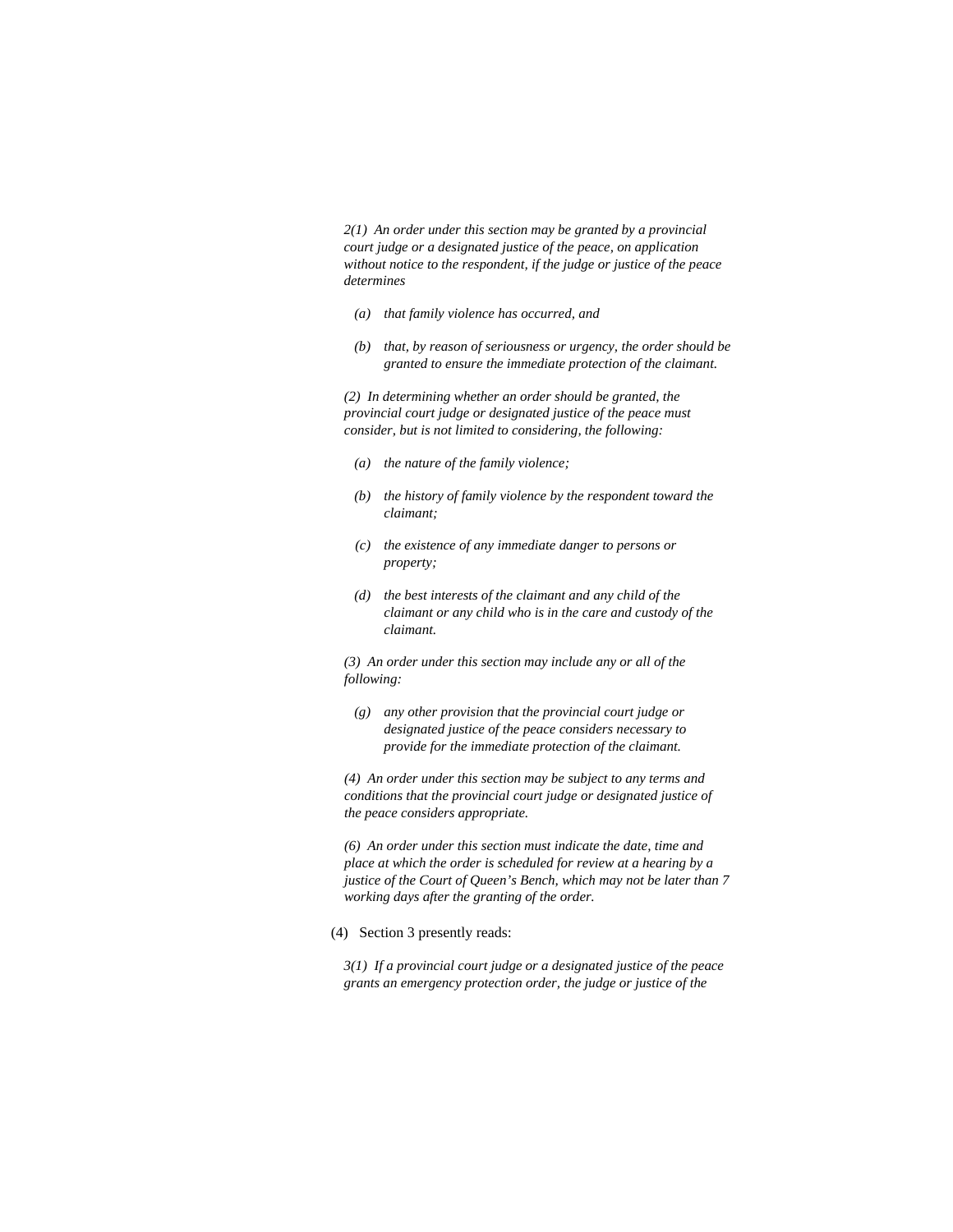*peace must, immediately after granting the order, forward to the Court of Queen's Bench a copy of the order and all supporting documentation, including any notes.* 

*(2) A hearing referred to in section 2(6) must be based on affidavit evidence and any other sworn evidence.* 

*(3) The evidence that was before the provincial court judge or designated justice of the peace may also be considered as evidence at the hearing.* 

*(4) At the hearing, the justice of the Court of Queen's Bench may, whether or not the claimant or the respondent is in attendance,* 

- *(a) revoke the order,*
- *(b) direct that an oral hearing be held,*
- *(c) confirm the order, in which case the order becomes an order of the Court of Queen's Bench, or*
- *(d) revoke the order and grant an order under section 4.*
- (5) Section 4(1) presently reads:

*4(1) An order under this section may be granted by a justice of the Court of Queen's Bench on application if the justice determines that the claimant has been the subject of family violence.* 

### (6) Consequential amendments.

(7) Section 6(4) presently reads:

*(4) An application to the Court of Queen's Bench under this Act must be made by originating notice unless it is further to proceedings that have been commenced.* 

(8) Section 7(3) presently reads:

*(3) The Court of Queen's Bench may, on application, extend the term of a protection order for periods not exceeding one year each.*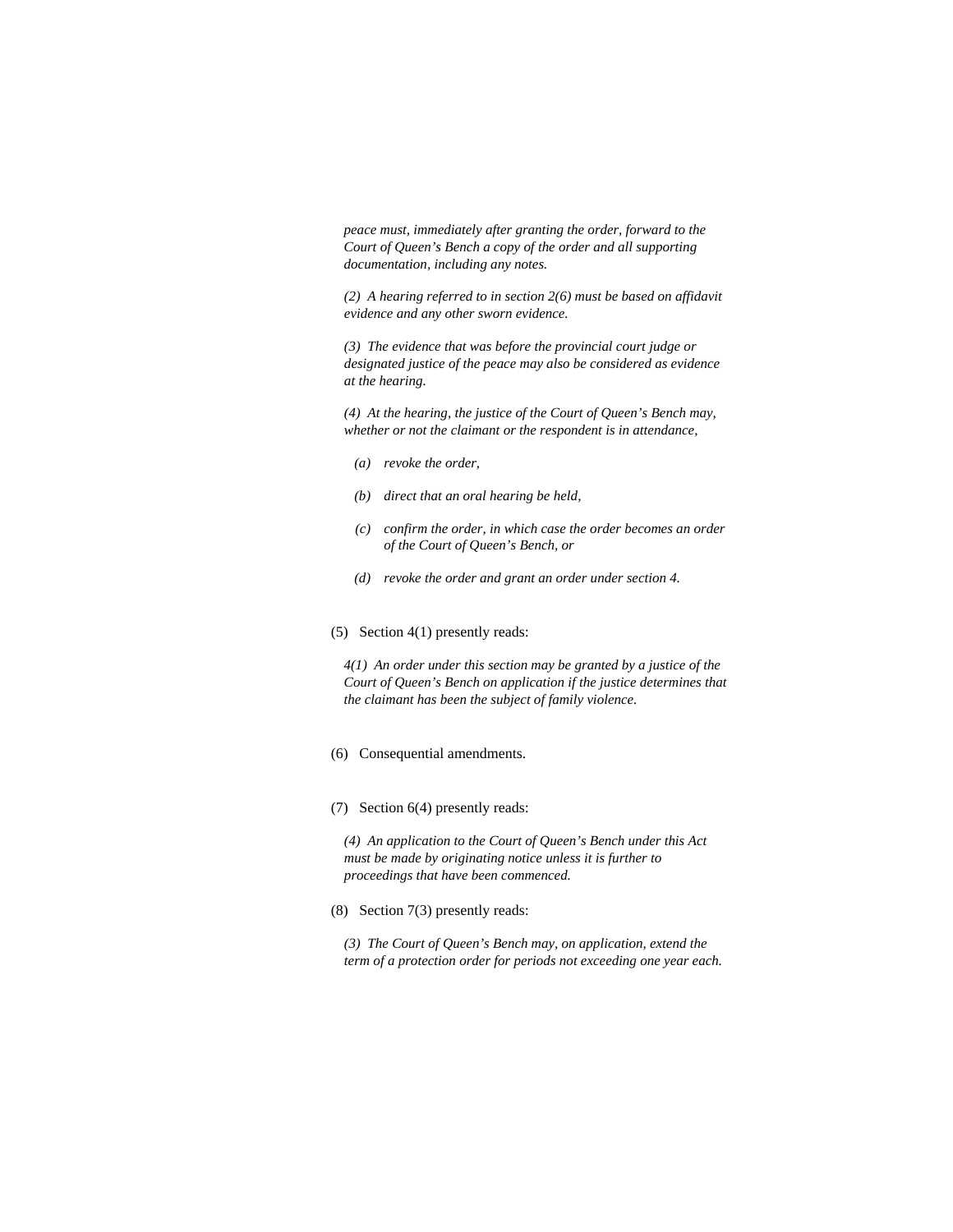# (9) Section 8(1) presently reads:

*8(1) The clerks of the Court of Queen's Bench and of the Provincial Court must keep confidential any information relating to the location of a claimant unless the claimant or a person acting on the claimant's behalf consents to the giving of the information.* 

**161**(1) Amends chapter P-28 of the Revised Statutes of Alberta 2000.

- (2) Section 1(1)(b) presently reads:
	- *1(1) In this Act,*
	- *(b) "Court" means the Provincial Court;*
- (3) Section 6.1 presently reads:

*6.1 In sections 6.2 to 6.5, "Court" means the Provincial Court and the Court of Queen's Bench.* 

(4) Consequential amendments.

# **162**(1) Amends chapter P-34 of the Revised Statutes of Alberta 2000.

- (2) Section 1(c) presently reads:
	- *1 In this Act,* 
		- *(c) "Court" means The Provincial Court of Alberta;*
- (3) Sections 26(1) and 36(1) presently read:

*26(1) When authorized by the regulations or a bylaw or ministerial order under section 44 and by a summons served on a defendant, the defendant who wishes to plead guilty may make a voluntary payment in respect of a summons by delivering on or before the initial appearance date the summons together with*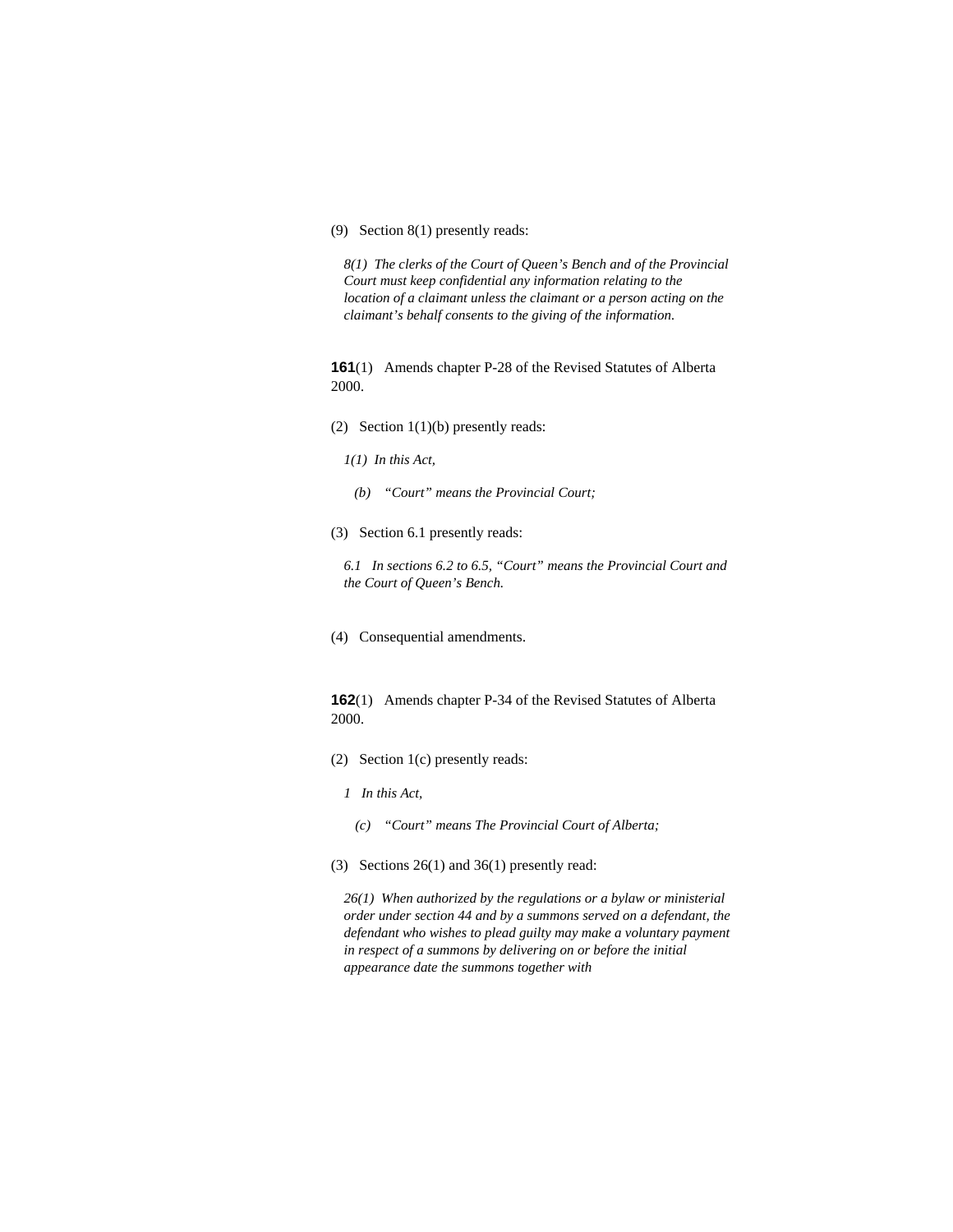- *(a) an amount equal to the combined amounts of the specified penalty for the offence as provided for in the regulations and the applicable surcharge, if any, or*
- *(b) if the defendant is charged with an offence under a bylaw or ministerial order, an amount equal to the specified penalty for the offence as provided in the relevant bylaw or ministerial order,*

*to a Court office at a location prescribed under section 9(2)(a) of the Provincial Court Act or, where permitted by regulation, to a person acting as an agent of the Court for the purpose of receiving voluntary payments.* 

*36(1) If an offence notice is served on a defendant and the defendant wishes to plead guilty to the charge, the defendant may make a voluntary payment by delivering the offence notice together with an amount equal to the specified penalty and the applicable surcharge, if any, to a court office at a location prescribed under section 9(2)(a) of the Provincial Court Act or, where permitted by regulation, to a person acting as an agent of the Court for the purposes of receiving payment in the amount of the specified penalty.* 

**163** Amends chapter P-37 of the Revised Statutes of Alberta 2000. Sections 30(3) and 47(1) and (2) presently read:

*(3) When the medical officer of health is not able to complete the investigation within 24 hours, the medical officer of health may make an application to a provincial court judge for an order to extend the period of detention or closure under subsection (2) for an additional period of not more than 7 days, and the judge may make the order accordingly.* 

*47(1) Any person who has reasonable and probable grounds to believe that a person* 

- *(a) is infected with a disease prescribed in the regulations for the purpose of this section, and*
- *(b) refuses or neglects* 
	- *(i) to submit*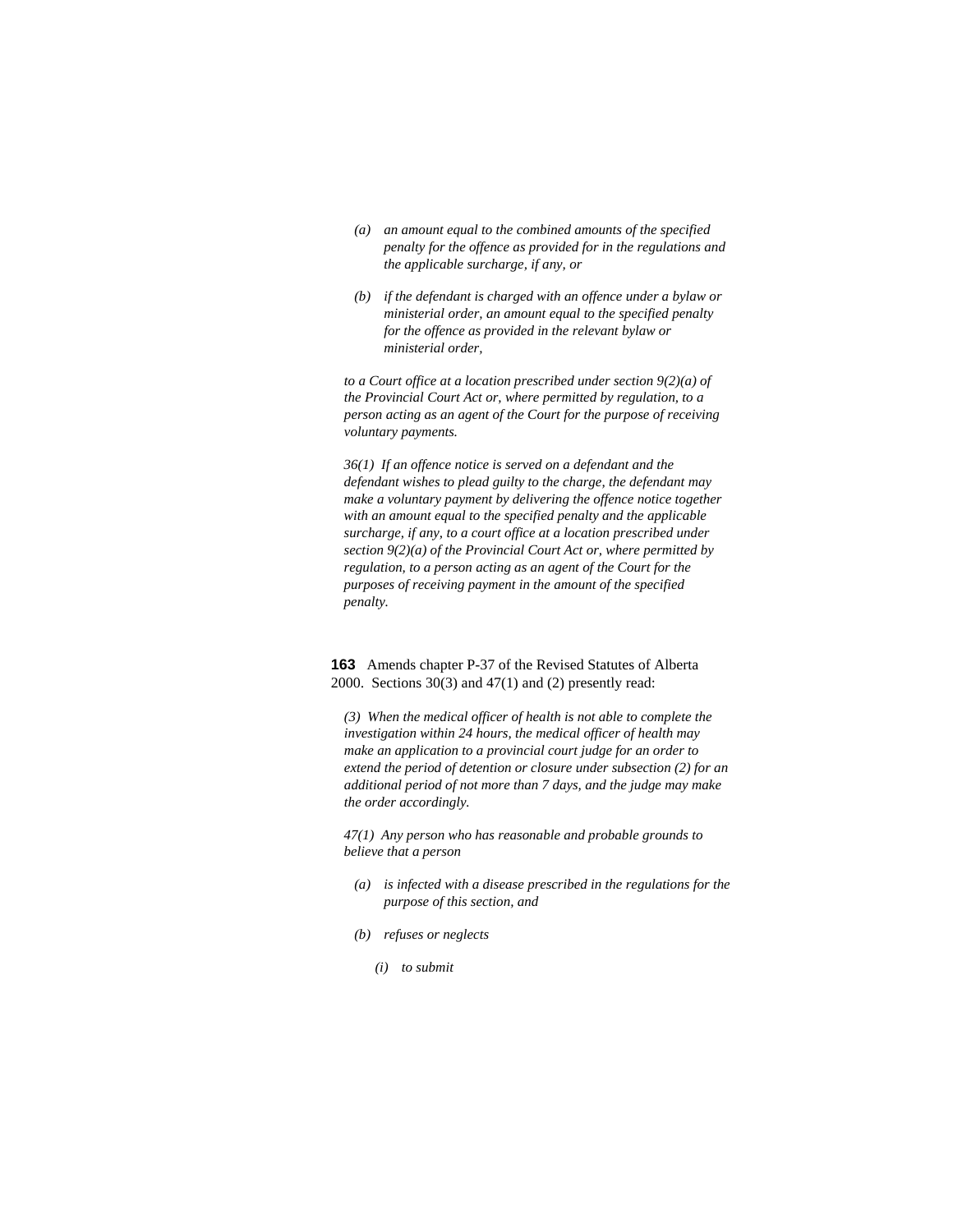- *(A) to a medical examination for the purpose of ascertaining whether the person is infected with the disease, or*
- *(B) to medical, surgical or other remedial treatment that has been prescribed by a physician and that is necessary to render the person non-infectious, or*
- *(ii) to comply with any other conditions that have been prescribed by a physician as being necessary to mitigate the disease or limit its spread to others,*

*may bring an information under oath before a provincial court judge.* 

*(2) Where an information is brought before a provincial court judge under subsection (1) and the judge is satisfied that the person with respect to whom the information is brought should be examined in the interests of the person's own health or the health of others and that the examination cannot reasonably be arranged in any other way, the judge may issue a warrant in the prescribed form to apprehend that person for the purpose of the examination.* 

**164** Amends chapter P-39 of the Revised Statutes of Alberta 2000. Section 7(3) presently reads:

*(3) If a commissioner who is also a judge of the Court of Appeal, the Court of Queen's Bench or the Provincial Court is of the opinion that a view or inspection of any public building will assist the inquiry, the commissioner may issue an order permitting any person whom the commissioner names in the order, together with any peace officer that person calls on for assistance, to enter, if necessary by force, and view or inspect the public building.* 

**165**(1) Amends chapter R-17 of the Revised Statutes of Alberta 2000.

### (2) Section  $1(1)(c)(i)$  presently reads:

*1(1) In this Act,* 

 *(c) "court" means*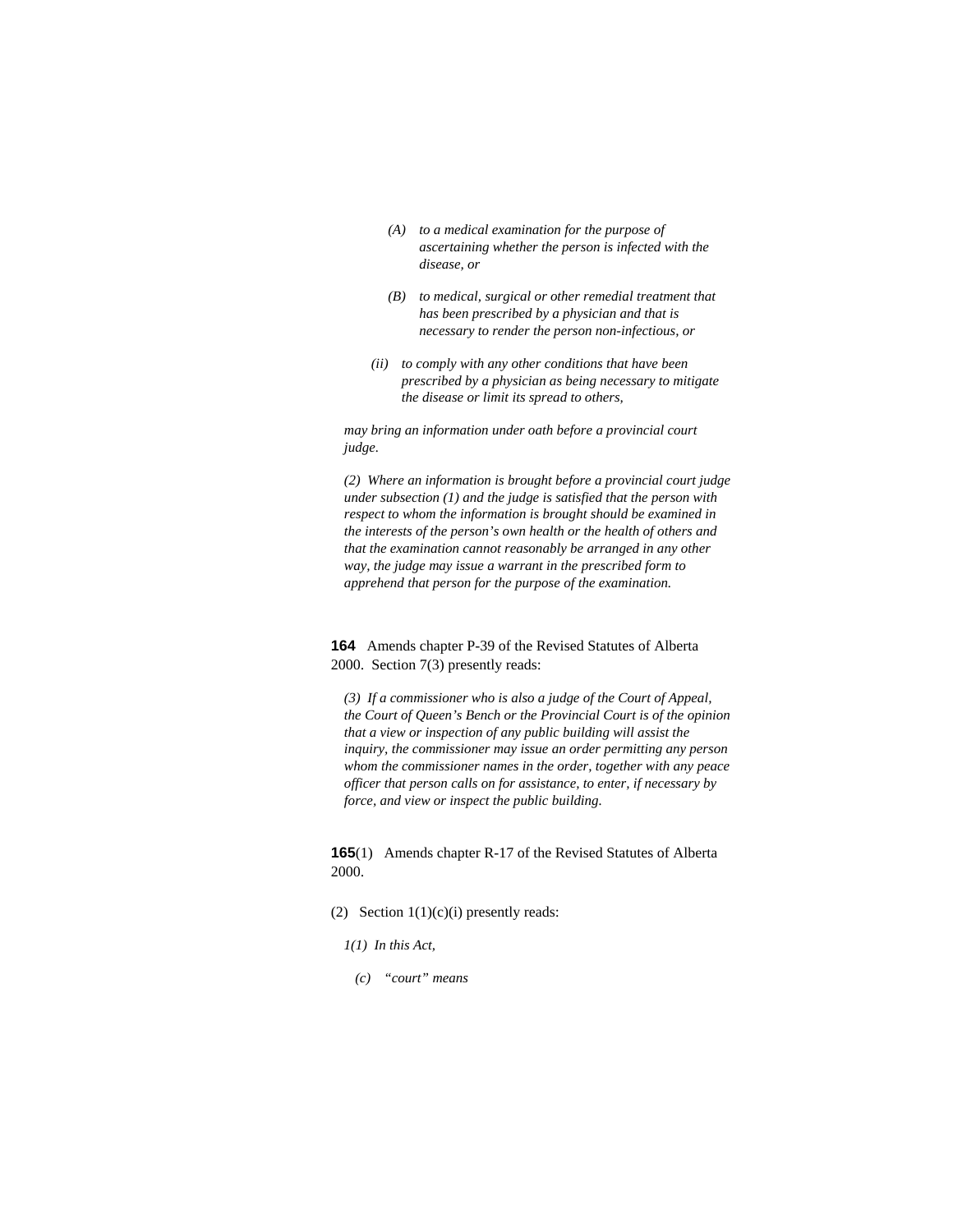### *(i) the Provincial Court, or*

(3) The heading for Part 5 presently reads:

*Part 5 The Provincial Court* 

(4) Section  $50(1)(a)$  presently reads:

*50(1) The Provincial Court has the jurisdiction to grant any remedy or relief under this Act other than* 

- *(a) giving a judgment for debt or damages in excess of the amount prescribed under the Provincial Court Act, or*
- (5) Section 51 presently reads:

*51 The Provincial Court Act and the regulations made under that Act to the extent they are not changed by or provided for in this Act or the regulations under this Act apply to proceedings before the* 

*Provincial Court and to appeals from decisions of the Provincial Court.* 

(6) Consequential amendments.

**166**(1) Amends chapter S-3 of the Revised Statutes of Alberta 2000.

- (2) Section 14(1)(b) presently reads:
	- *14(1) In this section,*
	- *(b) "judge" means a judge of the Provincial Court;*
- (3) Section 127(1)(d) and (n) presently read:

*127(1) For the purpose of conducting a hearing before the Attendance Board, the following apply:*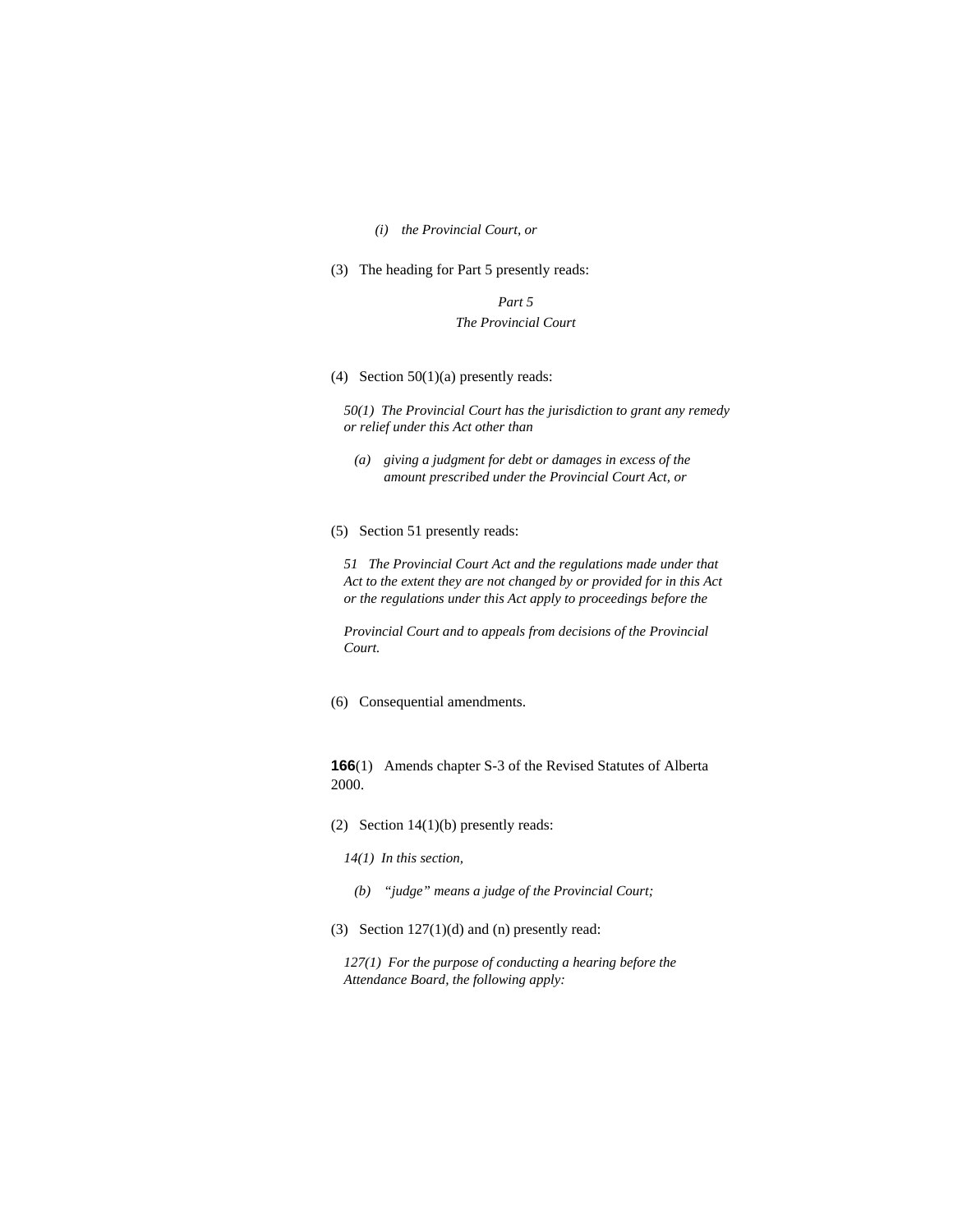- *(d) if a person fails to attend, to answer questions or to produce an item as required under clause (b) or (c) or subsection (2) or (3), the Attendance Board may apply to the Court of Queen's Bench for an order committing that person for contempt in the same manner as if that person were in breach of an order or judgment of that Court;*
- *(n) a witness attending a proceeding before the Attendance Board may be paid the same fees and allowances as a witness summoned to attend at the Provincial Court unless otherwise prescribed in the regulations;*
- (4) Section 128(3) and (4) presently read:

*(3) A copy of an order of the Attendance Board made under subsection (1) may be filed with the clerk of the Court of Queen's Bench in the judicial district in which the cause of the proceedings before the Attendance Board arose.* 

*(4) On the filing of a copy of an order with the clerk of the Court of Queen's Bench pursuant to subsection (3), the order of the Attendance Board has the same force and effect as if the order were an order of that Court.* 

**167** Amends chapter S-20 of the Revised Statutes of Alberta 2000. Section 26 presently reads:

*26(1) When a person believes that any other person owns or has in that other person's possession a dog that within one month before the date of an application under this section has worried, injured or destroyed livestock or domestic fowl outside land owned or occupied by the owner or person in possession of the dog, the person who so believes may apply to the Provincial Court for an order that the dog be killed.* 

*(2) When the Provincial Court finds that a dog has, within one month before the date of the application under subsection (1), worried, injured or destroyed livestock or domestic fowl outside the land occupied by the owner or person in possession of the dog, the Provincial Court may* 

 *(a) order the dog to be killed, or*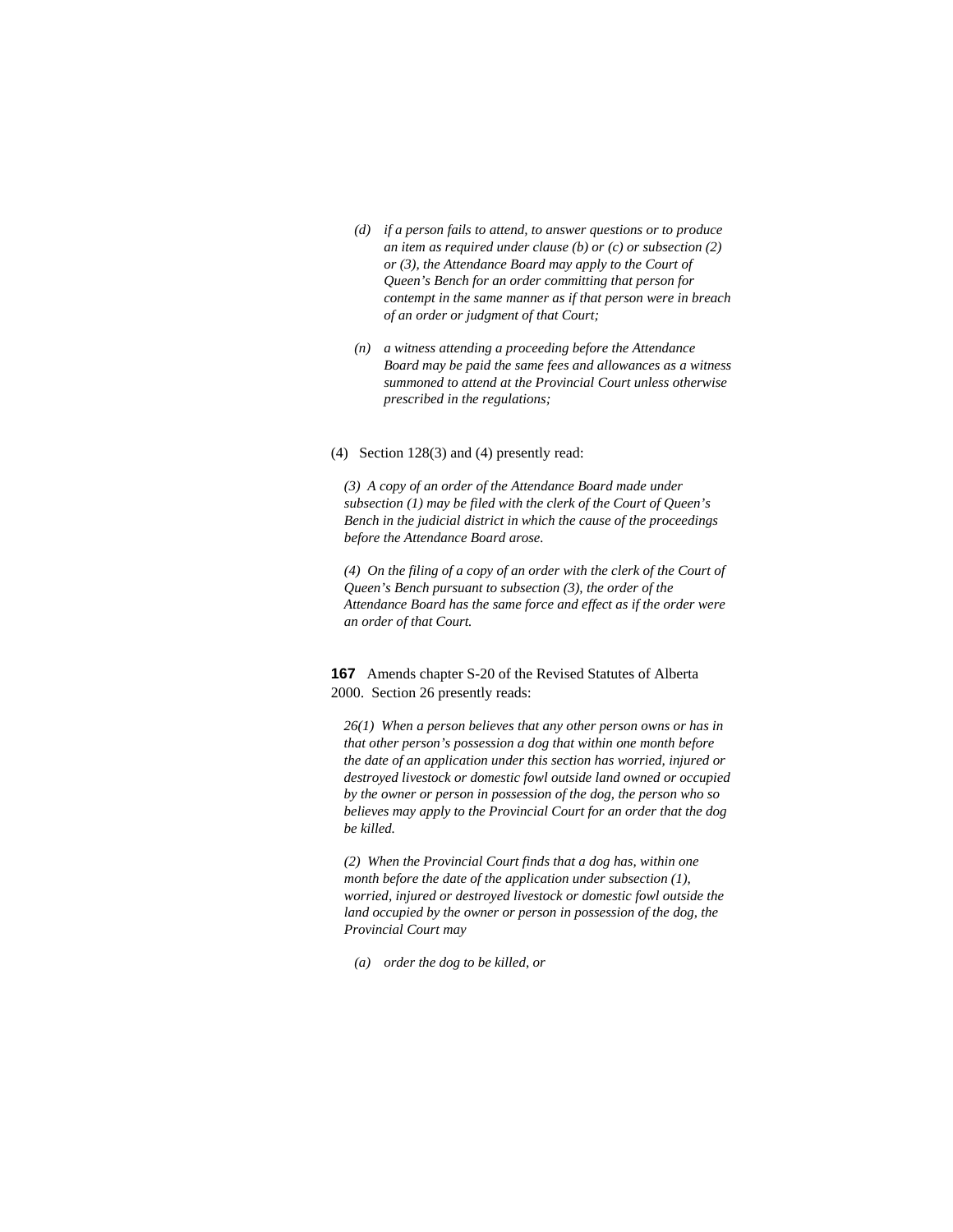*(b) make any other order the Court considers appropriate in the circumstances.* 

# **168**(1) Amends chapter T-4 of the Revised Statutes of Alberta 2000.

- (2) Section 23(5) presently reads:
	- *(5) If an officer*
	- *(a) is refused entry into premises or a place referred to in subsection (3),*
	- *(b) is not given consent to enter a dwelling house,*
	- *(c) has reasonable grounds to believe that* 
		- *(i) the officer will be refused entry into premises or a place referred to in subsection (2), or*
		- *(ii) the officer will not be given consent to enter a dwelling house,*
- *or* 
	- *(d) is impeded or has reasonable grounds to believe that the officer will be impeded in the carrying out of an inspection, audit or examination of any record, document, item or thing,*

*the officer may apply to a judge of The Provincial Court of Alberta for an order authorizing the officer to enter the premises, place or dwelling house and carry out the officer's inspection, audit or examination.* 

(3) Section 24(4)(a) presently reads:

*(4) Following a seizure under subsection (3), other than a seizure of tobacco in or near a vehicle, the officer shall, within a reasonable time,* 

 *(a) furnish a judge of the Provincial Court with an affidavit stating that the officer has reasonable and probable grounds to believe that the person named in the affidavit has committed an offence under this Act or the regulations, or*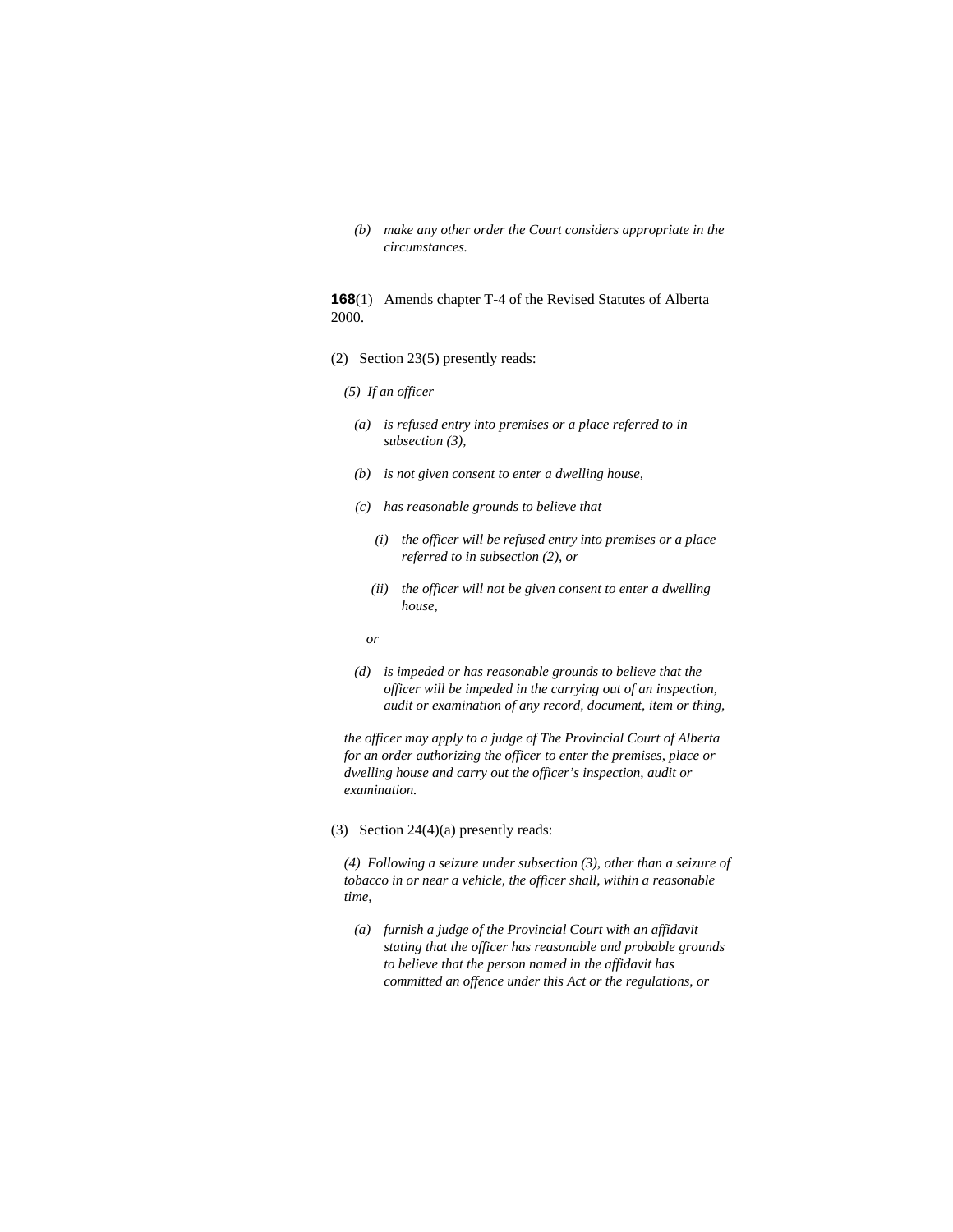**169**(1) Amends chapter T-6 of the Revised Statutes of Alberta 2000.

(2) Section 170 presently reads in part:

*(3) When a peace officer has seized a vehicle pursuant to subsection (2), the peace officer shall, as soon as practicable after the seizure, apply to the Provincial Court for an order permitting the examination, testing or detention of the seized vehicle.* 

*(4) On application under subsection (3), the Provincial Court may, if it considers it appropriate in the circumstances, do one or more of the following:* 

- *(a) order the examination or testing of the seized vehicle;*
- *(b) order the further detention and storage of the vehicle;*
- *(c) order the release of the vehicle to any person with a rightful claim to it, with or without a requirement that the person deposit with the Court security not exceeding the amount that*

 *the Court may grant in damages under the Provincial Court Act.* 

*(5) An order made under subsection (4) may be renewed, amended or extended on application to the Provincial Court.* 

*(6) In hearing an application pursuant to subsection (4), the Provincial Court may, if it orders the vehicle to be released to a person with a rightful claim to it without the requirement of any deposit of security with the Court, order that the costs referred to in section 63(1) be paid* 

- *(a) in any case where the seizure was effected by a member of a municipal police service, by the municipality, or*
- *(b) in any other case, by the Crown in right of Alberta.*

*(7) In hearing a trial of any offence relating to any vehicle seized pursuant to this section the Provincial Court may, if the person with a rightful claim to the vehicle is not convicted of any offence relating to the vehicle, order that the costs referred to in section 63(1) be paid*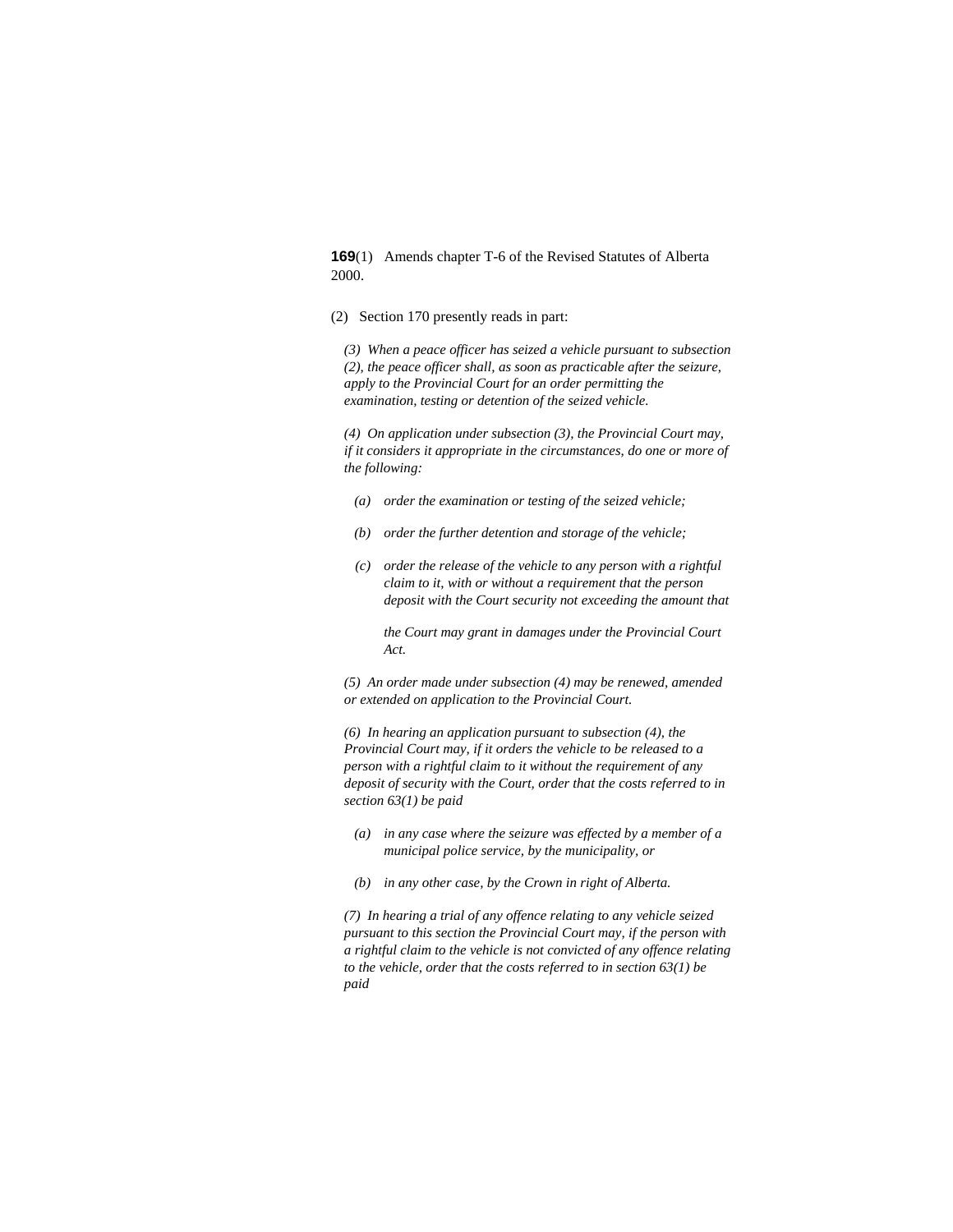- *(a) in any case where the seizure was effected by a member of a municipal police service, by the municipality, or*
- *(b) in any other case, by the Crown in right of Alberta.*
- (3) Section 171 presently reads in part:

*(2) When a peace officer has seized a vehicle pursuant to subsection (1), the peace officer shall, as soon as practicable after the seizure, apply to the Provincial Court for an order permitting the seized vehicle to be detained until the final disposition of any proceedings that may be taken under this Act in respect of the offence for which the vehicle was seized.* 

*(3) On application under subsection (2), the Provincial Court may, if it considers it appropriate in the circumstances, do one or more of the following:* 

- *(a) order that the seized vehicle be detained until the final disposition of any proceedings taken under this Act in respect of the offence for which the vehicle was seized;*
- *(b) order that the seized vehicle be detained for a period of time that is less than that provided for under clause (a);*
- *(c) order the release of the vehicle to any person with a rightful claim to it, with or without a requirement that the person deposit with the Court security not exceeding the amount that the Court may grant in damages under the Provincial Court Act.*

*(4) An order made under subsection (3) may be renewed, amended or extended on application to the Provincial Court.* 

*(5) In hearing an application pursuant to subsection (3), the Provincial Court may, if it orders the vehicle to be released to a person with a rightful claim to it without the requirement of any deposit of security with the Court, order that the costs referred to in section 63(1) be paid* 

- *(a) in any case where the seizure was effected by a member of a municipal police service, by the municipality, or*
- *(b) in any other case, by the Crown in right of Alberta.*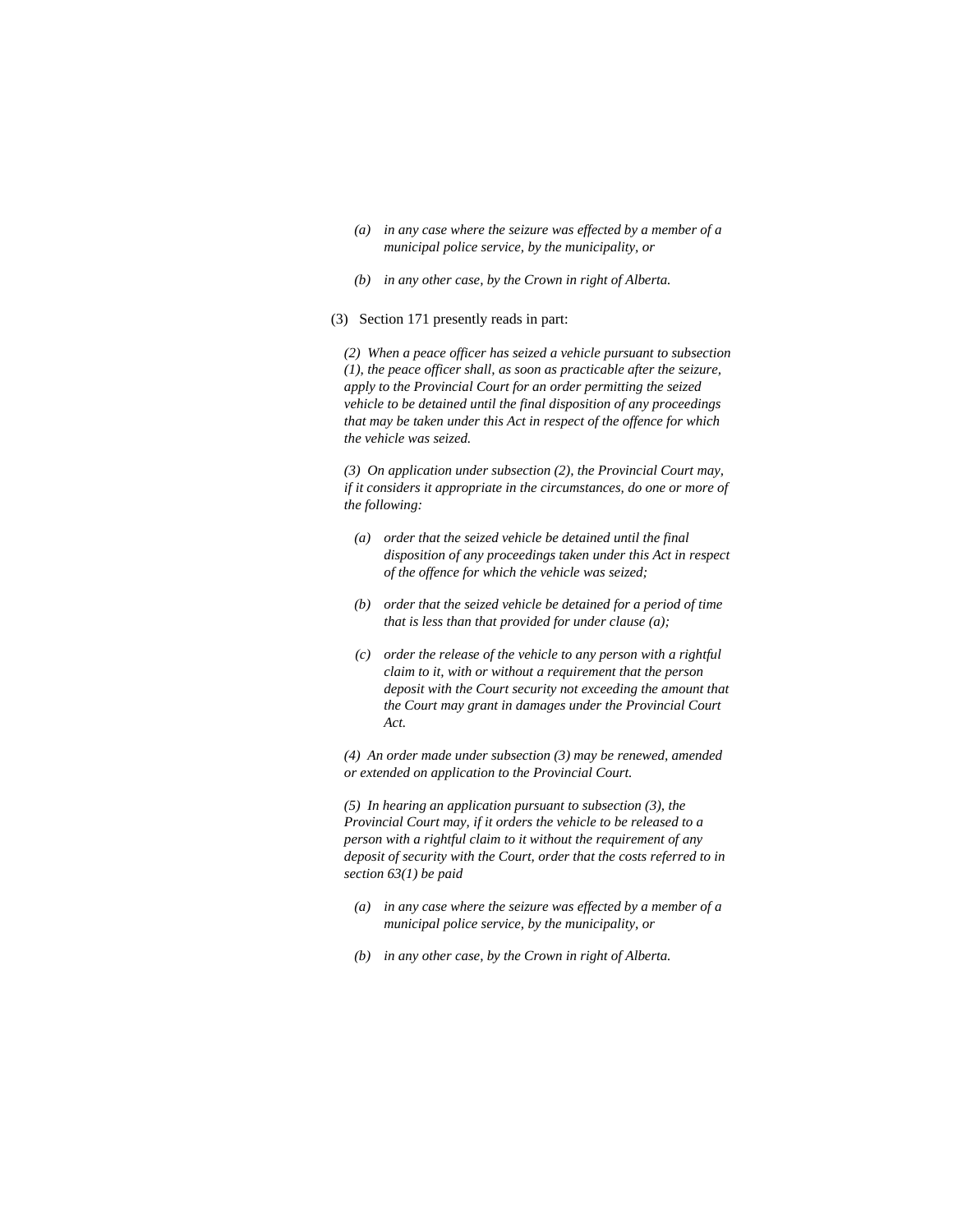*(6) In hearing a trial of the offence in respect of which the vehicle was seized the Provincial Court may, if the person with a rightful claim to the vehicle is not convicted of any offence relating to the vehicle, order that the costs referred to in section 63(1) be paid* 

- *(a) in any case where the seizure was effected by a member of a municipal police service, by the municipality, or*
- *(b) in any other case, by the Crown in right of Alberta.*

**170** Amends chapter T-7 of the Revised Statutes of Alberta 2000. Section 7(1) presently reads:

*7(1) Nothing in this Act authorizes the Provincial Court to hear and determine a case of trespass in which the title to premises, or to any interest in the premises, is called in question or affected.* 

**171** Amends chapter V-3.5 of the Statutes of Alberta, 2001. Section 54 presently reads:

*54 If the Provincial Court makes an order directing the payment of money or the transfer of property under this Act, that order may be filed in the Court of Queen's Bench and on being filed in the Court of Queen's Bench that order becomes a judgment of the Court of Queen's Bench.* 

**172** Amends chapter W-3 of the Revised Statutes of Alberta 2000. Section 132 presently reads in part:

*(2) An information submitted by telephone or other means of telecommunication must be on oath and must be recorded verbatim by the justice, who must, as soon as practicable, cause to be filed with the clerk of The Provincial Court of Alberta nearest to the area in which the tele-warrant is intended for execution, the record or a transcription of the record certified by the justice as to time, date and contents.* 

*(6) If a justice issues a tele-warrant under subsection (5),* 

 *(c) the justice must, as soon as practicable after the tele-warrant has been issued, cause the tele-warrant to be filed with the*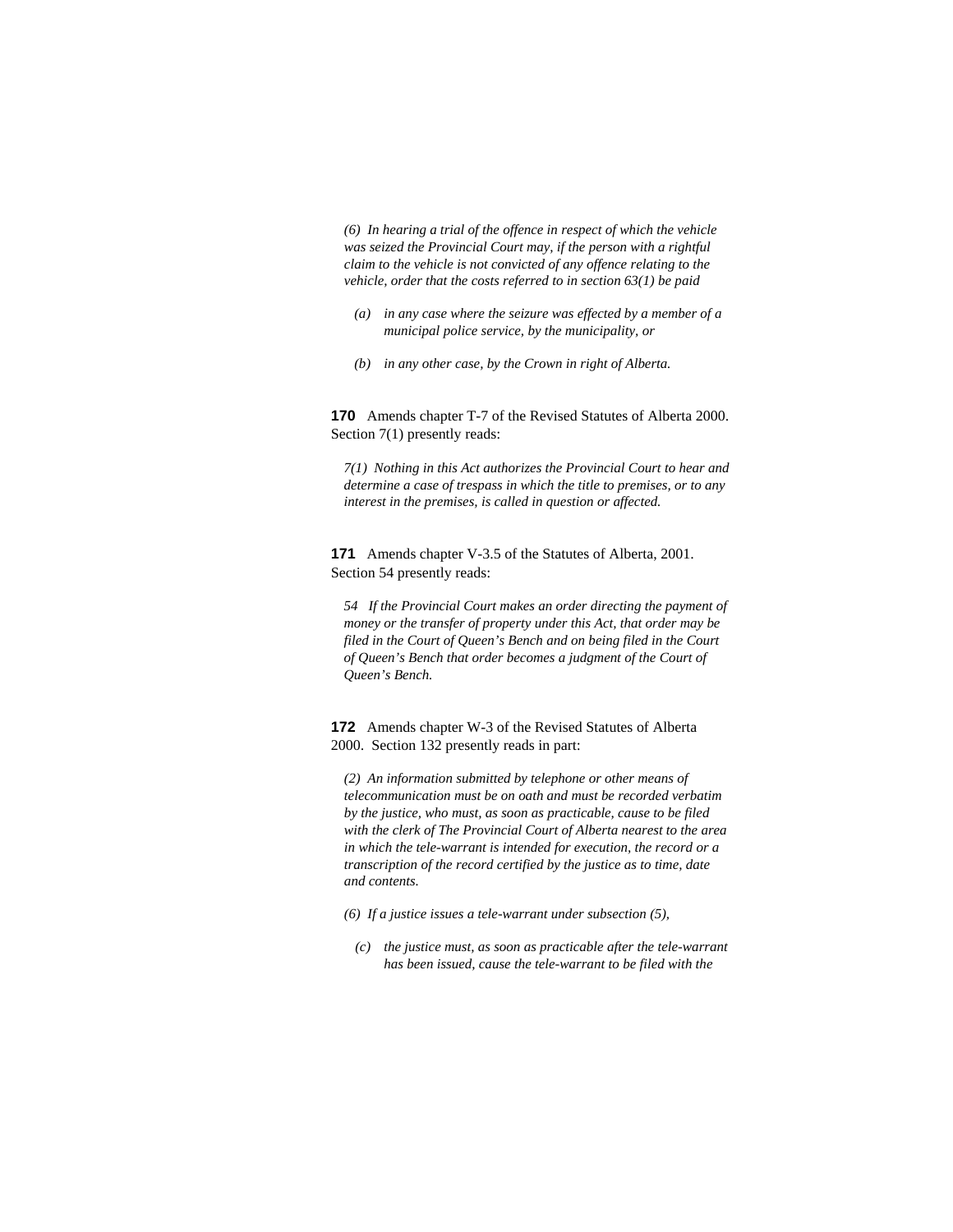*clerk of The Provincial Court of Alberta nearest to the area in which the tele-warrant is intended for execution.* 

*(9) An investigator to whom a tele-warrant is issued under subsection (5) must file a written report with the clerk of The Provincial Court of Alberta nearest to the area in which the tele-warrant was intended for execution as soon as is practicable but within a period not exceeding 7 days after the tele-warrant was executed, which report must include* 

- *(a) a statement of the time and date the tele-warrant was executed, or if the tele-warrant was not executed, a statement of the reasons why it was not executed,*
- *(b) a statement of the things, if any, that were seized pursuant to the tele-warrant and the location where they are being held, and*
- *(c) a statement of the information, data, records, reports, documents and things, if any, that were seized in addition to the things mentioned in the tele-warrant and the location where they are being held, together with a statement of the investigator's grounds for believing that those additional things had been obtained by, or used in, the commission of an offence under this Act.*

*(10) The clerk of The Provincial Court of Alberta with whom a written report is filed pursuant to subsection (9) must, as soon as is practicable, cause the report, together with the information on oath and the tele-warrant to which it pertains, to be brought before a justice to be dealt with in respect of anything that was seized and is referred to in the report, in the same manner as if the things were seized pursuant to a search warrant issued by a justice on an information presented personally by an investigator.* 

**173**(1) Amends chapter Y-1 of the Revised Statutes of Alberta 2000.

- (2) Section  $(1)(n)$  and  $(0)$  presently read:
	- *1(1) In this Act,*
	- *(n) "youth court" means the Provincial Court and includes a youth court judge and a justice;*